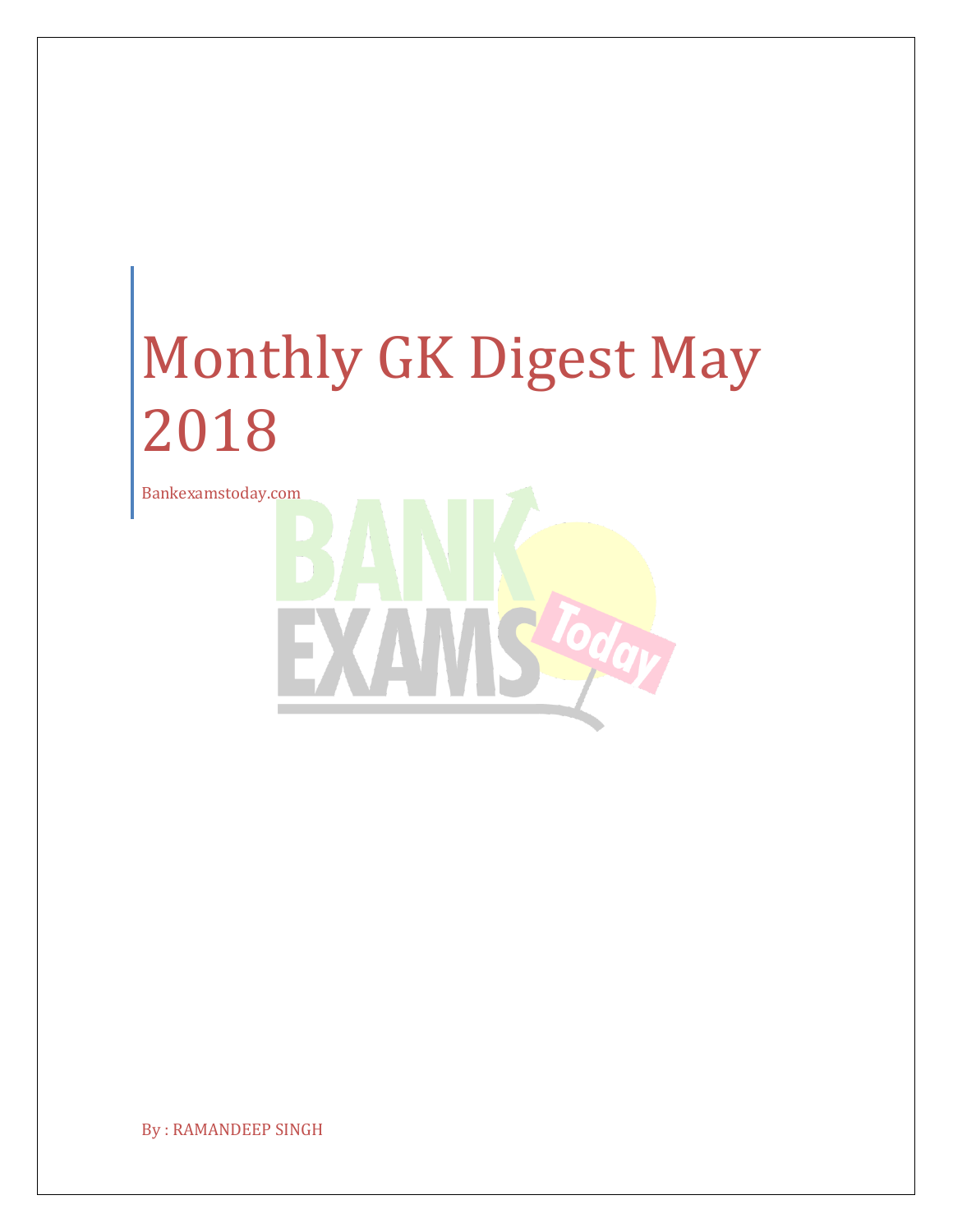### **CONTENTS**

| Multi-sectoral Development Programme to be Renamed as Pradhan Mantri Jan Vikas Karyakram17 |  |
|--------------------------------------------------------------------------------------------|--|
|                                                                                            |  |
|                                                                                            |  |
|                                                                                            |  |
|                                                                                            |  |
|                                                                                            |  |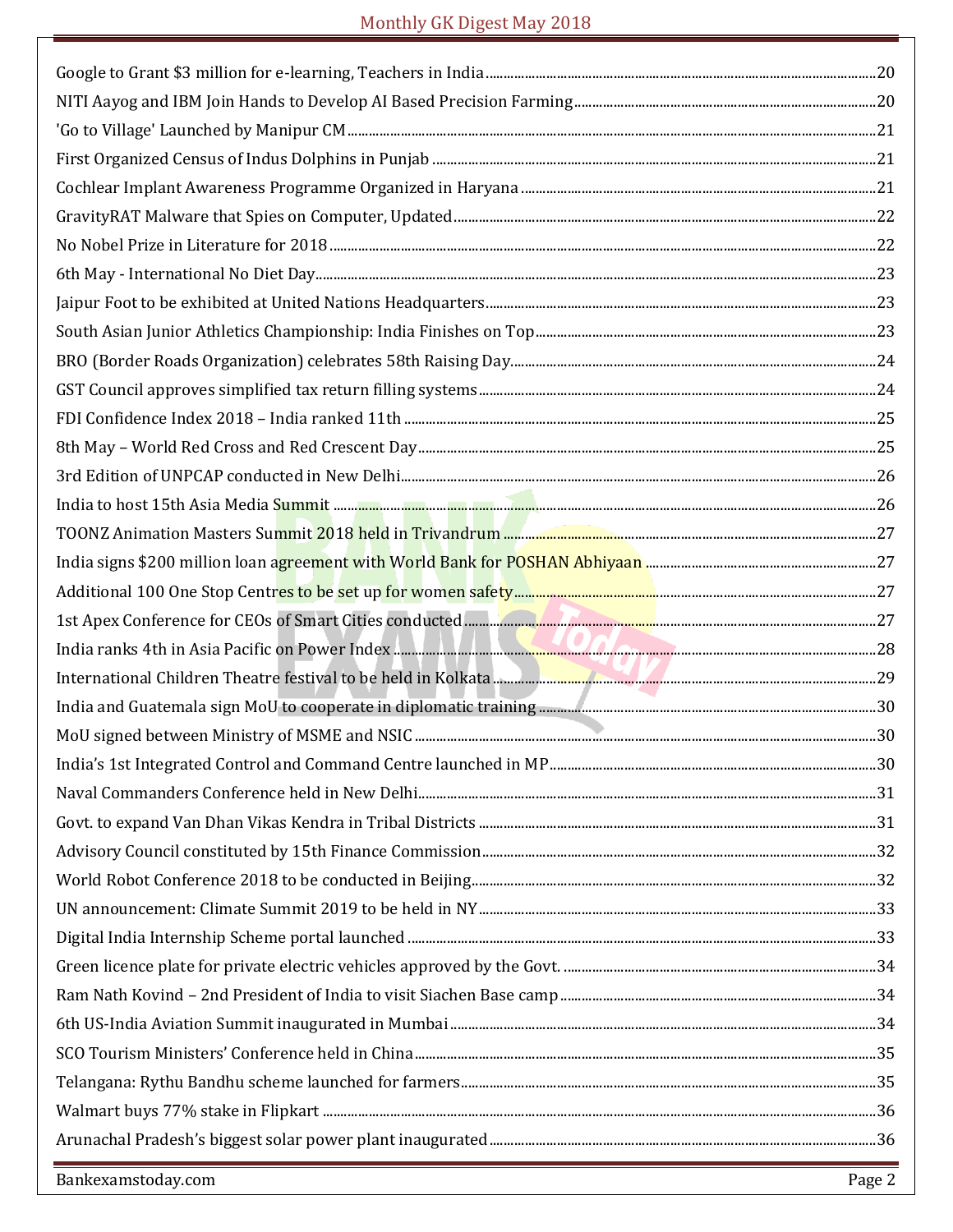| Chief of Army Staff Released a Book "Across the Bench - Insight into the Indian Military Judicial System"39 |        |
|-------------------------------------------------------------------------------------------------------------|--------|
|                                                                                                             |        |
|                                                                                                             |        |
|                                                                                                             |        |
|                                                                                                             |        |
|                                                                                                             |        |
|                                                                                                             |        |
|                                                                                                             |        |
|                                                                                                             |        |
|                                                                                                             |        |
|                                                                                                             |        |
|                                                                                                             |        |
|                                                                                                             |        |
| National Wind-Solar Hybrid Policy Issued by the Govt. Maria Land Maria Maria Maria Maria 144                |        |
|                                                                                                             |        |
|                                                                                                             |        |
|                                                                                                             |        |
|                                                                                                             |        |
|                                                                                                             |        |
|                                                                                                             |        |
|                                                                                                             |        |
|                                                                                                             |        |
|                                                                                                             |        |
|                                                                                                             |        |
|                                                                                                             |        |
|                                                                                                             |        |
|                                                                                                             |        |
|                                                                                                             |        |
|                                                                                                             |        |
|                                                                                                             |        |
|                                                                                                             |        |
| Bankexamstoday.com                                                                                          | Page 3 |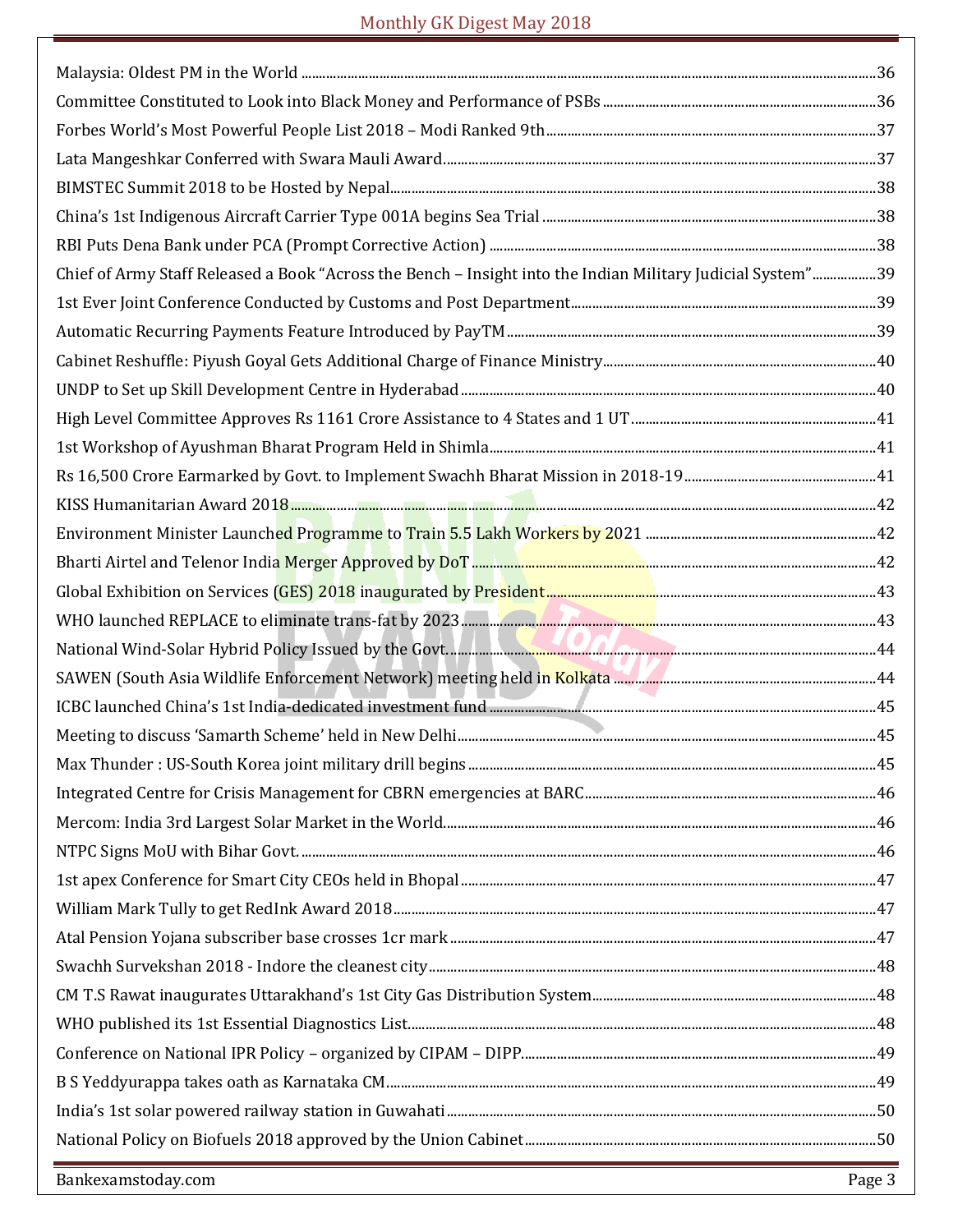| Workshop on Challenges and Opportunities of Arbitration in SAARC Region Held in New Delhi55                     |  |
|-----------------------------------------------------------------------------------------------------------------|--|
|                                                                                                                 |  |
|                                                                                                                 |  |
|                                                                                                                 |  |
|                                                                                                                 |  |
|                                                                                                                 |  |
|                                                                                                                 |  |
| 1st commercial flight of Arunachal Pradesh under UDAN sch <mark>eme ……………………………</mark> …………………………………………………………58 |  |
|                                                                                                                 |  |
| Navika Sagar Parikrama (INSV Tarini) – Indian Navy's all-women crew completes circumnavigating around globe     |  |
|                                                                                                                 |  |
|                                                                                                                 |  |
|                                                                                                                 |  |
|                                                                                                                 |  |
|                                                                                                                 |  |
| Workshop on 'Ganga and its biodiversity: Developing a road map for habitat and Species conservation' 61         |  |
|                                                                                                                 |  |
|                                                                                                                 |  |
|                                                                                                                 |  |
|                                                                                                                 |  |
|                                                                                                                 |  |
|                                                                                                                 |  |
|                                                                                                                 |  |
|                                                                                                                 |  |
|                                                                                                                 |  |
|                                                                                                                 |  |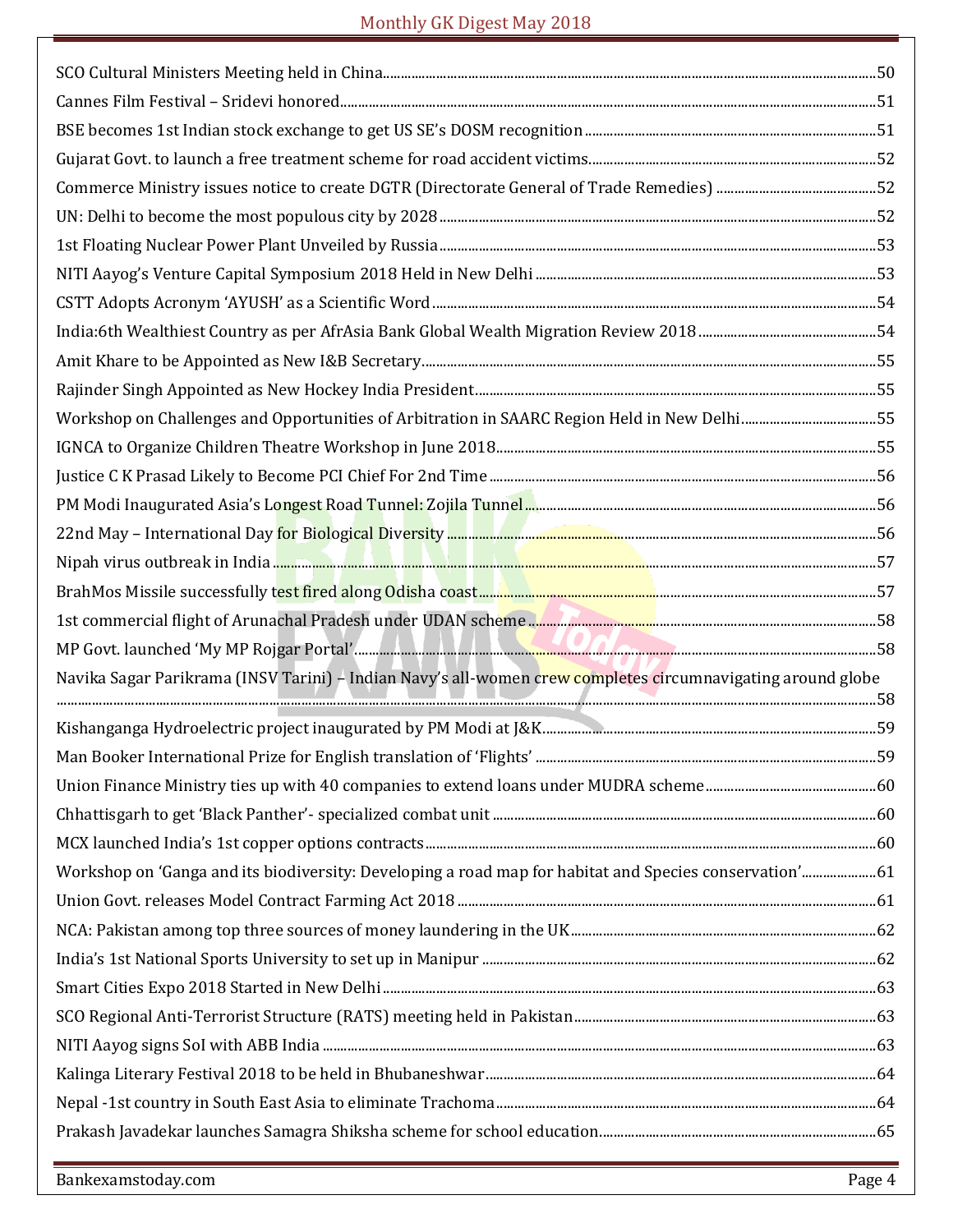| SURYA KIRAN -XIII : Joint Military Exercise Between India & Nepal to be Conducted at Pithoragarh 66 |  |
|-----------------------------------------------------------------------------------------------------|--|
|                                                                                                     |  |
|                                                                                                     |  |
|                                                                                                     |  |
|                                                                                                     |  |
|                                                                                                     |  |
|                                                                                                     |  |
|                                                                                                     |  |
|                                                                                                     |  |
|                                                                                                     |  |
|                                                                                                     |  |
|                                                                                                     |  |
|                                                                                                     |  |
|                                                                                                     |  |
|                                                                                                     |  |
|                                                                                                     |  |
|                                                                                                     |  |
|                                                                                                     |  |
|                                                                                                     |  |
| World No Tobacco Day- 31 May 2018                                                                   |  |
|                                                                                                     |  |
|                                                                                                     |  |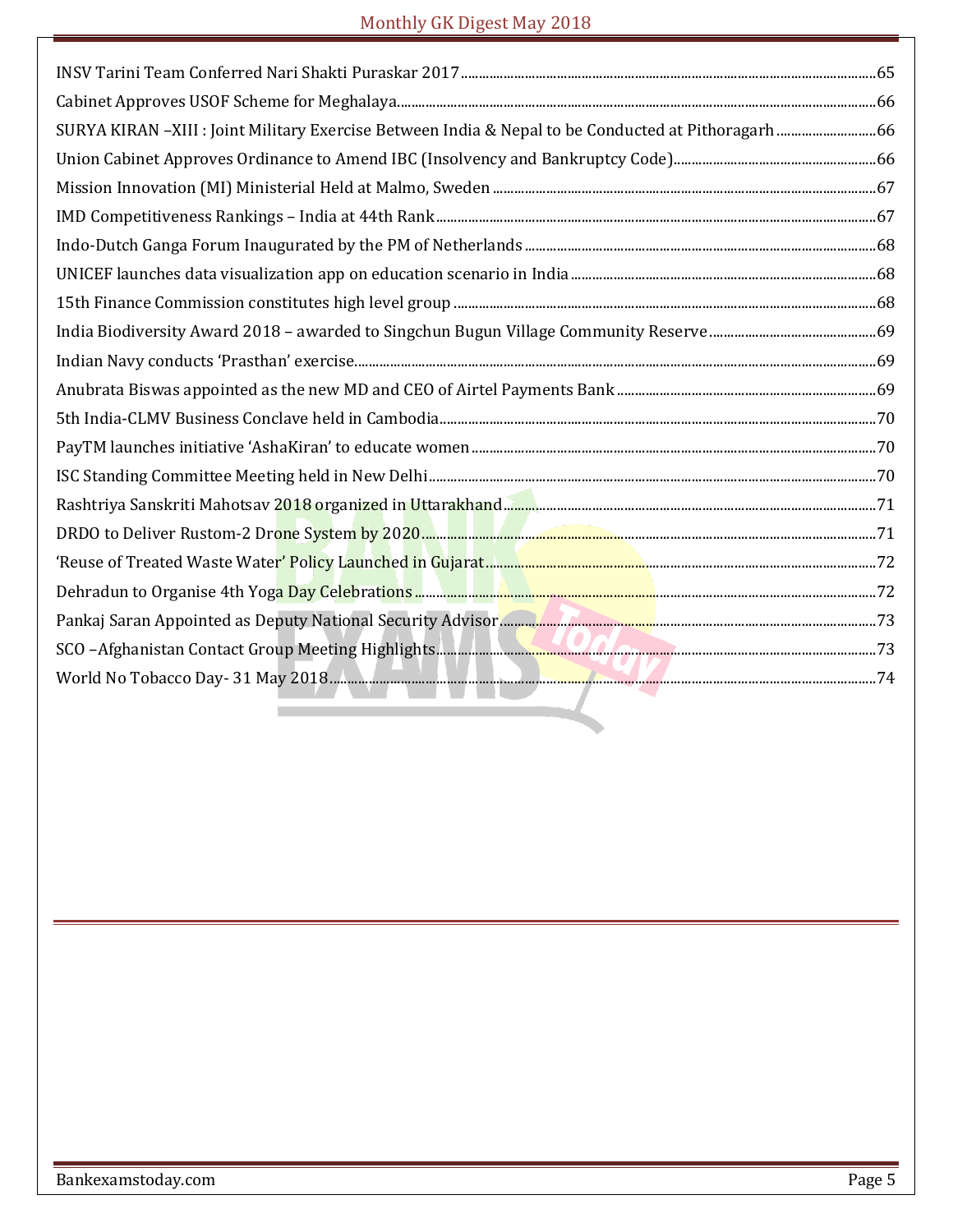## MONTHLY GK DIGEST MAY 2018

### <span id="page-6-0"></span>INDIA, PAKISTAN TO PARTICIPATE TOGETHER IN SCO COUNTER-TERROR EXERCISE – "PEACE MISSION-2018"

For the first time, India and Pakistan will be part of a multi-nation counter-terror exercise. The counter-terror exercise is to be conducted in Russia in September 2018.

- It will be joined by China and several other countries.
- The military exercise is going to take place under the framework of Shanghai Cooperation Organisation (SCO).
- India's participation at exercise was confirmed by Defence Minister Nirmala Sitharaman during meeting of SCO Defence Ministers' meeting held in Beijing in April 2018.

#### KEY FACTS

- The military drill will be held in the Ural Mountains of Russia and almost all SCO member countries will be part of it.
- The main objective of this Peace Mission is to enhance counter-terror cooperation among the eight SCO member countries.
- Though armies of India and Pakistan have worked together in UN peacekeeping missions, but this would be the first time since Independence that both these countries would together be a part of some military exercise.

### ABOUT SCO (SHANGHAI COOPERATION ORGANIZATION)

- The SCO was founded at a summit in Shanghai in 2001 by the Presidents of Russia, China, Kyrgyz Republic, Kazakhstan, Tajikistan and Uzbekistan.
- It is a political and security grouping headquartered in Beijing.
- Its full time members are- China, Russia, Kazakhstan, Uzbekistan, Tajikistan, Kyrgyzstan, India and Pakistan.
- They represent over 40% of humanity and nearly 20% of the global GDP.
- Afghanistan, Belarus, Iran and Mongolia have observer status at present.
- India and Pakistan were also admitted as observers in 2005 but they finally became full members in 2017.
- India's membership was strongly pushed by Russia while Pakistan's entry into the grouping was backed by China.
- SCO is successor of grouping called Shanghai Five, founded by China in 1996.
- Summits of the Council of Heads of State are held annually at alternating venues.
- The basic objective of SCO is to enhance military cooperation among its members.
- <span id="page-6-1"></span>It also works towards intelligence-sharing, counter-terrorism operations in Central Asia.

### 1ST MAY – INTERNATIONAL WORKERS DAY / LABOUR DAY

 1st May is celebrated as the International Workers Day. It is also known as Labour's Day or Worker's Day or even May Day in some countries.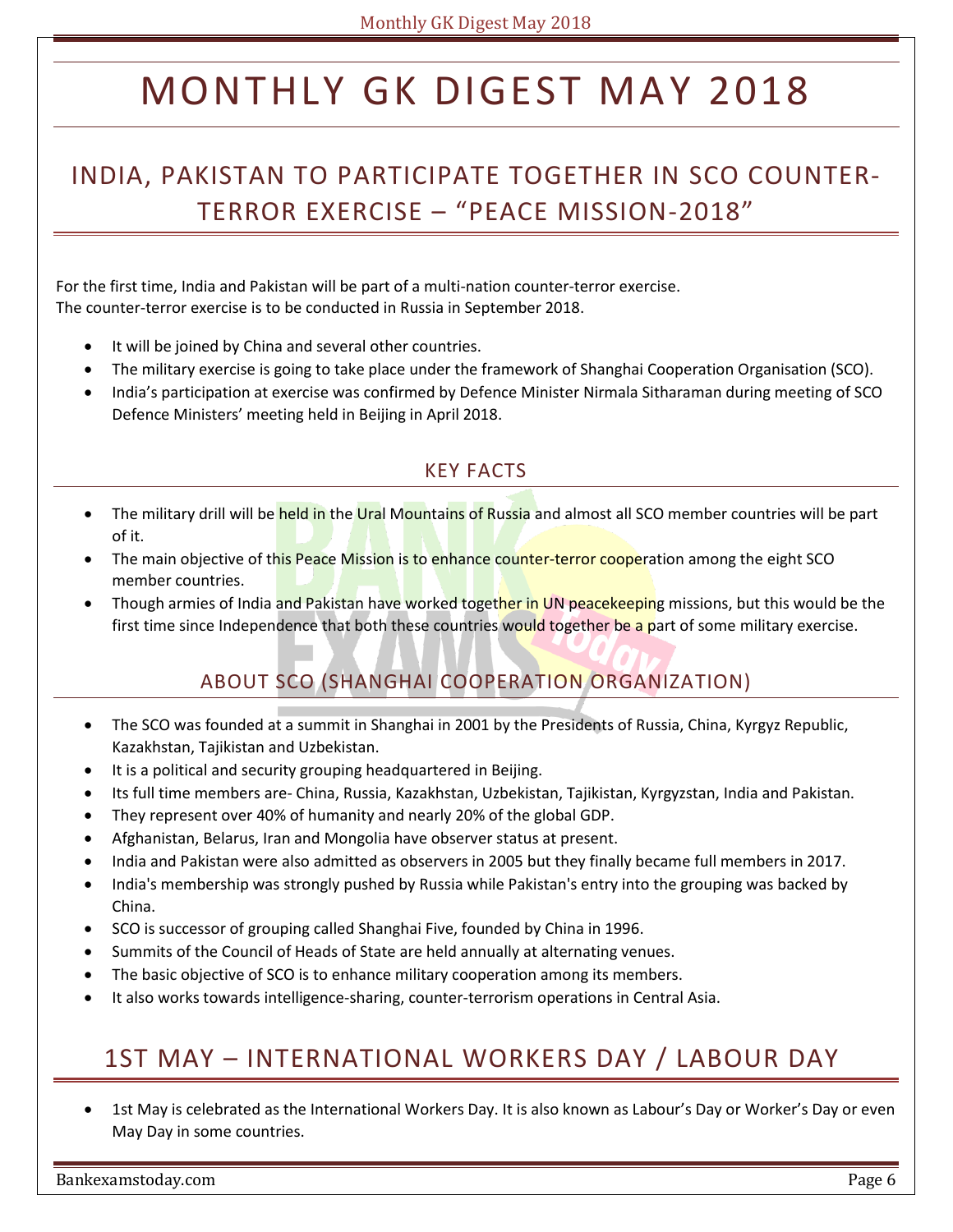- Labour Day is a public holiday in many countries including India.
- In India, it is also known as the Antarrashtriya Shramik Diwas.

#### BACKGROUND

- In the 19th century, trade union and labour movements were growing in the US. It was decided that May 1 would be celebrated as International Workers' Day to commemorate the aftermath of a bombing at a labour protest.
- May 1 was chosen to be International Workers' Day to commemorate the 1886 Haymarket affair in Chicago. A rally took place in Chicago in support of the workers and during that protest, a dynamite bomb was thrown at the police. Gunfire was ensued and four civilians were killed. May Day was formally recognized as an annual event in 1891.

#### KEY FACTS

- This day celebrates labourers and the working class.
- Google marked International Labour Day with a doodle on its homepage to celebrate the working class in the organised sector.
- The doodle is an illustration that includes tools and equipment, including gloves, ladles and a torch, used in several trades to represent their work.
- In India, the Labour Kisan Party of Hindustan was the first to mark the day in Chennai on May 1, 1923.
- <span id="page-7-0"></span>The party had passed a resolution demanding a national holiday on May 1.

### SWACHH BHARAT MISSION LAUNCHES GOBAR-DHAN

- GOBAR-DHAN scheme was launched the Union Minister for Drinking Water and Sanitation, Uma Bharti.GOBAR-DHAN stands for Galvanizing Organic Bio-Agro Resources (GOBAR) – DHAN.
- The scheme was launched at the National Dairy Research Institute (NDRI) in Karnal, Haryana.

*INNA* 

#### AIM

 This scheme aims to positively contribute to cleanliness and generate energy from solid waste. It has twin objectives- to make villages clean and generate energy from cattle and other waste.

#### SALIENT FEATURES OF THE SCHEME

- This scheme was announced by Finance Minister Arun Jaitley while presenting Union Budget 2018.
- Under this scheme, bio-gas plants will be set up at individual or community level and also at the level of Self Help Groups and NGOs like Gaushalas.
- The funds required to setup bio-gas plants will be provided by central and state governments in the ratio of 60:40.
- A target has been set by the Government to setup nearly 700 bio-gas units in different states under the scheme during 2018-19.
- The scheme will create new rural livelihood opportunities and enhance income for farmers and other rural people.
- This scheme will be run by Swachh Bharat Mission (Gramin).

#### Bankexamstoday.com Page 7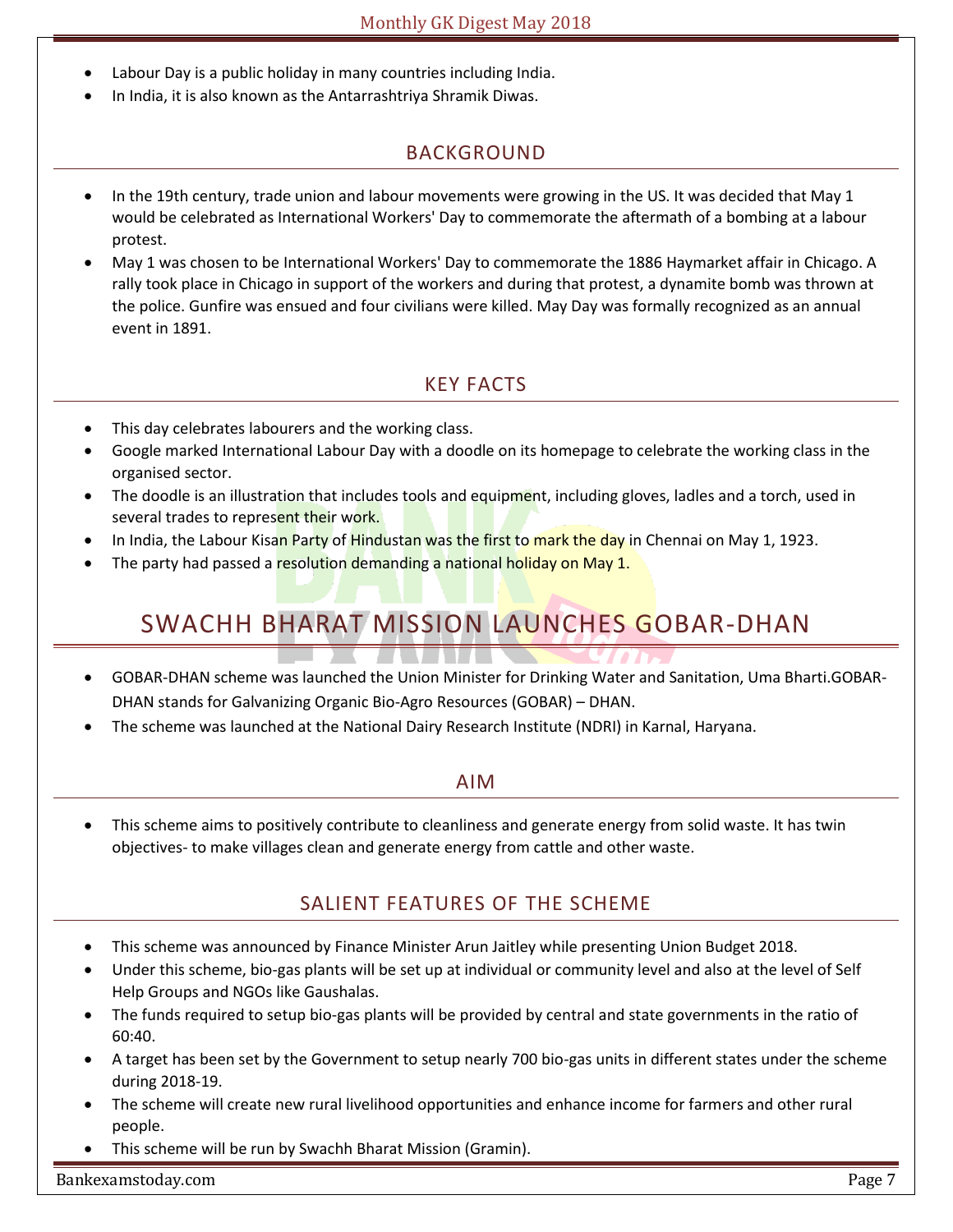- The Swachh Bharat Mission (Gramin) comprises two main components for creating clean villages
	- o creating open defecation free (ODF) villages
	- o managing solid and liquid waste in villages
- Under Swachh Bharat Mission (Gramin), over 3.5 lakh villages, 374 districts and 16 States/UTs across India have already been declared open defecation free (ODF).
- The GOBAR-DHAN scheme is an important element of this ODF-plus strategy.

### <span id="page-8-0"></span>MOU SIGNED BETWEEN PHDCCI, INDIAN YOGA ASSOCIATION TO PROMOTE YOGA

- A Memorandum of Understanding (MoU) was signed between the PHD Chamber of Commerce and Industry (PHDCCI) and Indian Yoga Association (IYA) in the Krishna Circuit in Uttar Pradesh.
- This was done to promote yoga, health, wellness and spiritual tourism in Krishna Circuit.

#### KEY FACTS

- The two organisations have joined hands to provide a holistic tourism experience to domestic and international travellers looking for some spiritually invigorating and cultural experiences.
- PHDCCI has been frontrunner in the wellness, spiritual, knowledge and health sectors.
- It is committed to bringing about effective changes in management, innovation and proactive development of strategies and strengthening linkages for advancement through partnerships with like-minded organisations.
- The Government is trying to promote Krishna Circuit as a major tourist attraction under Swadesh Darshan Scheme.
- It is named after Lord Krishna and is centered on him.
- Under it, 12 destinations in five states have been proposed which will be developed.
- The criteria to be focussed on while developing these destinations are- high tourist value, competitiveness and sustainability in an integrated manner.

#### SWADESH DARSHAN SCHEME

- Swadesh Darshan Scheme was launched by the Union Ministry of Tourism (MoT) in 2014-15 for integrated development of theme based tourist circuits in the country.
- This scheme is envisioned to synergise with other Government of India schemes like Swachh Bharat Abhiyan, Skill India, Make in India etc. with the idea of positioning the tourism sector as a major engine for job creation, driving force for economic growth, building synergy with various sectors to enable tourism to realise its potential.
- It was launched as a 100% centrally funded scheme.
- The overall funding powers have been kept under National Steering Committee (NSC) under Tourism Minister of India.
- There is a great scope and need to develop tourist circuits on specific themes to attract the tourists. This can be achieved only through an integrated approach by providing engaging experiences for tourist.
- So far, 13 thematic circuits have been identified for development. These are: Buddhist Circuit, North-East India Circuit, Coastal Circuit, Himalayan Circuit, Krishna Circuit, Desert Circuit, Eco Circuit, Wildlife Circuit, Tribal Circuit, Rural Circuit, Spiritual Circuit, Ramayana Circuit and Heritage Circuit.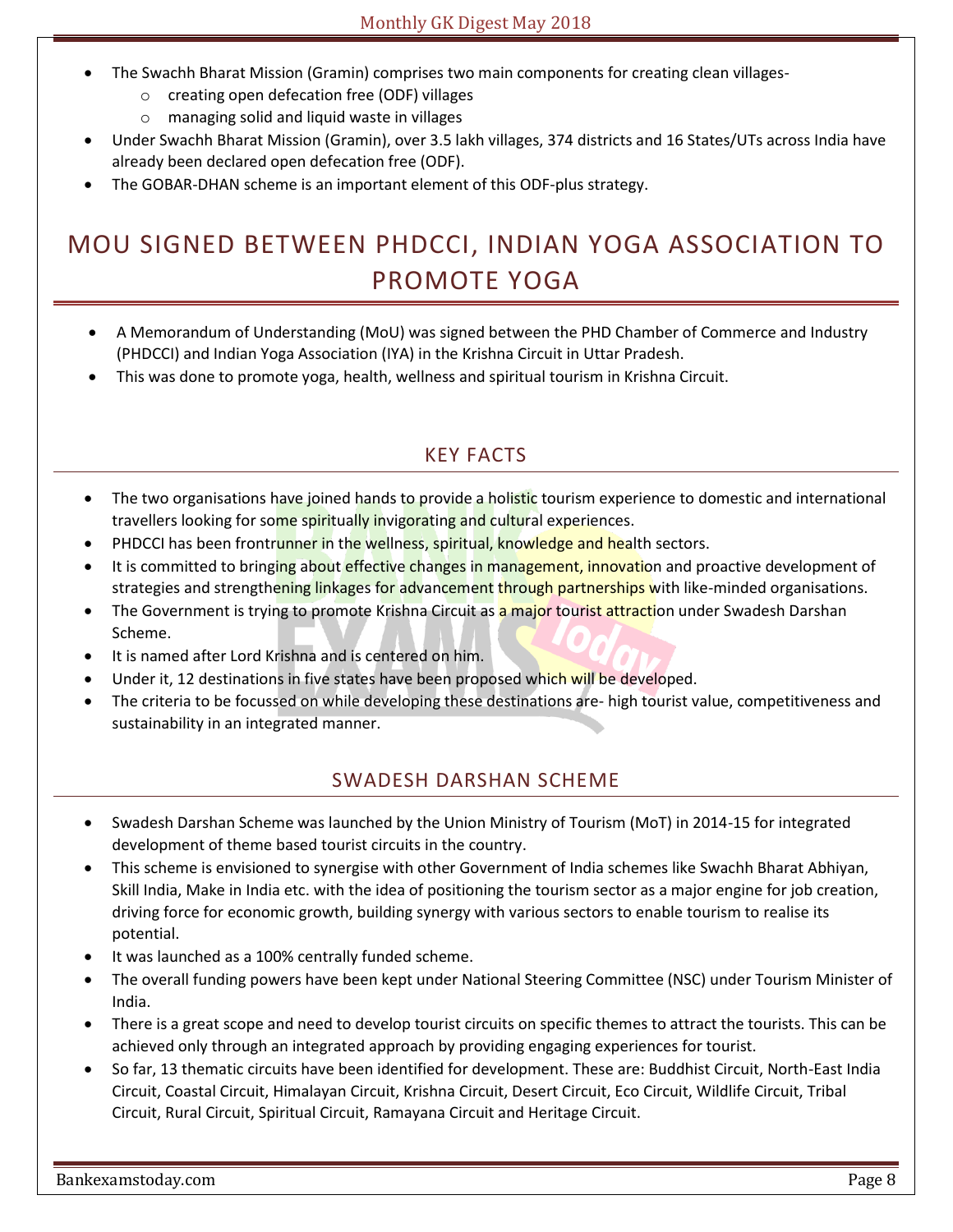### <span id="page-9-0"></span>SURAT RAILWAY STATION TO BE 3RD IN COUNTRY TO HAVE 'AIRPORT LIKE' FACILITIES

- The Surat railway station will be the third in the country to be developed as a world-class facility under a Railway Ministry station redevelopment programme.
- The first two railway stations were Gandhi Nagar and Habibganj railway stations in Gujarat.
- Habibganj railway station will be redeveloped by December 2018 and Gandhi Nagar station by June 2019.

#### KEY FACTS

- Surat railway station will get "airport-like" facilities and will be developed in a world-class multi-modal transport hub by 2020.
- The project cost is estimated at Rs. 5000 crores.
- The station will be equipped for seamless transit, bus terminal and also other transport modes in the city and a parking space of about 900 vehicles.
- In this project the three levels of government (Centre, State and Urban Local body) will come together to redevelop the station.
- Railways will be working along with the Gujarat State Government to revamp the railway station area.
- The station would be a multi-modal transport hub with a bus terminal.
- SITCO has asked interested parties to send their proposals to build a transport hub at Surat railway station.
- SITCO is a joint venture between the Indian Railway Stations Development Corporation Ltd (IRSDC), Surat Municipal Corporation, and Gujarat State Road Transport Corporation.
- With an aim to connect so many facilities together, the Surat multi-modal transport hub will be costliest till now.
- There will be an at least three lakh people commuting from this stretch once developed.
- It will be developed will also be developed following the norms of the green buildings.

### <span id="page-9-1"></span>WHO : 13 INDIAN CITIES IN WORLD'S 20 MOST POLLUTED CITIES

- According to Global Urban Air Pollution database released by World Health Organisation (WHO), 14 Indian cities have figured in list of world's 20 most polluted cities.
- In terms of PM10 levels, 13 cities in India figured among the 20 most-polluted cities of the world in 2016 whereas in terms of PM2.5 levels in 2016, 14 Indian cities were included.
- The 14 Indian cities in the list include
	- o Delhi
	- o Varanasi
	- o Kanpur
	- o Faridabad
	- o Gaya
	- o Patna
	- o Agra
	- o Muzaffarpur
	- o Srinagar
	- o Gurgaon
	- o Jaipur
	- o Patiala
	- o Jodhpur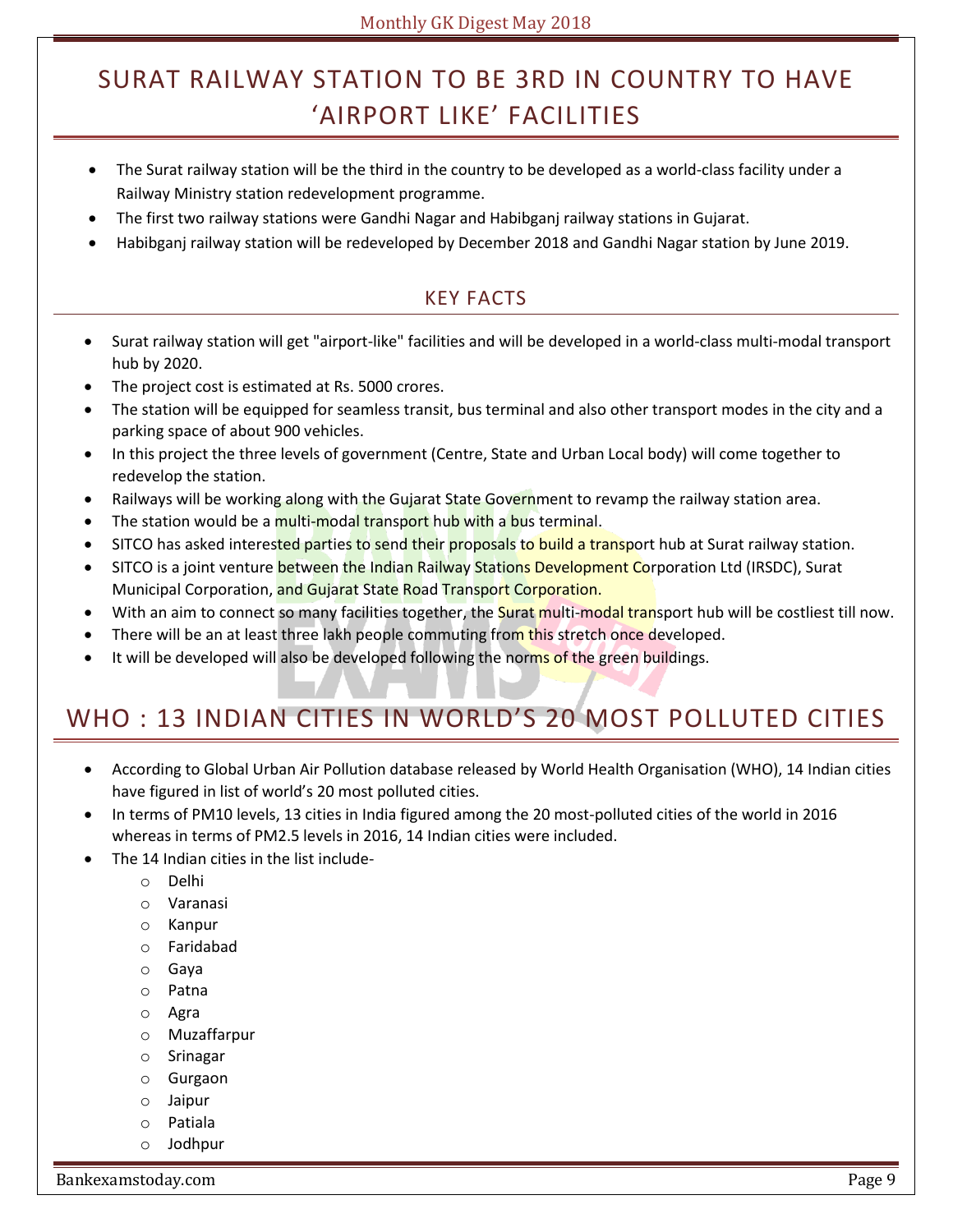o Gwalior

- WHO's global urban air pollution database measured the levels of fine particulate matter (PM10 and PM2.5) from more than 4,300 cities in 108 countries.
- According to the report, more than 90 percent of air pollution-related deaths occur in low- and middle-income countries.

### <span id="page-10-0"></span>HARENDRA SINGH APPOINTED AS THE CHIEF COACH FOR INDIAN MEN'S HOCKEY TEAM

- Hockey India has appointed Harendra Singh as the Chief Coach for the Indian Men's Hockey Team.
- Harendra Singh will take over Dutchman Sjoerd Marijne who is appointed as coach of the Indian Women's Hockey Team.
- Harendra Singh was appointed as the Chief Coach of the Women's Hockey team in September 2017.
- He had led the Indian Junior Men's Hockey team to the Junior World Cup title in 2016.
- <span id="page-10-1"></span>He has also led the women's team to their ninth Asia Cup title in Japan last year

### 9TH INDIA-JAPAN ENERGY DIALOGUE

- 9th India Japan Energy Dialogue was held in New Delhi on May 1, 2018.
- The Indian side was represented by Minister of State (Independent Charge) for Power and New & Renewable Energy, R.K Singh and Japanese side was represented by Minister of Economy, Trade and Industry (METI) Mr Hiroshige Sekosigned.
- Both India and Japan aim to implement Nationally Determined Contributions (NDCs) under the aegis of the United Nations Framework Convention on Climate Change (UNFCCC).
- Both countries agreed to initiate a discussion on electric vehicles (EVs) and work together in promoting wellfunctioning energy markets.
- They affirmed to promote transparent and diversified liquefied natural gas (LNG) market.
- <span id="page-10-2"></span> They recognized the importance of development and deployment of next-generation technologies including hydrogen to realize de-carbonization.

### SHAHZAR RIZVI : WORLD NO. 1 IN 10M AIR PISTOL

- Indian shooter Shahzar Rizvi grabbed World No. 1 rank in 10m air pistol rankings after achieving 1654 points.
- He won a silver medal in the recently held World Cup in Changwon, Korea.
- The other Indians in the top-10 are Jitu Rai, who is placed sixth on the chart, and Om Prakash Mitharval, at the 12th spot.
- Among the women, Manu Bhaker was the only Indian in the top-10 of the women's 10m air pistol rankings at the fourth spot.

### <span id="page-10-3"></span>NASA TO LAUNCH 'INSIGHT' TO STUDY DEEP INTERIORS OF MARS

- NASA will launch 'InSight' the first-ever mission dedicated to exploring the deep interior of Mars.
- InSight stands for Interior Exploration using Seismic Investigations, Geodesy and Heat Transport.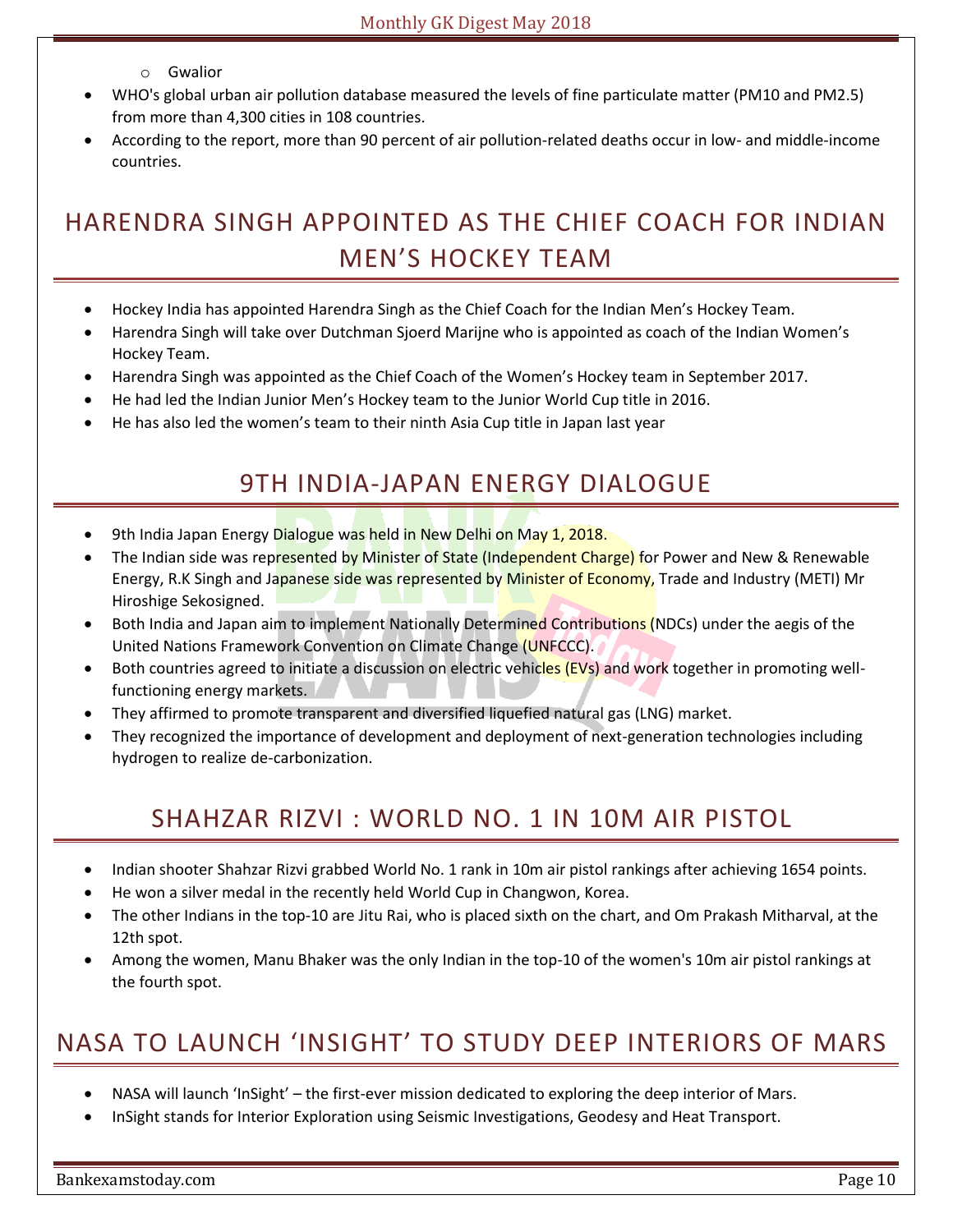- It will be launched on 5th May 2018 from Space Launch Complex-3 at Vandenberg Air Force Base in California aboard United Launch Alliance (ULA) Atlas V rocket.
- The rocket will also launch two mini-spacecraft called Mars Cube One (MarCO) which is NASA's technology experiment.
- InSight is a stationary lander that will be first NASA mission since Apollo moon landings to place seismometer to measure quakes on Mars.
- Information collected through this mission will help to know about the earliest stages of Mars' formation.
- MarCo is designed to test new communications and navigation capabilities for future missions.

### <span id="page-11-0"></span>15TH PRAVASI BHARATIYA DIWAS TO BE HELD IN VARANASI IN JANUARY 2019

- The 15th Pravasi Bharatiya Divas will be held in holy city of Varanasi from 21-23 January 2019.
- The theme would be "Role of Indian Diaspora in building a New India".
- The event will be organized by the Union Ministry of External Affairs (MEA) in association with Uttar Pradesh government.
- It will be inaugurated by Prime Minister Narendra Modi and the PM of Mauritius, Pravind Jugnauth.
- Indian Diaspora will get an option to first participate in the Kumbh Snan (in Allahabad, Uttar Pradesh) and then travel to New Delhi to be part of the Republic Day Parade on January 26, 2019.

### <span id="page-11-1"></span>FORMER AIFF PRESIDENT P P LAKSHAMAN PASSES AWAY

- The former President of AIFF (All India Football Federation) P P Lakshaman died after suffering from a long term illness in Kannur, Kerala.
- He died at an age of 83 years.
- Lakshmanan served AIFF as the Secretary from 1988 to 1996.
- He went on to become senior Vice President of AIFF in 1996 and eventually, became Executive President in 2000.
- He has also served the Kerala Football Association as the Vice-President.
- He was the Executive Committee Member of the Indian Olympic Association for five years.

### <span id="page-11-2"></span>NEW DG OF PIB (PRESS INFORMATION BUREAU) – SITANSHU RANJAN KAR

- Indian Information Services (IIS) officer Sitanshu Ranjan Kar has taken over as the Director General of Press Information Bureau (PIB).
- He has replaced Frank Noronha as the DG of PIB. Frank Noronha superannuated on 30th April 2018.
- 1983-batch IIS officer, who has served at key positions in various media units of the Ministry of Information and Broadcasting viz. All India Radio (AIR) and Doordarshan.
- Mr Kar joined the Press Information Bureau in 2003.
- He took over as the 27th Principal Spokesperson of the Government of India.
- He was the longest-serving spokesperson of the Ministry of Defence for over a decade at a stretch.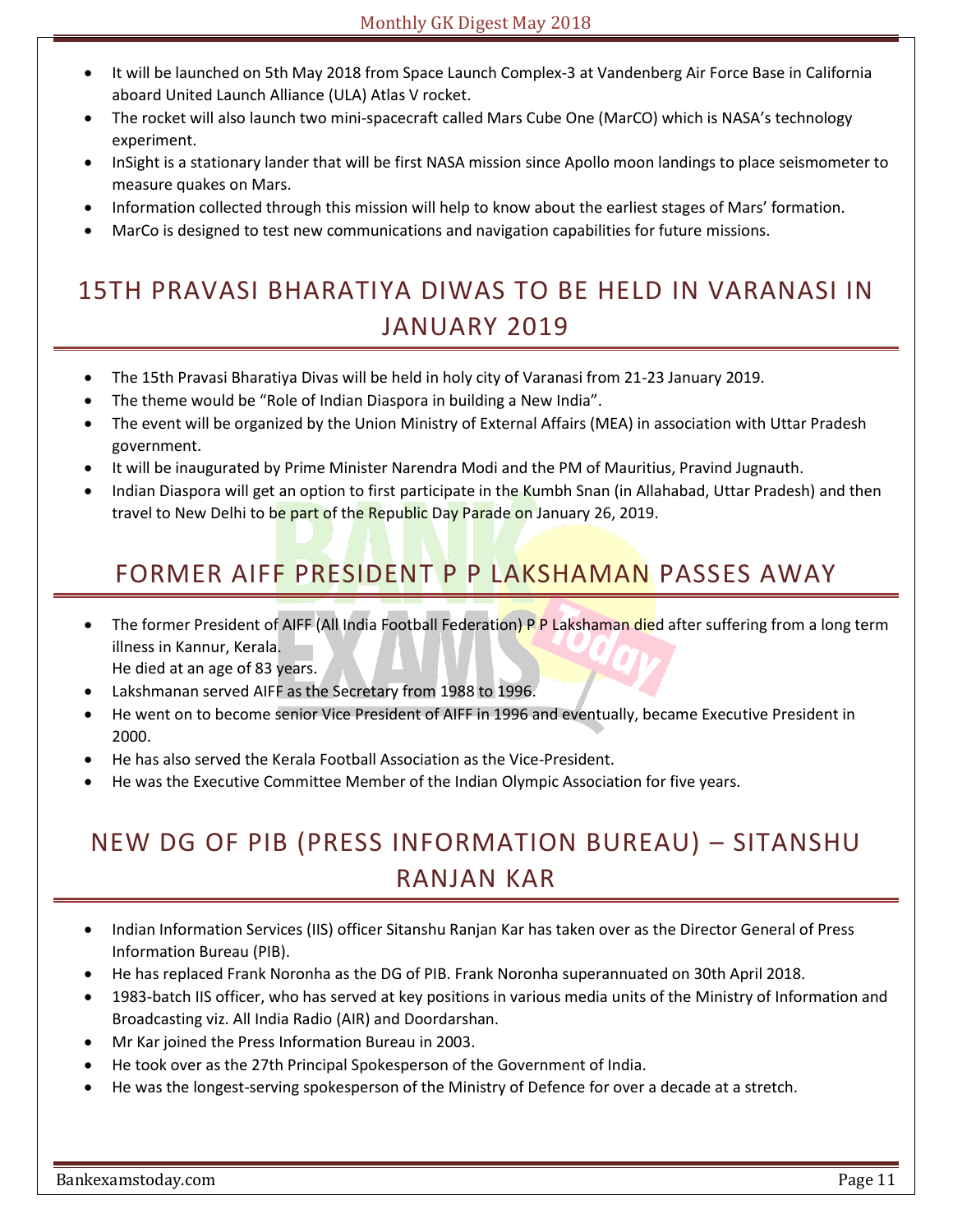### <span id="page-12-0"></span>VIJAY PRAHAR MILITARY EXERCISE CONDUCTED IN RAJASTHAN

- South Western Command of Indian Army is conducting 'Vijay Prahar' exercise in Rajasthan in Mahajan area.
- The exercise will conclude on 9th May 2018.
- Around 20,000 troops are participating in the exercise.
- The aim of the exercise is to fine-tune the jointmanship with the Indian Air Force. Which recently conducted GAGAN SHAKTI exercise.
- The formations will refine their drills and procedures for fighting in nuclear environment during course of the exercise.

### <span id="page-12-1"></span>NATIONAL COMMITTEE TO COMMEMORATE 150TH BIRTH ANNIVERSARY OF MAHATMA GANDHI

- President Ram Nath Kovind presided over the first meeting of the national committee set up for a commemoration of the 150th birth anniversary of Mahatma Gandhi.
- 150th birth anniversary of Mahatma Gandhi will be commemorated from 2nd October 2019 to 2nd October 2020.
- Rs 150 crore has been allocated for this purpose under the Union Budget 2018.
- The National Committee to commemorate the 150th birth anniversary of Mahatma Gandhi comprises 125 members including 116 members from India and 9 international members.
- These 9 international members include two former Secretary Generals of the UN Kofi Annan and Ban-Ki-Moon.
- The Committee includes PM Narendra Modi (as Head), Vice President Venkaiah Naidu, CMs, Union Ministers, former PM and Chief Justices of India.

### <span id="page-12-2"></span>NATIONAL DIGITAL COMMUNICATIONS POLICY 2018 – DRAFT RELEASED BY DOT

- The Department of Telecommunications (DoT) has released draft of new Telecom policy National Digital Communications Policy, 2018.
- This policy aims to unlock transformative power of digital communications networks to achieve the goal of digital empowerment and well-being of the people of India.
- It aims to enhance contribution of digital communications sector to 8% of India's GDP from around 6% in 2017.
- It is an initiative by the Govt. to set up an effective institutional mechanism to protect consumers' interests. This includes a Telecom Ombudsman and a centralised web based complaint redressal system.
- Under the 'National Broadband Mission Rashtriya Broadband Abhiyan' government has also set a goal to provide 1Gbps of internet speed to all gram panchayats in India by 2020.
- Use of renewable energy technologies in the communications sector will be encouraged.
- The Government will also prepare a roadmap to explore and utilise the opportunities presented by next generation-networks like 5G and emerging technologies like artificial intelligence, internet of things, robotics, cloud computing etc.

### <span id="page-12-3"></span>SUBHASH CHANDRA APPOINTED AS THE NEW CHAIRMAN OF IRDA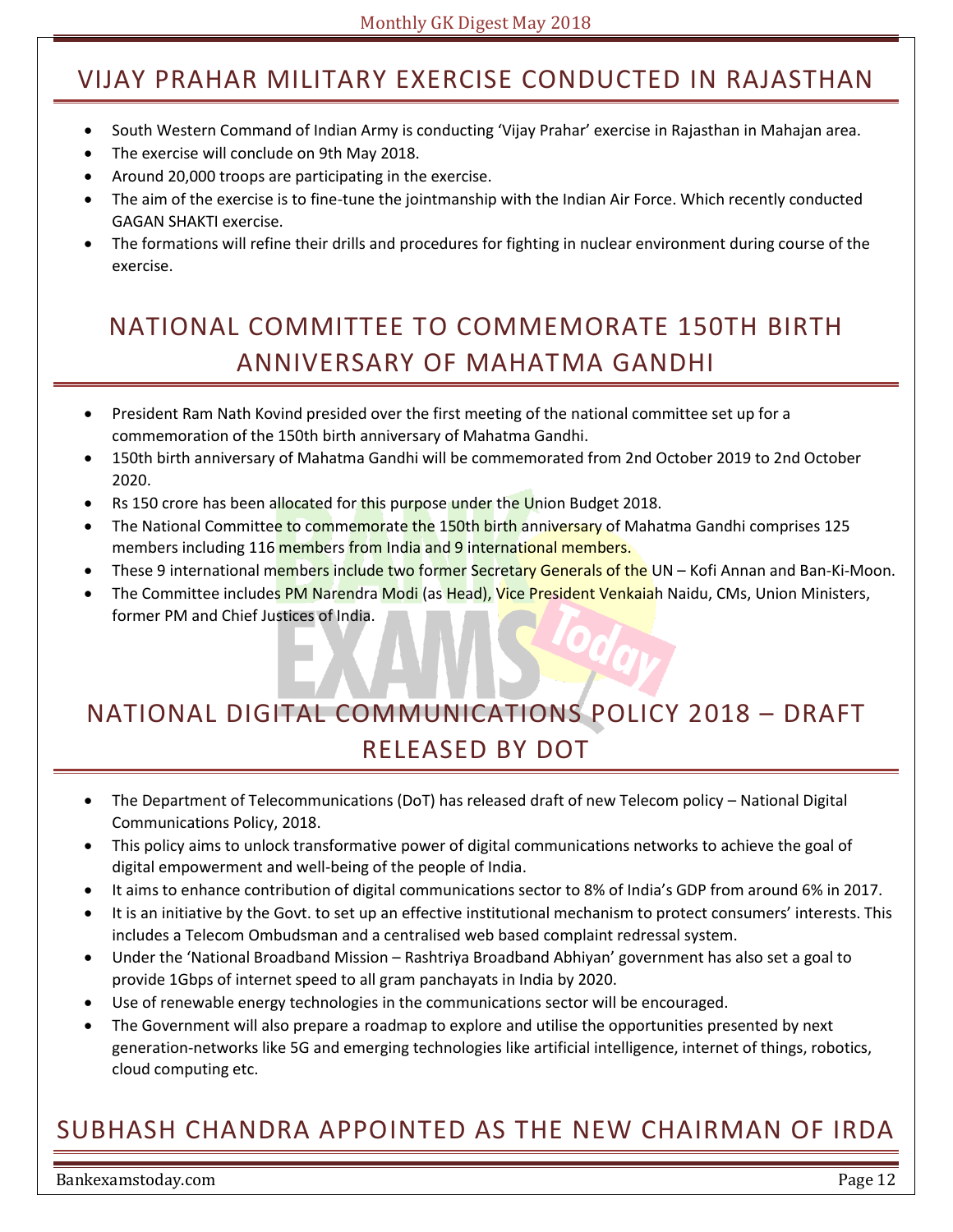- Subhash Chandra Khuntia is appointed as the new Chairman of Insurance Regulatory and Development Authority of India (IRDAI).
- His appointment has been approved by the Appointments Committee of the Cabinet (ACC) for a period of three years.
- The post was vacant for more than two months after TS Vijayan's tenure came to an end on 21st February 2018.
- Subhash is a 1981-batch Indian Administrative Services (IAS) officer who was a former Chief Secretary of Karnataka.
- He has served as a Financial Advisor in the Ministry of Petroleum and Natural Gas.

### <span id="page-13-0"></span>VINEET JOSHI APPOINTED 1ST DG OF NTA (NATIONAL TESTING AGENCY)

- The government has appointed former chairman of Central Board of Secondary Education (CBSE) Vineet Joshi as the first Director-General (DG) of the National Testing Agency (NTA).
- This has been initiated by the government to conduct entrance examinations for higher educational institutions organised by the CBSE, AICTE and other bodies.
- He will have tenure of five years.
- He is a 1992-batch IAS officer of the Manipur cadre.
- Prior to this appointment, he was resident commissioner of Manipur government.
- <span id="page-13-1"></span>During his tenure as the Chairman of CBSE, he had introduced big changes such as Continuous Comprehensive Evaluation (CCE) and making Class X board examination optional.

### PAKISTAN SUCCESSFULLY TEST-FIRED BABUR III

 Pakistan successfully test-fired its indigenously designed and built nuclear-capable, submarine-launched cruise missile (SLCM) "Babur III".

Babur-III is the naval variant of the land-based Babur-II.

- The missile was fired from underwater dynamic platform.
- It is capable of delivering various types of payloads.
- It has strike range of 450 km.
- It incorporates state-of-the-art technologies including underwater controlled propulsion and advanced guidance and navigation features.
- This was the second test for Babur III, the first conducted in January 2017.

### <span id="page-13-2"></span>MAHARASHTRA : 1ST STATE TO PROVIDE DIGITALLY SIGNED DOCUMENTS

- Maharashtra has become the first state to issue a crucial land ownership document online and accept a digital signature on it.
- These digitally-signed land record receipts, also known as the 7/12 receipts would check irregularities and bring in transparency.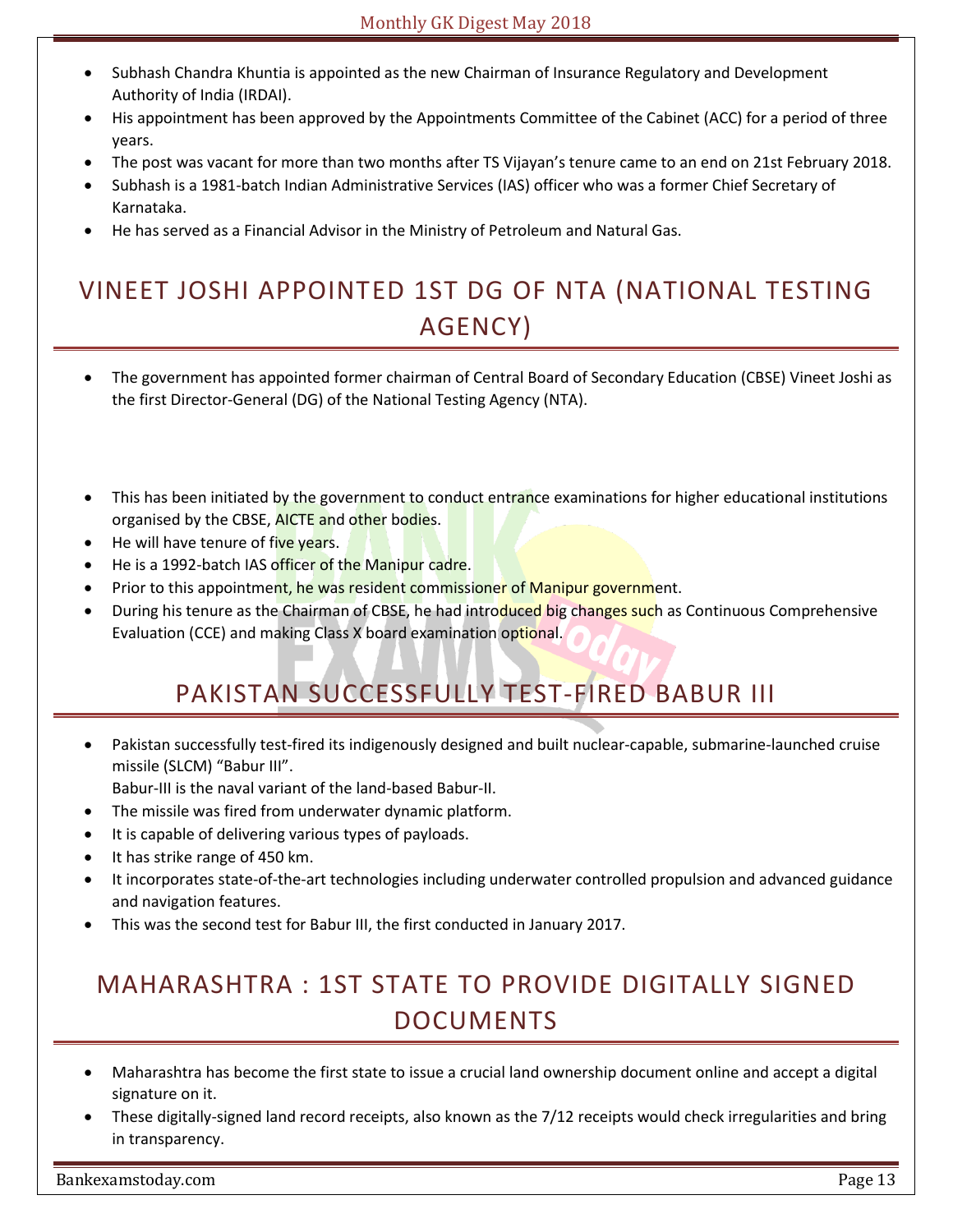- Eight lakh 7/12 documents were generated with space for digital signatures.
- These receipts establishes the ownership of the land, and are primarily used by farmers while applying for loans.
- It is also used by the government during crop surveys and to extend various facilities.
- Now with the help of these digitally signed land records, farmers can avail of the land ownership document without going to any government office.
- To get the document digitally, one can log on to mahabhulekh.maharashtra.gov.in.

### <span id="page-14-0"></span>RADHAKRISHNAN NAIR APPOINTED AS INDEPENDENT DIRECTOR OF ICICI BANK

- Radhakrishnan Nair has been appointed to ICICI Bank's board as an Additional (Independent) Director.
- Radhakrishnan Nair is a former IRDAI (Insurance Regulatory and Development Authority of India) member.
- His appointment will be for a period of five years and is subject to shareholders' approval.
- He is also an independent Director of three subsidiaries of the ICICI Bank
	- o ICICI Prudential Life Insurance Company
	- o ICICI Prudential Trust
	- o ICICI Securities Primary Dealership
- <span id="page-14-1"></span> Radhakrishnan Nair has around 40 years of experience in the banking industry and in the field of securities and insurance regulation.

### FINAL PHASE OF VARUNA NAVAL EXERCISE CONDUCTED BETWEEN INDIA AND FRANCE

- Indian and French navies have conducted final and third phase of Varuna naval exercise 2018 near Reunion Island in Indian Ocean region (IOR) from 1-7 May 2018.
- It is a seven-day exercise which includes different scenarios, including air defence, firing, manoeuvers, asymmetric warfare and embarkation.
- 2018 Varuna naval exercise between Indian and French Navy was conducted in three phases and included antisubmarine, air defence and asymmetric engagement exercises.
- The current exercise includes the participation of two major vessels of the Indian Navy, the destroyer INS Mumbai and the frigate INS Trikand.
- The Varuna exercise is part of a long-term bilateral cooperation with India.
- It was recently reinforced by the document on the Joint Strategic Vision of India-France Cooperation in the Indian Ocean Region.
- The document was signed during the state visit of President Emmanuel Macron on March 10, 2018.
- The first phase was held in Arabian Sea, second phase was held off the Chennai coast in Bay of Bengal and third phase was held near France's Reunion Island in South.

### <span id="page-14-2"></span>NDMA CONDUCTS WORKSHOP ON DISASTER RISK REDUCTION DATABASE

- The National Disaster Management Authority (NDMA) conducted a two-day national workshop on Data Requirements for Disaster Risk Reduction Database from 2-3 May 2018
- This workshop was conducted in collaboration with the following –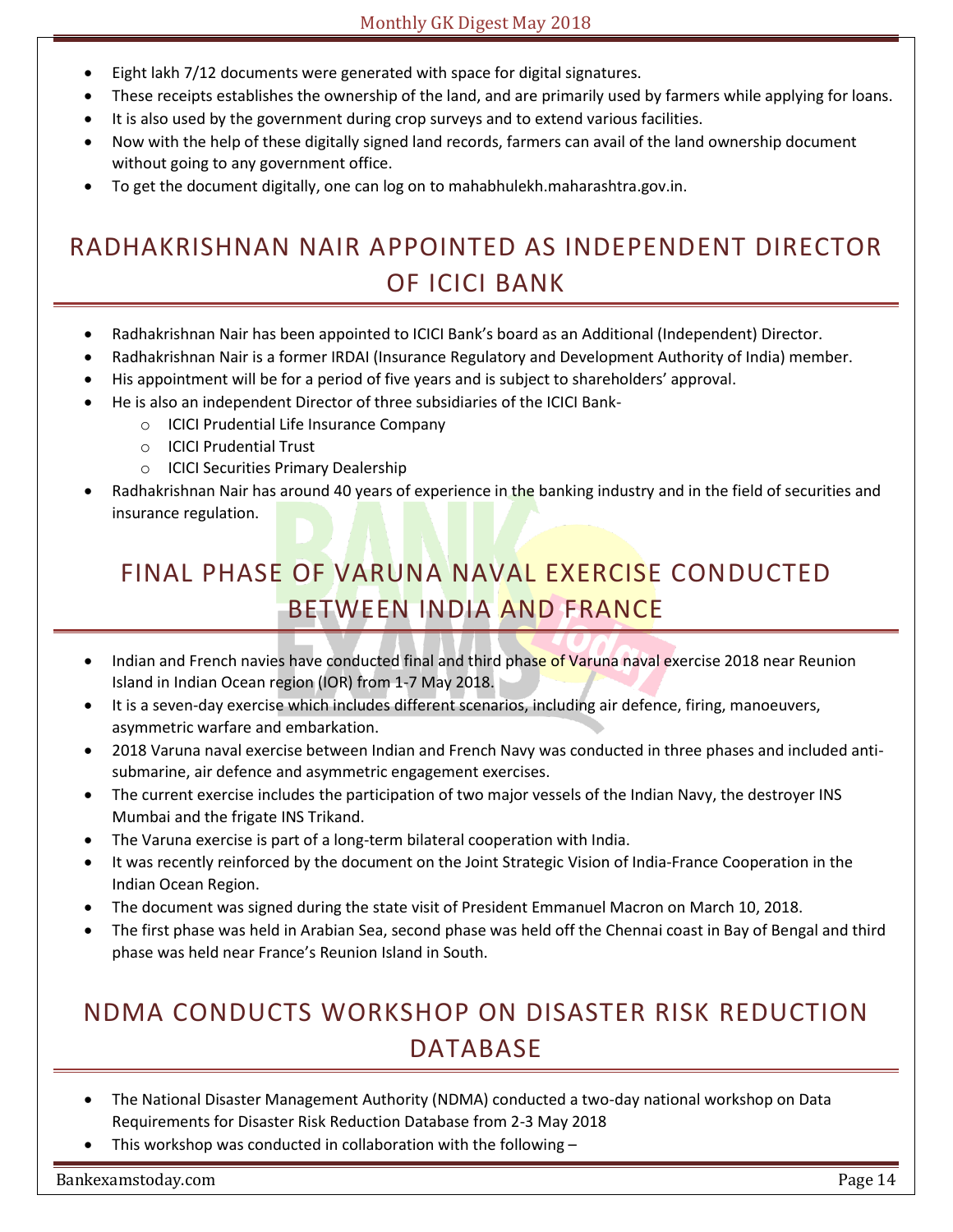- o UNICEF (UN International Children's Emergency Fund)
- o UNDP (UN Development Programme)
- o UNISDR (UN International strategy for Disaster Reduction).
- The basic objective behind conducting this workshop was to develop consensus on disasters, thresholds and develop standardised templates for data collection, and validation to ensure accuracy and quality.
- It was attended by officials from NDMA and representatives of concerned Central Ministries and Departments, state governments, UN agencies, administrative training institutes (ATIs), disaster management institutes etc.
- India is one of the most disaster-prone countries in the world.
- These disasters result in loss of lives and livelihoods, besides causing significant damage to infrastructure and disruption of critical services.
- India often refers to global databases for reporting disaster losses. However, these databases work under various limitations and are not able to produce accurate analyses.
- <span id="page-15-0"></span>Therefore a Disaster Risk Reduction database is necessary to access and track the risks.

### WORLD PRESS FREEDOM DAY – 3RD MAY

- May 3 is observed annually as World Press Freedom Day. World Press Freedom Day was proclaimed by the UN General Assembly in December 1993 following the recommendations of UNESCO at its 26th General Conference.
- This day is celebrated to mark the fundamental principles of press freedom.
- The theme for the World Press Day 2018 is "Keeping Power in Check: Media, Justice and the Rule of Law".
- This year, UNESCO will lead the 25th celebration of World Press Freedom Day.
- Press is considered as the 'Fourth branch of the Government' and it is important to celebrate the concept of Free Press.
- Therefore World Press Freedom day is celebrated to enable a legal environment for press freedom.
- A Free Press is necessary for peace, justice and human rights and sustainable development.

### <span id="page-15-1"></span>PRADHAN MANTRI VAYA VANDANA YOJANA : INVESTMENT LIMIT FOR SENIOR CITIZENS DOUBLED

- The Union Cabinet has approved doubling of investment limit from Rs 7.5 lakh to Rs 15 lakh under the Pradhan Mantri Vaya Vandana Yojana (PMVVY).
- This scheme will help senior citizens to get a pension of up to Rs. 10,000 per month.
- The time limits for subscription were also increased from 4th May 2018 to 31st March 2020.
- This was announced by the Finance Minister Arun Jaitley while presenting the Union Budget 2018-19.
- The PMVYY has been implemented through Life Insurance Corporation of India (LIC) to provide social security to elderly persons aged 60 years and above.
- The scheme provides an assured pension based on a guaranteed rate of return of 8 per cent per annum for ten years.
- <span id="page-15-2"></span> The differential return is borne by the Central Government as subsidy on annual basis. Differential return is the difference between return generated by LIC and the assured return (8% per annum).

### HARYANA TO ADOPT START UP RANKING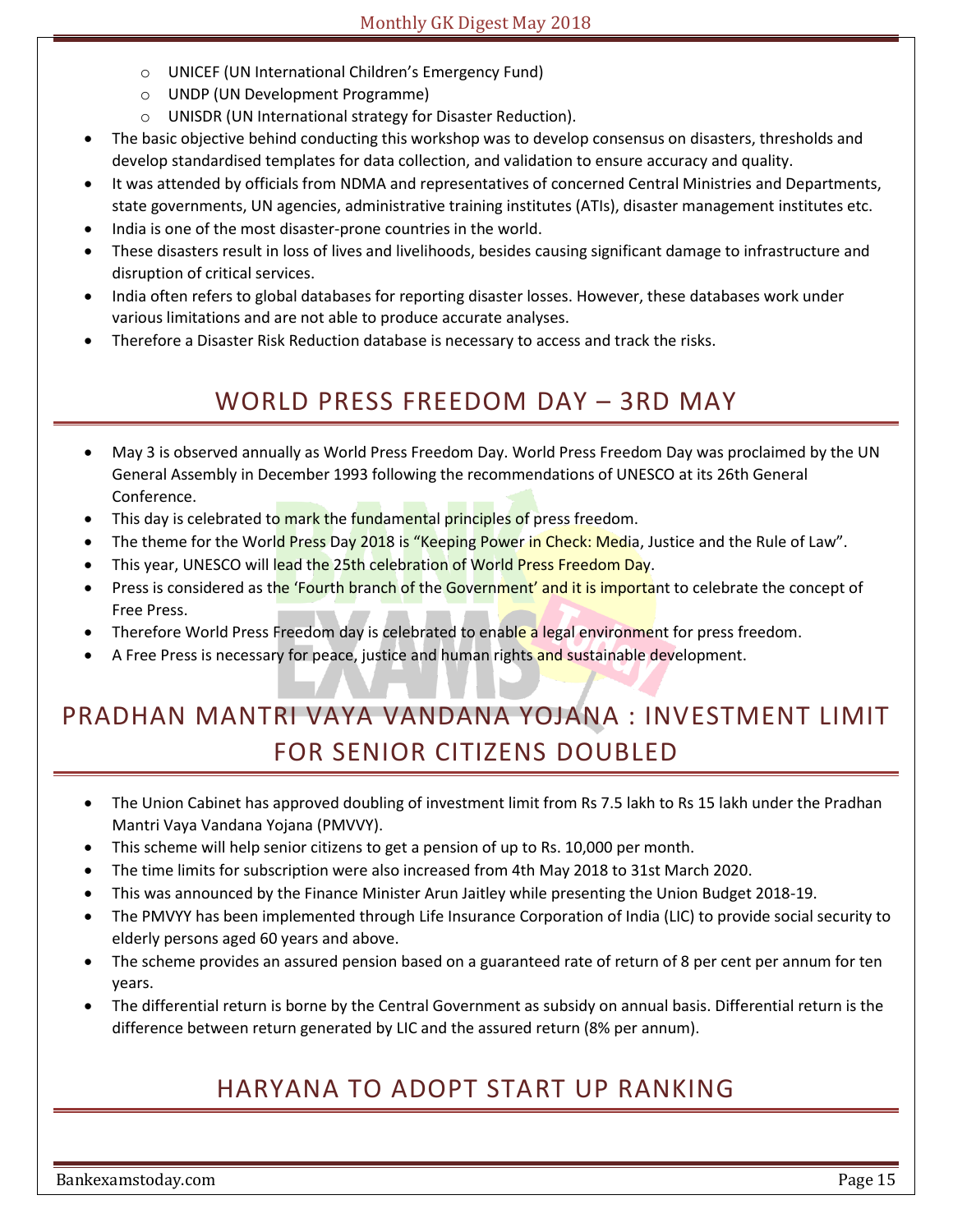- Haryana government has decided to adopt start up ranking framework issued by Department of Industrial Policy and Promotion (DIPP).
- This proposal was approved by the Chief Minister of Haryana, Manohar Lal Khattar.
- This decision has been taken to undertake an exercise to assess the state on key areas of interventions that are relevant to a healthy start-up ecosystem.
- The framework is spread across seven areas of interventions with a total of 38 action points and overall score of 100 marks.
- Haryana Government had launched the entrepreneur and start-up policy during the Digital Haryana Summit, 2017.
- <span id="page-16-0"></span> This policy aims to transform the state into a resourceful and inventive start-up hub by supporting and assisting the new-age innovators and entrepreneurs across the state.

### TOP 5 DEFENCE SPENDERS – INDIA IN TOP 5 LIST

- India has joined the U.S. and China as one of the world's five biggest military spenders.
- It has occupied the fifth spot after
	- o US
	- o China
	- o Saudi Arabia
	- o Russia
- According to a report released by Stockholm International Peace Research Institute (SIPRI), India's military spending increased in 2017.
- Worldwide military spending increased to \$1.73 trillion in 2017, which is nearly 2.2 percent of global gross domestic product.
- India spent US\$63.9 billion on defence in 2017, an increase of 5.5 per cent compared to that in 2016.
- Reasons like the growing border tension with China, cross-border threat from Pakistan etc. has resulted in an increase in the military expenditure.
- As per the earlier reports, India was also the largest importer of arms in the world.
- <span id="page-16-1"></span> Finance Minister Arun Jaitley has allocated Rs 3,59,894 crore to the Defence Ministry in this year's budget session.

### VIBRANT NORTH EAST 2018 HELD IN GUWAHATI

- Vibrant North East 2018 event is being organized in Guwahati, Assam.
- It is being organized by a Delhi-based NGO, Centre for Agriculture and Rural Development (CARD).
- 'Vibrant North East 2018' expo is supported by the following
	- o North Eastern Council
	- o Department of Science and Technology
	- o Ministry of Home Affairs
	- o Ministry of Commerce and Industry
	- o All India Farmers Alliance
- It is the 4th edition of the event that is being organized.
- It aims to make people aware of central government's schemes and programmes.
- The basic objective of organizing this expo is to disseminate information about the schemes, grants and projects of the Central government to ensure that they are implemented as envisaged officially.
- There is a lack of awareness about such schemes and projects among the farmers and other stakeholders of the North East.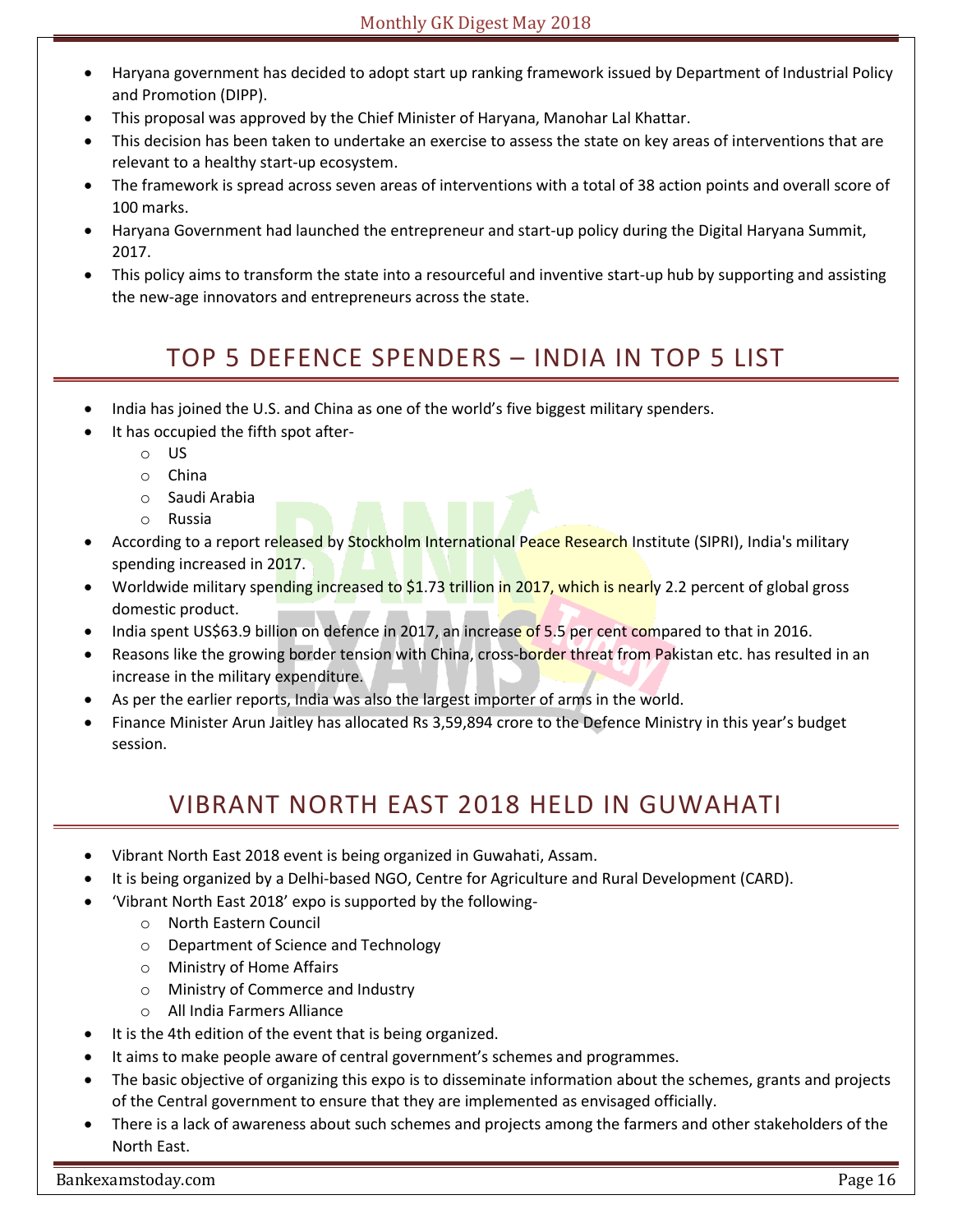### <span id="page-17-0"></span>MOST BEAUTIFUL RAILWAY STATIONS IN INDIA – CHANDRAPUR AND BALLARSHAH

- Chandrapur and Ballarshah railway stations in Maharashtra have bagged the first prize in the "most beautiful" stations category of the Indian Railways.
- The first prize includes a cash award of Rs 10 lakh.
- The Nagpur Division of Central Railway has beautified the two stations with paintings, sculptures and murals based on wildlife at the Tadoda National Park and local tribal art.
- A total of 62 entries from across 11 railway zones were received by the railway board for the selection.
- The idea behind the beautification project is to make railway stations look more inviting and attractive.
- <span id="page-17-1"></span>The number two slot has gone to Bihar's Madhubani station.

### WBC ASIA BOXER OF THE YEAR – NEERAJ GOYAT

- Neeraj Goyat has been honoured with WBC Asia Boxer of the Year Award.
- He is currently the WBC Asia Champion in the welter weight category.
- This award was given by the Asian Boxing Council at WBC Asia and WBC Muaythai annual awards presentation ceremony in Bangkok.
- Neeraj Goyat is a professional boxer from India to have made it to WBC world ranking.
- He has won WBC Asian Champion three times in 2015, 2016 and 2017.
- He won the title of India's most promising boxer in 2008.
- <span id="page-17-2"></span>Since turning pro in 2011, he has won nine fights including two knockouts.

### 157TH BIRTH ANNIVERSARY OF RABINDRANATH TAGORE – CULTURAL FESTIVAL TO BE ORGANIZED IN EGYPT

- India is organizing a five-day cultural festival in Egypt to commemorate the 157th birth anniversary of Nobel laureate Rabindranath Tagore.
- The festival is scheduled to be held from May 3 to 7 in the Maulana Azad Center for Indian Culture, affiliated with the Indian embassy in Cairo.
- During the festival, an exhibition of the paintings of Rabindranath Tagore will be organized. It will be titled "Rabindranath Tagore: Rhythm in Colors".
- Apart from the exhibition, a music concert, film screening and a lecture will also be organized.
- Rabindranath Tagore was the first non-European to win the Nobel Prize. He won the Nobel Prize in Literature in the year 1913 in recognition for his collection of poems, 'Gitanjali'.
- The movie 'Kabuliwala' will be screened at the Hanager Cinema, Opera House Complex. It is based on a novel written by Tagore.

### <span id="page-17-3"></span>MULTI-SECTORAL DEVELOPMENT PROGRAMME TO BE RENAMED AS PRADHAN MANTRI JAN VIKAS KARYAKRAM

 The Multi-sectoral Development Programme (MsDP) has been renamed as Pradhan Mantri Jan Vikas Karyakram (PMJVK) by the CCEA (Cabinet Committee on Economic Affairs).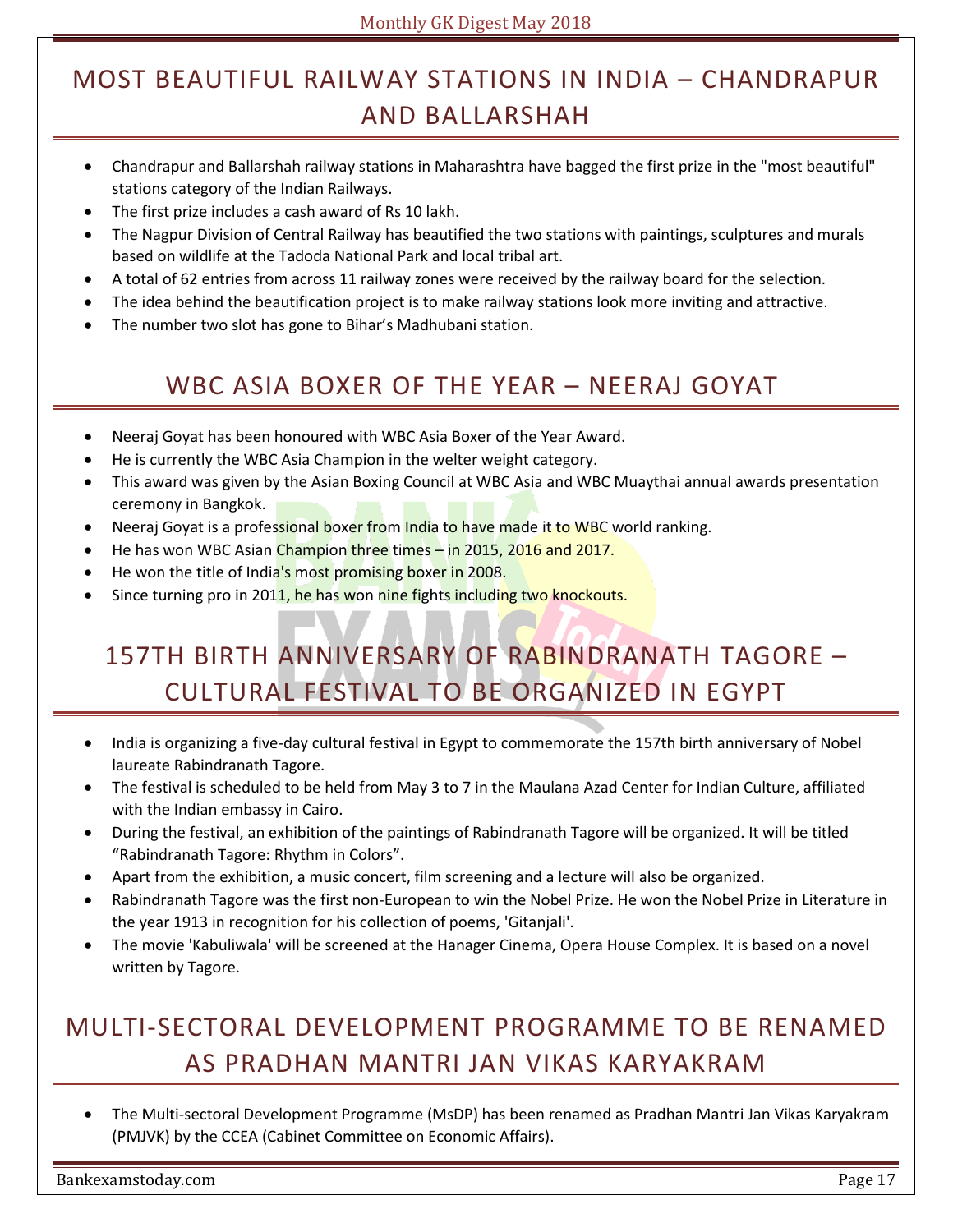- The Cabinet Committee on Economic Affairs (CCEA) has also approved continuation of the programme during the remaining period of the 14th Finance Commission (till 2020).
- The restructured programme would provide better socio economic infrastructure facilities to the minority communities particularly in the field of education, health & skill development.
- The area to be covered under 'Pradhan Mantri Jan Vikas Karyakram' would be 57 percent more as compared to the existing MsDP.
- Around 196 districts were covered under MsDP whereas 308 districts would be covered under PMJVK.
- 80 percent of the resources under the PMJVK would be earmarked for projects related to education, health and skill development out of which 30-40% would be specifically allocated for women-centric projects.

### <span id="page-18-0"></span>VIEW PENSION PASSBOOK SERVICE LAUNCHED ON UMANG APP

- Employees' Provident Fund Organisation (EPFO) has launched View Pension Passbook Service for pensioners on Umang App.
- Pensioners would now be able to view their pension passbook on mobile phones with the help of Umang app.
- EPFO is a retirement fund body and is already providing various e-services for its stakeholders through Umang.
- EPFO is a statutory body of Union Government that comes under the aegis of Ministry of Labour and Employment.
- The Umang (Unified Mobile Application for New-age Governance) app was launched by the government last year. It is a common platform for various government services at one place.
- It was developed by Ministry of Electronics and Information Technology (MeitY) and National e-Governance Division (NeGD).
- Inclusion of View Pension Passbook Service is a part of the EPFO's plan to go paperless by August 2018 and provide all its services online.

### <span id="page-18-1"></span>EXHIBITION ON INDIAN CIVILIZATION INAUGURATED IN NEW DELHI

- An exhibition on Indian Civilization was inaugurated at the National Museum in New Delhi. The exhibition was inaugurated by the Minister of State for Culture(I/c) and Minister of State for Environment, Forest and Climate Change, Dr Mahesh Sharma.
- The Exhibition 'India and the World: A History in Nine Stories' is an extensively collaborative effort of the following
	- o British Museum, London
	- o National Museum, New Delhi
	- o Chhatrapati Shivaji Maharaj VastuSangrahalaya (CSMVS), Mumbai
	- o Culture Ministry

#### KEY HIGHLIGHTS

- The exhibition will run for two months until 30th June 2018.
- The exhibition insights into two million years of history.
- It was planned as part of the commemoration of 70 years of India's Independence and a year of major cultural exchange between India and the UK.
- The exhibition chronologically encapsulates the evolution of Indian civilization since antiquity.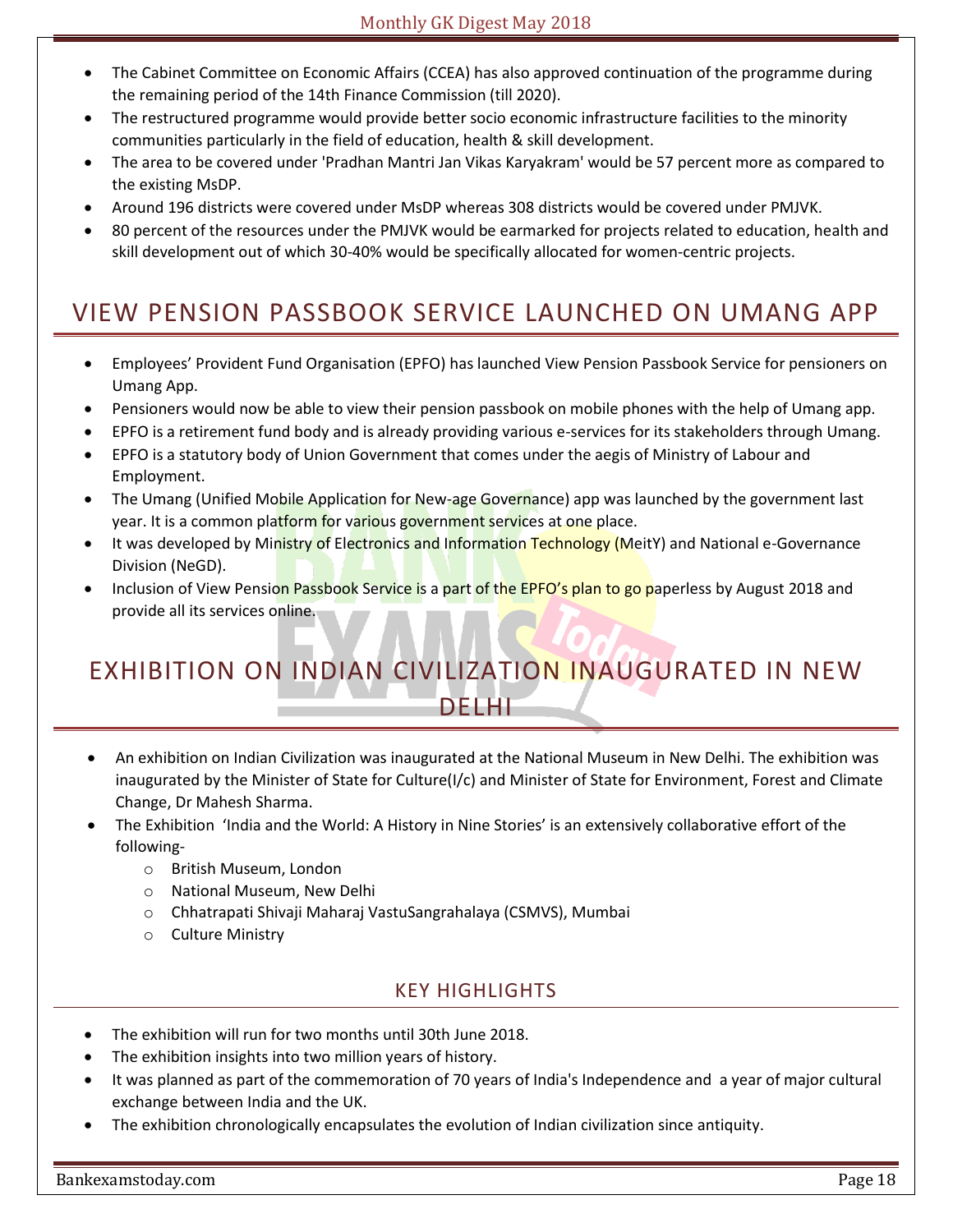- It is spread over nine sections, each representing a pivotal moment in history
	- o Shared Beginnings
	- o First Cities
	- o Empire
	- o State and Faith
	- o Picturing and Divine
	- o Indian Ocean Traders
	- o Court Cultures
	- o Quest for Freedom
	- o Time unbound

### <span id="page-19-0"></span>12TH INFORMAL MEETING OF SAARC FINANCE MINISTERS HELD IN MANILA

 The twelfth informal meeting of SAARC Finance Ministers was held in Manila, Philippines on the sidelines of the 51st Annual Meeting of Asian Development Bank (ADB).

The meeting was attended by the Finance Ministers/Heads of Delegations from the SAAC member states.

- The meeting was held under the Chairmanship of the Finance Minister of Nepal, Yuba Raj Khatiwada.
- The Chairman thanked ADB for its continuous support to SAARC.
- The Finance Ministers/Heads of Delegation briefed the meeting about the current status of economic progress achieved by their countries.
- <span id="page-19-1"></span>They also appreciated ADB for its contribution in the economic growth of SAARC countries.

### NATIONAL MISSION FOR CLEAN GANGA APPROVED

- The 11th Executive Committee meeting of National Mission for Clean Ganga (NMCG) recently approved the project encompassing the use of GIS technology for Namami Gange Programme.
- The project has been approved at an estimated cost of 86.84 crore for a period of five years.
- In order to facilitate the Ganga rejuvenation task through the Geographic Information System (GIS) technology, the National Mission for Clean Ganga has tied-up with the Survey of India.
- The project includes the use of Digital Elevation Model (DEM) technology which ensures accurate data collection.
- DEM is an important aspect for river basin management planning.
- It enables identification of entire topography of an area making it easy for policy makers to analyse the available data thereby supporting the decision-making process.
- The data collected and subsequent actions taken by the government can easily be shared with the local public through geo portals and mobile apps.
- The technology will also enable people to send their feedback up to the national level.
- National Mission for Clean Ganga has approved a project to strengthen State Pollution Control Boards (SPCBs) of five main stem Ganga basin states of the following states
	- a) Uttarakhand
	- b) Uttar Pradesh
	- c) Bihar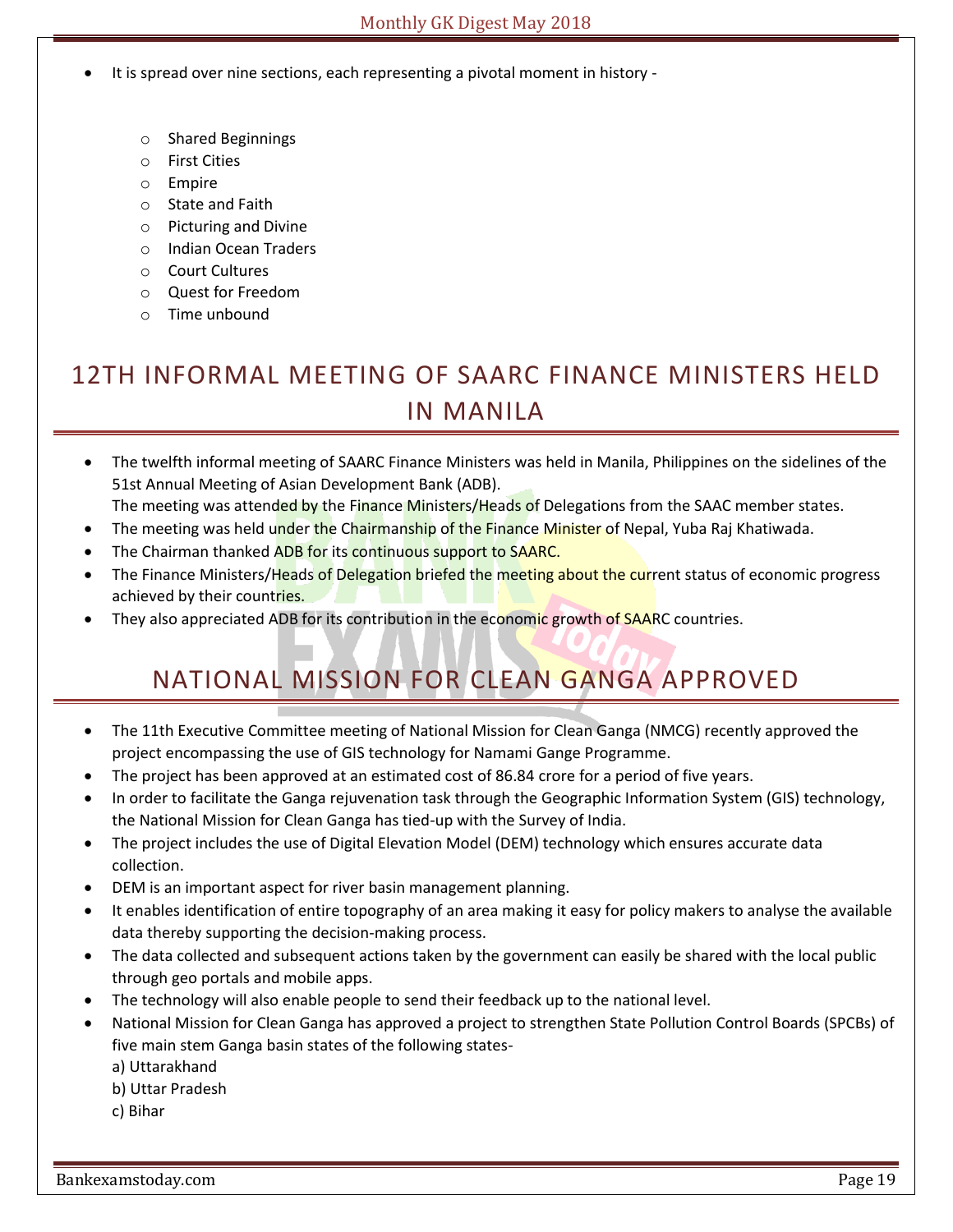d) Jharkhand e) West Bengal

### <span id="page-20-0"></span>GOOGLE TO GRANT \$3 MILLION FOR E-LEARNING, TEACHERS IN INDIA

- Google.org Google's philanthropic arm, has announced additional grants of USD 3 million to India's educationbased NGO's.
- It was done with an aim to bridge the learning gap in India and improve the quality of education access. \$3 million grants has been given to two Indian NGOs- a) Central Square Foundation (\$2 million grant) b) Teacher App (\$1 million grant)
- Google.org aims to provide teachers with training and resources on the concepts of math, science, language, and pedagogy.
- The funds are expected to scale the platform to reach 500,000 teachers in two years.
- The grant will support a minimum of 20 content creators to produce at least 200 hours of quality science, technology, engineering and Math content in Hindi and vernacular languages.
- With growing connectivity and affordable internet in India, online educational content is emerging as a popular destination for learning.
- India was among the first countries to receive grants from Google.org for education.
- <span id="page-20-1"></span>Last year, Google.org had funded grants of \$8.4 million to four Indian NGOs.

### NITI AAYOG AND IBM JOIN HANDS TO DEVELOP AI BASED PRECISION FARMING

- NITI Aayog and IBM to collaborate to develop Precision Agriculture based on AI NITI Aayog would collaborate with IBM to develop Precision Agriculture over Artificial Intelligence (AI).
- The Statement of Intent (SoI) between NITI Aayog and IBM was signed in the presence of Amitabh Kant, CEO, NITI Aayog and Karan Bajwa, MD, IBM India.
- This partnership aims to work together towards use of technology to provide insights to farmers to improve crop productivity, soil yield, control agricultural inputs with the overarching goal of improving farmers' incomes.
- The first phase of the project will focus on developing the model for 10 Aspirational Districts across the following States
	- i. Assam
	- ii. Bihar
	- iii. Jharkhand
	- iv. Madhya Pradesh
	- v. Maharashtra
	- vi. Rajasthan
	- vii. Uttar Pradesh
- The scope of this project is to introduce and make available climate-aware cognitive farming techniques and identifying systems of crop monitoring, early warning on pest/disease outbreak based on advanced AI innovations.
- It also includes deployment of weather advisory, rich satellite and enhanced weather forecast information along with IT & mobile applications with a focus on improving the crop yield and cost savings through better farm management.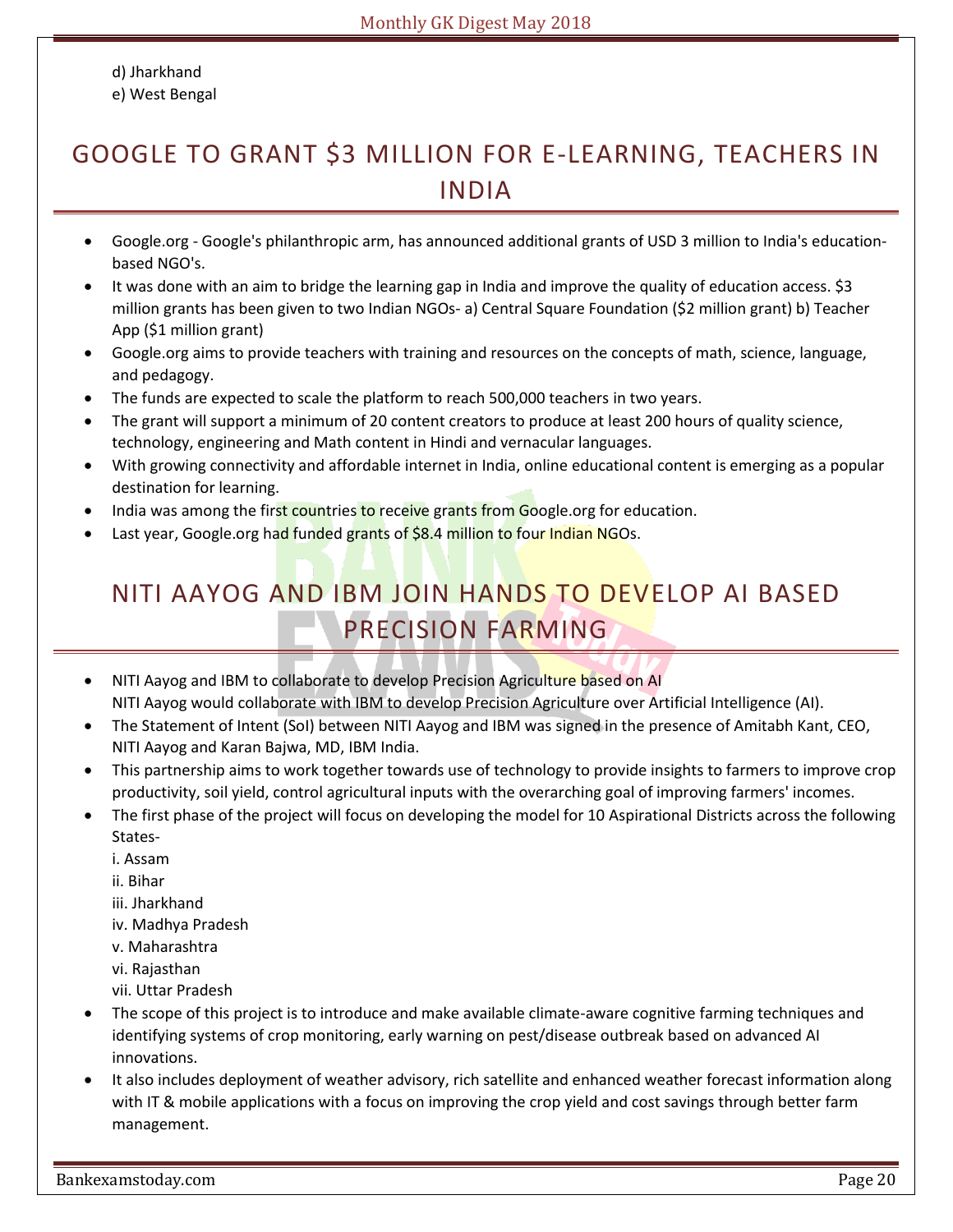- IBM will be using Artificial Intelligence to provide all the relevant data and platform for developing technological models for improving agricultural output and productivity.
- <span id="page-21-0"></span>NITI Aayog ll facilitate the inclusion of more stakeholders using the insights generated through these models.

### 'GO TO VILLAGE' LAUNCHED BY MANIPUR CM

- Manipur Chief Minister N. Biren Singh launched the "Go to Village" mission at Konuma ground, n Imphal West district, Manipur
- The mission was launched in 60 villages of all the 60 Assembly constituencies.
- The CM also announced that there would be an interaction session cum meeting regarding the 'Go to the Village' mission at City Convention Centre in Imphal.
- All the cabinet ministers, administrative secretaries, deputy commissioners, heads of departments and other top officials would attend the interaction programme.
- They would chalk out plans for the successful implementation of the mission which is scheduled to be launched in the first week of May, 2018.
- The government would provide alternative livelihood to those farmers who were engaged in poppy plantation in the past.
- The government would identify and encourage promising entrepreneurs especially those living in villages.
- N Biren Singh directed the deputy commissioners to create wide awareness campaigns about the mission in every district of the State.

### <span id="page-21-1"></span>FIRST ORGANIZED CENSUS OF INDUS DOLPHINS IN PUNJAB

- The first-ever census of the Indus Dolphins is being conducted by the Punjab Government in collaboration with the WWF (World Wildlife Fund) India.
- The main aim behind the exercise is to establish the accurate population of the dolphins, in order to plan the conservation of the species accordingly.
- It is the first organised census and would be conducted over a period of five days.
- It will be conducted by two joint teams of Department of Forests and Wildlife Preservation, Punjab and WWF-India.
- Indus Dolphins are one of the rarest mammals found only in India and Pakistan. It is the National mammal of Pakistan.
- The Indus dolphins are confined to only a 185 km stretch between Talwara and Harike Barrage in India's Beas river in Punjab.
- Dolphins are a key indicator of river health- if a river is healthy the dolphins will be there.
- Indus Dolphin was also found in Sutlej decades back, but river pollution has caused its extinction in Sutlej.
- Indus dolphins are one of the seven freshwater dolphins found across the world.
- The International Union for Conservation of Nature (IUCN) suspects the population size of the Indus river dolphins has reduced by more than 50% since 1944.
- Their numbers have declined dramatically after construction of irrigation system.
- It listed by the IUCN as endangered on its Red List of Threatened Species.

### <span id="page-21-2"></span>COCHLEAR IMPLANT AWARENESS PROGRAMME ORGANIZED IN HARYANA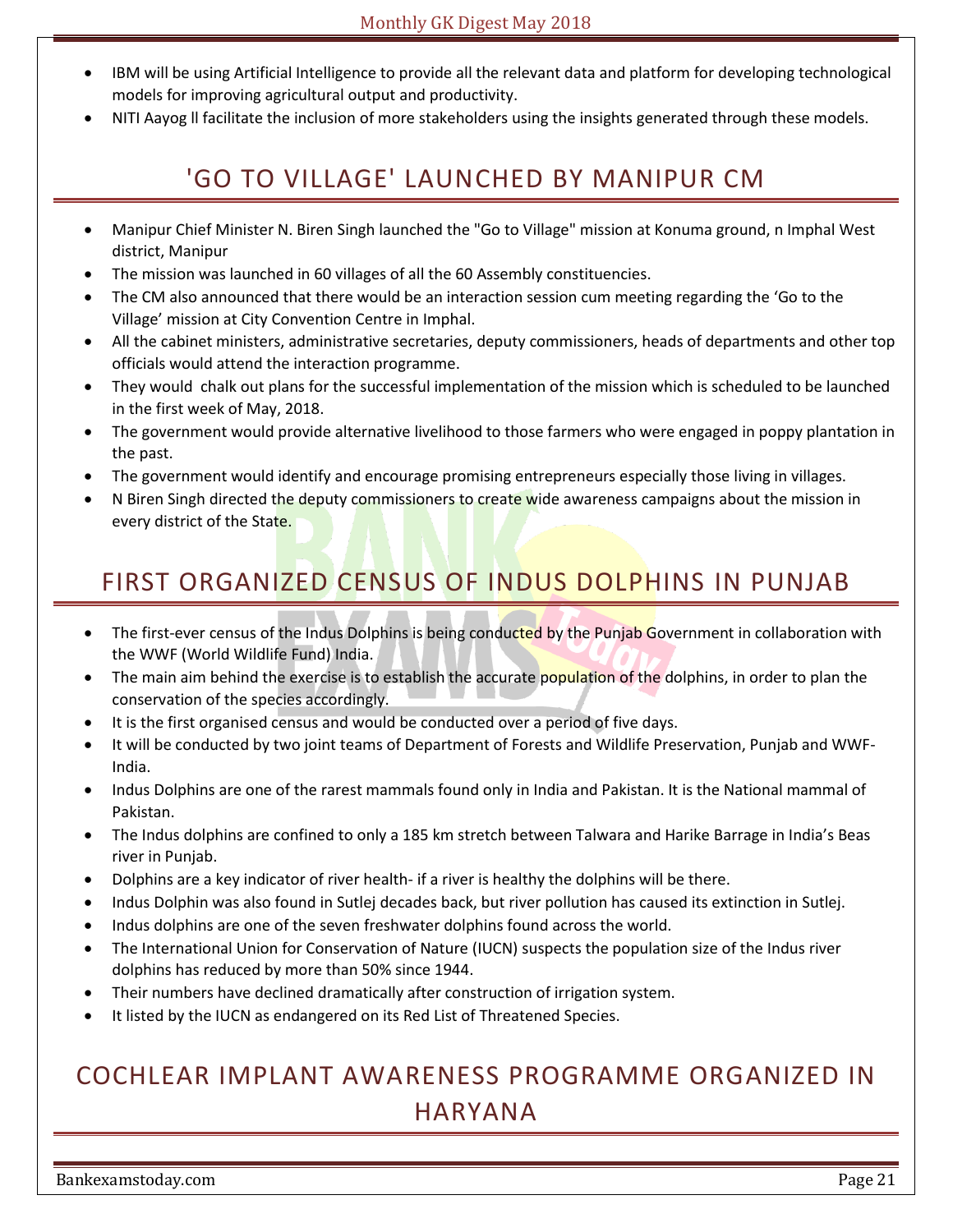- Cochlear Implant Awareness Programme' was organized by the Department of Empowerment of Persons with Disabilities (DEPwD) under Union Ministry of Social Justice and Empowerment in Haryana.
- The programme was organised by DEPwD in association with Indian Red Cross Society and Sarvodaya Hospital & Research Centre.
- The Chief Guest at the programme was the Minister of State for Social Justice & Empowerment, Krishan Pal Gurjar.
- The event was named Swar Swagtam and it aims to create awareness among the public about the Cochlear Implant Programme under the Assistance to Disabled persons (ADIP) scheme of the Department.
- Under the Assistance to Disabled persons (ADIP) scheme of the DEPwD, there is a provision for Cochlear Implant surgeries of hearing impaired children up to the age of 5 years at the cost of Rs 6.00 Lakhs per unit.
- The Cochlear Implant is a modern technology to help young children who have severe to profound deafness in both ears.
- Cochlear Implant provides such children to hear normally in one ear and with post surgical rehabilitation they are able to speak also.
- These implants are costly therefore the Cochlear Implant programme has been introduced by the Social Justice and Empowerment Ministry under the revised scheme of Assistance to Disabled Persons.
- It would enable the purchase of aids and appliances (ADIP) for the poor and needy young children

### <span id="page-22-0"></span>GRAVITYRAT MALWARE THAT SPIES ON COMPUTER, UPDATED

- GravityRAT, a malware allegedly designed by Pakistani hackers, has recently been updated further and equipped with anti-malware evasion capabilities.
- GravityRAT is designed to infiltrate computers and steal the data of users and relay the stolen data to Command and Control centres in other countries.
- It was first detected by Indian Computer Emergency Response Team, CERT-In in 2017.
- RAT' in its name stands for Remote Access Trojan, which is a program capable of being controlled remotely and is thus difficult to trace.
- It acts as an Advanced Persistent Threat (APT), which, once infiltrates a system, silently evolves and does longterm damage.
- GravityRAT has now become self aware and is capable of evading several commonly used malware detection techniques.
- GravityRAT infiltrates a system in the form of an innocuous looking email attachment, which can be in any format, including MS Word, MS Excel, MS Powerpoint, Adobe Acrobat or even audio and video files.
- The data is sent in an encrypted format, making it difficult to detect exactly what is leaked.
- The new version of GravityRAT can check system temperature by recording thermal readings for detecting the presence of VMs (virtual machines).
- <span id="page-22-1"></span> It can also collect open ports on the targeted system and creates a list of all the active processes after which it starts stealing files stored on any connected USB drive.

### NO NOBEL PRIZE IN LITERATURE FOR 2018

- The Swedish Academy that awards the Nobel Prize for literature has announced that they will not give out an award this year. It has been postponed until next year in 2019.
- It is the first time since World War II that they have delayed giving this award.
- Seven times previously, the Swedish Academy has chosen to declare a "reserved prize": in 1915, 1919, 1925, 1926, 1927, 1936 and 1949.
- The two Nobel Prizes in Literature will be handed out next year, the 2018 prize and the 2019 prize.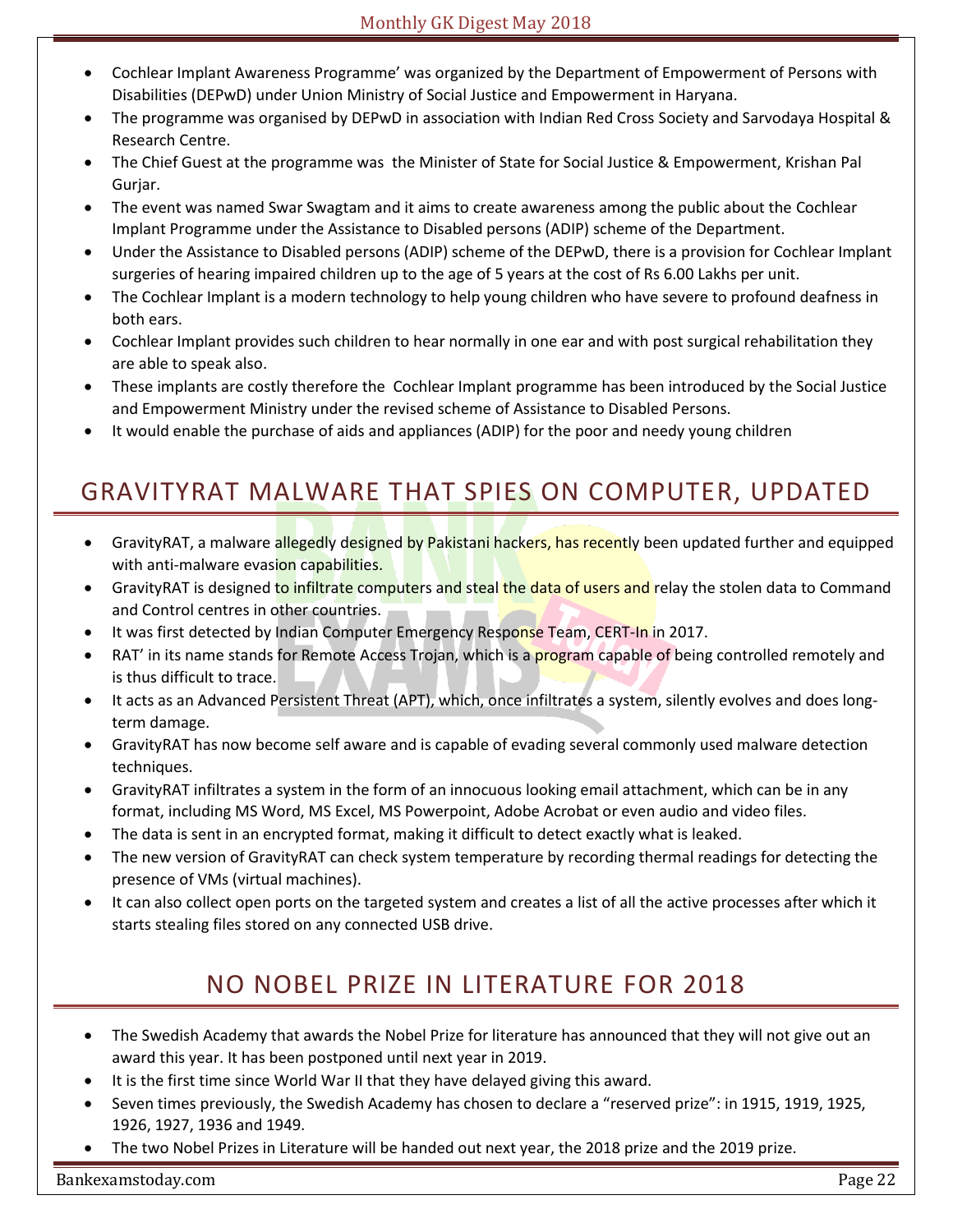- This announcement was made at a weekly meeting of the Swedish Academy in Stockholm on the grounds that the group was in too deep a crisis to choose a Nobel winner properly.
- The decision has been taken in the wake of a sexual scandal within the Swedish Academy.
- <span id="page-23-0"></span>Last year, Japanese-born British novelist Kazuo Ishiguro had won the prize.

### 6TH MAY - INTERNATIONAL NO DIET DAY

- International No Diet Day is celebrated each year on 6th May
- It is an annual celebration of body acceptance, including fat acceptance and body shape diversity.
- The stigma surrounding body weight and size makes people push themselves to lose weight even if it harms their health.
- This day is dedicated to promoting a healthy life style with a focus on health at any size.
- The International No Diet Day (INDD) has been in celebration since the year 1992.
- It was created by Mary Evans Young, the director of Diet Breakers after her personal experience of being bullied at school for being fat.
- It was originally intended to be a UK-based celebration called National No Diet Day.
- May 6th of this celebration coincidentally falls on Young's birthday. This Day has been celebrated throughout the world with the light blue ribbon as its symbol.
- <span id="page-23-1"></span>It aims to raise awareness about the various dieting disorders which exist - anorexia, bulimia etc.

### JAIPUR FOOT TO BE EXHIBITED AT UNITED NATIONS HEADQUARTERS

- Jaipur Foot is a world famous and most widely used artificial limb which will be exhibited at the United Nations headquarters in New York.
- It will be exhibited by the Bhagwan Mahavir Viklang Sahayata Samiti (BMVSS) at the UN, from 15th May to 18th May 2018.
- An exclusive seminar on Jaipur Foot and an exhibition have been organised at the U.N. Gallery at the initiative of India's permanent representative Syed Akbaruddin.
- The event will be the first of its kind in the U.N.
- The seminar and exhibition will highlight India's contribution in providing mobility and dignity to the differently abled.
- The Jaipur Foot has benefited 17 lakh people across the world and has its presence in 29 countries.
- The Bhagwan Mahavir Viklang Sahayata Samiti (BMVSS) is a non-profit organisation dedicated for providing free of cost artificial limbs to disabled people
- The Jaipur Foot was made by the Bhagwan Mahaveer Viklang Sahayata Samiti (BMVSS).
- The BMVSS gives aids and the Jaipur Foot free of cost to the beneficiaries.
- The BMVSS has recently entered into an agreement with the Ministry of External Affairs for holding camps abroad.
- So far 66 camps have been organised in 29 countries and artificial limbshave been distributed to the differently abled people.

### <span id="page-23-2"></span>SOUTH ASIAN JUNIOR ATHLETICS CHAMPIONSHIP: INDIA FINISHES ON TOP

Bankexamstoday.com Page 23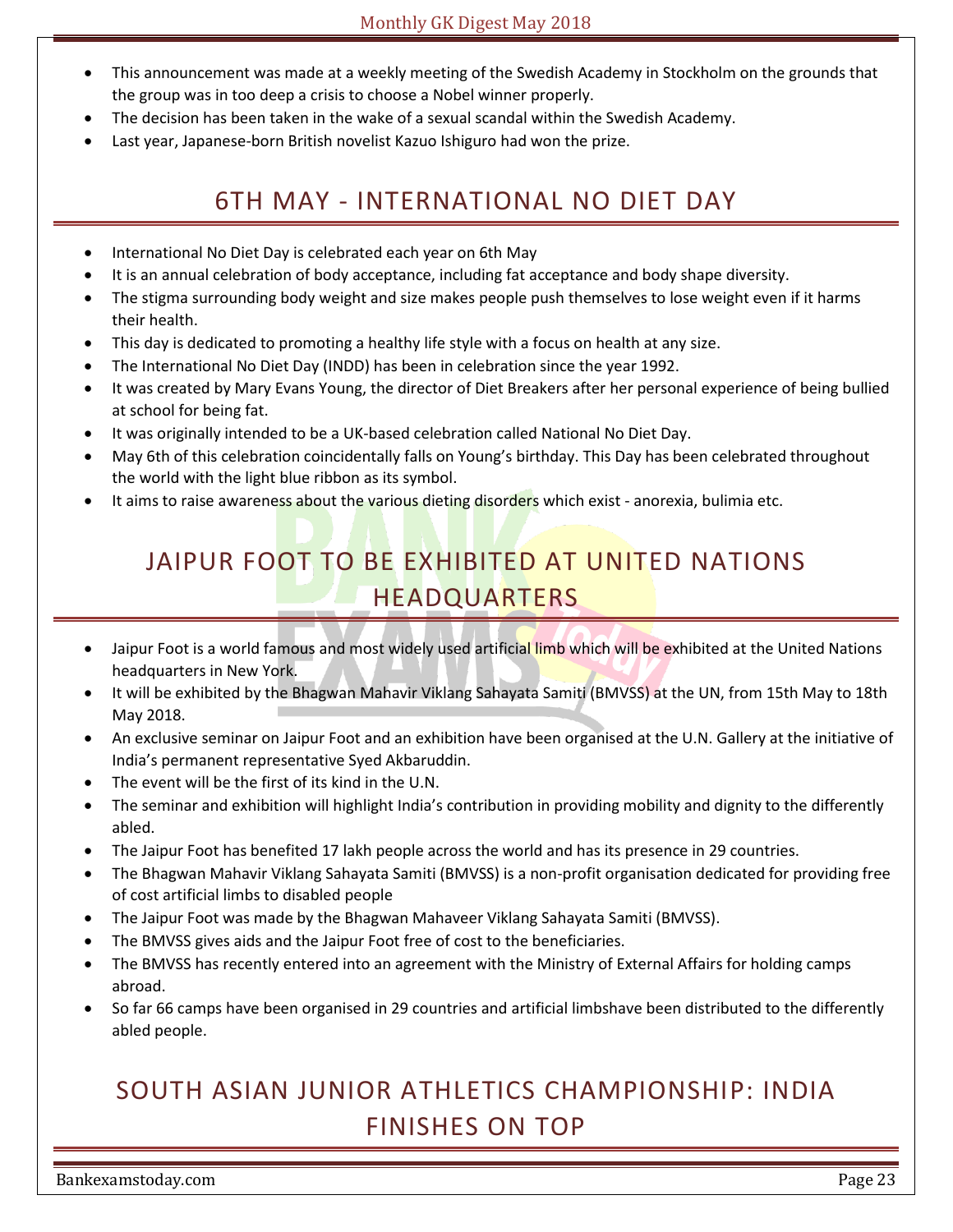- India finished on top at the 3rd edition of South Asian Junior Athletics Championship.
- India bagged 20 gold medals whereas Sri Lanka bagged 12 gold medals to finish second in the South Asian Junior Athletics Championship 2018.
- Indian junior athletes bagged 20 gold, 22 silver and eight bronze medals.
- They also created new meet records in the men's long jump, triple jump, women's triple jump, 100m hurdles.
- The SAJAC was co-hosted by Sri Lanka and Pakistan which took second and third positions respectively.
- The other competing countries were Bangladesh, Maldives, Nepal, Bhutan.
- The juniors will next represent India at the 18th Asian Junior Athletics Championships to be held in Gifu, Japan from 7th June to 10th June 2018.

### <span id="page-24-0"></span>BRO (BORDER ROADS ORGANIZATION) CELEBRATES 58TH RAISING DAY

- Border Roads Organisation (BRO) celebrated its 58th Raising Day on 7th May 2018. BRO is a leader in the field of infrastructure development in the border areas of India.
- BRO was established on 7th May 1960 and since then it has grown from two to nineteen projects.
- The works executed by the agency have ensured the territorial integrity and the socio-economic upliftment of the most inaccessible regions of India and its neighbourhood.
- On the occasion of the BRO Rising Day, Director General Border Roads Lt Gen Harpal Singh conveyed his best regards to all the veterans and BRO personnels.
- BRO functions under the Defence Ministry.
- It has its headquarters in New Delhi.
- BRO develops and maintains road networks in India's border areas and friendly neighbouring countries.
- In order to ensure coordination and execution of the projects handled by BRO, the Government of India set up the Border Roads Development Board (BRDB).
- <span id="page-24-1"></span>The BRDB has the Prime Minister as its Chairman whereas the Defence Minister as its Deputy Chairman.

### GST COUNCIL APPROVES SIMPLIFIED TAX RETURN FILLING **SYSTEMS**

- The Goods and Services Tax Council has approved a simplified system for filing tax returns in its 27th meeting.
- The GST Council Meeting was chaired by the Union Finance Minister Arun Jaitley who announced the new and simplified return filing process.
- The new scheme will come into effect after almost a year.
- Till then the existing system of GSTR-3B and GSTR-1 will continue.
- It was approved based on recommendations of Group of Ministers on IT simplification for GST implementation.
- All taxpayers have to file their returns once a month, except for the following
	- o those dealing in composition schemes (It allows taxpayers having an annual turnover below 1 crore to pay the tax at a fixed rate)
	- o those who have zero tax liability
- The council also decided to change the ownership structure of the GST Network.
- GST Network is a not-for-profit firm in which the central and state governments hold a 49% stake.
- GST Council decided that central and state governments would acquire the remaining 51% stake in the GST Network amounting to Rs 5.1 crore, which is presently owned by private parties.
- This would make the GST Network a fully government-owned company.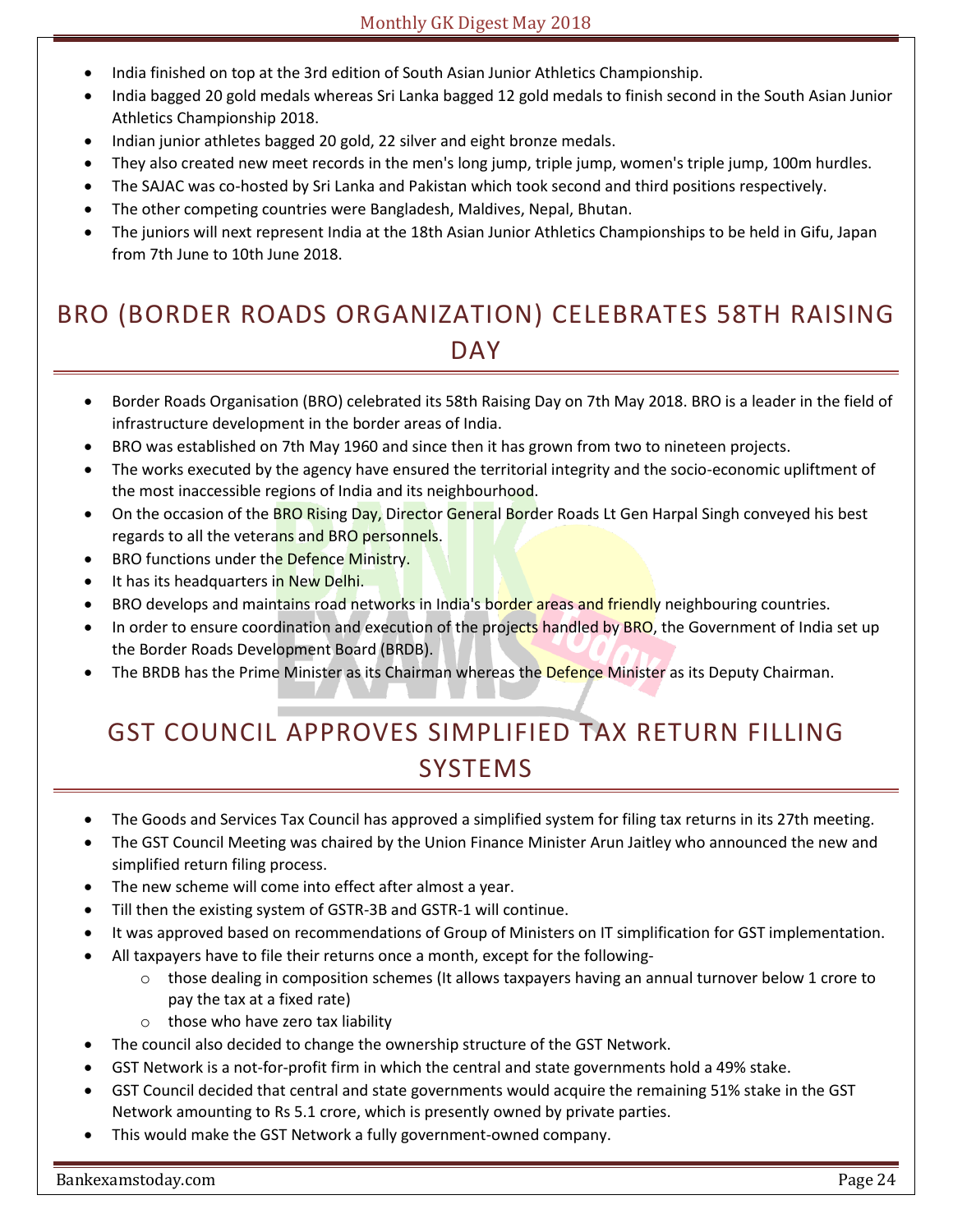- Taxpayer will be given user-friendly IT interface and offline IT tool to upload the invoices.
- Seller will upload unidirectional flow of invoices on anytime basis during the month.
- <span id="page-25-0"></span>On non-payment of tax by the seller, there will be no automatic reversal of input tax credit from buyer.

### FDI CONFIDENCE INDEX 2018 – INDIA RANKED 11TH

- Foreign Direct Investment (FDI) Confidence Index 2018 was released by Global consultant AT Kearney.
- It is an annual survey which tracks the impact of political, economic and regulatory changes on the FDI inflows of the country.
- Companies participating in survey have annual revenues of \$500 million or more.
- India was ranked 11th position according to the Index.
- India has slipped by three notches as it was ranked 8th in 2017 and 9th in 2016.
- India fell out of the top 10 for the first time since 2015.
- The United States topped the index for the sixth year in a row.
- The newcomers to the Index are Denmark, Portugal and Norway.
- This year marks an all-time low for the share of emerging markets on index.
- India retained its position as the second highest emerging market on the Index.
- Top 10 countries FDI Confidence Index 2018
	- o United States
	- o Canada
	- o Germany
	- o UK
	- o China
	- o Japan
	- o France
	- o Australia
	- o Switzerland
	- o Italy

### <span id="page-25-1"></span>8TH MAY – WORLD RED CROSS AND RED CRESCENT DAY

- The Red Cross and Red Crescent Day is celebrated every year on May 8. The holiday was founded in honour of the birth of Swiss humanist Henry Dunant.
- He initiated the creation of volunteer groups to help those wounded in the battlefields.
- He is the founder of International Committee of the Red Cross (ICRC) and the recipient of the first Nobel Peace Prize.
- The International Red Cross was approved in 1928 at the 13th International Conference in The Hague.
- The new name of the organization the International Red Cross and Red Crescent Movement was approved at the 25th International Red Cross Conference, held in October 1986.
- The basic objectives of the Red Cross are to help those wounded, sick and prisoners of war during armed conflicts, as well as victims of natural disasters.
- It currently operates in 176 countries around the world.
- On May 8, 1948, the first Red Cross Day was celebrated.
- The theme of World Red Cross Day 2018 is "Memorable smiles from around the world".
- The Red Cross Society is based on 7 main principles
	- o Humanity
	- o Impartiality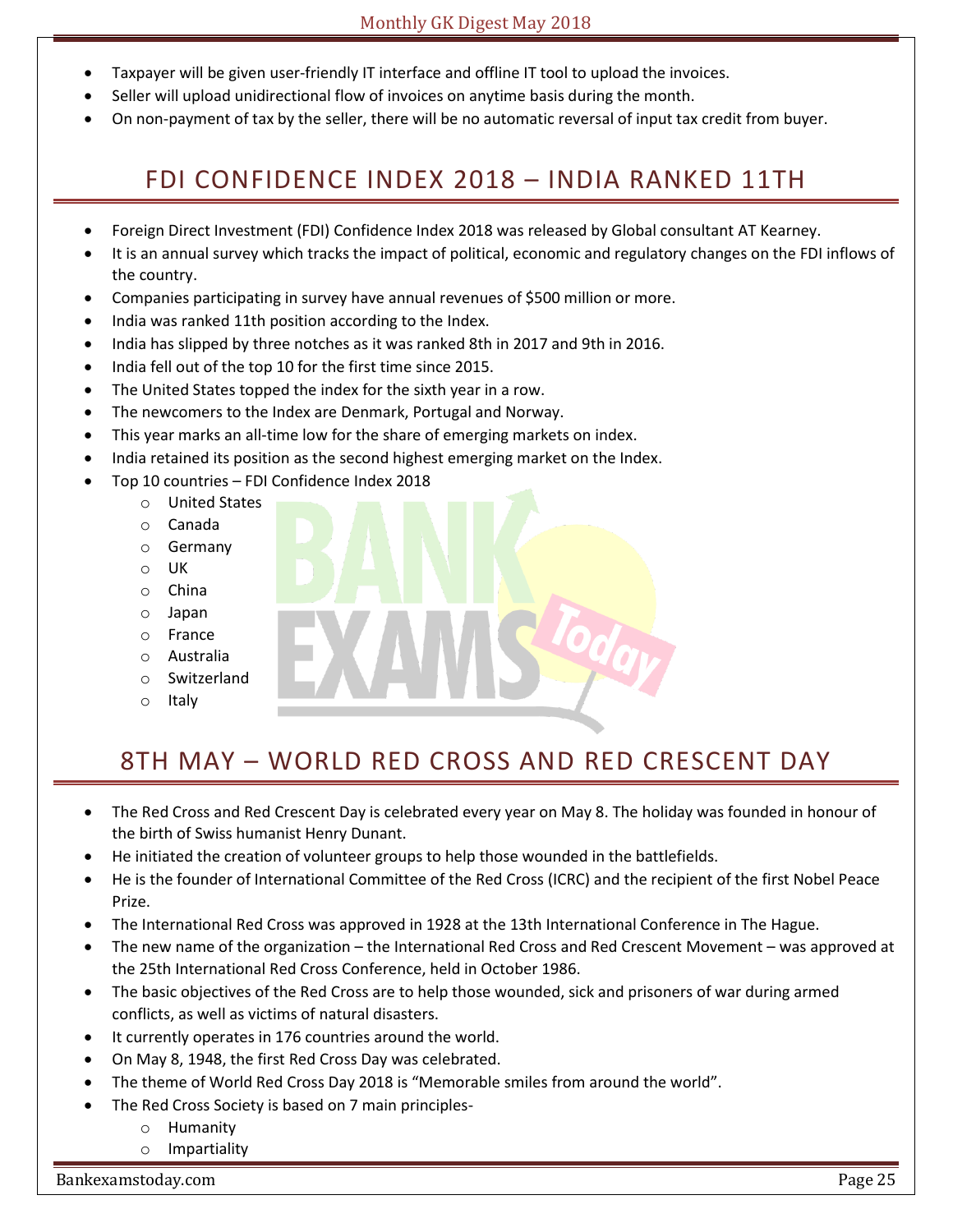- o Neutrality
- o Independence
- o Voluntary Service
- o Unity
- o Universality

### 3RD EDITION OF UNPCAP CONDUCTED IN NEW DELHI

- <span id="page-26-0"></span> The third edition of United Nations Peacekeeping Course for African Partners (UNPCAP) was held in New Delhi from May 7 to 25, 2018.
- The course is conducted by the Centre for United Nations Peacekeeping in India (CUNPK) in partnership with the US.
- It aims to build and enhance the capacity of the African Troop Contributing Countries to the UN.
- The first and second editions of the course were held in New Delhi in 2016 and 2017.
- The inaugural session was chaired by Ruchi Ghanashyam, Secretary (West) in the Ministry of External Affairs.
- The course deals with the concept of training the trainers.
- The students who participated in this two week course included officers who are currently employed in their respective peacekeeping training centres.
- The course would be conducted by experienced instructors from India, the United States as well as alumni instructors from Africa who have attended the previous edition of the course.
- <span id="page-26-1"></span>India is the largest contributor to UN Peacekeeping Missions mandated to maintain stability and negotiate peace settlement across the world.

### INDIA TO HOST 15TH ASIA MEDIA SUMMIT

- India would host 15th Asia Media Summit (AMS-2018) in New Delhi from May 10-12, 2018. Information and Broadcasting Minister Smriti Irani would be the chief guest at the inaugural ceremony of the summit.
- The summit is being organised by Asia-Pacific Institute for Broadcasting Development (AIBD) in collaboration with its partners and international organizations.
- Representatives from nearly 40 countries will delve on issues related to the media sector.
- The theme of this summit is "Telling our Stories Asia and More".
- AMS 2018 will be jointly hosted by the following
	- o Ministry of Information and Broadcasting
	- o Indian Institute of Mass Communication (IIMC)
	- o Broadcast Engineering Consultants India Limited (BECIL)
- It aims to provide a unique opportunity to the broadcasters in Asia to share their thoughts on broadcasting and information.
- India is hosting the event for the first time.
- The Summit would encourage regional and bilateral dialogue and cooperation to respond to challenges to the broadcasting sector in the region.
- Over 200 foreign delegates representing 39 countries and over 100 Indian delegates would participate in the event.
- The AMS 2019 will be hosted by Philippines.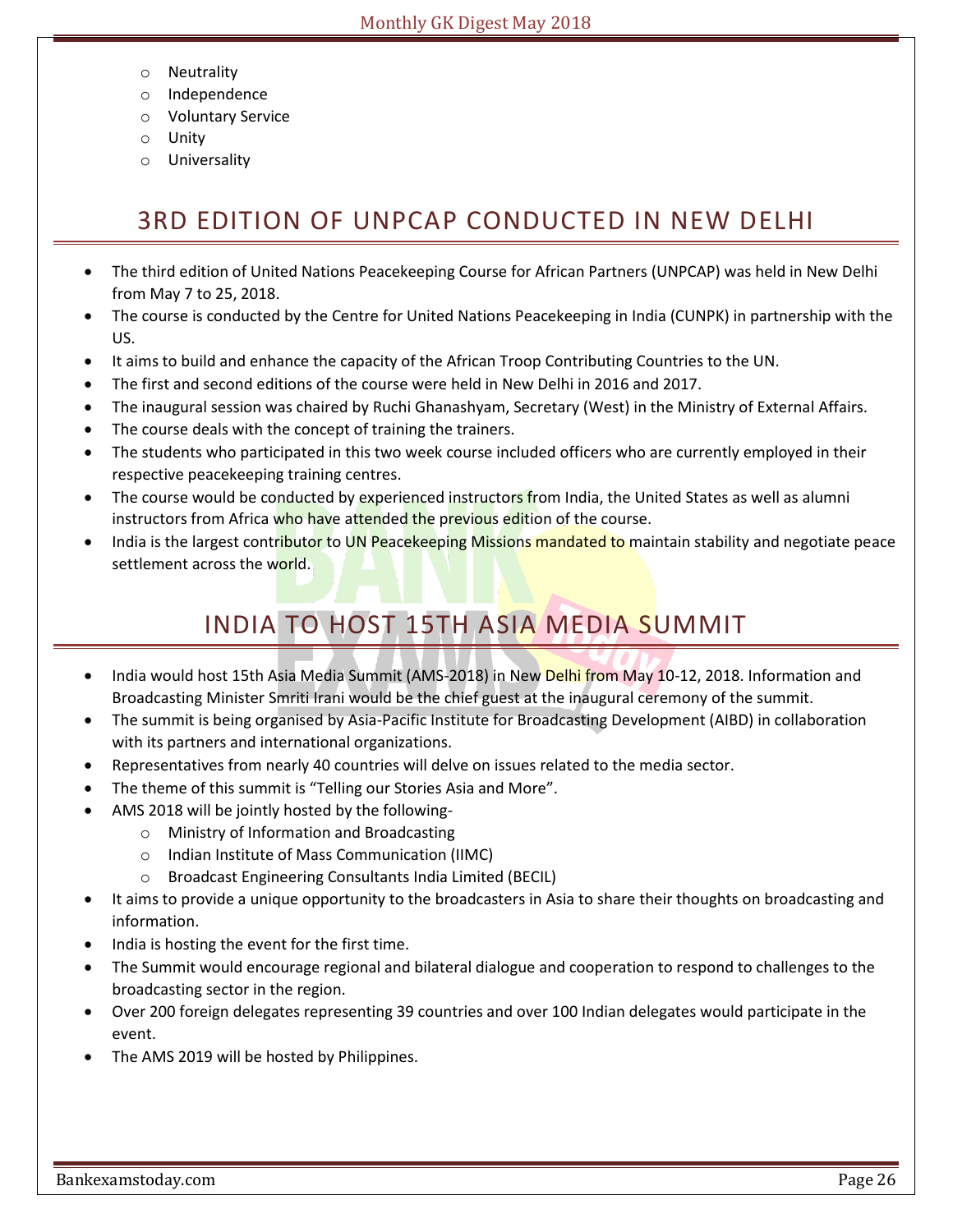### <span id="page-27-0"></span>TOONZ ANIMATION MASTERS SUMMIT 2018 HELD IN TRIVANDRUM

- The 19th edition of TOONZ Animation Masters Summit 2018 was held in Thiruvananthapuram, Kerala
- The summit is organized by the Technopark-based Toonz Media Group.
- It was inaugurated by the Chairman of FICCI for Animation, Visual Effects, Gaming and Comics Forum, Ashish Kulkarni.
- The Animation Masters Summit (AMS) is an animation industry conference organized every year by Toonz Animation India.
- The summit also includes 'Flying Elephant competition' which is an Animation & Short Film Competition constituted to recognize upcoming talents in film industry.
- This award was given to Akash Mihani's 'Mum' and Gautham Sankar's 'Che'.
- V G Samant, a venerated pioneer of Indian animation, was honoured with the 'Legend of Animation' award for his contributions to the animation industry

### <span id="page-27-1"></span>INDIA SIGNS \$200 MILLION LOAN AGREEMENT WITH WORLD BANK FOR POSHAN ABHIYAAN

- India on May 8, 2018 signed a loan agreement with the World Bank worth USD 200 million for the National Nutrition Mission (POSHAN Abhiyaan)
- The loan will support Indian Government's National Nutrition Mission that aims to reduce stunting in 0-6 years old children from 38.4 percent to 25 percent by the year 2022.
- The PM's Overarching Scheme for Holistic Nourishment (POSHAN) Abhiyaan, also known as National Nutrition Mission, was launched by the Prime Minister Narendra Modi on March 8, 2018 at Jhunjhunu, Rajasthan with a total budget of Rs9046.17 crore.
- The NNM mission aims to reduce stunting, under-nutrition, anaemia among young children, women and adolescent girls and reduce low birth weight by at least 2 percent per annum.

### <span id="page-27-2"></span>ADDITIONAL 100 ONE STOP CENTRES TO BE SET UP FOR WOMEN **SAFETY**

- As many as 100 additional districts would have One Stop Centres (OSC) aimed at supporting women affected by violence, as part of plans to cover all districts of the country in due course.
- In the Programme Approval Board (PAB) meeting of the Ministry of Women and Child Development, 100 additional One Stop Centres have been approved in the states of Haryana, Himachal Pradesh, Madhya Pradesh, Maharashtra, Mizoram, Nagaland, Odisha, Tamil Nadu and Uttar Pradesh.
- The OSCs aim to facilitate integrated services for violence-affected women like police assistance, medical aid, psycho-social counselling, legal aid/counselling and temporary stay for five days under one roof.
- The government has already set up 182 centres since April 2015.

### <span id="page-27-3"></span>1ST APEX CONFERENCE FOR CEOS OF SMART CITIES CONDUCTED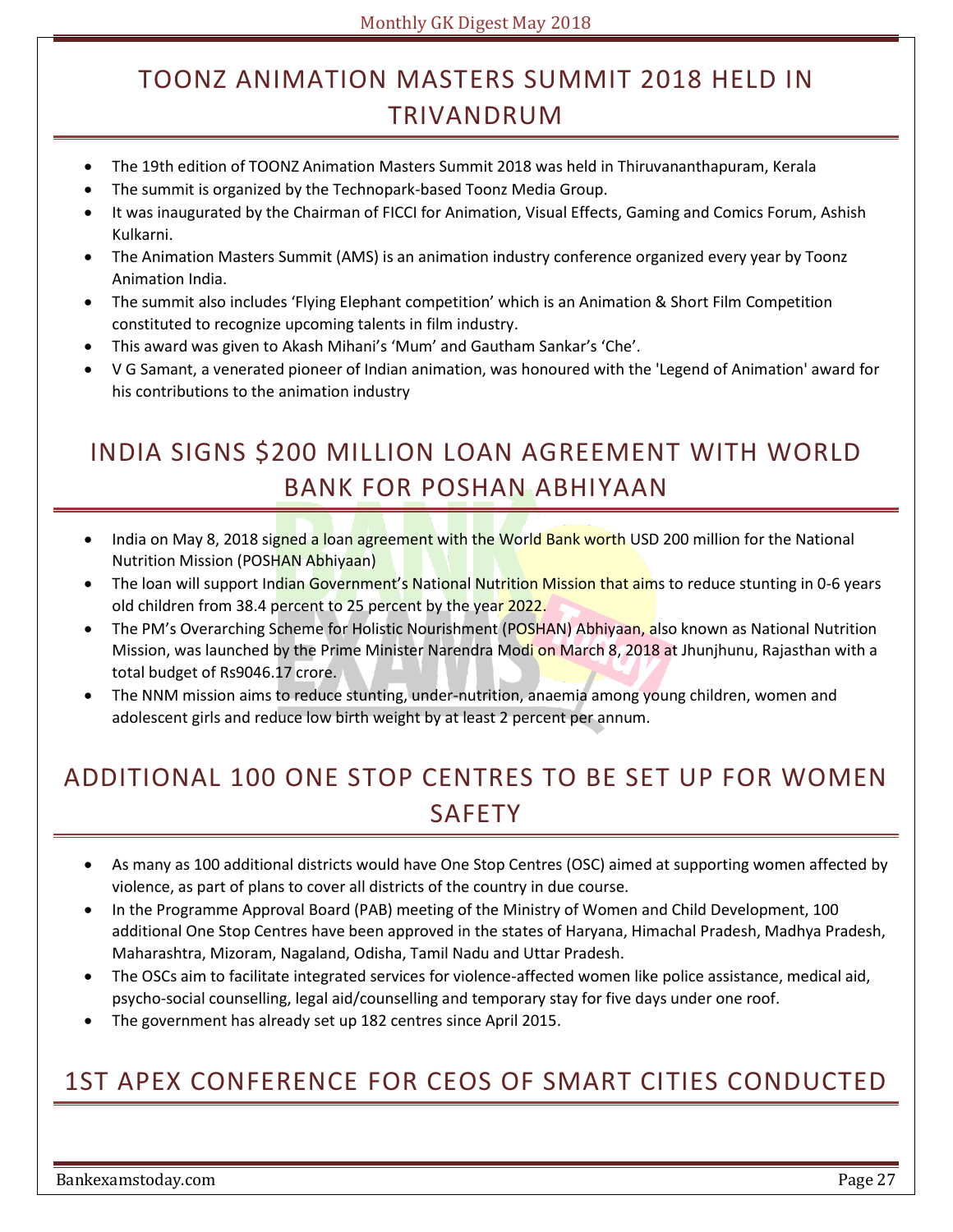- Shri Hardeep Puri, Minister of State (I/C) for Housing & Urban Affairs inaugurated the 'First Apex Conference for the CEOs of Smart Cities ' in Bhopal on 8th May 2018.
- The conference was organized by the Union Urban Affairs Ministry.
- Since its launch on 25 June 2015, the Smart Cities Mission (SCM), has been one of the most transformational urban missions.
- The two-day conference is being organised for providing a platform for cross learning and knowledge sharing among the Smart City CEOs.
- The conference saw participation of representatives from municipal corporation, State and Central Governments.
- The conference will enable the CEOs to learn from the experiences of all city leaders to understand in greater details both successes and failures.
- <span id="page-28-0"></span> It aims to provide a single platform for convergence of all best practices in Smart cities mission to provide momentum to cities.

### INDIA RANKS 4TH IN ASIA PACIFIC ON POWER INDEX

- The inaugural Asia Power index by the Lowy Institute, an Australian think tank, has ranked India at the 4th position among 25 nations in the Asia Pacific region.
- The index measures the overall power of 25 countries and territories across the Asia-Pacific region including nations such as Pakistan, Russia, Australia, New Zealand and the United States.
- India has been pegged as a "giant of the future" but trails behind in indicators of defence networks and economic relationships.
- The US claimed the top spot in five of the eight Index measures and a 10-point lead over China in overall power.
- A country's overall power is its weighted average across eight measures of power which are as follows
	- o Economic resources
	- o Military capability
	- o Resilience
	- o Future trends
	- o Diplomatic influence
	- o Economic relationships
	- o Defence networks
	- o Cultural influence
- According to the Index certain countries are ranked as Middle Powers whereas some are ranked as Minor Powers.

#### THE COUNTRIES RANKED AS MIDDLE POWERS ARE-

- Russia
- Australia
- South Korea
- Singapore
- Malaysia
- Indonesia
- Thailand
- New Zealand
- Vietnam
- Pakistan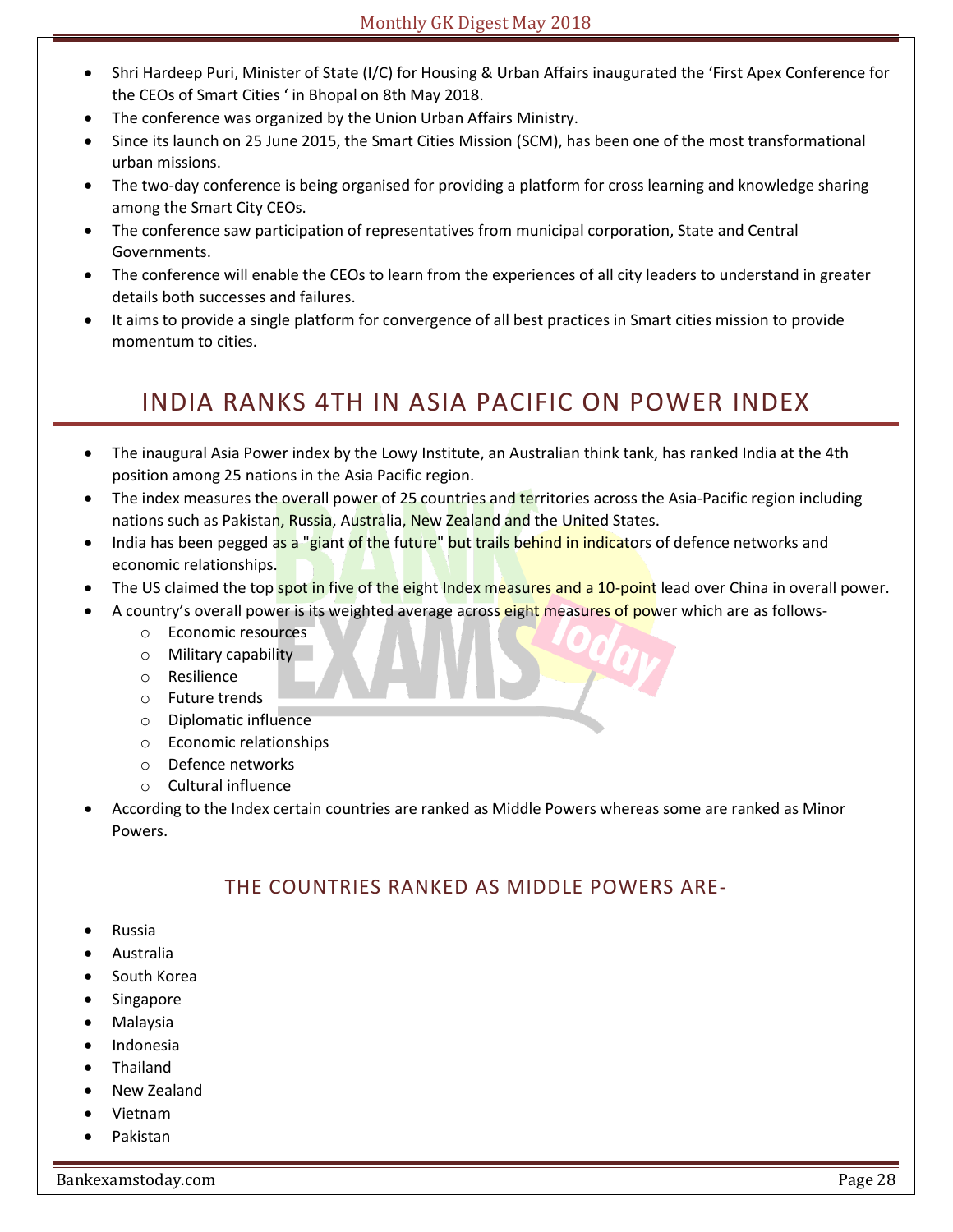- Taiwan
- Philippines
- North Korea

#### THE COUNTRIES RANKED AS MINOR POWERS ARE –

- Bangladesh
- Brunei
- Myanmar
- Sri Lanka
- Cambodia
- Mongolia
- Laos
- Nepal

### <span id="page-29-0"></span>INTERNATIONAL CHILDREN THEATRE FESTIVAL TO BE HELD IN KOLKATA

- International Children's Theatre Festival would be held in Kolkata from June 17 to 21.
- Children of theatre groups from the following Indian states will be participating in the five-day festival at the Academy of Fine Arts
	- o Kerala
	- o Assam
	- o Andhra Pradesh
	- o Manipur
	- o Odisha
	- o West Bengal

#### THE EIGHT COUNTRIES PARTICIPATING IN THE FESTIVAL ARE –

- o France
- o Slovenia
- o Swaziland
- o Mexico
- o South Africa
- o Sri Lanka
- o Bangladesh
- o Nepal
- The festival, organised by the 'Kolkata Eso Natak Shikhi', is based on the theme "Safe Drive Save Life, Save Kids' Life"
- There is no entry fees for the festival which will be open for all the people.
- It is an initiative taken by the West Bengal Government under the CM Mamta Banerjee.
- Shishu Kishore Akademy has been organizing this festival ever since 2011.
- This theatre festival is structured exclusively for the children and juveniles, keeping in mind their interests and likings.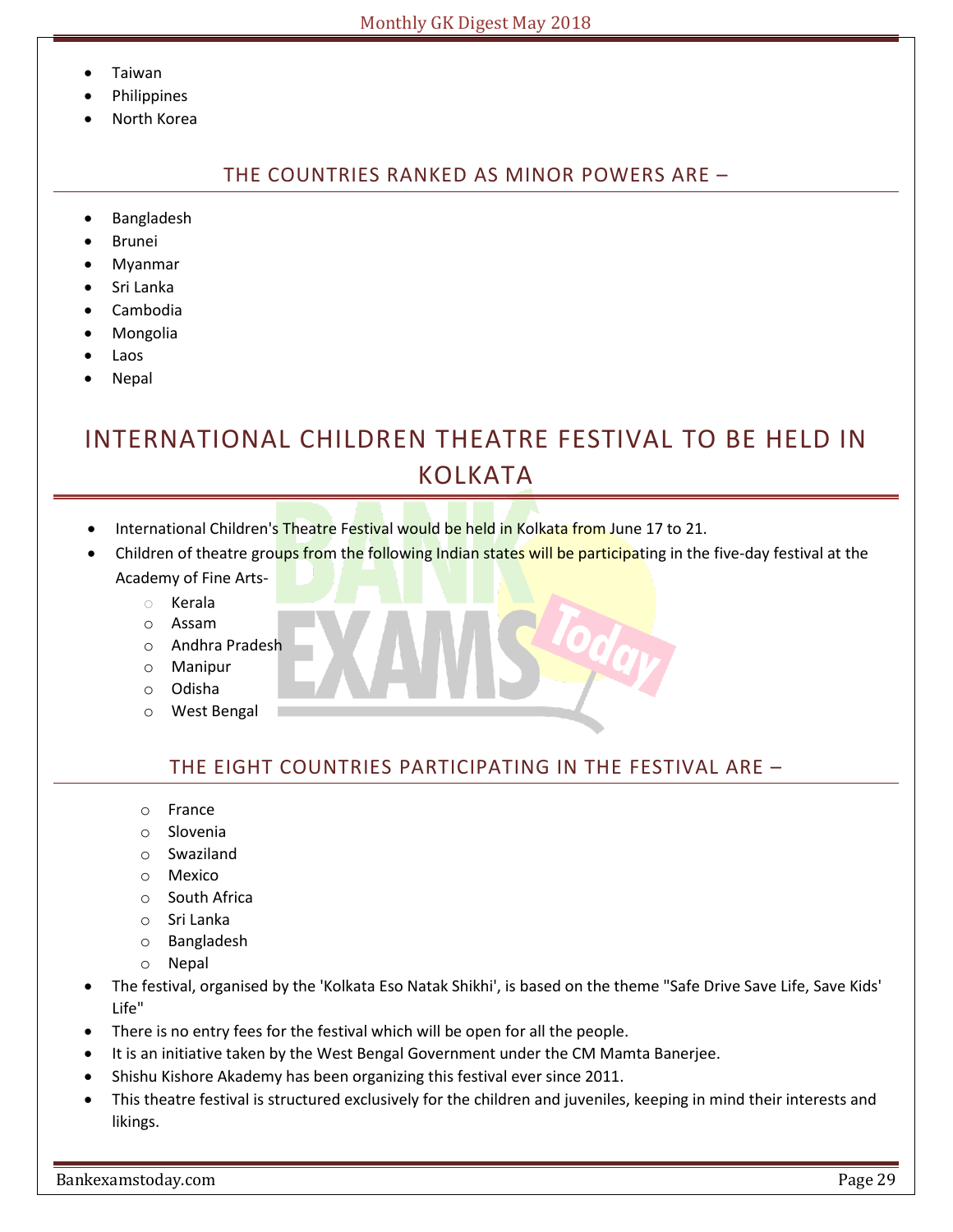<span id="page-30-0"></span> The festival showcases a plethora of films from across the globe under all categories including feature films, animation films, short films and documentaries, educational films etc.

### INDIA AND GUATEMALA SIGN MOU TO COOPERATE IN DIPLOMATIC TRAINING

- India has signed an MoU (Memorandum of Understanding) with Guatemala for expanding cooperation in the area of diplomatic training.
- The MoU was signed between the Vice President of India, M. Venkaiah Naidu and his Guatemalan counterpart Dr. Jafeth Ernesto Cabrera Franco.
- The two leaders participated in bilateral discussions.
- During the discussions, areas like culture diversity, economic growth, agriculture and wildlife protection were under consideration.
- The main focus was on core sectors such as pharmaceutical, cooperation in education, technology, conservation of wildlife, yoga, tourism and automobiles.
- M. Venkaiah Naidu is on a five-day visit to Latin America's Guatemala, Peru and Panama.
- Guatemala is the first country that Vice President Naidu is visiting as the VP of India.
- Vice President M Venkaiah Naidu interacted with people of Indian origin at a reception hosted by ambassador of Guatemala.
- It is the highest level delegation visit from India to Guatemala since diplomatic relationship began in 1972.
- India and Guatemala also agreed to support each other's candidature for Non-Permanent Membership in the United Nations Security Council.
- <span id="page-30-1"></span> Guatemala will support India's candidature for UNSC membership for 2021-22 while India will do so for Guatemala for 2031-32.

### MOU SIGNED BETWEEN MINISTRY OF MSME AND NSIC

- The National Small Industries Corporation Limited (NSIC) has signed a Memorandum of Understanding (MOU) with Ministry of Micro, Small and Medium Enterprises (MSME) for the financial year 2018-19
- The MoU was signed by Ravindra Nath, CMD of NSIC and Dr. A.K. Panda, Secretary, MSME.
- The MoU aims to enhance the services by NSIC under its marketing, financial, technology and other support services schemes, for MSMEs.
- It projects to increase its total business by 21.30 percent from Rs. 22,258 crore in the year 2017-18 to Rs. 27,000 crore in the year 2018-19.
- NSIC also plans to enhance its activities in the areas of imparting training in the fields of entrepreneurship and skill development by targeting 15 percent growth in the number of trainees.
- NSIC will give special focus on modernizing its technical centres in order to strengthen its training and testing services for MSMEs.
- NSIC also projects growth of 15 percent in 'Revenue from Operation' and 22 percent in 'Profitability' during the year 2018-19.

### <span id="page-30-2"></span>INDIA'S 1ST INTEGRATED CONTROL AND COMMAND CENTRE LAUNCHED IN MP

Bankexamstoday.com Page 30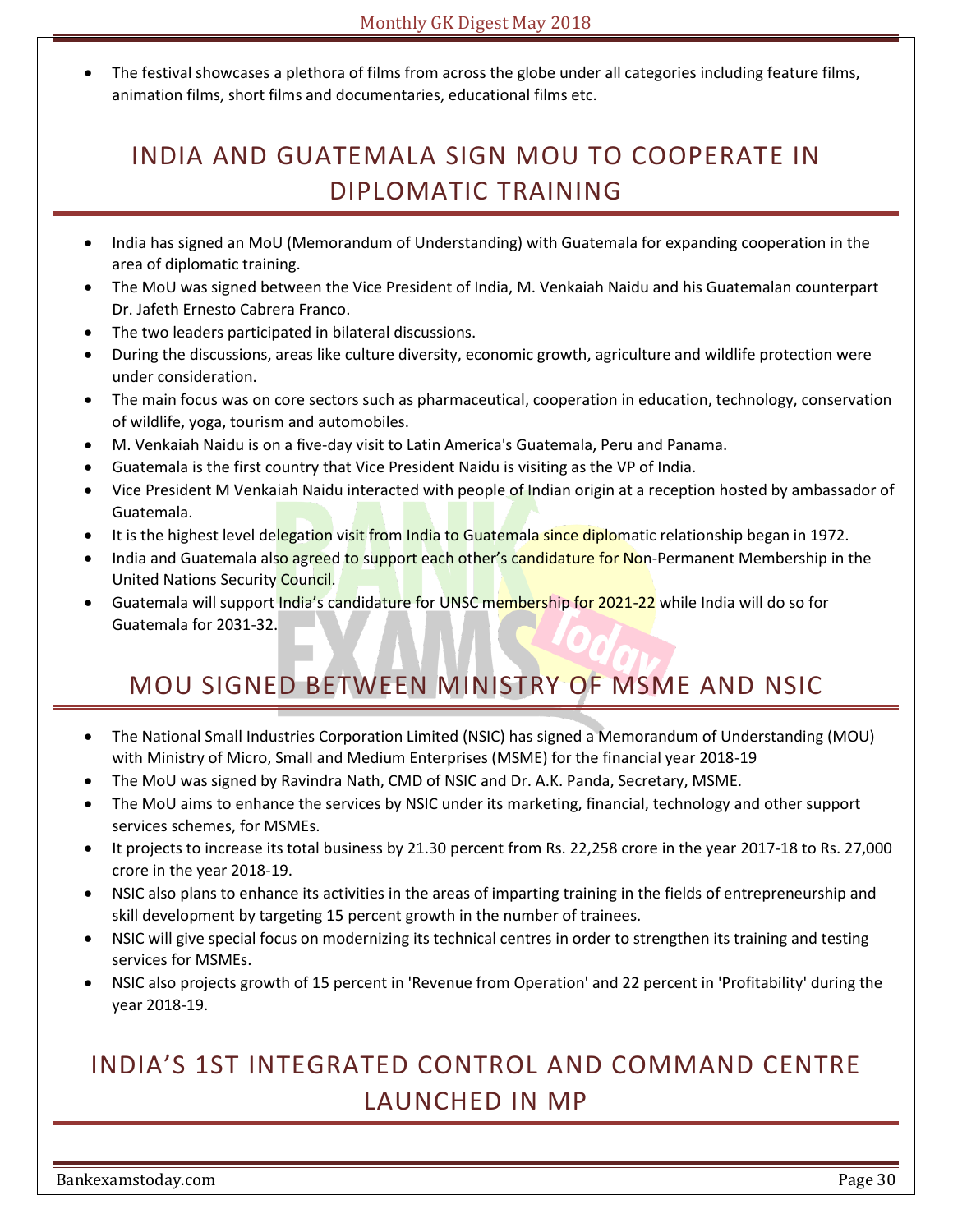- India's first cloud-based Common Integrated Data Centre, Disaster Recovery Centre and Integrated Control and Command Centre (ICCC) was launched recently.
- It was launched by Bhopal Smart City Development Corporation Ltd. (BSCDCL).
- It was inaugurated by the Minister of State (I/C) Housing & Urban Affairs Hardeep Singh Puri.
- The ICCC will enable the Madhya Pradesh state administration to monitor and administer multiple city civic utilities and citizen services across seven cities in the state through a central cloud.
- These cities include
	- o Bhopal
	- o Gwalior
	- o Jabalpur
	- o Indore
	- o Ujjain
	- o Satna
	- o Sagar
- It would enable state-wide monitoring of these cities from a central command view.
- This would help in achieving significant cost savings as compared to deploying a full-fledged data and disaster recovery centre along with command control centres.
- It will enable state government to remotely manage and control various citizen services via single platform.
- HP has provided an end-to-end solution for BSCDCL that combines its Universal IoT platform, industry leading servers, Edge compute systems, HP Pointnext services and broad ecosystem of partners.

### <span id="page-31-0"></span>NAVAL COMMANDERS CONFERENCE HELD IN NEW DELHI

- The Naval Commanders' Conference was held in New Delhi from 8 to 11 May 2018. It was the first edition of this bi-annual Conference.
- Defence Minister Nirmala Sitharaman addressed the Commanders during the Conference.
- The Indian Navy reviewed its new Mission-Based Deployments philosophy aimed at ensuring peace and stability in the region.
- It is in furtherance of PM Modi's vision of Security and Growth for All in the Region (SAGAR).
- The Conference aims at sustained, peaceful and responsive presence of Indian naval ships in the critical areas and choke points.
- Indian Navy's focus over past year has been on combat efficiency and materiel readiness, and upkeep of its large fleet of 131 ships and submarines.
- The Navy also reviewed the overhaul of the training standards of units by revamping the 'Ship Operating Standards (SHOPS)' is also underway.
- The new SHOPS, set to be unveiled shortly, focuses on role-based training in realistic scenarios and has new standards set for both units and individual crews.
- Naval commanders deliberated upon steps to improve the Teeth-to-Tail ratio and explore niche fields such as Artificial Intelligence and Big Data Analytics.
- <span id="page-31-1"></span> Focus was also on harnessing cutting-edge technology, specifically those 'Made-in-India', to improve organisational effectiveness and efficiency.

### GOVT. TO EXPAND VAN DHAN VIKAS KENDRA IN TRIBAL DISTRICTS

Bankexamstoday.com Page 31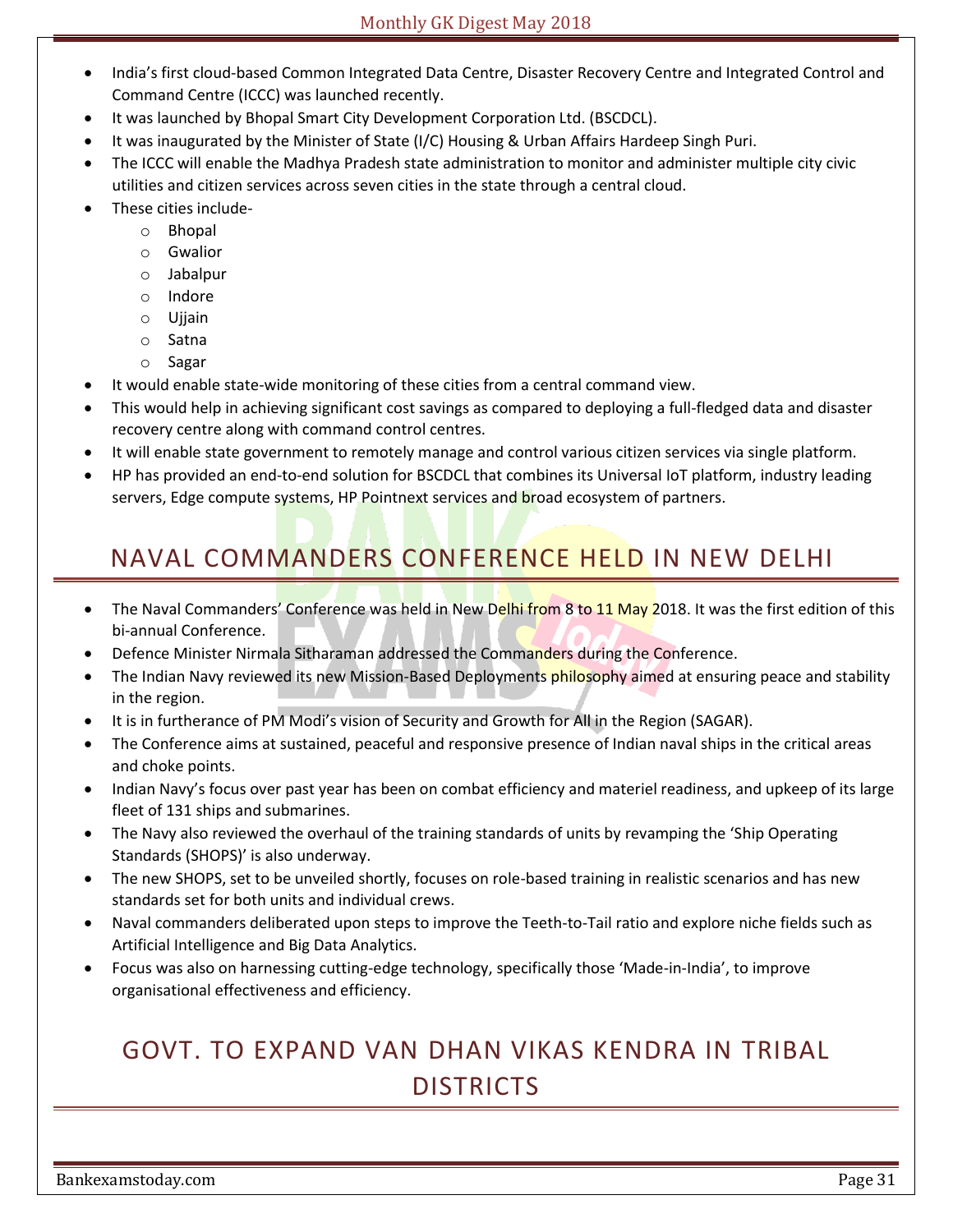- The Ministry of Tribal Affairs (MoTA) has proposed to expand Van Dhan Vikas Kendras in Tribal Districts across the country.
- The Van Dhan Scheme of Ministry of Tribal Affairs and TRIFED was launched recently in April 2018 during the celebrations of Ambedkar Jayanti at Chhattisgarh.
- PM Modi had announced to converge Jan Dhan, Van Dhan and Govardhan Schemes.
- Now it is proposed to expand Van Dhan Vikas Kendras in Tribal Districts.
- Around 3000 such Kendras are proposed to be set up in two years in all forested Tribal Districts.
- It aims to provide skill upgradation, capacity building training and setting up of primary processing and value addition facility.
- The Training and technical support is to be provided by TRIFED.
- The scheme will be implemented through Ministry of Tribal Affairs as Nodal Department at the Central Level and TRIFED as Nodal Agency at the National Level.
- At State level, state nodal agency for MFPs and district collectors will play pivot role in scheme implementation at grassroot level.
- Under Van Dhan scheme, 10 Self Help Groups of 30 Tribal gatherers will be constituted.
- <span id="page-32-0"></span> They would be trained and provided with working capital to add value to the products, which they collect from the jungle.

### ADVISORY COUNCIL CONSTITUTED BY 15TH FINANCE **COMMISSION**

- The Central government has constituted an Advisory Council to advise the 15th Finance Commission on matters related to its Terms of Reference.
- The Council would assist the Commission in the preparation of any paper or research study. It would enhance the Commission's understanding on the issues containing in its ToR (Terms of Reference).
- It will also help commission in broadening its ambit and understanding to seek best national and international practices on matters pertaining to fiscal devolution and improving the quality and reach and enforcement of its recommendations.
- Any change in ToR will be made by Central Government with the assent of the President.
- The recommendations of 15th Finance Commission will come into effect from 1 April 2020.
- The ToR of 15th Finance Commission have drawn protests from many states, especially from southern ones, over its mandate to use 2011 Census data over 1971 Census data for resource allocation.
- The Advisory Council will have the following members
	- o Arvind Virmani
	- o Surjit S. Bhalla
	- o Sanjeev Gupta
	- o Pinaki Chakraborty
	- o Sajjid Chinoy
	- o Neelkanth Mishra

### <span id="page-32-1"></span>WORLD ROBOT CONFERENCE 2018 TO BE CONDUCTED IN BEIJING

- The 2018 World Robot Conference will be held in Beijing from Aug 15 to 19.
- The Conference will be organized by
	- o China Association for Science and Technology (CAST)
	- o Ministry of Industry and Information Technology (MIIT)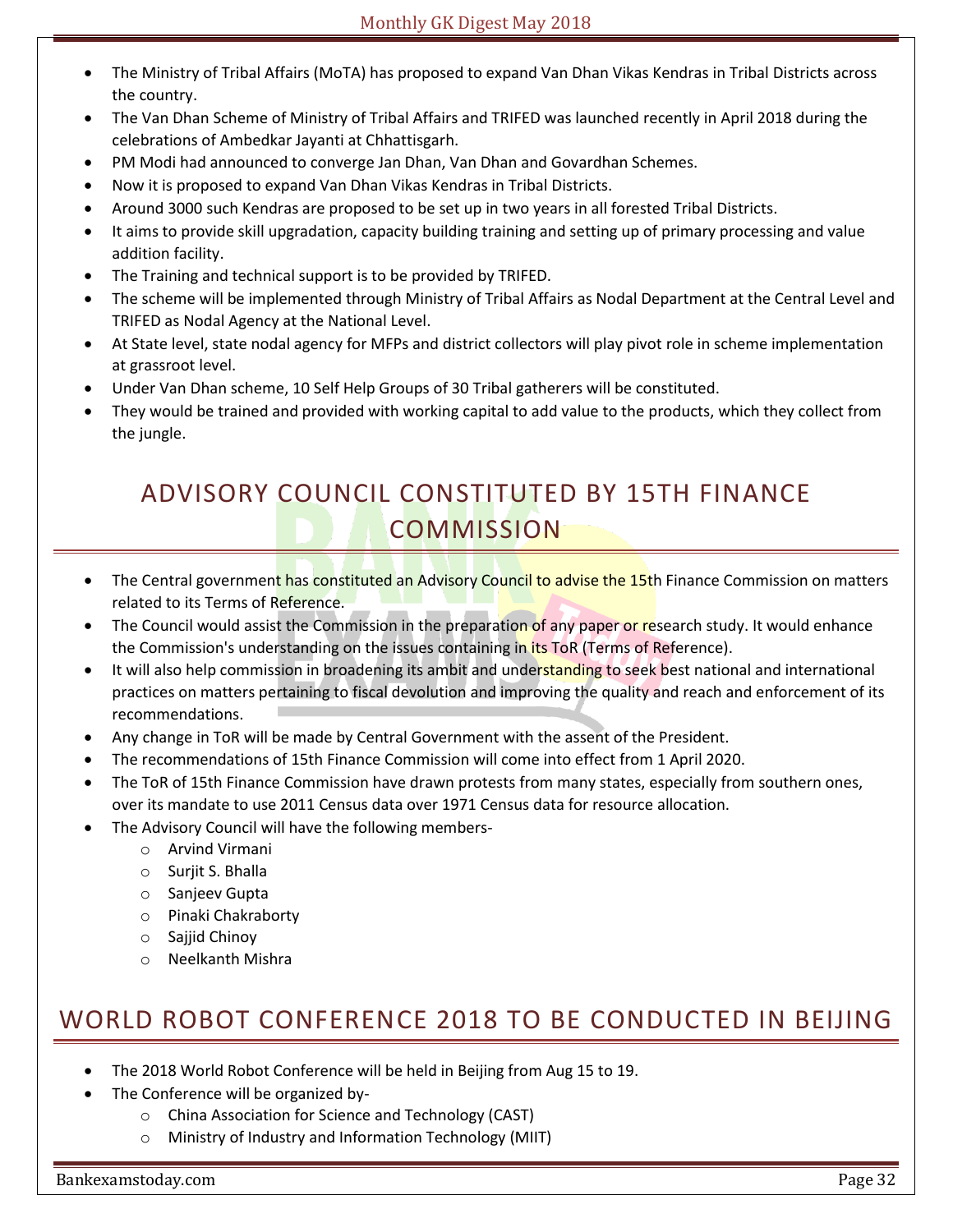- o Beijing Municipal People's Government
- A robot competition will be held during the conference in which the participants will compete in five categories.
- The event will witness more than 12,000 competing teams from more than 10 countries and regions.
- The basic objective of the Conference is to stimulate passion and innovation in the robot industry, and help with research and development
- The WRC 2018 will offer a venue where academic thoughts can be exchanged at high levels and the latest achievements demonstrated.
- The topic of interest at the WRC 2018 would be
	- o Robots
	- o AI (Artificial Intelligence)
	- o Automation
	- o Robotics and Control Systems
- The WRC Symposium on Advanced Robotics and Automation (WRC SARA 2018) will be held as a special technical meeting during the World Robot Conference (WRC).
- The first WRC was held in 2015, and has since then continued to grow into the world's largest-scale and toplevel conference for academics and industrialists in Robotics and Artificial Intelligence fields.

### <span id="page-33-0"></span>UN ANNOUNCEMENT: CLIMATE SUMMIT 2019 TO BE HELD IN NY

- UN Secretary-General Antonio Guterres announced to hold a climate summit in September 2019 in New York.
- The announcement was made at the opening ceremony of the 37th session of the UN Economic Commission for Latin America and the Caribbean.
- This climate summit would be conducted to review the commitments of the 2015 Paris Agreement on Climate Change.
- The Summit will bring people together from around the world to showcase climate action and inspire deeper commitments from national governments, and each other, in support of the Paris Agreement.
- In March 2018, former New York Mayor Michael Bloomberg was appointed as the Special Envoy for Climate Action by the UN Secretary-General Antonio Guterres.
- Antonio Guterres announced that Michael Bloomberg will support the UN in its climate strategy and to organise the 2019 summit.
- <span id="page-33-1"></span>The UN Climate Change Summit 2018 would be conducted in Poland in December.

### DIGITAL INDIA INTERNSHIP SCHEME PORTAL LAUNCHED

- The Union Ministry of Electronics and Information Technology (MeITY) has launched the website of Digital India Internship Scheme.
- It was launched by Information Technology Minister Ravi Shankar Prasad in New Delhi.
- The basic aim of the portal is to provide an opportunity to secure first hand and practical work experience under the guidance of a mentor.
- The two-month internship (extendable to three months) will start from next month and a certificate will be given to the students on completion of the internship and submission of report.
- This internship scheme will offer 25 slots in each session summer and winter.
- Students pursuing B.E/B.Tech or M.E/M.Tech or dual degrees can apply for internships on the portal.
- The portal will facilitate students to apply online for internship.
- Under this scheme, 25 interns will be inducted for period of three months and they will be paid a stipend of Rs. 10, 000 per month.
- The internship scheme will enable the young students to learn about the working of the initiative of Digital India.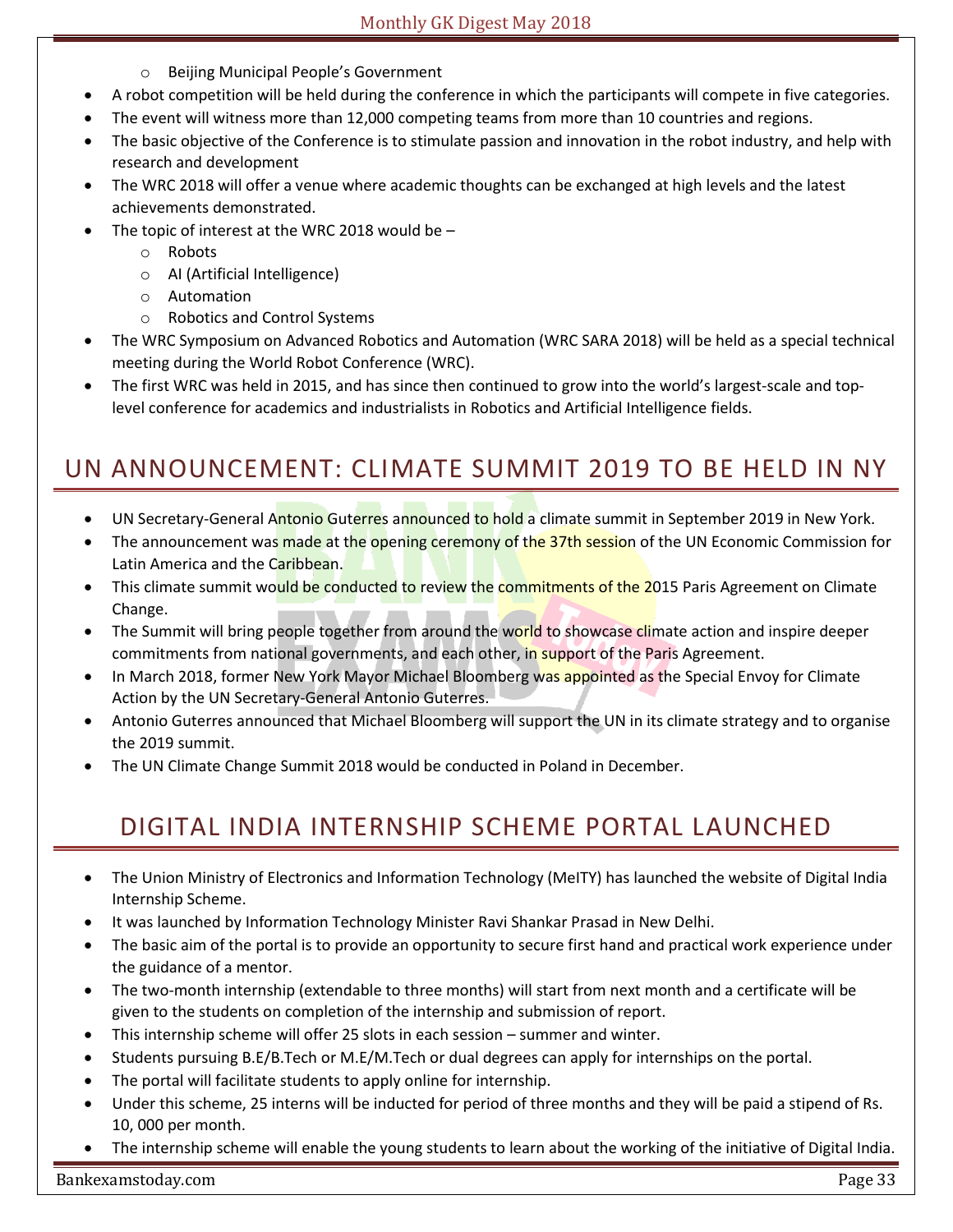<span id="page-34-0"></span>It would give exposure to the students about technology policy and decision making of government of India.

### GREEN LICENCE PLATE FOR PRIVATE ELECTRIC VEHICLES APPROVED BY THE GOVT.

- The Ministry of Road Transport and Highways (MoRTH) has recently approved distinctive green licence plates for electric vehicles.
- This decision has been taken to promote electric vehicles in India.
- Green licence plates bearing numbers in white fonts has been approved for private e-vehicles whereas yellow licence plates for taxis.
- This would help in easy identification of electric vehicles.
- Apart from that the electric vehicles will get preferential treatment in parking, free entry into certain proposed 'congested zones' along with proposed concessions in tolls on the current road networks.
- This will help boost the growth of e-rickshaws, e-busses and e-taxis across India.
- India at present has 1 to 1.5 lakh electric vehicles which is expected to grow to about 5% of the total vehicles in the next 5 years.
- In 2017-18, out of the 24 million vehicles sold in India, only 1% were the electric vehicles.
- The electric vehicles will help in bringing down vehicular pollution. Therefore it is necessary to promote evehicles.
- The government also announced its plan to allow youth of 16-18 years to drive electric scooters.
- The government is also planning to exempt e-vehicles from permits with an aim to promote their use.
- MoRTH will request Union Finance Ministry for 50% rate of depreciation on EVs as against the rate of 15% for conventional vehicles.

### <span id="page-34-1"></span>RAM NATH KOVIND – 2ND PRESIDENT OF INDIA TO VISIT SIACHEN BASE CAMP

- President Ram Nath Kovind visited the Army base camp in Siachen, the world's highest battlefield. He thus became the second President of India to do so.
- The previous visit was undertaken by former President APJ Abdul Kalam in April 2004.
- Therefore Ram Nath Kovind is the first President to travel to Siachen in 14 years.
- Siachen glacier is also referred to as the "Third Pole" where temperatures can dip to minus 50 degrees Celsius.
- The President of India addressed the soldiers saying that being the Supreme Commander of Indian armed forces he has come there to convey the gratitude of the entire country.
- He congratulated the soldiers for their courage and dedication as Siachen was the world's highest battlefield.
- Ram Nath Kovind also paid his respects at the Siachen War Memorial.
- Siachen War Memorial is a symbol of the sacrifice of 11,000 soldiers and officers who have been martyred since the Indian Army began Operation Meghdoot on the Siachen Glacier on April 13, 1984.

### <span id="page-34-2"></span>6TH US-INDIA AVIATION SUMMIT INAUGURATED IN MUMBAI

- The 6th United States-India Aviation Summit was held in Mumbai, Maharashtra from 9th to 11th May, 2018.
- The Summit was formally inaugurated by Union Minister for Civil Aviation Suresh Prabhu.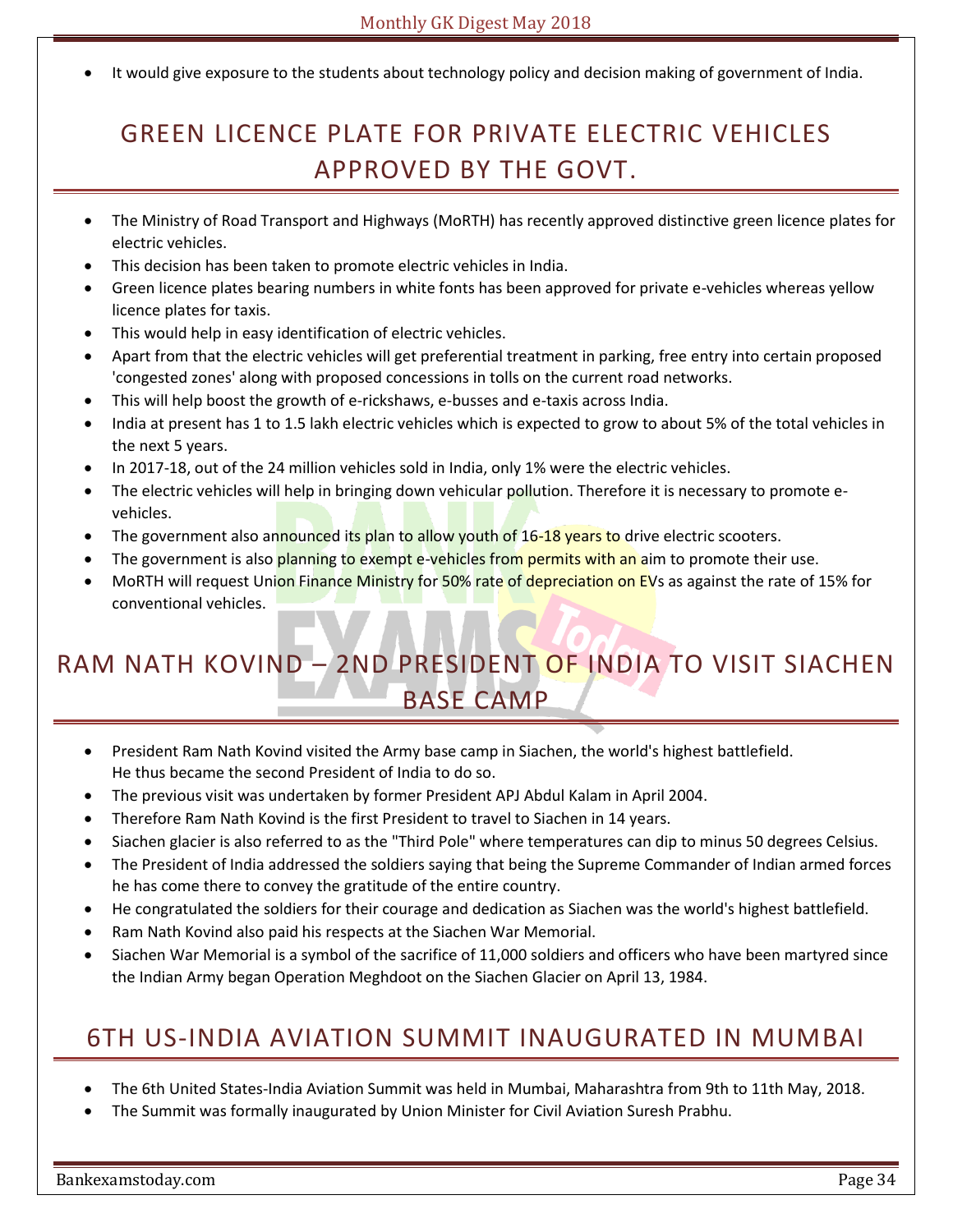- It was hosted by the U.S. Trade and Development Agency (USTDA) and the Ministry of Civil Aviation in collaboration with the U.S.-India Aviation Cooperation Program.
- Senior representatives from the public and private sectors of India and the U.S will come together to bolster long-term strategic and commercial aviation cooperation, led by activities under the USTDA-sponsored U.S.- India Aviation Cooperation Program (ACP).
- The three-day Summit promoted high-level dialogue on bilateral aviation issues and provided a forum to identify solutions that support the rapid growth of India's aviation sector.
- It included sessions on India's projected aviation growth in next five years, aviation security, aviation and runway safety, regional connectivity etc.
- India's civil aviation sector is the world's ninth largest aviation market, valued at \$16 billion per year.
- It is supposed to be third largest market globally by 2020 and potentially the largest by 2030.
- <span id="page-35-0"></span> The Summit would assist Indian civil aviation agencies and aviation industry representatives to identify advanced US technologies and practices that can support their expansion and modernization efforts.

### SCO TOURISM MINISTERS' CONFERENCE HELD IN CHINA

- The SCO (Shanghai Cooperation Organization) Tourism Ministers' Conference was held in Wuhan, Hubei Province, China
- This is the first tourism ministerial meeting between member countries of the Shanghai Cooperation Organization (SCO).
- India was represented at the Conference by the Minister of State (Independent Charge) for Tourism and Minister of State for Electronics and Information Technology, India, K. J. Alphons.
- He mentioned that India's Tourism sector is growing fast and has got an emerging market for outbound travel and a tremendous potential for tourism co-operation with the SCO region.
- The delegation leaders passed the draft of their 2019-20 Joint Action Plan for implementing an outline of tourism cooperation among SCO member states.
- The draft will be submitted to the SCO summit for official signing.
- The SCO Summit will be held in Qingdao, Shandong province, in June 2018.
- The total population of SCO member states amounts to nearly half the world's population. Therefore the rich tourism resources in these countries will unleash the potential of tourism development.

### <span id="page-35-1"></span>TELANGANA: RYTHU BANDHU SCHEME LAUNCHED FOR FARMERS

- The Telangana Government has launched the Rythu Bandhu Scheme for the farmers.
- Rythu Bandhu refers to a Friend of Farmers.
- The scheme was launched by the Chief Minister of Telangana, K Chandrashekhar Rao.
- It is an investment support scheme dedicated to the farmers.
- The scheme will ensure that a large majority of farmers in the state will get Rs 8,000 per acre per year for two crops.
- This would support the farmers to maximise the agricultural productivity in the state.
- The state government has already set aside Rs 12,000 crore in the 2018-19 budget exclusively for this scheme.
- Out of the 2.9 crore acres land in the state, around 1.4 crore acres of land has been identified as cultivable land.
- The government will issue cheques as well as passbooks to all 58 lakh eligible farmers.
- This will help the farmers in investing in the crops and procuring materials like fertilizers.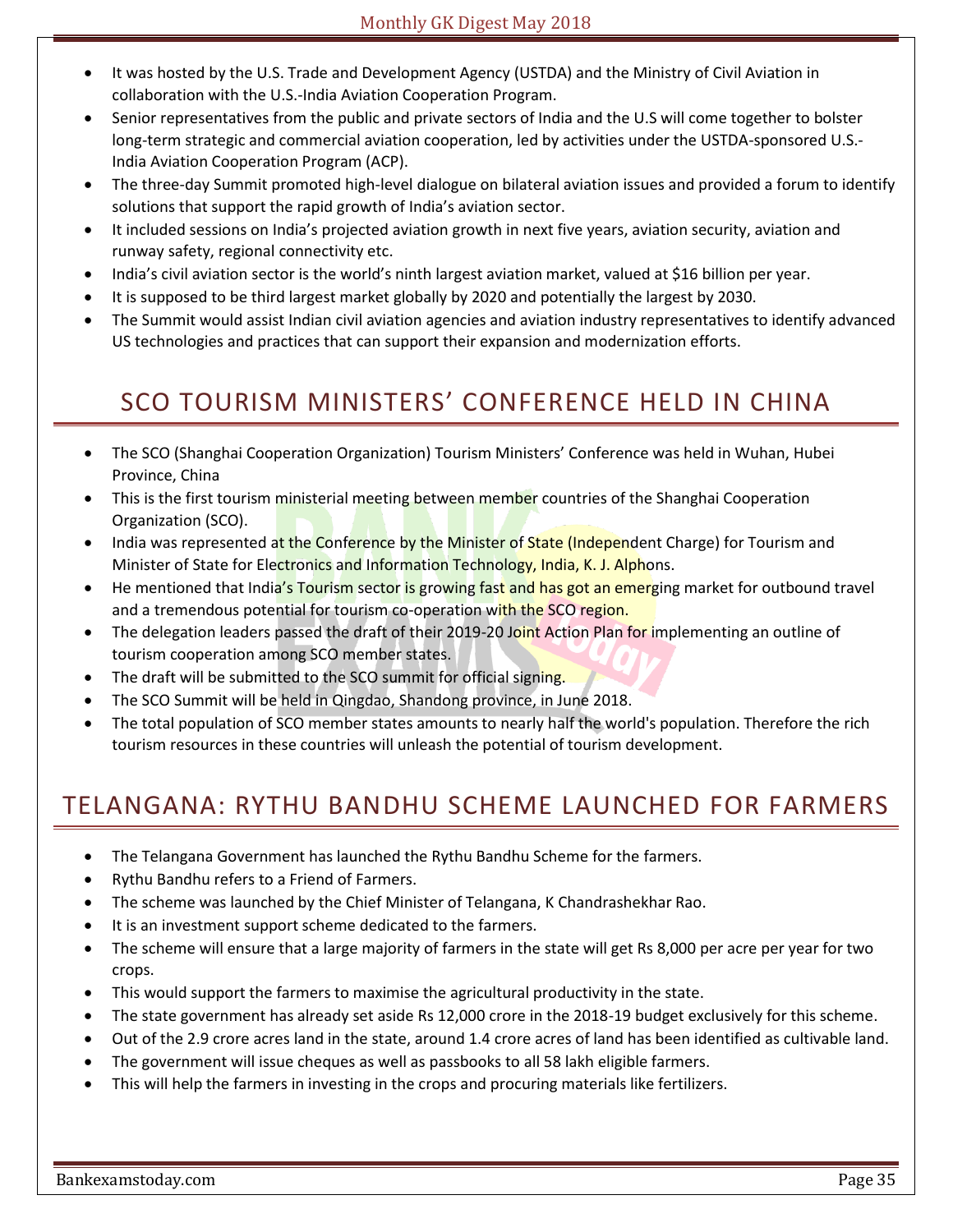#### WALMART BUYS 77% STAKE IN FLIPKART

- Walmart Inc. has taken control of India's largest e-commerce company, Flipkart Group.
- It is acquiring 77 percent stake in India's e-commerce giant for \$16 billion.
- This deal puts the valuation of Flipkart at over \$20 billion.
- The deal is the biggest merger and acquisition in India so far and marks the entry of Walmart into the Indian retail business.
- Flipkart co-founder Sachin Bansal has announced his exit from the company after this major takeover.
- The other co-founder of Flipkart, Binny Bansal would stay back and will be a part of the board along with Flipkart CEO Kalyan Krishnamurthy.
- Other large investors in Flipkart that will exit are Softbank, Naspers, and IDG etc.

## ARUNACHAL PRADESH'S BIGGEST SOLAR POWER PLANT INAUGURATED

- Arunachal Pradesh's biggest solar power plant was inaugurated by the Chief Minister Pema Khandu.
- The plant was inaugurated at the Energy Awareness Park in Itanagar.
- The plant was commissioned on April 1 at an estimated investment of Rs 8.50 crore.
- The project was implemented by the Arunachal Pradesh Energy Development Agency (APEDA).
- It has a capacity of one megawatt and is a fully-automatic plant that will be able to run without manpower.
- The plant has generated more than one lakh units of electricity from the date of its commissioning.
- The import of energy from outside the state was reduced with the commissioning of the plant.
- This helped in reducing the energy bill payable by Arunachal Pradesh.
- It will also contribute in reduction of line losses as it is located in the load centre.
- The state is working towards the fulfilment of the target set by the Centre for rural electrification within this year under Deen Dayal Upadhyaya Gram Jyoti Yojana (DDUGJY).
- Till now, 10% off-grid power connectivity in villages of the state are being implemented by the APEDA.
- The state government is planning to install solar plants in various health centres and upcoming mini-secretariats in the districts.

#### MALAYSIA: OLDEST PM IN THE WORLD

- Mahathir Mohamad sworn in as Malaysia's seventh Prime Minister. His election victory has brought to an end to the coalition that has ruled the Southeast Asian nation for six decades since independence from Britain.
- Mahathir's win marks the end of the nine-year tenure of Najib Razak, who came to power in 2009.
- Mahathir is aged 92 years and is supposedly the Oldest Prime Minister in the world.
- Mahathir had earlier ruled over Malaysia from 1981 to 2003.
- It marks the first time that a Malaysian prime minister will not be from the UMNO party and not be part of the BN coalition, of which UMNO is the main constituent.

### COMMITTEE CONSTITUTED TO LOOK INTO BLACK MONEY AND PERFORMANCE OF PSBS

Bankexamstoday.com Page 36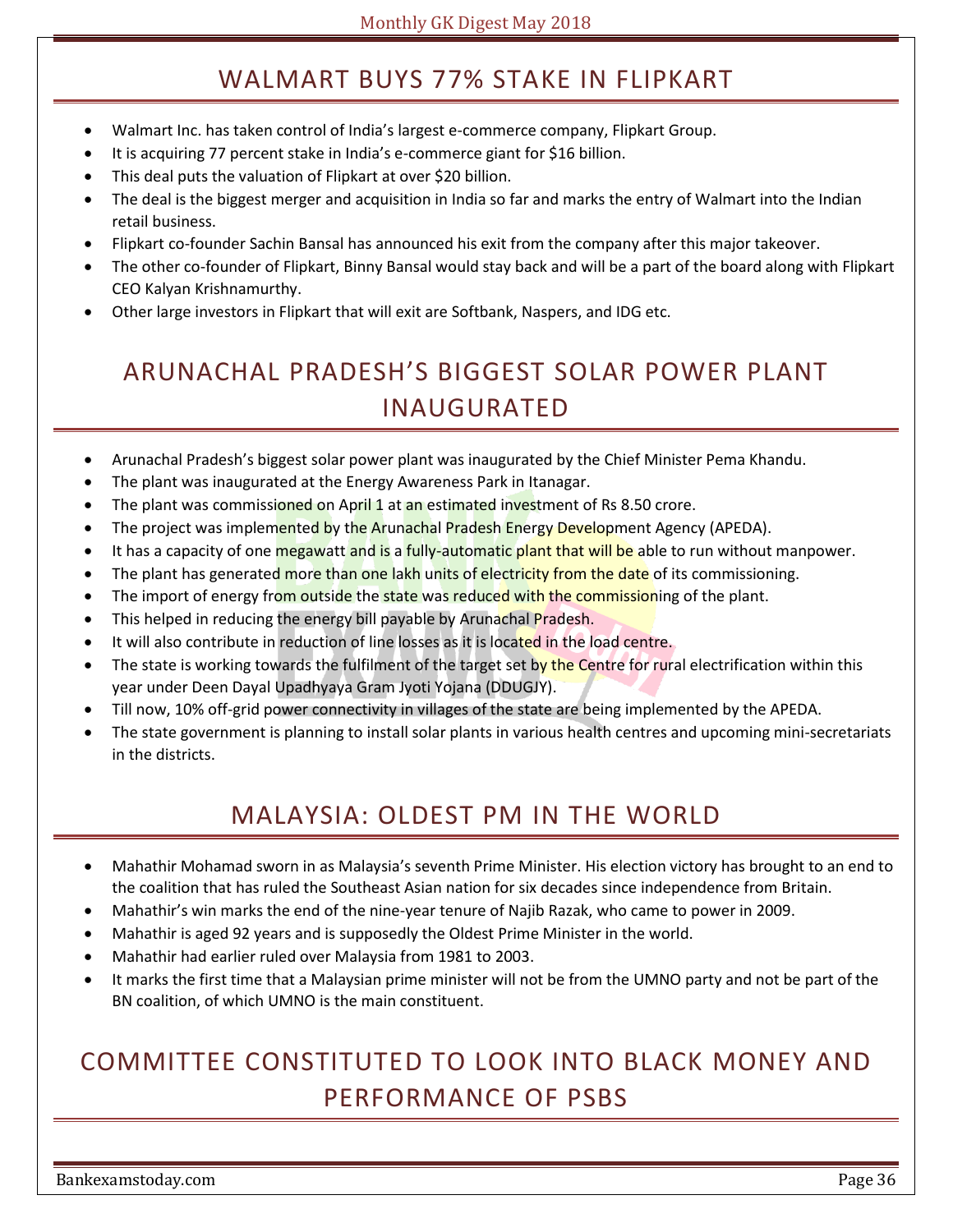- To study the recovery of black money and performance of public sector banks, a Parliamentary panel was constituted by the speaker of the Parliament.
- It will be a 30-member Estimates Committee which would study a host of subjects related to various ministries in the year 2018-19.
- It is also known as the Continuous Economy committee.
- The panel will be headed by veteran BJP leader Murali Manohar Joshi.
- As per the memorandum of the committee, the panel will look into the import of uranium for nuclear plants, mining activities and environment, upgrading of Indian Post offices etc.
- It will focus on the black money and the unaccounted money that was legitimised during the demonetization period as per RBI's report.
- It would suggest changes in policy or administrative framework to bring efficiency in expenditure.
- The panel has also short listed preparedness of the armed forces, defence production and procurement as subjects to review and give suggestions to the government.
- After the implementation of demonetisation, the issue of black money was looked into by the Public Accounts Committee.

### FORBES WORLD'S MOST POWERFUL PEOPLE LIST 2018 – MODI RANKED 9TH

- Forbes World's Most Powerful People list was released which was topped by Chinese President Xi Jinping.
- Prime Minister Narendra Modi is ranked 9th according to that list.
- Reliance Industries (RIL) Chairman Mukesh Ambani is the only Indian businessman to feature in the list of 75 people. He is ranked 32nd.
- Xi Jinping has topped the list for the first time, replacing Russian President Vladimir Putin, who slipped to 2nd place after being named as the most powerful person in the world for four consecutive years.
- Top 10 World's Most Powerful People
	- o Xi Jinping
	- o Vladimir Putin
	- o Donald Trump
	- o Angela Merkel
	- o Jeff Bezos
	- o Pope Francis
	- o Bill Gates
	- o Mohammed Bin Salman Al Saud
	- o Narendra Modi
	- o Larry Page
- Forbes business magazine compiles a list of the world's most powerful people annually.
- This year a list of 75 most powerful people in the world was released.
- According to Forbes, the ranking of The World's Most Powerful People is determined on the basis of 4 parameters –
	- o number of people the candidate has power over.
	- o the financial resources controlled by the candidate.
	- o whether the candidate is powerful in multiple spheres.
	- o whether the candidate is actively using his/her power.

#### LATA MANGESHKAR CONFERRED WITH SWARA MAULI AWARD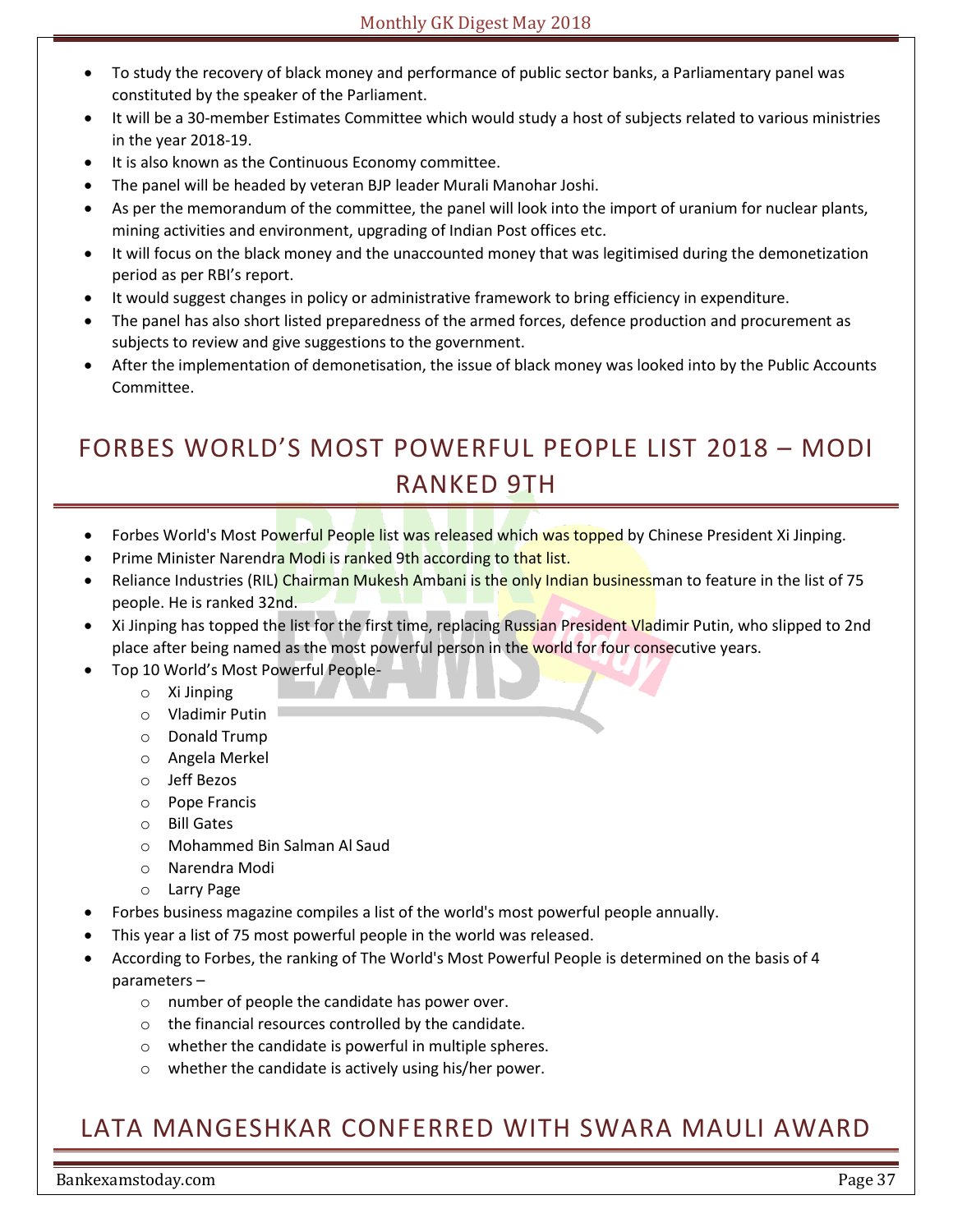- Lata Mangeshkar was honoured with the Swara Mauli title by spiritual guru Vidya Narasimha Bharati Swami.
- She was conferred with the award at her residence in Mumbai.
- Her sisters Asha Bhosle and Usha Mangeshkar and brother Hridaynath Mangeshkar were also present.
- Swara Mauli is her second title after Swara Bharati.
- She was awarded the Bharat Ratna, the highest civilian award in the country, in 2001.
- She is the second vocalist, after MS Subbulakshmi to receive the honour.

#### BIMSTEC SUMMIT 2018 TO BE HOSTED BY NEPAL

- Nepal is going to host 2018 Bay of Bengal Initiative for Multi-Sectoral Technical and Economic Cooperation (BIMSTEC) summit.
- This announcement was made by the Prime Minister of Nepal, KP Sharma Oli during his meeting with Indian PM Narendra Modi in Kathmandu.
- BIMSTEC Summit 2018 would be the fourth edition of the summit of the seven-member grouping of the South Asian and South East Asian nations.
- The BIMSTEC is an international organisation of seven nations of South Asia and South East Asia, including Bangladesh, India, Myanmar, Sri Lanka, Thailand, Bhutan, and Nepal.
- BIMSTEC Summit is the highest policymaking body in BIMSTEC process and is comprised of heads of state/government of member states.
- So far, only three Summit meetings have been held in 2004, 2008 and 2014.
- BIMSTEC was established on 6 June 1997 through the Bangkok Declaration.
- The main objective of BIMSTEC is technological and economic cooperation among South Asian and Southeast Asian countries along the coast of the Bay of Bengal.
- It promotes active collaboration and mutual assistance in economic, social, technical and scientific fields of common interest.

# CHINA'S 1ST INDIGENOUS AIRCRAFT CARRIER TYPE 001A BEGINS

#### SEA TRIAL

- China launched its first indigenously developed aircraft carrier 'Type 001A'.It started its sea trials from Dalian port in Liaoning province.
- The sea trial comes as China continues its military influence in the South China Sea.
- The trail was conducted to test the reliability and stability of the carrier's power system and other equipment.
- It was launched in April 2017 and construction has been carried out since then.
- Type 001A was constructed by China Shipbuilding Industry Corporation in Dalian.
- It is expected to be commissioned by 2020.
- The aircraft carrier's design is based on the Soviet Union's Kuznetsov class.
- It measures about 315 metres with a displacement of about 55,000 tonnes.
- It is the country's second aircraft carrier after the completion of Liaoning.
- Liaoning was constructed from an incomplete Kuznetsov-class vessel and the 001A is a refined version of Liaoning.

#### RBI PUTS DENA BANK UNDER PCA (PROMPT CORRECTIVE ACTION)

Reserve Bank has initiated prompt corrective action against public sector lender Dena Bank.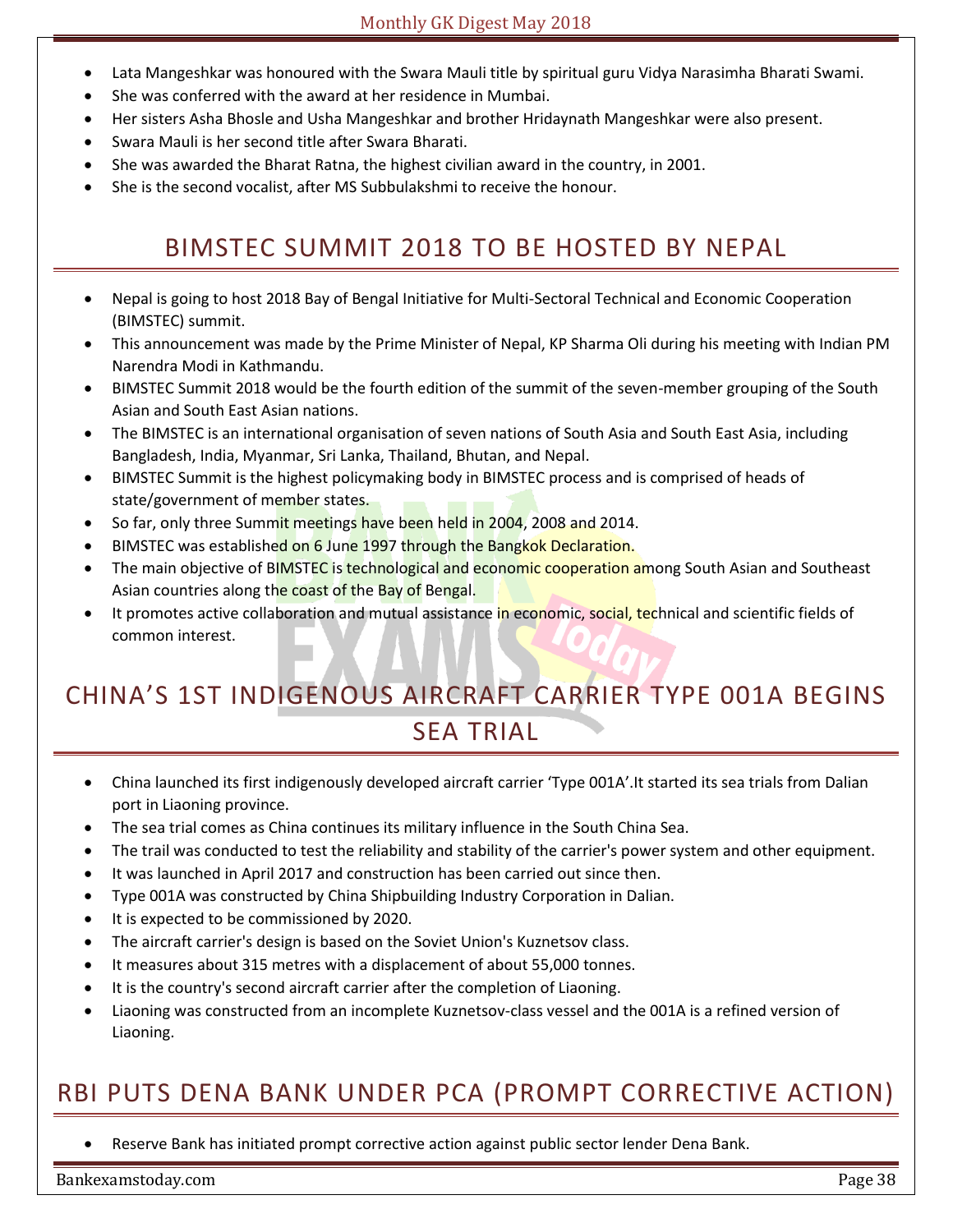- It has restricted the bank from giving fresh credit and new hiring.
- Dena Bank reported a further widening of its loss to Rs 1,225.4 crore in the March-ended quarter due to increasing bad loans.
- Bank's asset quality has worsened with the gross NPAs increasing to 22.4% of the gross advances
- Net NPAs also increased from 10.66% to 11.95%.
- The RBI has initiated similar action against other public sector banks, including IDBI Bank, Indian Overseas Bank and UCO Bank before this.
- RBI had last year also initiated Prompt Corrective Action for Dena Bank and imposed certain restrictions on the bank.
- In April 2017, the RBI had issued a new set of enabling provisions under the revised PCA framework.
- The revised framework comes with a clause that if the bank does not show improvement then it could be either be merged or be taken over by other bank.

### CHIEF OF ARMY STAFF RELEASED A BOOK "ACROSS THE BENCH – INSIGHT INTO THE INDIAN MILITARY JUDICIAL SYSTEM"

- The Chief of Army the Staff, General Bipin Rawat released the book 'Across the Bench Insight into the Indian Military Judicial System'.
- The book is written by Lt Gen Gyan Bhushan, former Army Commander and Member 'A', Armed Forces Tribunal of Lucknow Bench.
- The book deals with military judicial system and management issues within the military establishments.
- It also showcases the issues relating to the veterans, their families and dependents.

### 1ST EVER JOINT CONFERENCE CONDUCTED BY CUSTOMS AND POST DEPARTMENT

- First ever Joint Conference was conducted by the Indian Customs and Department of India Posts in New Delhi.
- The Conference aimed to deliberate on streamlining of imports and exports by post.
- Commissioners of customs and postmaster generals from all states with Foreign Post Offices (FPOs) were present in the Conference.
- It is a move made by the customs department to cater to the small and medium enterprises and boost the Make in India program.
- Customs is also planning the introduction of non-intrusive technologies such as X-ray scanning at foreign post offices to expedite release of goods.
- Imports and exports by post are the 6th highest cited citizen grievances under Centralized Public Grievance Redress and Monitoring System (CPGRAMs).
- Customs and Directorate General of Foreign Trade (DGFT) have worked together since a year to liberalise, reform and align laws relating to imports by Post.

### AUTOMATIC RECURRING PAYMENTS FEATURE INTRODUCED BY PAYTM

 Paytm has introduced a new feature 'automatic recurring payments' which enables the users to configure the payments app to pay for periodic recurring expenses automatically.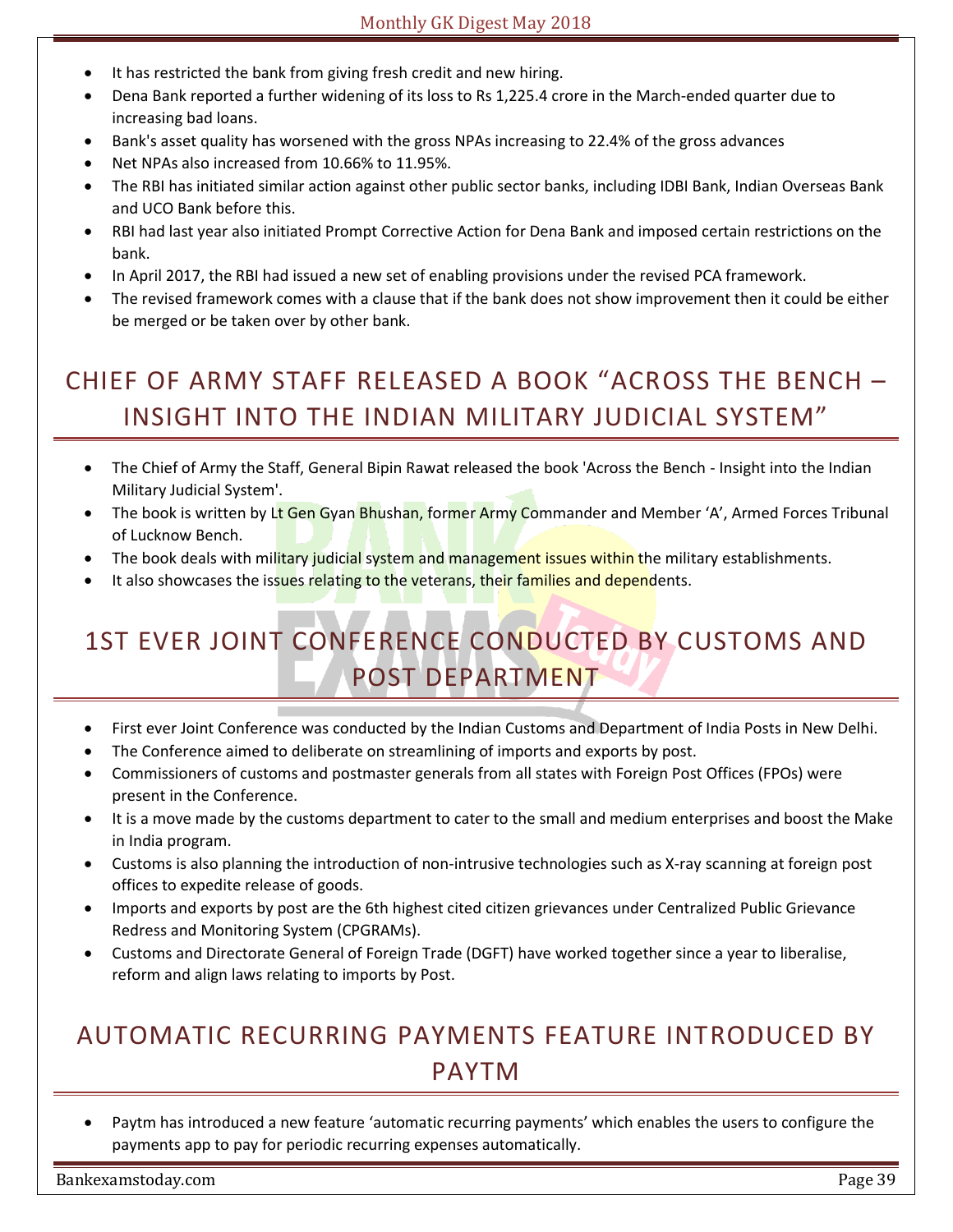- With this feature, bank transfers can be done from/to any bank account, making it easier to make payments at no charge.
- This facility can be even availed by the non-KYC Paytm users.
- Payments can be scheduled by the customers for a particular day of every month.
- These would be pre-decided amounts that can be paid to certain individuals or businesses (such as EMIs) on a certain date.
- With this added feature PayTM aims to achieve a substantial increase in the transaction via regular recurring payments such as house rent, tuition fees, maid/driver's salary, milk or newspaper, etc.
- There is no upper or lower limit to the number of payments or amount that can be transferred.
- At present, Paytm processes about 1 billion transactions every quarter and it aims to double the figure to 2 billion.
- The company also aims to process Rs 60,000 crore in monthly bank transfers by the end of 2018.

## CABINET RESHUFFLE: PIYUSH GOYAL GETS ADDITIONAL CHARGE OF FINANCE MINISTRY

- In the recent Cabinet Reshuffle, Rajyavardhan Singh Rathore has been assigned the independent charge as minister of state in the I&B ministry, in place of Smriti Irani.
- Prime Minister Modi gave Railway Minister Piyush Goyal the additional charge of Finance Ministry till Arun Jaitley fully recovers after his successful kidney transplant surgery.
- Smriti Irani will handle the Textile Ministry.
- This is the second time that Irani has been removed from a key ministry as she was earlier shifted out of the HRD Ministry to the Textile Ministry.
- She was appointed Minister for Human Resource and Development in May 2014.
- In July 2017, Smriti Irani had assumed the charge of Information and Broadcasting Ministry after M Venkaiah Naidu had resigned following his nomination as NDA's vice presidential candidate.
- The I and B Ministry had issued an order last month with provisions of punishing journalists found involved in generating fake news which was widely criticised by a large section of the media.
- It was later withdrawn on the directive of Prime Minister Modi.
- S S Ahluwalia has been relieved from the charge of Minister of State in Drinking Water and Sanitation Ministry and assigned a new portfolio of Electronics and Information Technology.

#### UNDP TO SET UP SKILL DEVELOPMENT CENTRE IN HYDERABAD

- The United Nations Development Programme (UNDP) will soon set up a skill development centre at 'Bharosa' in Hyderabad.
- Bharosa, is an integrated support centre for distressed women and children.
- It is an initiative of the Hyderabad City Police, which was launched in 2016.
- Required arrangements for setting up the training centre are in progress and it will start in the next two-three months.
- It would help in empowering vulnerable and marginalised women by imparting skills training.
- In 2017, the Hyderabad Police had signed an agreement with UNDP under the 'Disha' project.
- It aimed to build capacities and skills of women affected by violence to help make them economically selfsufficient.
- It provides support to enable these women to learn marketable skills and connect with the income opportunities.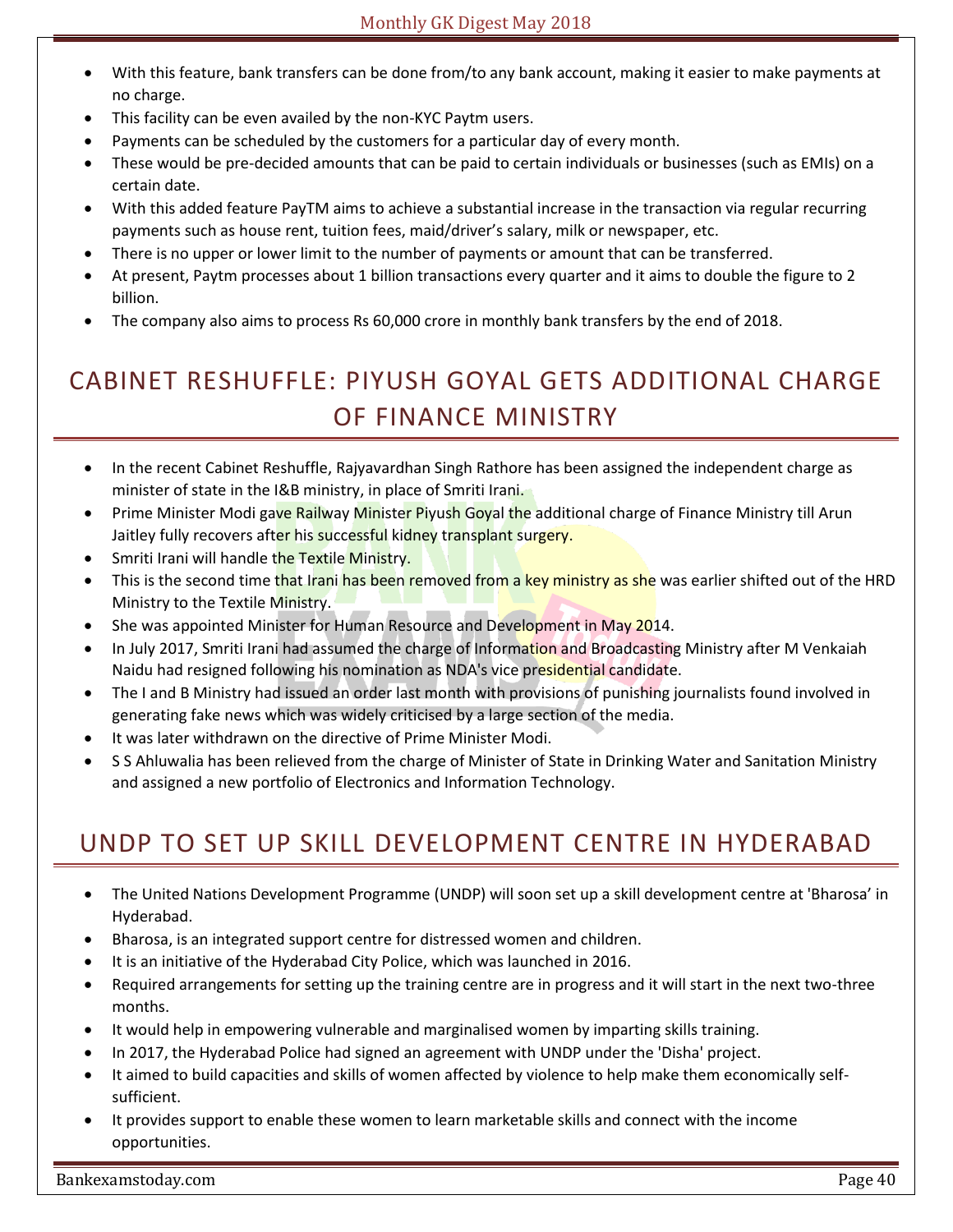### HIGH LEVEL COMMITTEE APPROVES RS 1161 CRORE ASSISTANCE TO 4 STATES AND 1 UT

- A High-Level Committee (HLC), chaired by Union Home Minister Rajnath Singh, approved central assistance of Rs 1,161.17 crores to 4 States and 1 UT.
- These include the states of Assam, Himachal Pradesh, Sikkim and Rajasthan and the union territory of Lakshadweep.
- Central assistance is being provided to these states and UT as they were affected by floods, landslides and drought.
- Assam was affected by floods during 2017-18, Himachal Pradesh and Sikkim were affected by floods as well as landslides during 2017-18, Lakshadweep was affected by cyclone Ockhi during 2017 and Rajasthan was affected by Kharif drought during 2017.
- The HLC approved as the assistance of Rs 480.87 crore for Assam.
- It also approved assistance from the National Disaster Response Force (NDRF)
	- o Himachal Pradesh worth Rs 84.60 crore
	- o Sikkim Rs 67.40 crore
	- o Lakshadweep Rs 2.16 crore
	- o Rajasthan Rs 526.14 crore

### 1ST WORKSHOP OF AYUSHMAN BHARAT PROGRAM HELD IN SHIMLA

- The first workshop of Ayushman Bharat Program was held in Shimla, Himachal Pradesh.
- Ayushman Bharat Northern Region first Workshop on Pradhan Mantri Rashtriya Swasthya Suraksha Mission (PMRSSM) was addressed by the Union Health Minister J P Nadda.
- During the course of this workshop, MoU was signed between Himachal Pradesh, Uttarakhand, Jammu and Kashmir and Chandigarh.
- MoUs were signed between five States and one Union Territory with the National Health Mission to implement 'Ayushman Bharat'.
- 'Ayushman Bharat' is a mega scheme to provide free health treatment up to Rs. 5 lakh to the people living below poverty line.
- The scheme would benefit over 10 crore families of the country and provide free treatment to about 15.31 lakh people living below poverty line in the State of Himachal Pradesh.
- Five such workshops would be conducted throughout the country to launch this ambitious scheme.

### RS 16,500 CRORE EARMARKED BY GOVT. TO IMPLEMENT SWACHH BHARAT MISSION IN 2018-19

- A sum of Rs 16,500 crore has been earmarked by 71 ministries and departments of the central government for implementation of the Swachh Bharat Mission (SBM) in 2018-19.
- The amount is exceeding the budget of ministries in-charge of sanitation in India which include the following-
- Ministry of Drinking Water and Sanitation for Swachh Bharat Mission (Gramin)
- Ministry of Housing and Urban Affairs for Swachh Bharat Mission (Urban)
- The Swachhata Action Plan (SAP) 2018-19 was also launched by Cabinet Secretary PK Sinha.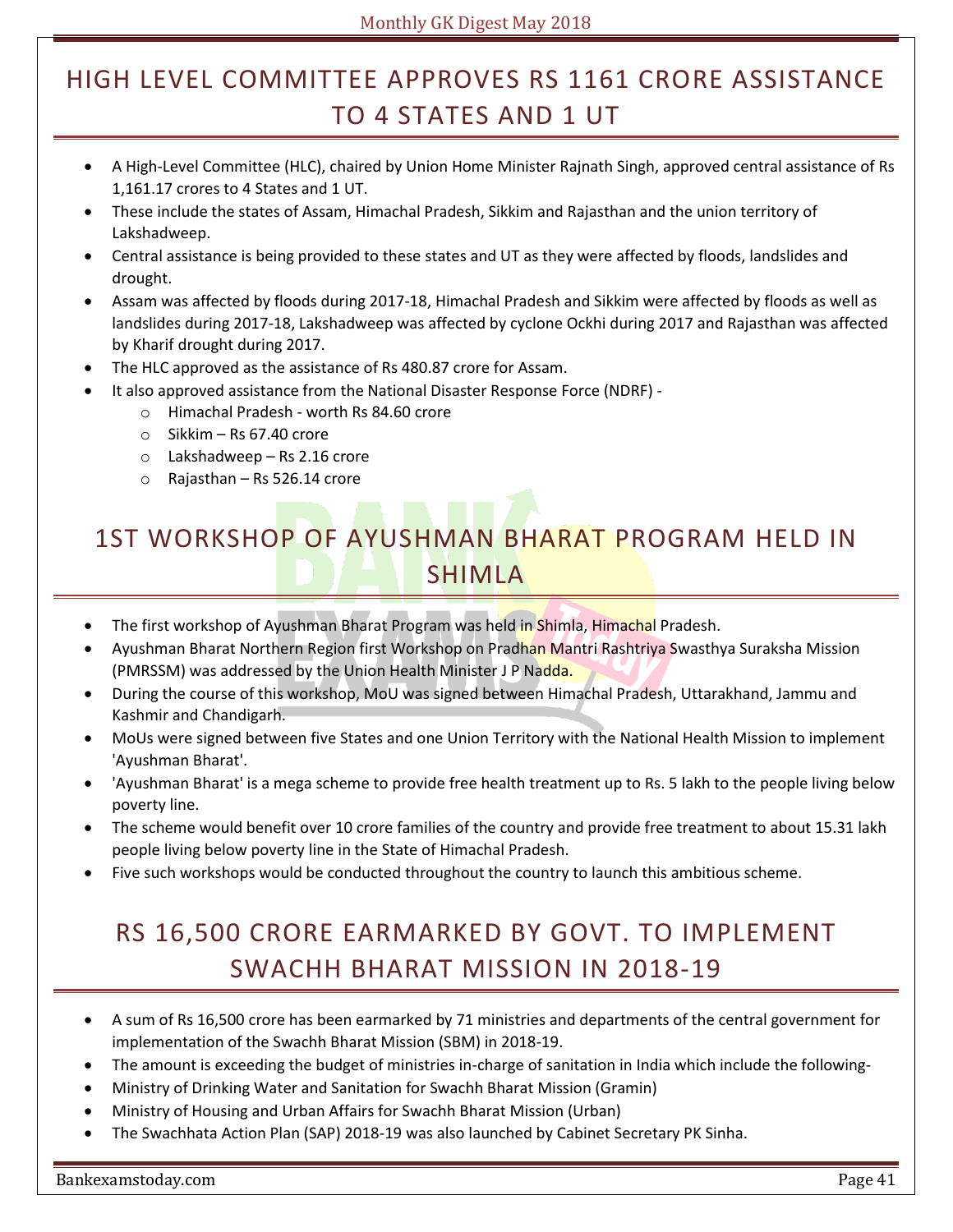- Apart from this, the SAP Compendium 2018-19 was also released.
- The Committee of Secretaries led by the cabinet secretary reviewed the implementation of SAP 2017-18 by Union ministries/departments.
- At the review meeting, the Cabinet Secretary emphasized that all Secretaries need to personally monitor implementation of SAP on a regular basis.
- Each ministry should look beyond its own programmes and schemes and should bring innovation in the implementation of SAP.

#### KISS HUMANITARIAN AWARD 2018

- The KISS Humanitarian Award 2018 was presented to Prof. Muhammad Yunus.This was the 11th edition of the Award.
- Prof. Muhammad Yunus is a Nobel Peace award winner (2006) and the founder of Grameen Bank.
- Prof Yunus is the second Nobel laureate to be honoured with the KISS Humanitarian award.
- The award citation recognizes his unwavering commitment to eradicate global poverty and foster economic and social development.
- His recent work focuses on achieving zero illiteracy, poverty and hunger, were very much similar to the goals of Kalinga Institute of Social Sciences (KISS).
- Prof. Muhammad Yunus is a Bangladeshi economist, widely known as the Father of Microfinance.
- He was co-awarded the Nobel Peace Prize in 2006 along with Grameen Bank the microcredit organisation he created to provide loans to the poor in Bangladesh.
- KISS Humanitarian Award is an international award given to someone who has made an exceptional contribution to the society in various fields relating to social issues.

## ENVIRONMENT MINISTER LAUNCHED PROGRAMME TO TRAIN 5.5 LAKH WORKERS BY 2021

- The Union Environment Ministry has launched its full-fledged Green Skill Development Programme (GSDP).
- It aims to train over 5.5 lakh workers in environment and forest sectors in the country through 30 courses by 2021.
- A mobile app GSDP-ENVIS (Green Skill Development Programme -Environment Information System) was also launched by the Environment minister Harsh Vardhan.
- This initiative will help boost employability and entrepreneurship of the youth in the country.
- The GSDP has launched a year ago, as a pilot project in 10 districts of the country.
- Under the GSDP, 80,000 youths in the country will be trained at 80 institutions in next one year.
- The number will be raised to over 2 lakh in the following year and eventually by 2021 a total over 5.5 lakh youths will be trained as green skilled workers.
- With the help of its Environment Information System (ENVIS) hubs and other institutions, the Environment Ministry would take up skill development of youth in the environment and forest sectors through 30 courses.
- It would promote sustainable conservation and management of natural resources.

#### BHARTI AIRTEL AND TELENOR INDIA MERGER APPROVED BY DOT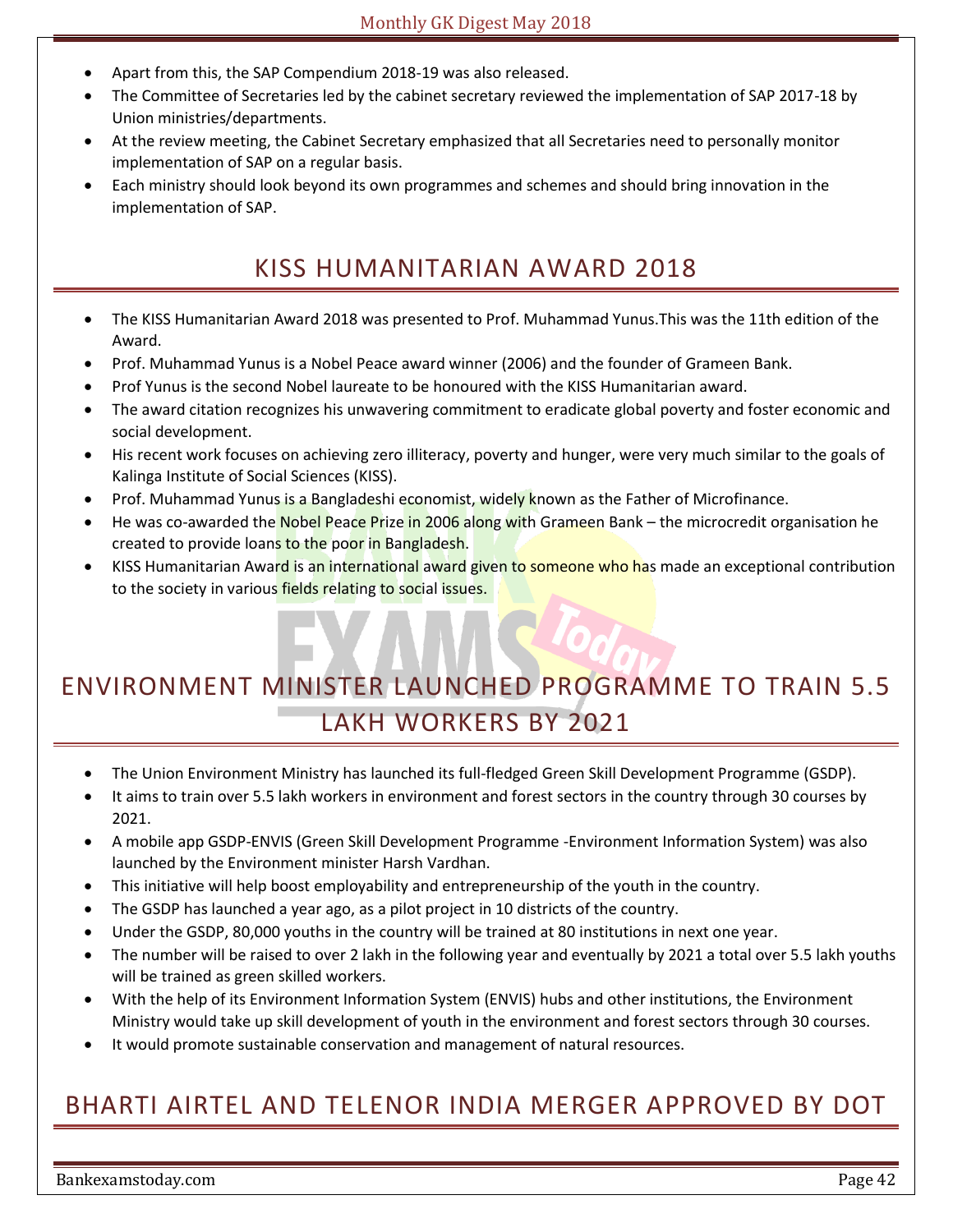- The department of telecom (DoT) has approved Bharti Airtel's acquisition of Telenor India.
- The Telecom Department has transferred all licences belonging to Telenor along with its liabilities, to Bharti Airtel.
- The National Company Law Tribunal (NCLT) had approved the proposed merger in March 2018.
- The Supreme Court had last week rejected DoT's petition for security deposit of around Rs 1,700 crore from the companies and directed it to approve the merger.
- The guarantee included Rs 1,499 crore for one-time spectrum charge for the radio waves allocated to Airtel without auction, and over Rs 200 crore for spectrum payment, which Telenor has to make.
- The transaction will boost Airtel's 4G spectrum holdings, fortify its network capacity and augment its revenue.
- Telenor India runs operations in seven circles -- Andhra Pradesh, Bihar, Maharashtra, Gujarat, UP (East), UP (West) and Assam.
- Airtel will gain 43.4 units of 4G spectrum from Telenor India across these cities.
- According to Bharti Airtel, the deal will help it consolidate its market leadership position with over 330 million customers.

### GLOBAL EXHIBITION ON SERVICES (GES) 2018 INAUGURATED BY PRESIDENT

- The President of India, Ram Nath Kovind, inaugurated the 4th Global Exhibition on Services at the Bombay Exhibition Centre, in Mumbai.
- GES 2018 is organized by the Department of Commerce, Ministry of Commerce and Industry, in partnership with Government of Maharashtra, Services Export Promotion Council (SEPC) and Confederation of Indian Industry (CII) to promote trade in services.
- A portal on 12 Champion Sectors in Services was also launched by the President.
- He also released the logo for the services.
- The event will feature roundtables and seminars, state investment summits, Business-to-business meetings, exhibition of key services sectors, cultural activities, country and international pavilions etc.
- This is the 4th edition of the Exhibition being held in Mumbai.
- GES 2018 would showcase over 20 services sectors and is expected to see the participation from over 100 countries.
- The first Global Exhibition on Services (GES) was inaugurated by PM Modi in 2015 at New Delhi whereas the second and third GES were held in 2016 and 2017.
- GES aims to position India globally in more services sub-sectors and to create employment through leveraging services exports.

### WHO LAUNCHED REPLACE TO ELIMINATE TRANS-FAT BY 2023

- The World Health Organization (WHO) has launched a comprehensive plan to eliminate industrially-produced artificial trans-fats from the global food supply by 2023.
- REPLACE will provide guidance for all countries on how to remove artificial trans-fats from their foods so as to eradicate it worldwide.
- REPLACE stands for review dietary sources, promote use of healthier fats, legislate, assess changes, create awareness and enforce.
- Artificial trans-fats, or trans-fatty acids, are made when vegetable oil hardens. This process is called hydrogenation.
- Those hydrogenated fats can be used in fried foods, snack foods or baked goods.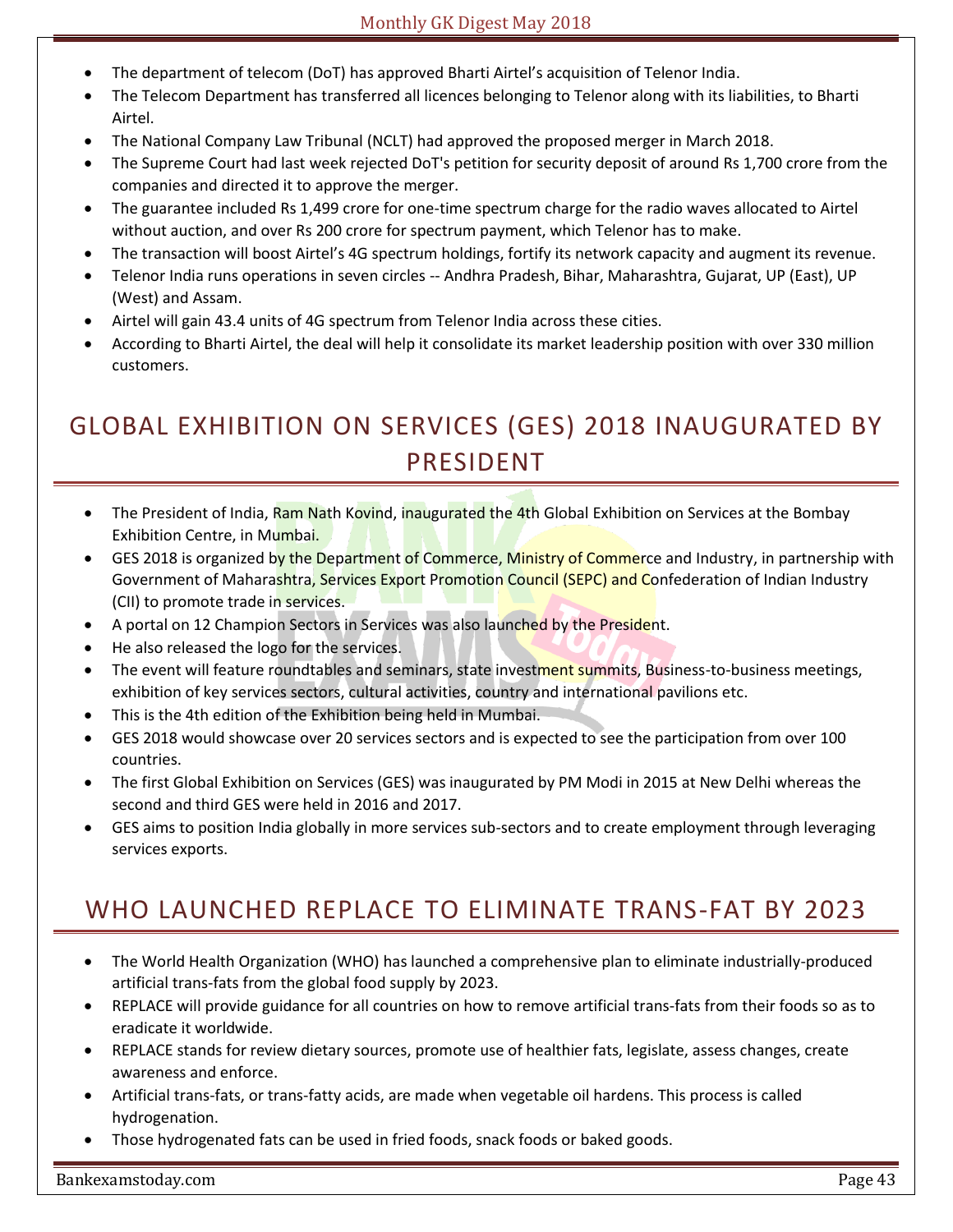- They are often used by the manufacturers as they have a longer shelf life than other fats.
- They have some harmful health effects as they don't spoil as quickly as other fats.
- They lead to raising levels of "bad" LDL cholesterol and increasing risk of heart disease, stroke and type 2 diabetes.
- In South Asian countries, they have a very high risk of heart disease.
- Several high-income countries are already trying to eliminate trans-fat from their foods through laws limiting the amount that can be included in packaged food.

### NATIONAL WIND-SOLAR HYBRID POLICY ISSUED BY THE GOVT.

- The Ministry of New and Renewable Energy (MNRE) unveiled a National Wind-solar Hybrid Policy
- This policy seeks to promote new projects as well as hybridisation of the existing ones.
- The government has set an ambitious target of achieving 175 gigawatt of installed capacity from renewable energy sources by 2022.
- This includes 100 GW of solar and 60 GW of wind power capacity.
- The policy provides for a comprehensive framework to promote large grid-connected wind-solar photovoltaic (PV) hybrid system.
- This would facilitate efficient utilization of transmission infrastructure and help in achieving better grid stability.
- The policy aims to encourage new technologies, methods and ways involving combined operation of wind and solar photovoltaic plants.
- According to the policy, rated power capacity of one resource has to be at least 25% of rated power capacity of other resource for it to be a recognised hybrid project.
- It will be on tariff based transparent bidding process.

## SAWEN (SOUTH ASIA WILDLIFE ENFORCEMENT NETWORK) MEETING HELD IN KOLKATA

- The South Asia Wildlife Enforcement Network (SAWEN) held its first ever meeting in India.
- It organized the Fourth Executive Committee Meeting and a three day Workshop on 'Strengthening Institutional Capacity of SAWEN' in collaboration with the Government of India.
- The two-day meeting was organized in Kolkata, West Bengal.
- The conference witnessed participation from seven out of the eight member countries.
- The conference was not attended by Pakistan.
- The members agreed on having an operational framework for strengthening the regional body to combat wildlife crime.
- India adopted many proposals to curb wildlife crime in the South Asian Region.
- SAWEN is regional inter-governmental wildlife law enforcement support body of South Asian Countries.
- It was launched in January, 2011 in Paro, Bhutan during the second meeting of the South Asia Expert Group on Illegal Wildlife Trade.
- The SAWEN Secretariat was formally established on 20th April, 2011 in Kathmandu, Nepal.
- India became its formal member in 2016 in order to strengthen ties with the member countries in controlling the trans-boundary wildlife crime through communication and co-ordination.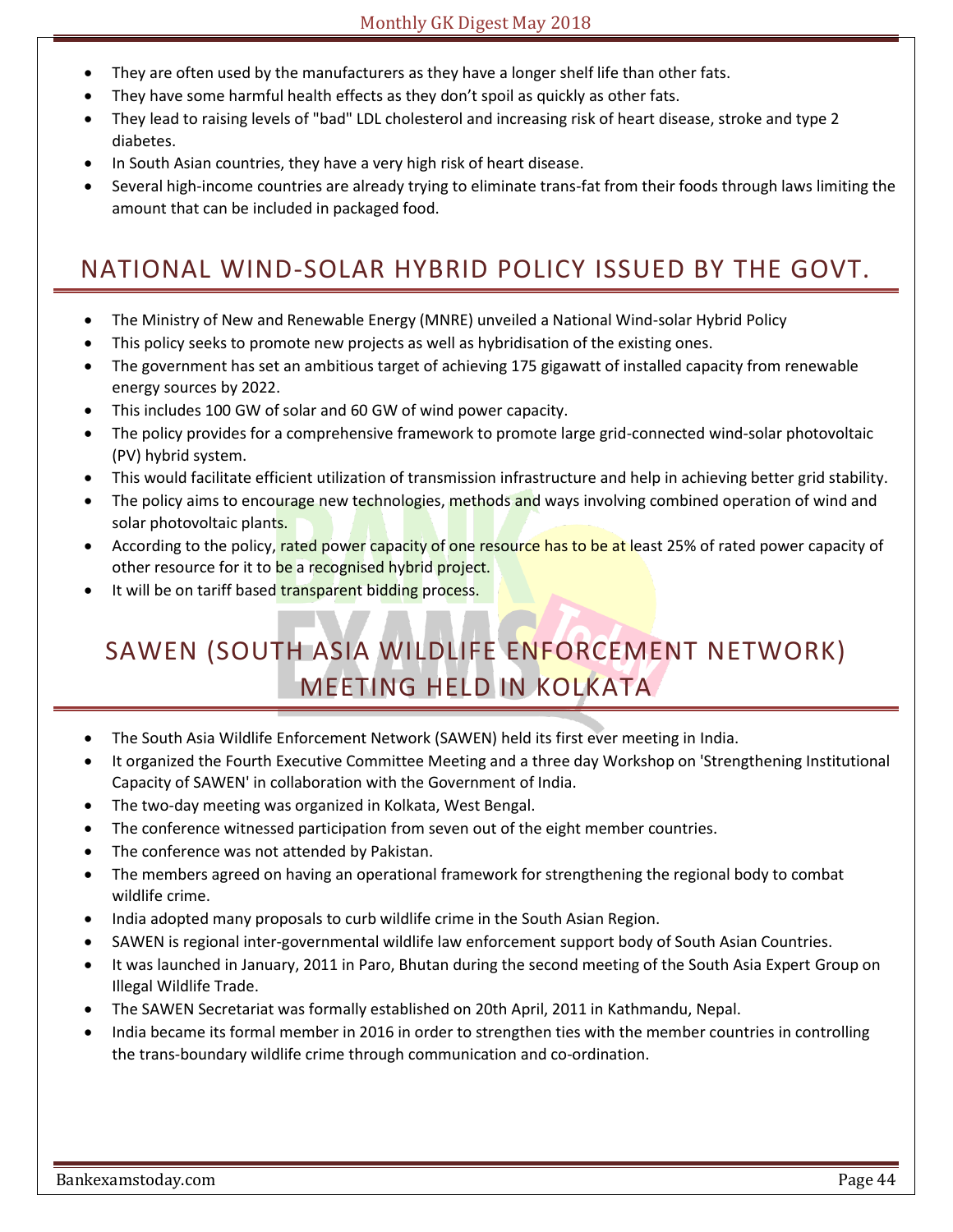#### ICBC LAUNCHED CHINA'S 1ST INDIA-DEDICATED INVESTMENT FUND

- Chinese bank ICBC (The Industrial and Commercial Bank of China) has launched the country's first Indiadedicated publicly offered investment fund.
- The fund is named the Industrial and Commercial Bank of China (ICBC) Credit Suisse India Market Fund.
- The fund invest in the future of the Indian economy and track the distribution of the industrial structure across the Indian market.
- It will invest in exchange-traded funds listed on more than 20 exchanges in Europe and the US that are based on the Indian market.
- The ICBC Bank has listed sectors for investments specifically, in terms of the major industries weighted distribution of the index.
- According to the recent research, Indian market has gradually become one of the best-performing markets in the world.
- This fund opens up the way for Chinese investors in India and provides a way for a low-threshold investment in India.
- It will help the investors to better spread risks and obtain a more stable income.

## MEETING TO DISCUSS 'SAMARTH SCHEME' HELD IN NEW DELHI

- A meeting of the stakeholders on the Samarth Scheme was held in New Delhi.
- The Samarth Scheme deals with the Capacity Building in Textile Sector under the Skill India Mission.
- The meeting was chaired by Union Minister of Textiles, Smriti Zubin Irani.
- The meeting was conducted to make the stakeholders familiar with the scheme and its guidelines.
- The concerns of the stakeholders and challenges faced by them during implementation of the previous scheme were discussed in the meeting.
- It was also discussed amongst the stakeholders how the scheme can contribute and benefit the textile industry and boost skill development in the respective sector.
- The scheme of the Ministry of Textiles and was approved by the Cabinet Committee on Economic Affairs on 20th December 2017.
- Its main objective is to skill the youth for gainful and sustainable employment in the textile sector covering the entire value chain of textiles, excluding spinning and weaving.
- It targets to train around 10 lakh people out of which 9 lakh would be trained in the organized sector whereas 1 lakh in the traditional sector.
- These people would be trained in a duration of 3 years from 2017 to 2020 with an outlay of Rs 1300 crore.

#### MAX THUNDER : US-SOUTH KOREA JOINT MILITARY DRILL BEGINS

- A joint military drill is being conducted between South Korea and the US.
- The military drill is named as 'Max Thunder' which would run for 15 days from 11-25th May 2018.
- This exercise was first conducted in 2009 and has continued since then.
- It aims to co-ordinate the air forces of the two nations.
- The military exercise involves around 100 warplanes including the F-22 stealth fighters which are being deployed by the US military for the very first time.
- It also includes the B-52 bombers and F-15K jets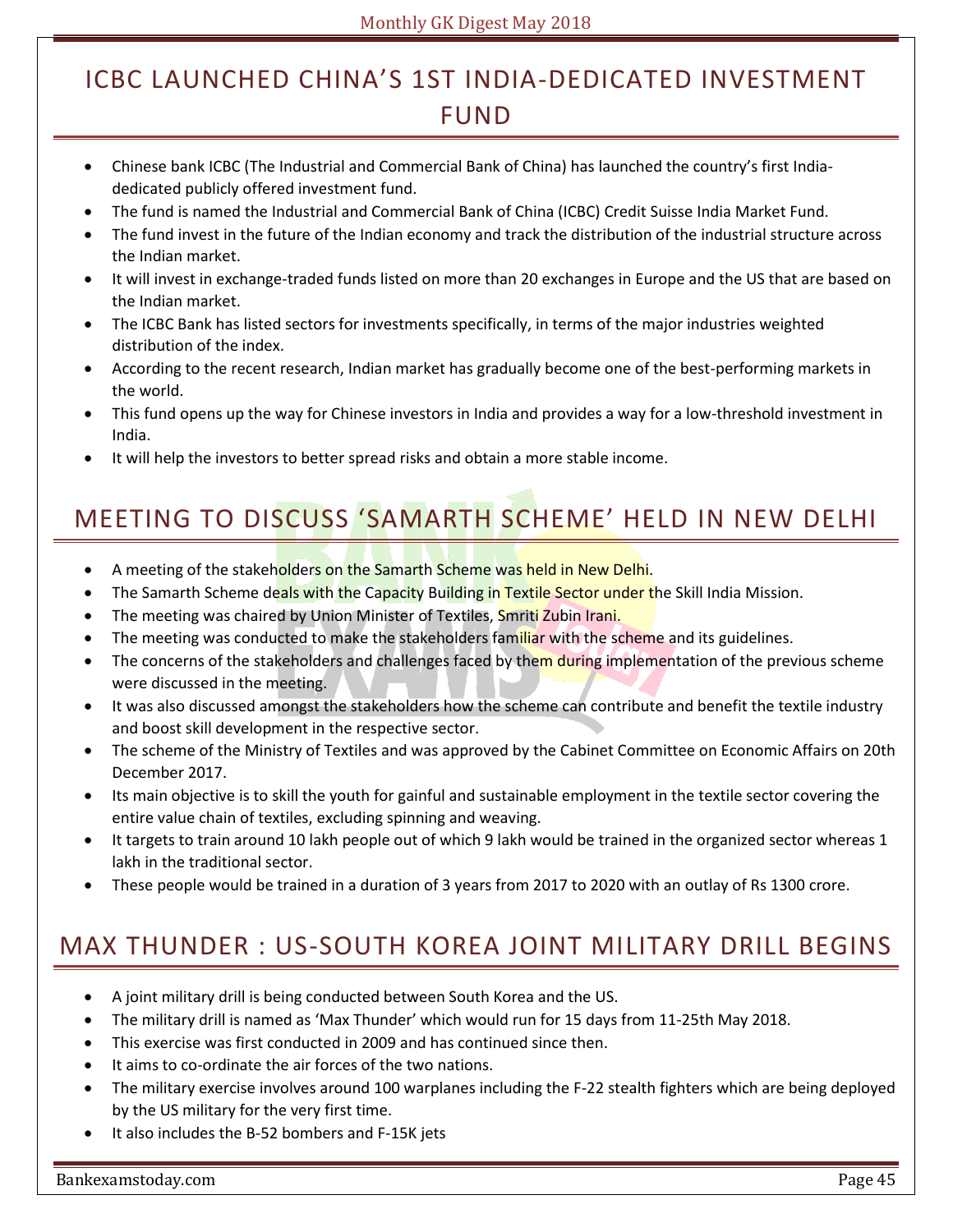- North Korea has accused this military drill to be a practice for an invasion.
- It cancelled the high-level conversations with South Korea that were planned to take place in Pyongyang.
- An announcement was made by North Korea that it was pulling out of the meeting that was scheduled with the US due to this military drill.
- The meeting was scheduled to be conducted in Singapore to discuss about the denuclearization of the Korean peninsula.

### INTEGRATED CENTRE FOR CRISIS MANAGEMENT FOR CBRN EMERGENCIES AT BARC

- The Integrated Centre for Crisis Management (ICCM) was inaugurated by the President Ram Nath Kovind at BARC (Bhabha Atomic Research Centre) in Mumbai.
- The centre will help the nation respond more effectively to chemical, biological, radiological and nuclear emergencies.
- It would will monitor radiological data from a network of around 504 radiation sensors across the country.
- Mr. Kovind also inaugurated three other nuclear facilities of the DEA (Department of Atomic Energy).
- These facilities include
	- o Metal fuel pin fabrication facility
	- o High power electron beam melting furnace
	- o Integrated enriched boron tri-fluoride gas generation facility
- He also launched a multi-leaf collimator system developed by BARC that will enable gamma radiation to be exposed only on cancer-affected organs.

## MERCOM: INDIA 3RD LARGEST SOLAR MARKET IN THE WORLD

- According to a report by the Mercom Communications, India emerged as the third largest solar market in the world in 2017.
- The report, "India Solar Market Leaderboard 2018" covers market share and shipment rankings across the Indian solar supply chain in 2017.
- The top two positions were taken by China and the US.
- India set a new record with 9.6 GW of solar installations in 2017, which was more than double the 4.3 GW installed in 2016.
- This boosted the country's total solar installed capacity to 19.6 GW.
- According to the report, the top 10 solar photovoltaic (PV) project developers in the country accounted for over 62 percent of all large-scale project installations in 2017.
- India has quickly emerged as one of the most important solar markets in the world for suppliers and vendors
- Mercom Communications India is an arm of global clean energy consulting firm Mercom Capital Group.

#### NTPC SIGNS MOU WITH BIHAR GOVT.

- NTPC Limited signed an MoU with the Bihar Government to improve the performance of Power Sector in Bihar.
- The MoU was signed in Patna in presence of the Union Minister of State (Independent Charge) for Power and New & Renewable Energy, R. K. Singh and Chief Minister of Bihar, Nitish Kumar.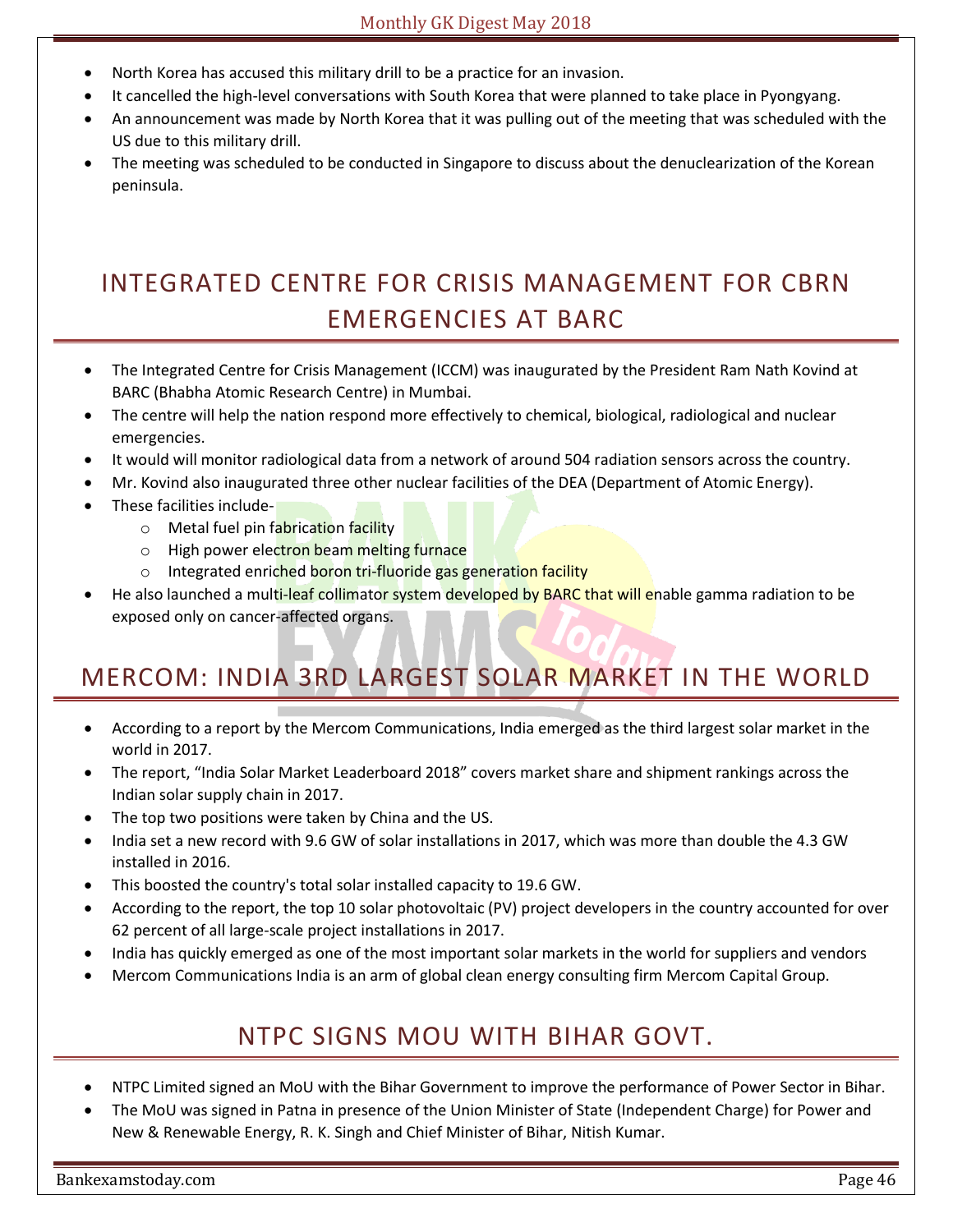- The MoU envisages transfer of Barauni Thermal Power Station (720 MW) to NTPC.
- The deal would raise NTPC's independent coal-based power generation capacity to 43,825 MW.
- An effective date to be notified by Government of Bihar to transfer the three power generation facilities to NTPC.
- This would result in their optimal & efficient utilization and would bring the tariff down, thus benefitting the people of Bihar at large.
- These three power generation facilities include
	- o Barauni Thermal Power Station.
	- o Kanti Bijlee Utpadan Nigam Limited (KBUN)
	- o Nabinagar Power Generating Company (Pvt.) Limited (NPGC)
- NTPC is a Maharatna Company under the Ministry of Power in the Government of India.

#### 1ST APEX CONFERENCE FOR SMART CITY CEOS HELD IN BHOPAL

- The First Apex Conference for CEOs of Smart Cities was held in Bhopal, Madhya Pradesh.
- It was inaugurated by the Minister of State (I/C) for Housing & Urban Affairs, Hardeep Puri.
- The basic objective of the two-day Conference was to emphasize on cross learning amongst the Smart City CEOs to accelerate the progress of the Smart City Mission projects.
- It would enable the CEOs to learn from the experiences of all city leaders to understand in greater details both successes and failures.
- It aims to promote sustainability, innovation and participatory approaches in the Smart Cities.
- This is the first such conference after the launch of Smart Cities Mission on June 25, 2015.
- The conference included exhibition and presentations by the Smart Cities CEOs.
- It also saw participation of representatives from municipal, State and Central Government and various other stakeholders in Smart City Mission.
- During the Conference, Agence Française de Development (AFD) launched their Programme to fund Smart City projects through a challenge process.

#### WILLIAM MARK TULLY TO GET REDINK AWARD 2018

- Sir William Mark Tully has been chosen for this year's RedInk award for lifetime achievement in journalism.
- Mark Tully is a veteran British journalist and former BBC India correspondent.
- RedInk awards are presented by the Mumbai Press Club for excellence in journalism.
- The Award will be presented to Mark Tully on 18th May 2018 by Maharashtra Chief Minister Devendra Fadnavis and Union Commerce Minister Suresh Prabhu.
- Mark Tully is receiving the lifetime achievement award in recognition of his long and outstanding contribution to Indian journalism.
- Tully worked with the BBC for three decades and was the broadcaster's Chief of Bureau for Delhi for 20 years.
- The RedInk awards for excellence in journalism are given in 13 competitive categories to 32 journalists after a process of selection by a jury appointed for each category.
- Mark Tully was also awarded the Padma Shree in the year 1992.

#### ATAL PENSION YOJANA SUBSCRIBER BASE CROSSES 1CR MARK

The subscriber base of the Atal Pension Yojana (APY) had crossed the one-crore mark since its launch in 2015.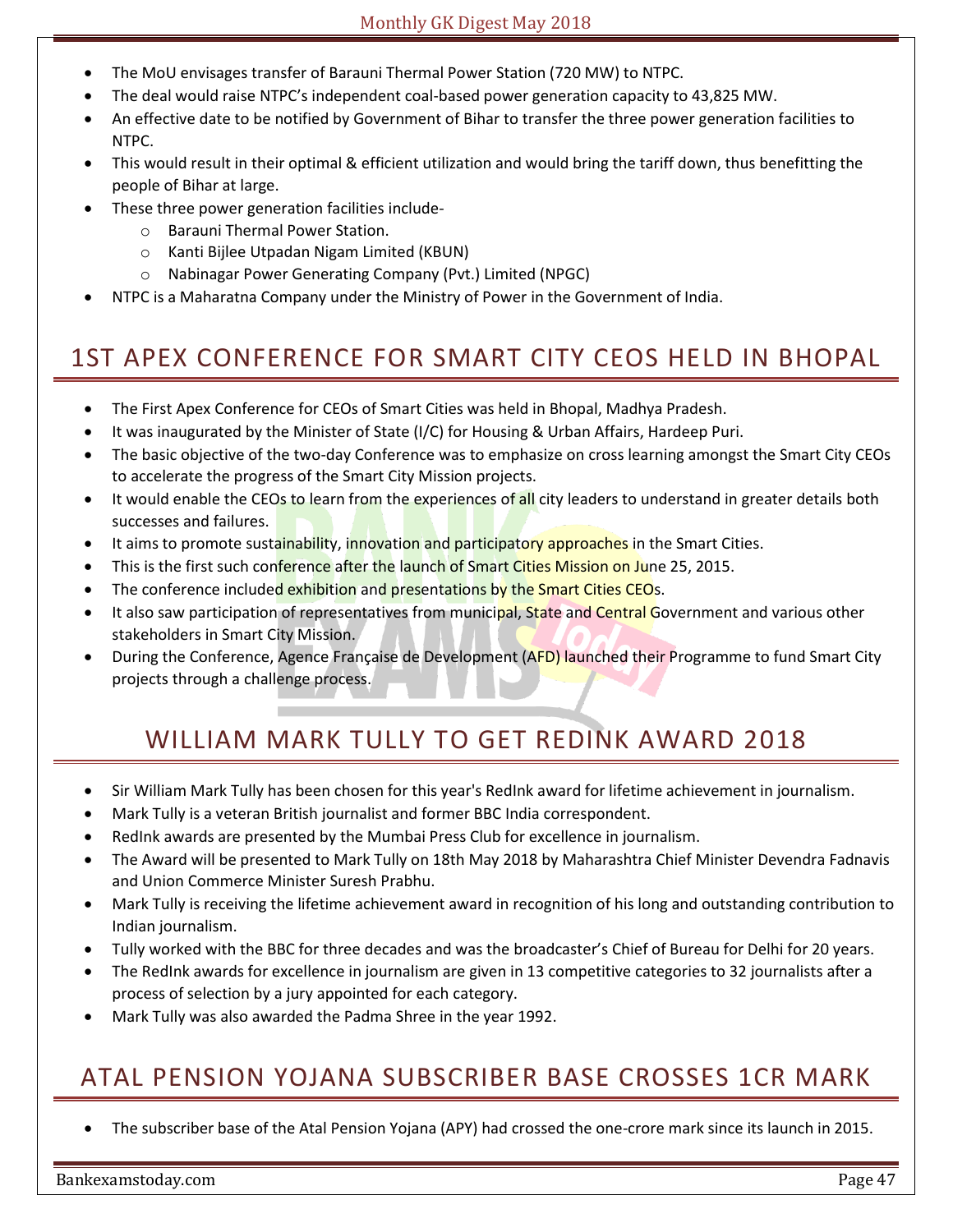- This announcement came on the completion of three years of the scheme.
- According to the Pension Fund Regulatory and Development Authority (PFRDA), its current number of subscriber stands at 1.10 crore.
- As per the scheme, the guaranteed minimum pension of Rs. 1,000/- or 2,000/- or 3,000/- or 4,000/ or 5,000/ per month will be given at the age of 60 years depending on the contributions by the subscribers.
- A massive outreach campaign 'APY Formation Day' was organized on the completion of three years of the scheme.
- It was organized by the PFRDA in coordination with 'Department of Financial Services in order to enhance the enrolments in APY by banks and Department of Posts.

#### SWACHH SURVEKSHAN 2018 - INDORE THE CLEANEST CITY

- The results for Swachh Survekshan 2018 have been announced by the Union Minister for Housing and Urban Affairs, Hardeep Singh Puri.
- Indore has retained its title of being India's cleanest city for second consecutive year.
- Bhopal and Chandigarh have been ranked as the second and third cleanest city respectively.
- The survey assessed 4203 Urban Local Bodies, as compared to the 434 cities covered in 2017 and 73 cities covered in the Swachh Survekshan 2016 and.
- According to the survey report, Vijayawada is cleanest among big cities having more than one million population while Mysuru has emerged as the cleanest among cities with population of three lakh to one million.
- As per this year's survey, Jharkhand has become the best performing state, followed by Maharashtra and Chhattisgarh.
- Around 2133 cities and urban local bodies have been certified as ODF (Open Defecation Free).
- In this year's survey, a substantial weightage was given to the feedback from citizens based on their daily experience.
- Swachh Bharat Abhiyan was launched in 2014. Every year, cities and towns across India are Awarded with the title of 'Swachh Cities' on the basis of their cleanliness and sanitation drive as a part of the Abhiyan.

### CM T.S RAWAT INAUGURATES UTTARAKHAND'S 1ST CITY GAS DISTRIBUTION SYSTEM

- Uttarakhand's first City Gas Distribution (CGD) network was inaugurated by the Chief Minister Trivendra Singh Rawat.
- It was inaugurated at Rudrapur in Udham Singh Nagar district.
- It is India's eighth City Gas Distribution (CGD) system.
- The budget allocated for this project is around Rs 250 crore which would cover the area from Kashipur to Rudrapur.
- A 500 km long pipeline would be developed by 2020. It would provide employment to around 2000 people living in those areas.
- A total of ten CNG stations have been identified for this pipeline.
- These include one each in Jaspur, Bazpur, Khatima and Kiccha, two in Kashipur and three in Rudrapur.

#### WHO PUBLISHED ITS 1ST ESSENTIAL DIAGNOSTICS LIST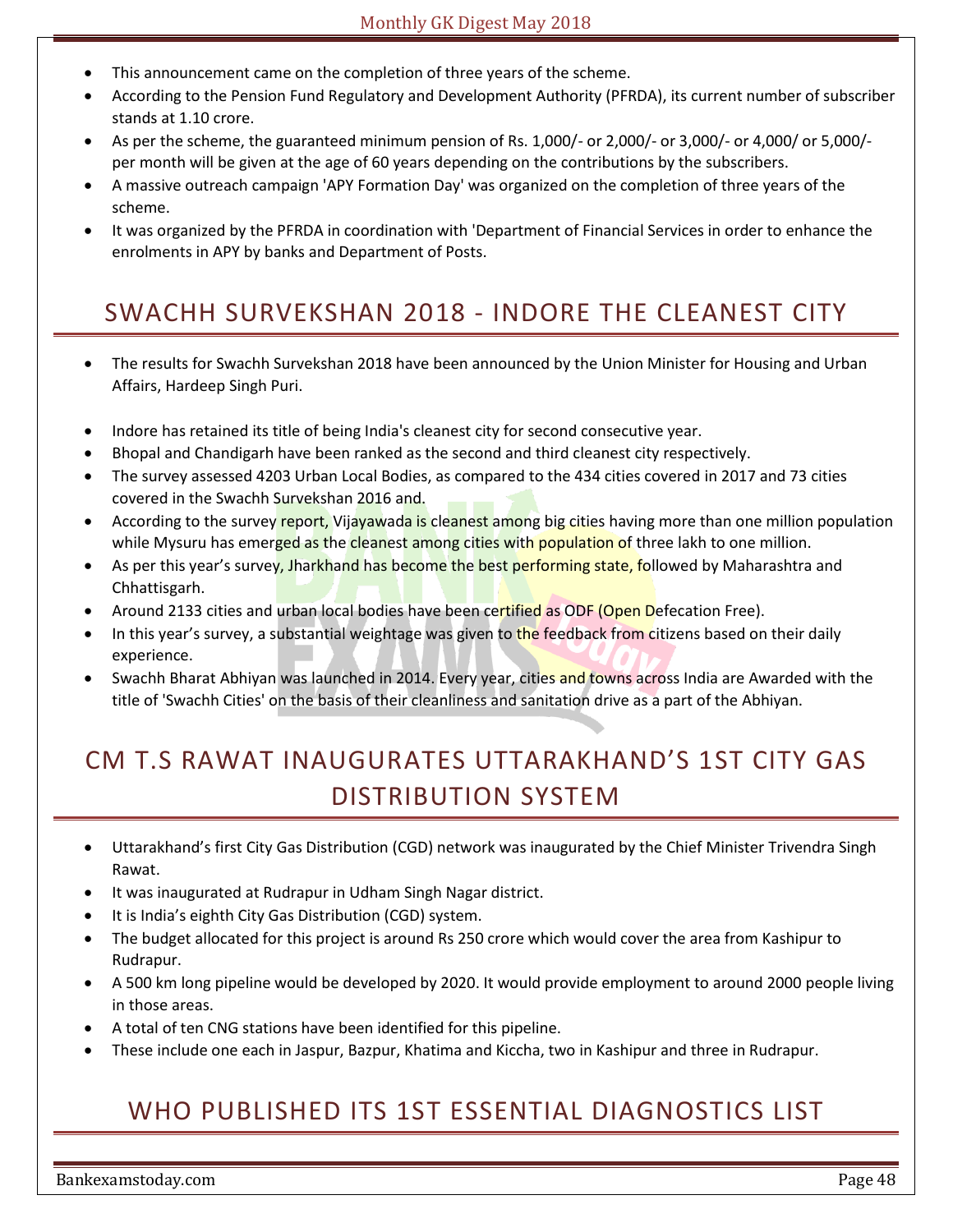- The World Health Organisation (WHO) has published its first Essential Diagnostics List.
- The List aims to address the prevalence of late or incorrect diagnoses and improve treatment outcomes globally.
- Many people fail to get tested for diseases as they cannot access diagnostics services.
- WHO Director-General Tedros Adhanom mentioned that no one should suffer or die because of lack of diagnostic services, or because the right tests were not available.
- With this list, WHO aims to provide a tool which would be useful to all countries.
- It would help in a better diagnosis and treatment and thus result in the more effective use of the health funds.
- According to WHO, an estimated 46 per cent of adults with Type 2 diabetes worldwide were undiagnosed, risking serious health complications and higher health costs.
- This Diagnostics List focusses on in vitro tests i.e. blood and urine tests.
- 58 tests are listed for detection and diagnosis of a wide range of common conditions.
- The remaining 55 tests are designed for the detection, diagnosis and monitoring of 'priority' diseases such as HIV, tuberculosis, malaria, hepatitis B and C etc.
- For each test, the Essential Diagnostics List specifies the type of test and its intended use and health facilities with the laboratories.
- The list would be updated by the WHO on a regular basis and it may add certain new categories in the new edition.

### CONFERENCE ON NATIONAL IPR POLICY – ORGANIZED BY CIPAM – DIPP

- The Cell for IPR Promotion and Management (CIPAM) organized a conference on National Intellectual Property Rights (IPR) Policy in New Delhi.
- CIPAM is a professional body under the Department of Industrial Policy and Promotion (DIPP)
- The National Intellectual Property Rights (IPR) Policy was adopted by the Government of India in May 2016.
- The main objective of the Policy is "IPR Awareness: Outreach and Promotion".
- It aims to raise awareness on IPR for school children to nurture creativity and the ability to innovate from a young age.
- The Intellectual Property mascot 'IP NANI' was launched by Suresh Prabhu during the Conference.
- The mascot would spread awareness about the importance of Intellectual Property Rights (IPRs) among people, especially children, in an interesting manner.
- It is also in line with the World Intellectual Property Organization's (WIPO) campaign for the World IP Day 2018.
- IP Nani represents a tech savvy smart, intelligent grandmother who would help the government and enforcement agencies to combat IP crimes.
- An anti-piracy video featuring Bollywood superstar Amitabh Bachchan was also launched.

#### B S YEDDYURAPPA TAKES OATH AS KARNATAKA CM

- BJP legislature party leader B S Yeddyurappa took oath as the Chief Minister of Karnataka.
- He has been the Chief Minister of Karnataka two time prior to this.
- He was administered the oath of office and secrecy by Governor Vajubhai Vala.
- B S Yeddyurappa has 15 days to prove in the Karnataka Legislative Assembly the required majority to form a government.
- His cabinet will be named only after he proves his strength in a floor test at the assembly.
- The BJP at present has 104 MLAs in the House, eight short of the required majority of 112 members.
- The Congress, which won 78 seats in the elections, has allied with the JD(S), which has 37 seats.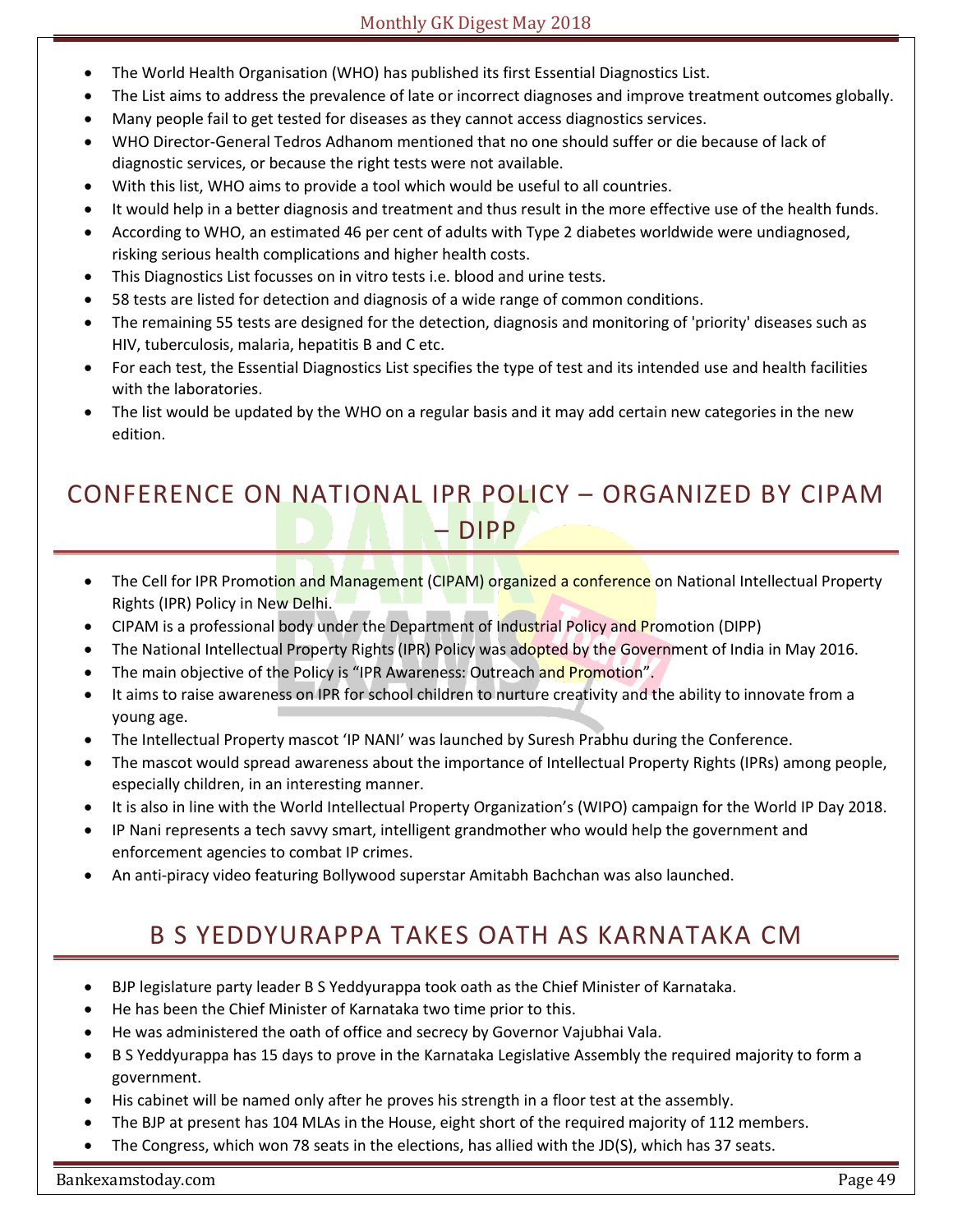- The alliance had met the Governor to stake claim to form the government.
- It also approached the Supreme Court regarding this but the apex court refused to stay BJP's BS Yeddyurappa swearing-in.
- The court made it clear that the government formation would depend on the final verdict in the case.

#### INDIA'S 1ST SOLAR POWERED RAILWAY STATION IN GUWAHATI

- Guwahati now has India's first railway station run by solar power. The project of installing solar panels was commissioned last year in April 2017.
- It aims to reduce carbon-footprint as well as cut down power costs drastically.
- As per Indian Railways, the estimated cost for the project is Rs 6.7 crore.
- The solar power plant will save Rs 67 lakh worth of electricity.
- Its average power generation capacity per day is 2048 KWh.
- It has been set up over the roof of the Guwahati railway station.
- It has around 2352 solar modules with a capacity of generating 700 KW power.
- The Finance Ministry had announced in February 2017 the mission of Indian Railways to implement 1000 megawatts capacity of solar power.
- Under the mission, 7000 railway stations across the country were announced to be powered by solar energy.
- Therefore with an aim to go green and be energy efficient, solar energy is being utilized to power stations.

### NATIONAL POLICY ON BIOFUELS 2018 APPROVED BY THE UNION CABINET

- The Union cabinet has approved the National Policy on Biofuels 2018. The policy was drafted in 2009 by the Ministry of New and Renewable Energy.
- It aims at promoting the use of biofuels in India.
- This new policy would help the farmers to dispose of their surplus stock in an economic manner and would also reduce India's oil-import dependence.
- It expands the scope of raw material for ethanol production as it allows the use of materials unfit for human consumption.
- It categorises biofuels into different groups such as
	- o First Generation (1G)
	- o Second Generation (2G)
	- o Third Generation (3G)
- It encourages setting up of supply chain mechanisms for biodiesel production from non-edible oilseeds.
- The policy allows use of surplus food grains for production of ethanol for blending with petrol with approval of National Biofuel Coordination Committee. This would enable the farmers to get an appropriate price for their produce.
- It has indicated viability gap funding scheme for 2G ethanol bio refineries of Rs.5000 crore in six years.
- Through this new policy, the Govt. envisions a reduction in import dependency, cleaner environment through reduction of reducing crop burning and conversion of agricultural residues/wastes to biofuels, reduction in greenhouse gas emissions and other health benefits.

#### SCO CULTURAL MINISTERS MEETING HELD IN CHINA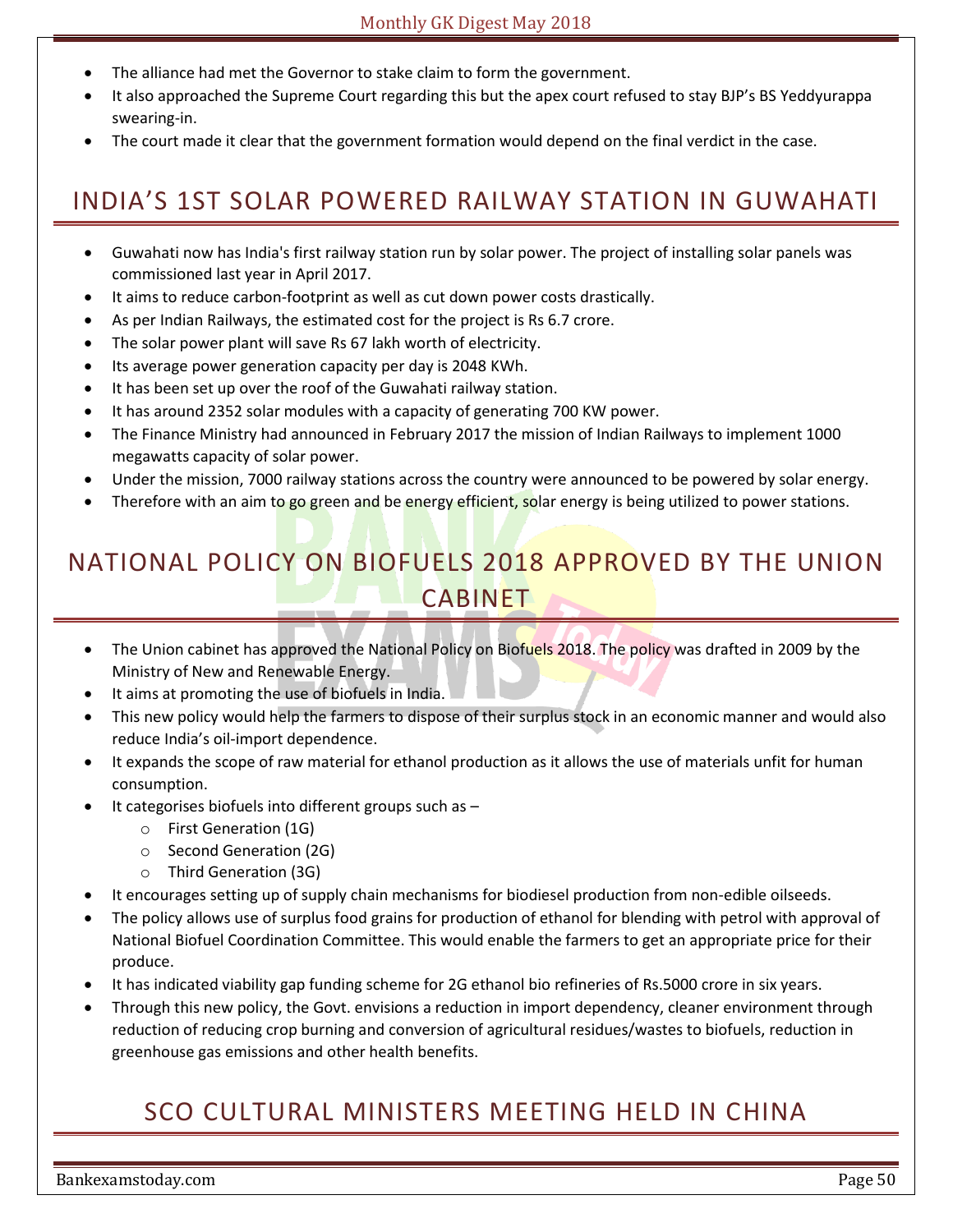- The 15th Cultural Ministers' Meeting of the Member States of the Shanghai Cooperation Organization was held in Sanya, Hainan province, China.
- The meeting was co-organized by the China's Ministry of Culture and Tourism and Hainan province's government.
- The 18th summit of Shanghai Cooperation Organization scheduled to be held in Qingdao, 2018.
- Sanya is hosting the meeting for the second time, as is also hosted the 7th SCO cultural ministers' meeting in 2010.
- It aims to achieve more in-depth and creative multilateral cultural cooperation and to promote regional cultural cooperation and mutual understanding of the people.
- India is participating in the Cultural Ministers' Meet for first time as a full time member.
- India became full member of the SCO on June 9, 2017, during the SCO Heads of State Summit in Astana, Kazakhstan.
- In the meeting, the Indian delegation was led by the Minister of State for Culture, Dr Mahesh Sharma.
- He highlighted the role of culture in bringing the people together which is necessary for peaceful coexistence.
- Shanghai Cooperation Organization is a permanent intergovernmental international organization.
- It comprises eight member states, the People's Republic of China, the Republic of India, the Republic of Kazakhstan, the Kyrgyz Republic, the Islamic Republic of Pakistan, the Russian Federation, the Republic of Tajikistan, and the Republic of Uzbekistan.

### CANNES FILM FESTIVAL – SRIDEVI HONORED

- Bollywood actress Sridevi was honored with the TITAN Reginald F Lewis Film Icon Award at the Cannes Film Festival.
- Veteran filmmaker Subhash Ghai and producer Namrata Goyal received the award on behalf of Sridevi.
- The award traditionally celebrates women of the film industry all over the world and also salute the multicultural impact on the world of cinema.
- Lately Sridevi was also posthumously honored with the Best Actress award for her performance in MOM at the 65th National Film Awards.
- It was Sridevi's first National Film Award.
- In February 2018, Sridevi died due to accidental drowning in a Dubai hotel.

### BSE BECOMES 1ST INDIAN STOCK EXCHANGE TO GET US SE'S DOSM RECOGNITION

- BSE Ltd became the first Indian stock exchange to be designated as 'Designated Offshore Securities Market' (DOSM) from the United States Securities and Exchange Commission (SEC).
- DOSM status will allow the sale of securities to US investors through the trading venue of BSE without registration of such securities with US SEC.
- This would help in the ease of trade and will help US investors in India.
- It would also enhance the attractiveness of Indian Depository Receipts (IDRs) amongst US investors.
- This status would provide additional benefits to companies whose securities are traded both in the US and on the BSE.
- BSE-listed securities, originally issued in the US and exempt from SEC registration, may be freely resold on the BSE.
- Certain directors and officers of dual-listed companies will be permitted to resell their securities on the BSE, regardless of any restrictions that may apply under the US securities laws.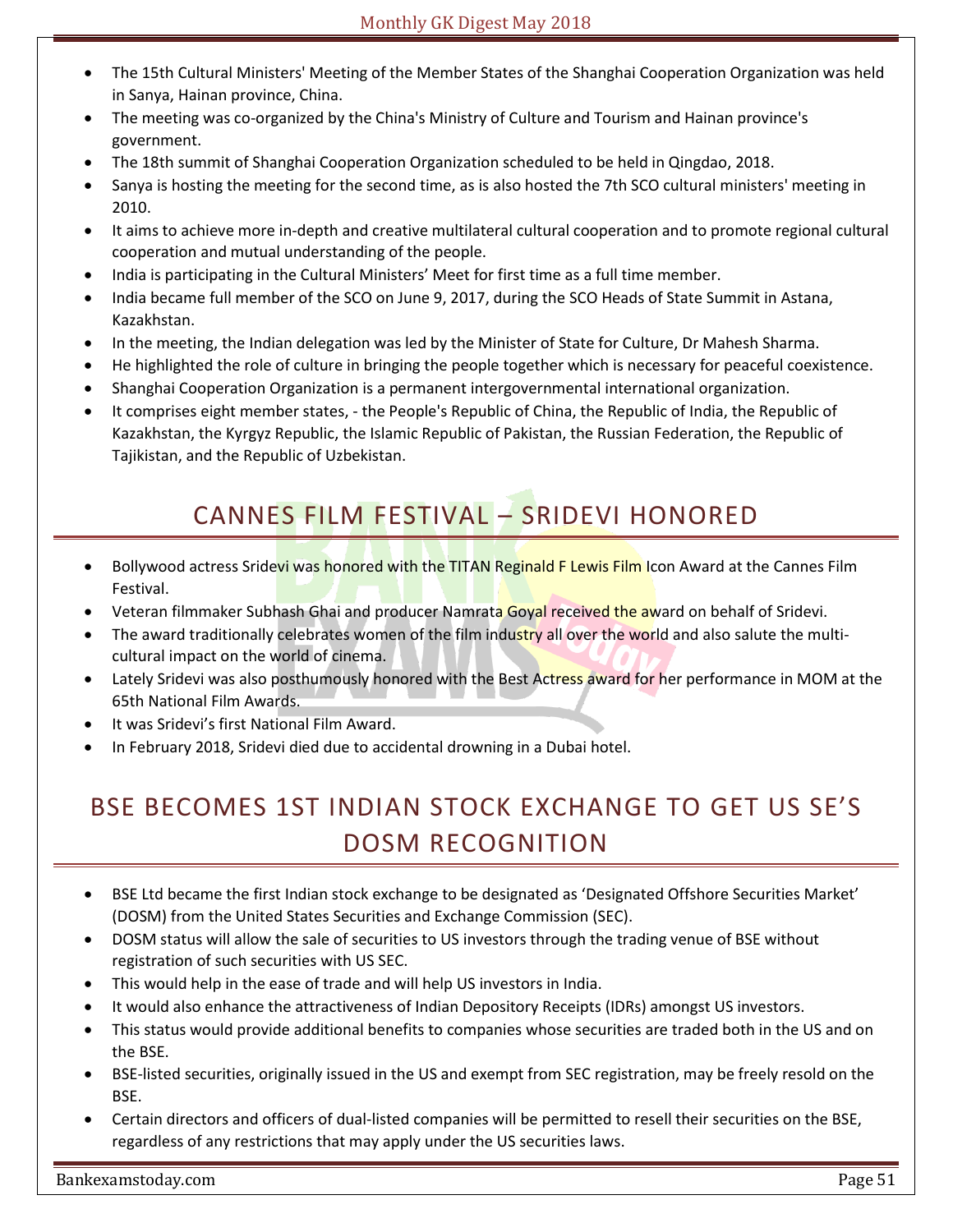### GUJARAT GOVT. TO LAUNCH A FREE TREATMENT SCHEME FOR ROAD ACCIDENT VICTIMS

- The Gujarat Government launched a free treatment scheme for road accident victims.
- It would provide free treatment for the first 48 hours to all victims of road accidents.
- It aims to offer timely and effective care to the victims and thereby minimize the loss of life.
- This announcement was made by the Deputy Chief Minister of Gujarat Nitin Patel.
- The Government will provide up to Rs. 50,000 in medical treatment for the first 48 hours for each individual who meets with a road accident in the state.
- The government would reimburse the amount to the hospital concerned upon submission of bills.
- In certain cases where a hospital refers the patient to another hospital within 48 hours, both the hospitals will be eligible for the reimbursement of their combined bill of Rs 50,000.
- The scheme will benefit not only the people of Gujarat but also people from other states and even citizens of other countries who are travelling within the state.

## COMMERCE MINISTRY ISSUES NOTICE TO CREATE DGTR (DIRECTORATE GENERAL OF TRADE REMEDIES)

- The Ministry of Commerce has issued a notification for a unified Directorate General of Trade Remedies (DGTR).
- This approval was made by the Union Minister of Commerce and Industry Suresh Prabhu.
- It would subsume the functions of the following and would merge them into one single entity
	- o Directorate General of Anti-dumping and Allied duties (DGAD)
		- o Directorate General of Safeguards (DGS)
		- o Directorate General of Foreign Trade (DGFT)
- It would provide trade defence support to domestic industry and to exporters in trade remedy investigations instituted by other countries.
- It aims to boost trade facilitation in the country.
- The Directorate General of Trade Remedies (DGTR) will be the apex National Authority for managing all trade remedial measures including anti-dumping, countervailing duties and safeguard measures.
- It will be a multi service organization that will define the skill-sets of various officers from the field of international trade, customs, revenue, finance, economics, costing and law.
- It has been approved with a sanctioned strength of 112 posts drawn from DGAD, DGS and DGFT.
- In the past three years India has initiated more than 130 anti-dumping cases to deal with the rising incidences of unfair trade practices.

### UN: DELHI TO BECOME THE MOST POPULOUS CITY BY 2028

- According to the United Nations estimates, Delhi is projected to become the most populous city in the world around 2028
- The 2018 Revision of World Urbanization Prospects produced by the Population Division of the UN Department of Economic and Social Affairs (UN DESA) was recently released.
- As per the report India is expected to add the largest number of urban dwellers by 2050.
- Currently, 55 per cent of the world's population lives in urban areas.
- According to the report, 68% of the world population is projected to live in urban areas in 2050.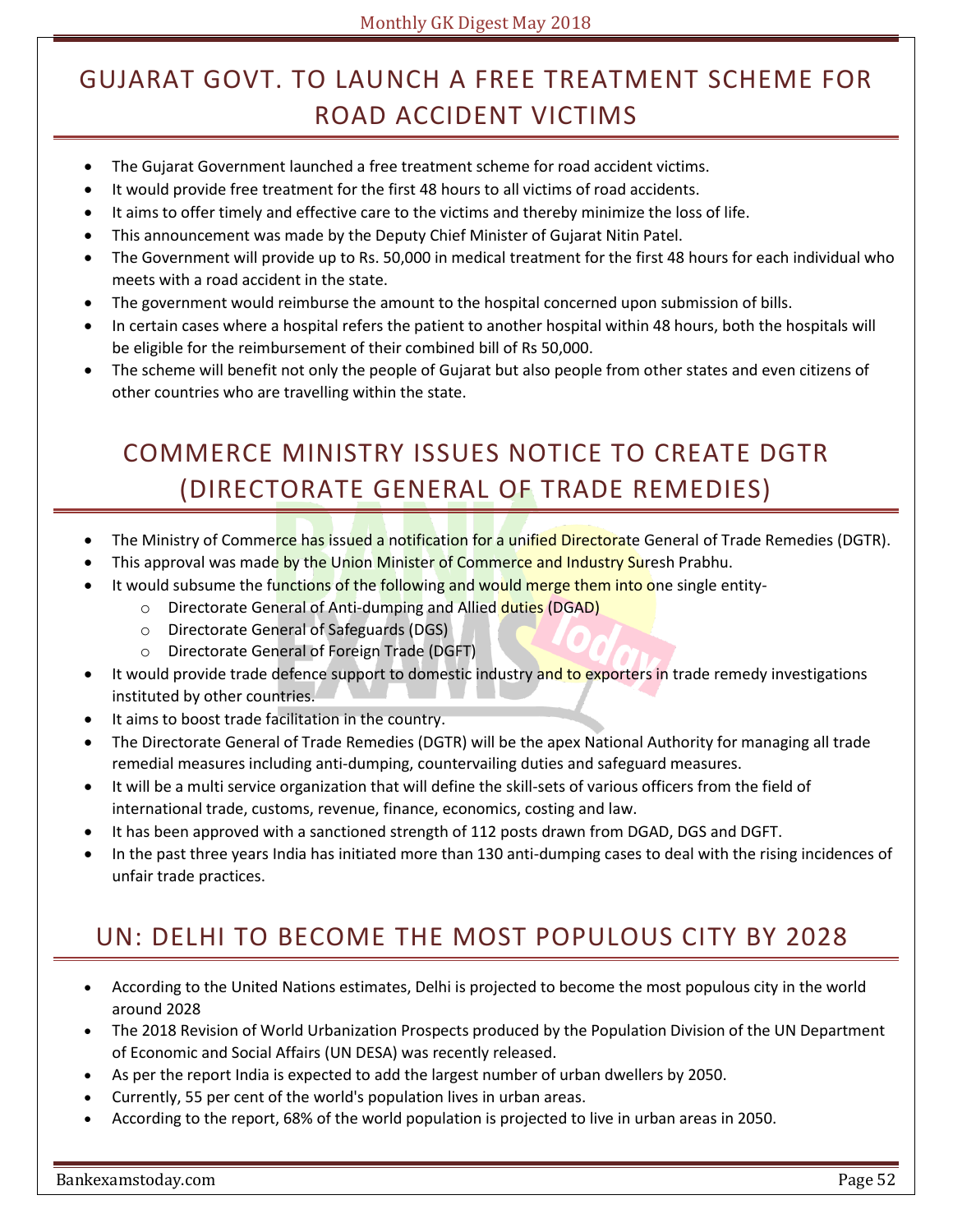- At present, Tokyo is the world's largest city with an agglomeration of 37 million inhabitants, followed by New Delhi with 29 million.
- The world's rural population will peak in a few years then decline by 2050 as per the estimates of the report on urbanization.
- At the same time, India is expected to surpass China as the country with the world's largest total population.
- By 2050, India, China and Nigeria will account for more than a third of the projected growth in the world's urban population.
- In order to ensure sustainable growth, it is necessary to manage urban growth. It is one of the most important development challenges of the current century.

### 1ST FLOATING NUCLEAR POWER PLANT UNVEILED BY RUSSIA

- 1st floating nuclear power plant unveiled by Russia. Russia has recently unveiled the world's first floating nuclear power station in the port of the far northern city of Murmansk.
- It will be loaded with nuclear fuel at Murmansk and will be towed to port of Pevek in autonomous Chukotka region in Russia's far northeast in Arctic Circle region.
- Akademik Lomonosov is constructed by the state nuclear power firm Rosatom.
- It is a 144 by 30 meter ship which holds two reactors with two 35 megawatt nuclear reactors.
- It has displacement of 21,500 tonnes and crew of 69 people.
- It will be primarily used to power oil rigs as Russia pushes further north into the Arctic to drill for oil and gas and needs electricity in far-flung locations
- The barge can produce enough electricity to power a town of 2,00,000 residents.
- The barge had initially been scheduled to be fuelled in Saint Petersburg, but that work was moved to Murmansk instead due to concern in countries along the Baltic Sea.
- It has latest security systems and is considered as one of safest nuclear installations in the world.

#### NITI AAYOG'S VENTURE CAPITAL SYMPOSIUM 2018 HELD IN NEW DELHI

- NITI Aayog has organized the Venture Capital Symposium 2018 in New Delhi. It was organized in collaboration with the Vision India Foundation.
- It aims to strengthen the economic relationships between India and France.
- It is a three-day event where the French investors will be interacting with 100 early to mid-stage Indian startups.
- The Venture Capital Symposium 2018 opens doors for French investors to explore Indian market and Indian startups to attain global outreach.
- It aims to provide French investors and business leaders a conceptual understanding of socio-cultural and political factors that shape Indian start-up ecosystems.
- The inaugural day of the Symposium was addressed by the NITI Aayog CEO Amitabh Kant along with DIPP Additional Secretary Atul Chaturvedi.
- It facilitated interaction between French investors, Indian investors, Indian start-ups and critical government functionaries.
- The basic objective of the Symposium was to support the Start-Up India programme launched by Prime Minister Modi.
- It aims to attract flow of foreign capital to India thus making India the most preferred destination for Foreign Direct Investment.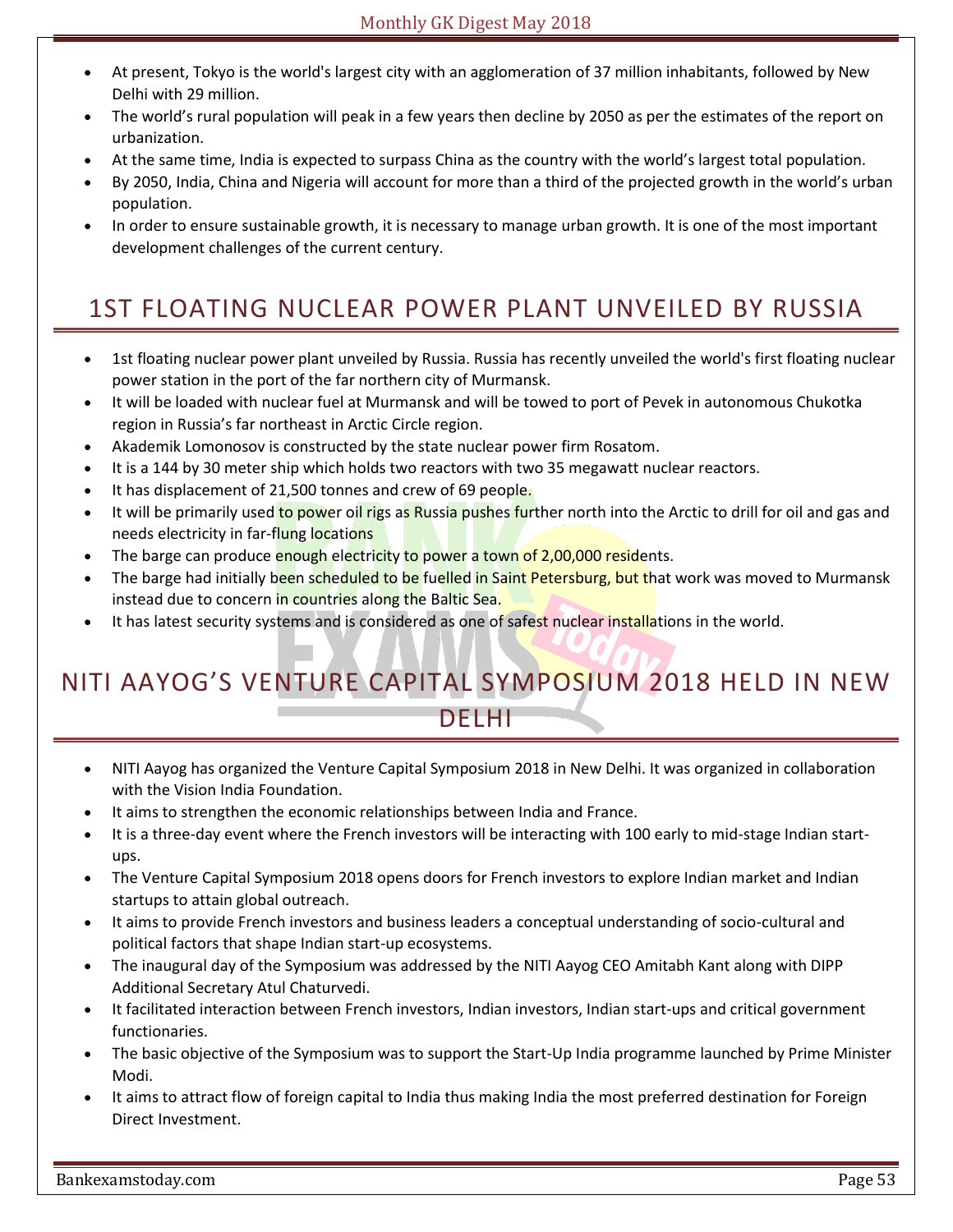#### CSTT ADOPTS ACRONYM 'AYUSH' AS A SCIENTIFIC WORD

- The Commission for Scientific and Technical Terminology (CSTT) has decided to adopt the acronym "AYUSH" as a word for scientific and technical purposes.
- The CSTT adopted the acronym as a word based on a proposal of the Ministry of AYUSH.
- AYUSH is an acronym for five traditional systems of medicine -- Ayurveda, Yoga and Naturopathy, Unani, Siddha and Homoeopathy.
- CSTT has decided to adopt the same (AYUSH) as a word in both the Hindi and English languages.
- Following this recognition, AYUSH word is expected to gain currency in popular usage in a short span of time.
- However it would officially be used in all Government communications.
- The word will have the meaning "traditional and non-conventional systems of healthcare and healing, which include Ayurveda, Yoga, Naturopathy, Unani, Siddha, Homeopathy etc.
- Through these efforts the Ministry aims to develop integrated solutions to manage the public health challenges of the country.
- It would highlight the unifying features of the different systems.
- The CSTT was formed in 1960 with the objective to evolve and define scientific and technical terms in Hindi and all Indian languages.

## INDIA:6TH WEALTHIEST COUNTRY AS PER AFRASIA BANK GLOBAL WEALTH MIGRATION REVIEW 2018

- As per AfrAsia Bank Global Wealth Migration Review 2018, India is the sixth wealthiest country in the world with a total wealth of \$8,230 billion.
- According to the report, the United States is currently the wealthiest country in the world with a total wealth of \$62,584 billion.
- It is followed by China (\$24,803 billion) and Japan (\$19,522 billion).
- Between 2017 and 2027, India's wealth is projected to grow by 200 per cent, the fastest rate among the wealthiest nations.
- The AfrAsia Bank Global Wealth Migration Review 2018 sees India's wealth increasing from \$8,230 billion to \$24,691 billion within a decade to make it the fourth wealthiest nation.
- In the past decade, India has already witnessed an increase of 160% in the private wealth.
- Total wealth in the report refers to the private wealth held by all the individuals living in each country, including all their assets.
- India also emerged as the Nest Performing wealth Markets registering 25% growth in total wealth in 2017.
- The top 10 wealthiest countries as per the report are as follows-
	- 1. US
	- 2. China
	- 3. Japan
	- 4. UK
	- 5. Germany
	- 6. India
	- 7. Australia
	- 8. Canada
	- 9. France
	- 10. Italy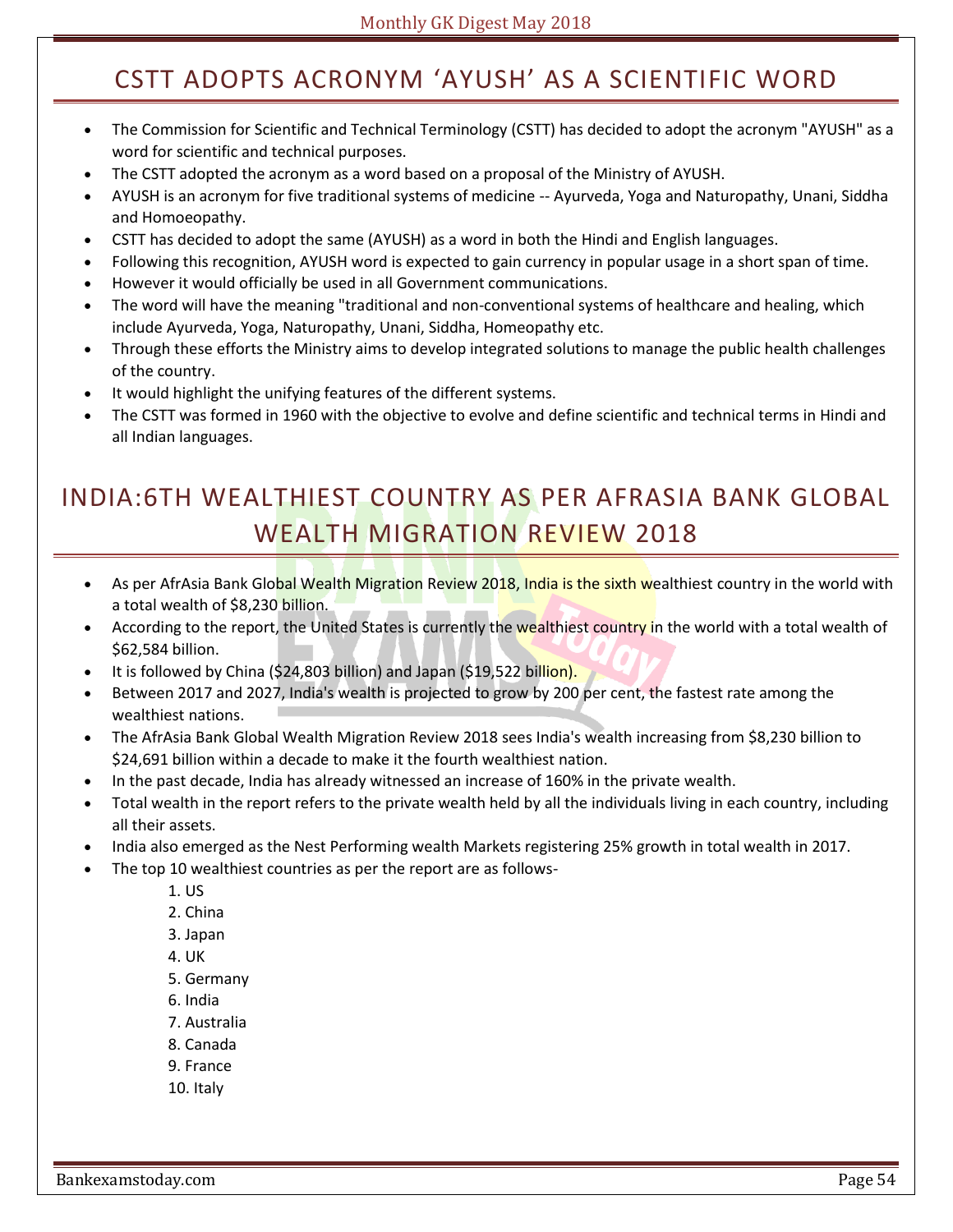#### AMIT KHARE TO BE APPOINTED AS NEW I&B SECRETARY

- The Union Government has appointed senior IAS officer Amit Khare as secretary in the Information and Broadcasting Ministry.
- He would succeed incumbent N K Sinha who will superannuate on 31st May 2018.
- Amit Khare is credited with having exposed the fodder scam in Bihar and Jharkhand.
- He exposed the multi-crore fodder scam involving the then Chief Minister of Bihar Lalu Prasad Yadav which eventually led to the resignation of Lalu Prasad Yadav.
- This lead to one of the biggest raids in the country which brought into limelight Mr. Amit Khare.
- He is currently serving as the development commissioner in Jharkhand.
- Apart from him other bureaucratic reshuffles include
	- 1. Anup Wadhwan will be the new secretary in the Commerce Ministry
	- 2. M M Kutty will be the new Petroleum secretary
	- 3. Binoy Kumar will be the new Steel secretary
	- 4. Rina Ray will serve as Secretary, the Department of School Education & Literacy.

#### RAJINDER SINGH APPOINTED AS NEW HOCKEY INDIA PRESIDENT

- Rajinder Singh has been appointed as the new president of Hockey India (HI).
- He would succeed Mariamma Koshy who has resigned from the post. She was a former state level hockey player who was appointed as the President of the HI in November 2016.
- She has been a guiding light for the Federation and also a big source of inspiration to many players and administrators.
- He was serving as the Senior Vice President of HI prior to this.
- He was earlier the Treasurer of HI and currently serves as the Treasurer of Hockey Jammu & Kashmir.

## WORKSHOP ON CHALLENGES AND OPPORTUNITIES OF ARBITRATION IN SAARC REGION HELD IN NEW DELHI

- A workshop on challenges and opportunities of arbitration in SAARC region was held in New Delhi.
- The workshop was conducted in collaboration with FICCI (Federation of Indian Chambers of Commerce and Industry) and SAARC Arbitration Council (SARCO).
- The welcome address of the event was made by Advisor, ICA and Deputy Secretary General, FICCI, Arun Chawala.
- The Chief Guest at the event was Mr. Suresh Chandra, FICCI Secretary.
- The event aims to focus on the role SARCO (SAARC Arbitration Council in the SAARC region.
- The workshop would include discussions regarding the judicial role in the arbitration of the SAARC region.
- SAARC region accounts for 3 percent of world's area and is 9 percent of the global economy.
- With rising intra-regional trade, arbitration is increasingly becoming important for the region.

#### IGNCA TO ORGANIZE CHILDREN THEATRE WORKSHOP IN JUNE 2018

 The Indira Gandhi National Centre for the Arts (IGNCA) will organize a children's theatre and personality development workshop from 21st May to 21st June, 2018 in New Delhi.

Bankexamstoday.com Page 55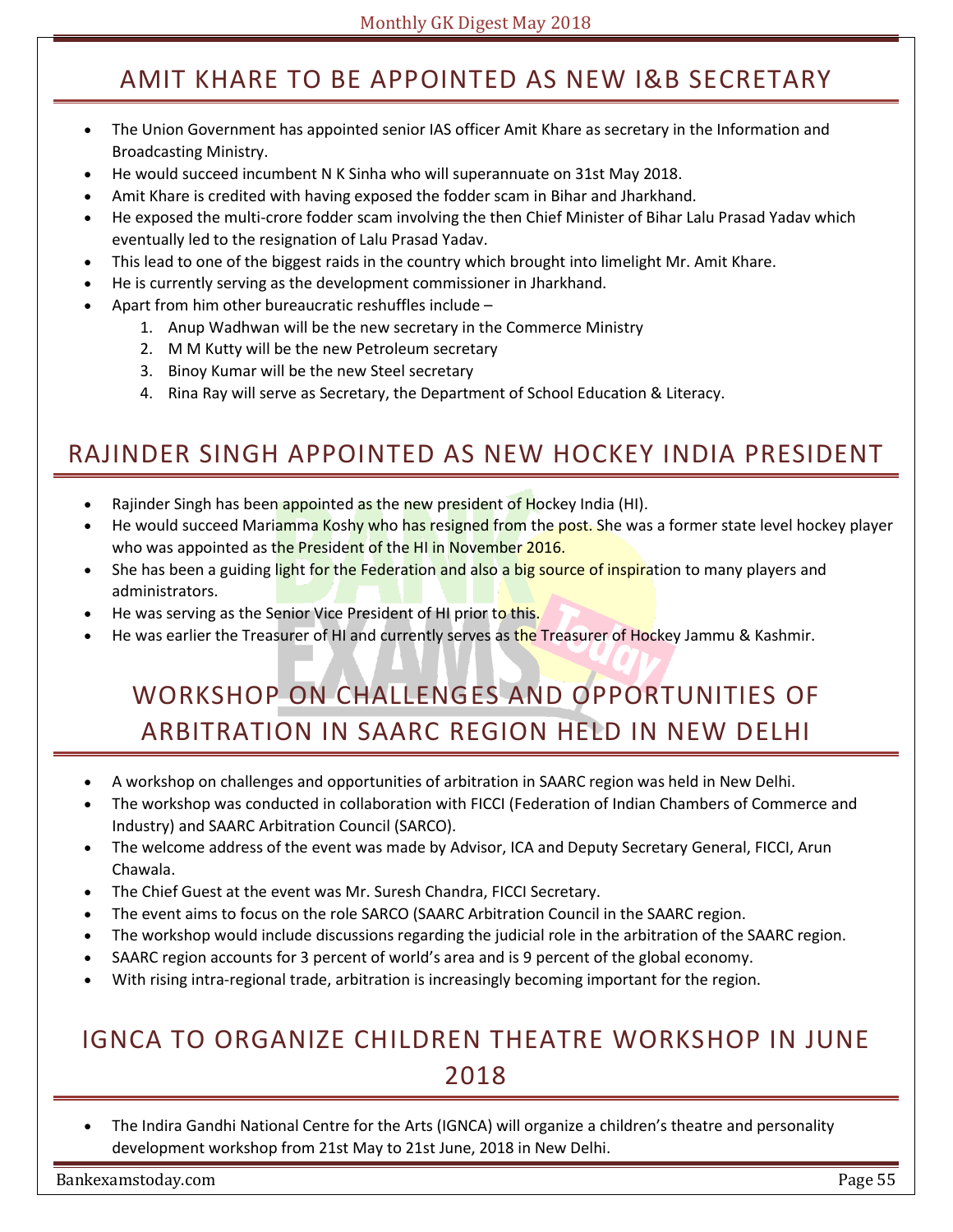- This workshop would be organized n partnership with Udaan the Centre of Theatre Art and Child Development.
- In organizing the workshop, IGNCA will support 'Udaan' which has been organizing theatre workshops for the last 25 years in which more than 25000 children have participated.
- It aims to train children to enhance their fundamental skills and theatrical skills.
- The workshop would be held at Mother Divine Public School and Mount Abu Public School of Rohini in New Delhi.
- Children between the age group 6-14 years can take part in the workshop.
- They will be trained to increase their thinking & mind power, to improve their stage manners including theatre, improvising, etc. along with boosting their confidence.
- Two plays would be conducted at the end of the workshop which will witness the participation of all the trained children.
- Certificates would be offered to the children at the end of the workshop.

#### JUSTICE C K PRASAD LIKELY TO BECOME PCI CHIEF FOR 2ND TIME

- Justice C K Prasad would get a second term as the chairman of the Press Council of India (PCI).
- This approval was given a nod by a three-member committee headed by Vice President Venkaiah Naidu.
- He was appointed as the chairman of the PCI in November, 2014 for three years.
- He succeeded Justice Markanday Katju and became the PCI Chief.
- The Press Council of India is a statutory body which oversees the conduct of the print media.
- According to the Press Council Act, the council shall consist of a chairman and 28 other members.

### PM MODI INAUGURATED ASIA'S LONGEST ROAD TUNNEL: ZOJILA TUNNEL

- Prime Minister Narendra Modi inaugurated the Zojila Tunnel in Jammu and Kashmir's Leh district.
- This tunnel would be India's longest and Asia's longest and strategic bi-directional tunnel which is expected to be finished within five years.
- It is a 14.2 long tunnel which will provide all-weather connectivity between Jammu and Kashmir's Srinagar, Kargil and Leh districts.
- It will be constructed at an altitude of 3,528 metres high Zojila pass and is expected to bring down the travel time from 3.5 hours to 15 minutes.
- The overall budget for the construction of the Zojila Tunnel is of Rs 6,809 crore.
- It is being implemented by the Ministry of Road Transport and Highways (MoRT&H) through the National Highways and Infrastructure Development Corporation Limited (NHIDCL).
- The project has strategic and socio-economic importance and it aims to develop the economically backward districts in Jammu and Kashmir.
- It would make sure that the land transportation is not disrupted in the region after the snowfall.
- The construction of the tunnel was approved by the Cabinet Committee on Economic Affairs in January 2018.

#### 22ND MAY – INTERNATIONAL DAY FOR BIOLOGICAL DIVERSITY

The International Day for Biological Diversity is celebrated annually on May 22.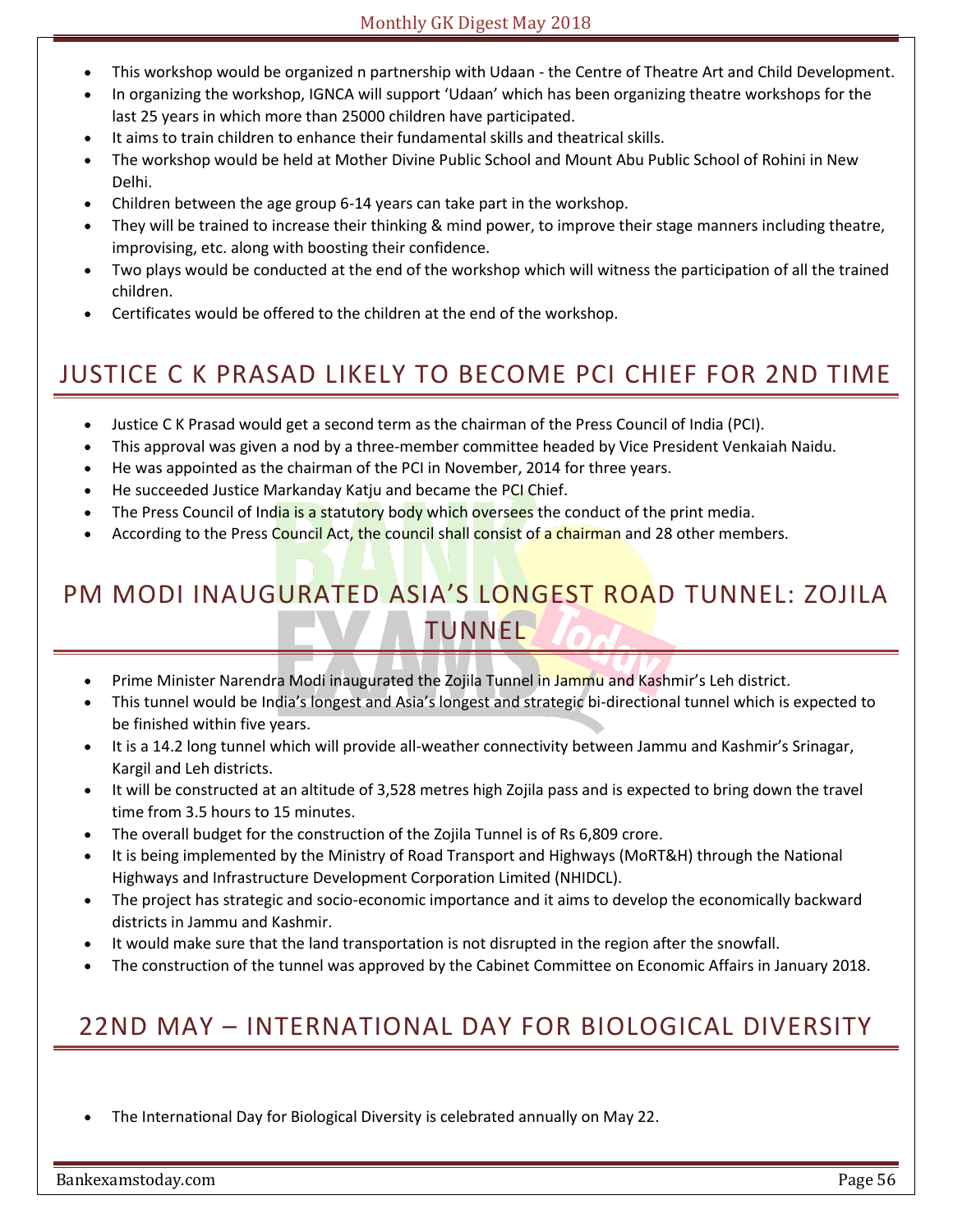- The Convention on Biological Diversity is celebrating the International Day for Biological Diversity on May 22, 2018.
- The theme for International Day for Biological Diversity 2018 is "Celebrating 25 Years of Action for Biodiversity" as the year 2018 marks the 25th anniversary of the Convention on Biological Diversity.
- It aims to commemorate the adoption of the Convention on Biological Diversity (CBD) on May 22, 1992 by the Nairobi Final Act.
- It aims to highlight the progress made in the achievement of its objectives at the national and global levels on biodiversity.
- Protecting and restoring ecosystems and ensuring access to ecosystem services are necessary for the eradication of extreme poverty and hunger.
- The International Day for Biological Diversity falls within the scope of the UN Post-2015 Development Agenda's Sustainable Development Goals.

#### NIPAH VIRUS OUTBREAK IN INDIA

- According to the Centre of Disease Control and Prevention (CDC), Nipah virus infection is an emerging disease that was first identified in 1999 during an outbreak among pig farmers in Malaysia and Singapore.
- As per the reports, at least three people in India have died from a rare virus known as Nipah virus.
- Recently, the state Health Department has confirmed Nipah virus (NiV) infection for the first time in Kerala.
- The blood and body fluid samples of two persons who died of viral fever indicated the presence of the Nipah virus.
- The Union health minister JP Nadda has directed to constitute a high-level team of doctors.
- This team would visit the district and initiate required steps as warranted by the protocol for the disease in consultation with state government.
- Nipah virus can cause an inflammation of the brain known as encephalitis.
- Symptoms can include fever and headache, followed by drowsiness, disorientation and confusion.
- People who are infected with the virus may fall into a coma within 48 hours of showing symptoms.
- According to the World Health Organization, it naturally infects the fruit bats but can also infect pigs and other domesticated animals, as well as humans.
- The virus can be highly lethal, with an average fatality rate of around 75 percent.
- As of now, there is no drug to treat the illness and no vaccine to prevent it.

### BRAHMOS MISSILE SUCCESSFULLY TEST FIRED ALONG ODISHA COAST

- India successfully test-fired the Indo-Russian joint venture BrahMos supersonic cruise missile from a test range along the Odisha coast.
- It was test-fired to validate some new features.
- The missile was test-fired from a mobile launcher stationed at Launch pad 3 of the Integrated Test Range (ITR) at Chandipur, Odisha.
- Its "life extension" technologies are developed for the first time in India by the DRDO and team BraHmos.
- It is developed by BrahMos Aerospace and DRDO, and manufactured by state-owned Electronics Corporation of India.
- It was the first time a ground-launched BrahMos equipped with an indigenous seeker was successfully tested.
- BrahMos is a two-stage missile, the first stage being solid and the second one, a ramjet liquid propellant.
- This missile has already been introduced in the Indian Army and Navy, while the Air Force version had undergone successful trial.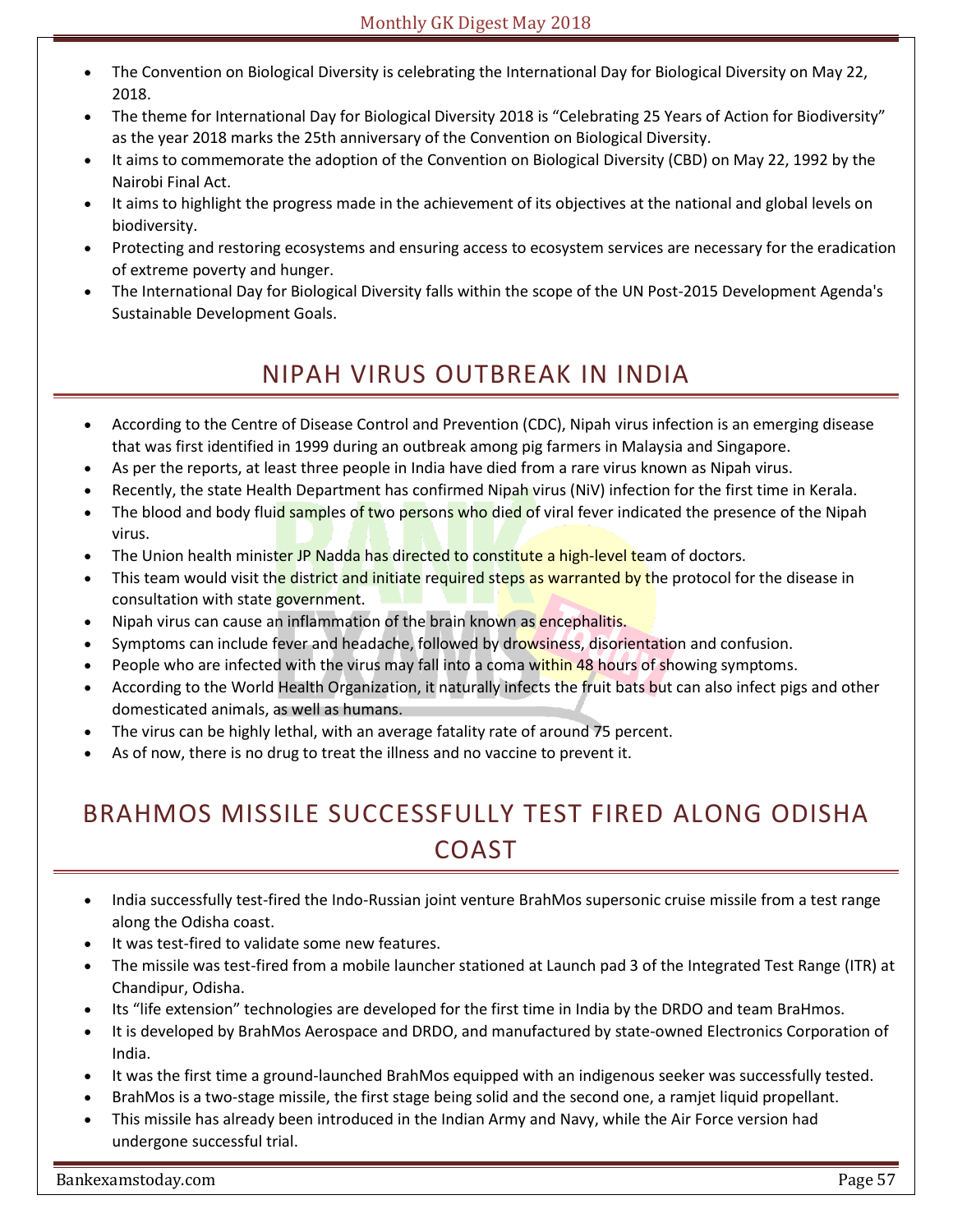- It will result in huge savings of replacement cost of missiles held in the inventory of the armed forces.
- The last test firing of a BrahMos surface-to-surface (Block III) cruise missile took place in March at the Pokhran test range in Rajasthan.

### 1ST COMMERCIAL FLIGHT OF ARUNACHAL PRADESH UNDER UDAN SCHEME

- Arunachal Pradesh hosted its first commercial flight under the Udan scheme of the Central Government.
- Its first fixed-wing commercial aircraft was flagged off from Pasighat to Guwahati by Chief Minister Pema Khandu.
- The Air India Ltd agreed to start ATR-42 services of Alliance Air to Pasighat from Gopinath Bordoloi airport at Guwahati, connecting the state with rest of the country.
- The 42-seat Alliance Air ATR will fly between Guwahati and Pasighat thrice a week as of now.
- Alliance Air, which is a subsidiary of Air India, Zoom Air and Turbo Jet are also set to commence services in the state as soon as the formalities are completed.
- It would help in enhancing Arunachal Pradesh's economic progress and tourism by ensuring better connectivity with the rest of India.
- The air service will benefit as many as eight districts of eastern Arunachal Pradesh.
- Pasighat is among the eight advanced landing grounds in the state.
- The state government is also in the process of hiring 10-seater fixed wing aircraft under the Chief Minister's Air Connectivity Scheme to ensure easier access to other locations.

#### MP GOVT. LAUNCHED 'MY MP ROJGAR PORTAL'

- Chief Minister Shivraj Singh Chouhan launched 'My MP Rojgar Portal' in Bhopal, Madhya Pradesh.
- The portal was launched as a part of the 'Ham Chhu Lenge Asman' Mukhyamantri Career Counselling programme 'Pahal' in a school in Bhopal.
- It was prepared by the Madhya Pradesh Skill Development and Employment Generation Board under youth empowerment mission.
- It aims to provide jobs to youths as per their educational qualification, skills and interest and to ensure the availability of able candidates to employers as per need of their business.
- Therefore the portal will enable the user to choose the place of employment, job sector and job role.
- The interested youth will be able to open their employment account on the portal by registering their profile as per their qualification.
- The submission of online applications for jobs in the companies will also be enabled in the portal.
- Thus the portal would basically help the user to be able to obtain information regarding interview and job through their registered email and mobile.

### NAVIKA SAGAR PARIKRAMA (INSV TARINI) – INDIAN NAVY'S ALL-WOMEN CREW COMPLETES CIRCUMNAVIGATING AROUND GLOBE

- Indian Navy's all-women crew completed its expedition of circumnavigating the globe in more than eight months.
- Under the Navika Sagar Parikrama expedition, the Indian Navy's 6-member all-women crew onboard of INSV Tarini reached Panaji, Goa in around 254 days.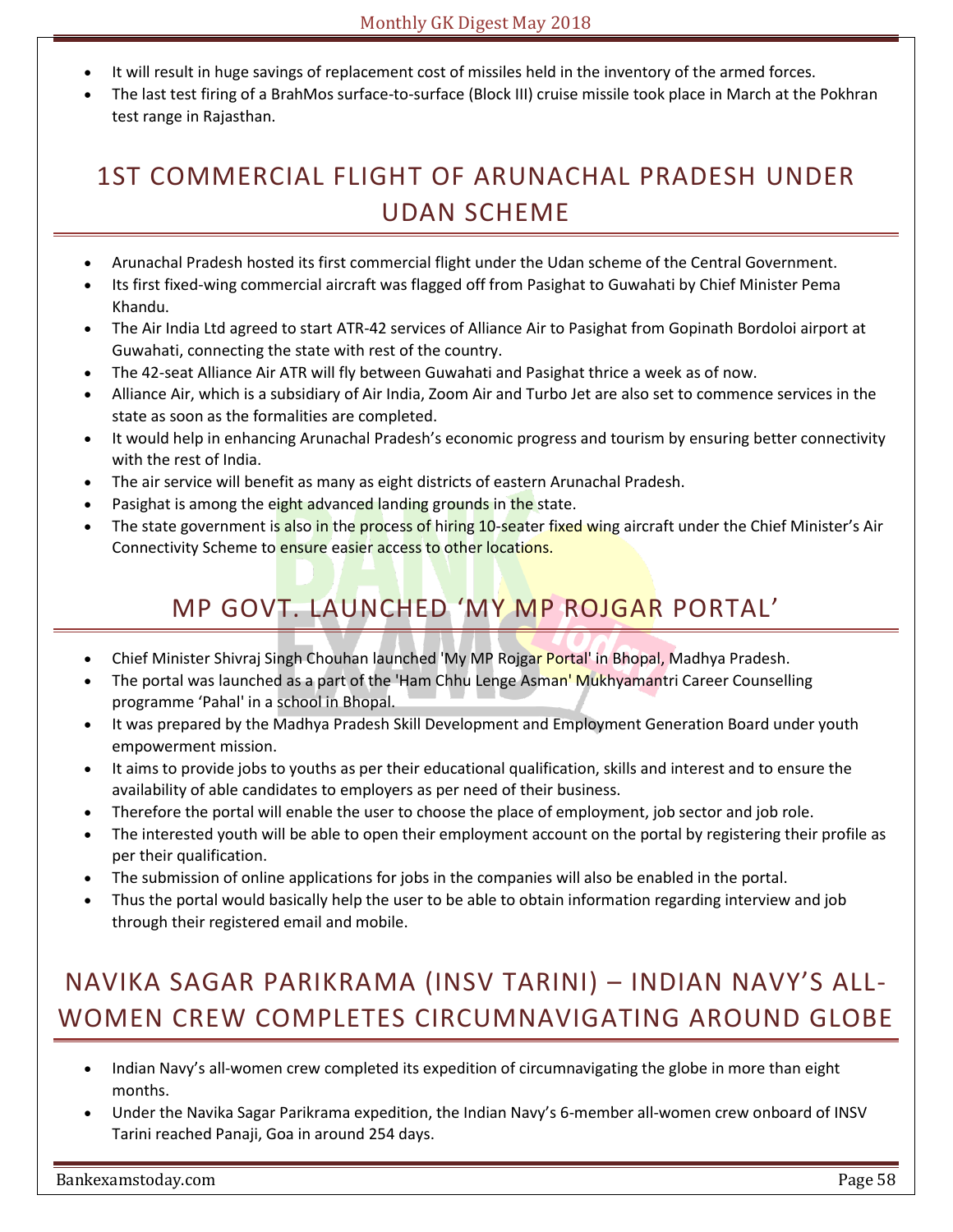- It was the first ever all women Asian and Indian circumnavigation expedition of the globe.
- They were welcomed by Defence Minister Nirmala Sitharaman and Navy chief Admiral Sunil Lanba at INS Mandovi boat pool in Panaji.
- The 'Navika Sagar Parikrama' expedition was flagged off on 10th September 2017.
- It aimed at promoting women empowerment.
- The crew led by Lt Commander Vartika Joshi covered a total of 21,980 nautical miles in INSV Tarini, which was inducted into the Indian Navy on 18th February 2017.
- The other crew members comprised Lt Commanders Pratibha Jamwal, P Swathi and Lieutenants S Vijaya Devi, B Aishwarya and Payal Gupta.
- The expedition was completed in six legs with five stopovers at Fremantle I Australia, Lyttleton in New Zealand, Port Stanley in Falkland Islands, Cape Town in South Africa, and Port Louis in Mauritius

### KISHANGANGA HYDROELECTRIC PROJECT INAUGURATED BY PM MODI AT J&K

- Prime Minister Narendra Modi inaugurated the state run NHPC Ltd's Kishanganga hydro power project in Jammu and Kashmir.
- The project is located in the Bandipora district of J&K and is a run of river scheme.
- The project is based on the river Kishanganga, a tributary of Jhelum which flows to Pakistan as well.
- Pakistan had challenged the project under the Indus Waters Treaty of 1960 but the International Court of Arbitration at The Hague ruled in India's favour in 2013.
- The Jhelum originates in India and flows into Pakistan, and according to the Indus Water Treaty, whoever builds the project first will have the first rights on the river water.
- The Project was handed over to NHPC for execution by the State Government after an MoU was signed between J&K Govt. and Ministry of Power, Govt of India in July 2000.
- The hydro power project has a capacity of 330MW.
- It will provide a free power of 13 per cent to the state, which will be around Rs. 133 crore per year.
- The overall cost of the project is Rs 5882 crore and the annual generation would be 1712.96 MU.
- It would provide many benefits to the state which include employment to the people of J&K, infrastructure development etc.
- It is estimated that the project engaged about 1850 local persons during construction stage and 750 local persons during operation stage through direct and indirect employment.

### MAN BOOKER INTERNATIONAL PRIZE FOR ENGLISH TRANSLATION OF 'FLIGHTS'

- An English translation of the Polish novel "Flights," was named as the winner of the prestigious Man Booker International Prize 2018.
- The novel is written by Olga Tokarczuk, translated by Jennifer Croft and published by Fitzcarraldo Editions.
- This translated version of the novel has been announced as the winner of the Man Booker International Prize 2018.
- The £50,000 prize, which celebrates the finest works of translated fiction from around the world, has been divided equally between its author and translator.
- 'Flights' is a novel about journeys in time, space and human anatomy and is praised for its wit.
- The novel, first published in 2007 and translated into English by Jennifer Croft, won the prize after finishing as the judges' favorite from a shortlist of six.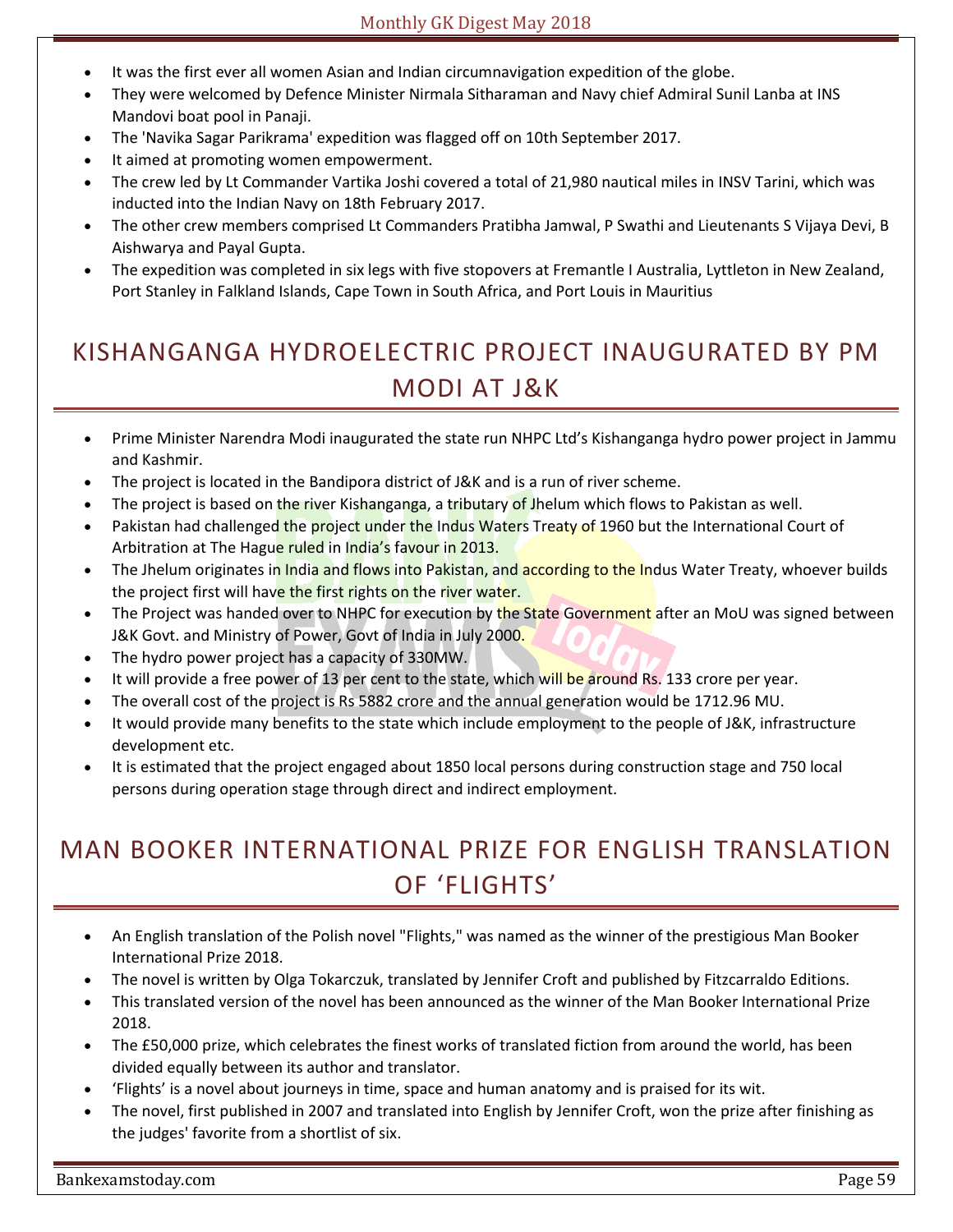- Olga Tokarczuk is one of Poland's most celebrated novelists and has won multiple national and foreign literary prizes,
- The Man Booker International Prize, a parallel to the traditional Man Booker Prize, started in 2005 as an award for the combined works of foreign-language authors.
- Since 2016, it has rewarded an English-language translation of a single work of international literature.

## UNION FINANCE MINISTRY TIES UP WITH 40 COMPANIES TO EXTEND LOANS UNDER MUDRA SCHEME

- The Union Finance Ministry has announced that it has tied up with 40 entities for extending loans to small entrepreneurs under the Pradhan Mantri Mudra Yojana (PMMY).
- These companies include Flipkart, Swiggy, Patanjali, Amul etc. They will identify people who need loans under Mudra Yojana, underwrite them and then the Finance Ministry will extend loans under the scheme.
- In order to identify people who can be given funds under the Pradhan Mantri Mudra Yojana (PMMY), the ministry will organize an event in Mumbai on May 23, 2018 to extend loan under the scheme.
- The aim of the Seminar in Mumbai would be creating job opportunities and instilling the sense of entrepreneurship, to facilitate people to become job creators in place of job seekers.
- The companies, which have tied up with the financial services department for this, include Make My Trip, Zomato, Meru Cab, Muthoot, Edelweiss, Amazon, Ola, Amazon, Big Basket, Carz on Rent and Habib Salon etc.
- PMMY was launched by Prime Minister Narendra Modi on April 8, 2015, for providing loans of up to Rs 10 lakh to the non-corporate, non-farm small/micro enterprises.
- Last fiscal the government has extended Rs 2.53 lakh crore credit under the Mudra Yojana, while Rs 5.73 lakh crore has been extended in last 3 years.

### CHHATTISGARH TO GET 'BLACK PANTHER'- SPECIALIZED COMBAT UNIT

- The Union Home Minister Rajnath Singh announced that Chhattisgarh would get a specialized anti-Naxal combat force called "Black Panther".
- It will be a new force on the lines of the Greyhounds.
- This announcement was made by Rajnath Singh after chairing a meeting on Left-Wing Extremism (LWE).
- The Greyhounds is a special force in Telangana and Andhra Pradesh that specializes in anti-insurgency operations against Naxals and Maoists.
- Greyhounds are the best anti-insurgency force that specializes in anti-Maoist operations and as experts in jungle warfare.
- It was raised in the year 1989 by IPS officer K. S. Vyas.
- Training for the personnel who will be part of it is being imparted and it would be launched soon.
- Rajnath Singh said the government was keeping an eye on money stashed by Maoists.
- The children of Maoist leaders were studying in big schools and universities and the government was keeping a tab on this too.
- He claimed that the government would make all efforts to choke the resource flow to the Maoists by seizing illegally amassed properties after they are identified

#### MCX LAUNCHED INDIA'S 1ST COPPER OPTIONS CONTRACTS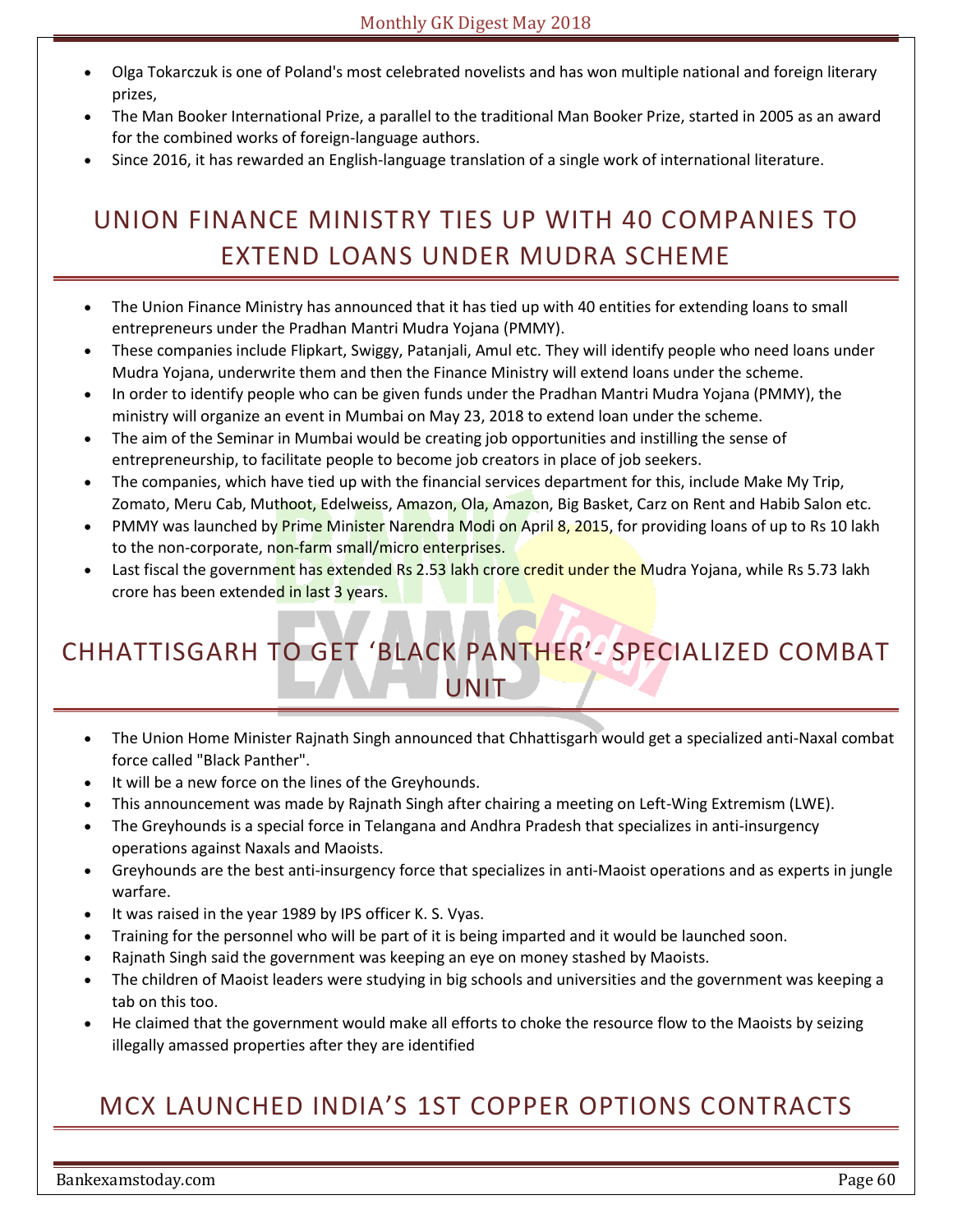- India's Multi Commodity Exchange (MCX) has launched the country's first copper options contracts.
- The copper option contracts were launched with lot size of 1 tonne in three contracts expiring in June, August and November 2018.
- The option contract will provide physical market participants an additional instrument to hedge their risk.
- In order to encourage active participation in the market the exchange is not levying any transaction fees on all the commodity options contracts till 30th September 2018.
- It gives copper industry greater flexibility with alternative opportunities to take on price risk.
- It will also complement current futures contracts on the MCX.
- It would help in bringing greater vibrancy to metals market and give stakeholders opportunity to better manage the price risks.
- Copper ranks as the third-most-consumed industrial metal in the world, after iron and aluminium.
- The world's refined copper usage has surged in the last few years, owing to the growing demand in sectors like electrical and electronic products, building construction, industrial machinery and equipment, transportation equipment, and consumer and general products.
- Copper ore production in India stood at 3,846 thousand tonnes in 2016-17 and its consumption demand for refined copper was 820 thousand tonnes in the FY16.

## WORKSHOP ON 'GANGA AND ITS BIODIVERSITY: DEVELOPING A ROAD MAP FOR HABITAT AND SPECIES CONSERVATION'

- The Union Minister for Water Resources, River Development and Ganga Rejuvenation Nitin Gadkari inaugurated the workshop on River Ganga in New Delhi.
- The theme of the workshop was 'Ganga and its biodiversity: Developing a road map for habitat and Species conservation'.
- The workshop was organized by the WWF (World Wildlife Fund).
- A report on 'Status of conservation of select aquatic species' was also released during the workshop.
- He also was a database of Ganga Praharis, a self-motivated cadre that is being created by Wildlife Institute of India (WII).
- Ganga Paharis are a self motivated volunteer cadre from local communities who have been trained and taken onboard by National Mission for Clean Ganga (NMCG) and WWF to make Clean Ganga Mission a mass movement.
- A clean Ganga will not only be helpful for the environment but will also boost our economy.
- Nitin Gadkari emphasized the need to approach the challenges of cleaning river Ganga through an integrated approach and with synergy between development and ecology.
- Activities like plantation on the river bank, boating, construction of Mukti Dhams and Ghats will be increased.
- This will increase employment opportunities and will mobilize public participation of the local residents in the task of cleaning Ganga.

### UNION GOVT. RELEASES MODEL CONTRACT FARMING ACT 2018

- The Union Agriculture Minister Radha Mohan Singh released the final Model Act titled 'The State/UT Agricultural Produce and Livestock Contract Farming and Services (Promotion & Facilitation) Act, 2018'.
- The proposed law was unveiled here in presence of agriculture marketing ministers from many states including Andhra Pradesh, Arunachal Pradesh, Assam, Bihar, Chhattisgarh, Haryana, Madhya Pradesh, Odisha, Rajasthan and Uttar Pradesh.
- This act intends to integrate farmers with agro-industries and exporters for better price realization through mitigating market and price risks.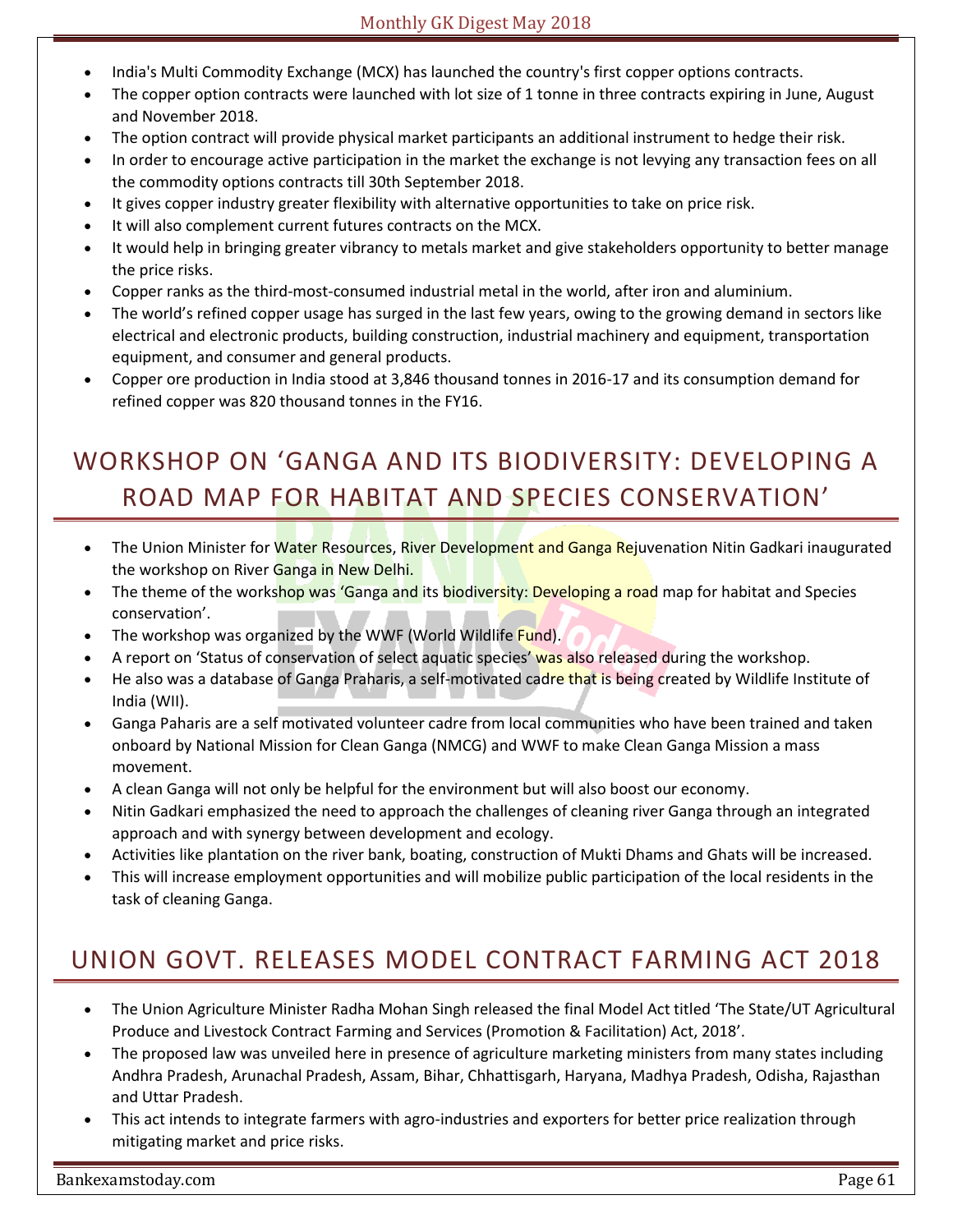- Once adopted by states, it will formally facilitate entry of private players into the farm sector.
- It would induce competition and ensure assured and better price of farm produce to farmers through advance agreements.
- It can offer assured price to farmers and save them from adverse situations where farmers have to go for distress sale when bumper crops cause glut in the market.
- At present, some states have limited formal contract farming while some others have informal practices.
- It's currently being implemented in a limited manner under provisions of the Agricultural Produce Market Committee (APMC) Act in certain states.
- The model act keeps the contract farming outside the ambit of the APMC Act.
- It also provides for a major role for Farmer Producer Organization (FPO) or Farmer Producer Company (FPC) in promoting contract farming.

### NCA: PAKISTAN AMONG TOP THREE SOURCES OF MONEY LAUNDERING IN THE UK

- According to an analysis by the National Crime Agency (NCA), Pakistan has been identified among three main source countries for money laundering in the UK.
- Nigeria and Russia are the top source countries for money laundering in the United Kingdom.
- The report is titled "National Strategic Assessment of Serious and Organized Crime 2018".
- As per the report, the UK is a prime destination for foreign corrupt and politically exposed people to launder money.
- The analysis of the NCA is based on the annual assessment of serious and organized crime in the UK.
- Investment in UK property, particularly in London, continues to be an attractive mechanism to launder funds.
- Trade miscinvoicing is the largest component of illicit financial outflows.
- According to the report, the UK is a prime destination for foreign corrupt PEPs (politically exposed persons).
- The overseas jurisdictions that have the most enduring impact on the UK are Russia, China, Hong Kong, Pakistan, and the United Arab Emirates (UAE)

#### INDIA'S 1ST NATIONAL SPORTS UNIVERSITY TO SET UP IN MANIPUR

- The Union Cabinet approved an ordinance to set up the country's first national sports university in Imphal (west), Manipur.
- The ordinance is on the lines of National Sports University Bill, 2017 which is was introduced in Lok Sabha in August, 2017.
- National Sports University Bill, 2017 establishes National Sports University in Manipur.
- The specialized university will be the first of its kind in the country and adopt best international practices.
- The Manipur government has already allocated land for the proposed university.
- The proposal to set up the national sports university in Manipur was initially announced by Prime Minister Narendra Modi, and Rs. 100 crore funds were allocated for it in the 2014-15 budget.
- It also empowers the University to grant degrees, diplomas and certificates.
- The university aims to fill the void in various areas such as sports science, sports technology and highperformance training.
- It would be the first Central University in India, to focus on sports education.
- It aims to strengthen physical education and sports training programmes.
- It would train talented athletes to help them to evolve into international level athletes.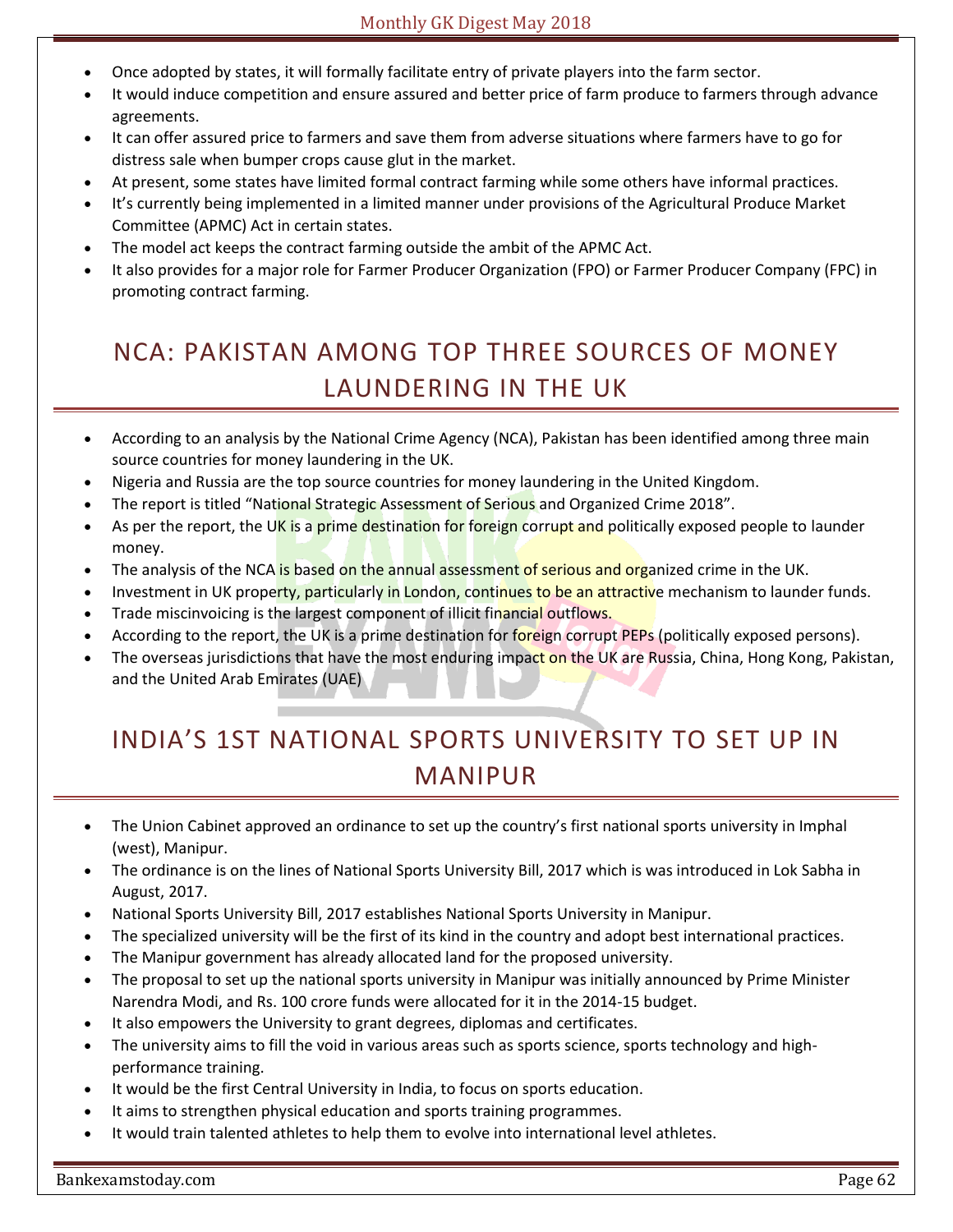### SMART CITIES EXPO 2018 STARTED IN NEW DELHI

- The Smart Cities Expo 2018 is being conducted in New Delhi., It is the 4th edition of the India Smart Cities Expo.
- It is a mega event which comprises five expos
	- o Building India Expo
	- o Solar India Expo
	- o Transport India Expo
	- o Smart Cities India Expo
	- o Water India Expo
- The event is co-organized by the India Trade Promotion Organization (ITPO), the NASSCOM Center of Excellence – IoT and Exhibitions India Group.
- It aims to develop attractive and safe cities that evoke pride, passion and a sense of belonging among citizens.
- Developing citizen friendly and economically viable cities is an urban initiative by the Government of India.
- This Expo aims to attract industry experts and leaders from the city, government and community to share their views and proposals to make cities more sustainable, efficient, transparent, and to enhance the quality of life of its residents.
- Government and business delegations from all across the globe will attend the expo.
- India's urban population is expected to increase to 843 million by 2050 accounting for about 50% of the population.
- Prime Minister Narendra Modi's mission of Smart Cities is intended to transform the lives and living conditions of the citizens of the country.

### SCO REGIONAL ANTI-TERRORIST STRUCTURE (RATS) MEETING HELD IN PAKISTAN

- Pakistan hosted the first ever Shanghai Cooperation Organization-Regional Anti-Terrorist Structure (SCO-RATS) legal experts meeting in Islamabad.
- It was the first-ever SCO meeting being held in Pakistan since it became a permanent member of the organization along with India in Jun 2017.
- It was three-day meeting which saw participation of legal advisors from eight SCO member states.
- These member states include China, Kazakhstan, Kyrgyzstan, India, Russia, Tajikistan, Uzbekistan and Pakistan.
- Apart from them the representatives of the SCO-RATS executive committee also participated in the meeting.
- The main agenda of the meeting was to discuss issues related to terrorist threats in the region and how to overcome them.
- It aims to enhance counter-terrorism cooperation between SCO member states.
- The major discussions were related to the terrorist threats being faced by the region and ways and means to enhance regional cooperation in fighting terrorism, drug trafficking and organized crime between SCO member states.
- SCO-Regional Anti-Terrorist Structure (RATS) is permanent organ of Shanghai Cooperation Organization (SCO), headquartered in Tashkent, Uzbekistan.
- The Shanghai Cooperation Organization is a permanent intergovernmental international organization which was founded on June 15, 2001 in Shanghai, China.

#### NITI AAYOG SIGNS SOI WITH ABB INDIA

NITI Aayog has signed a Statement of Intent (SoI) with ABB to make India Artificial Intelligence ready.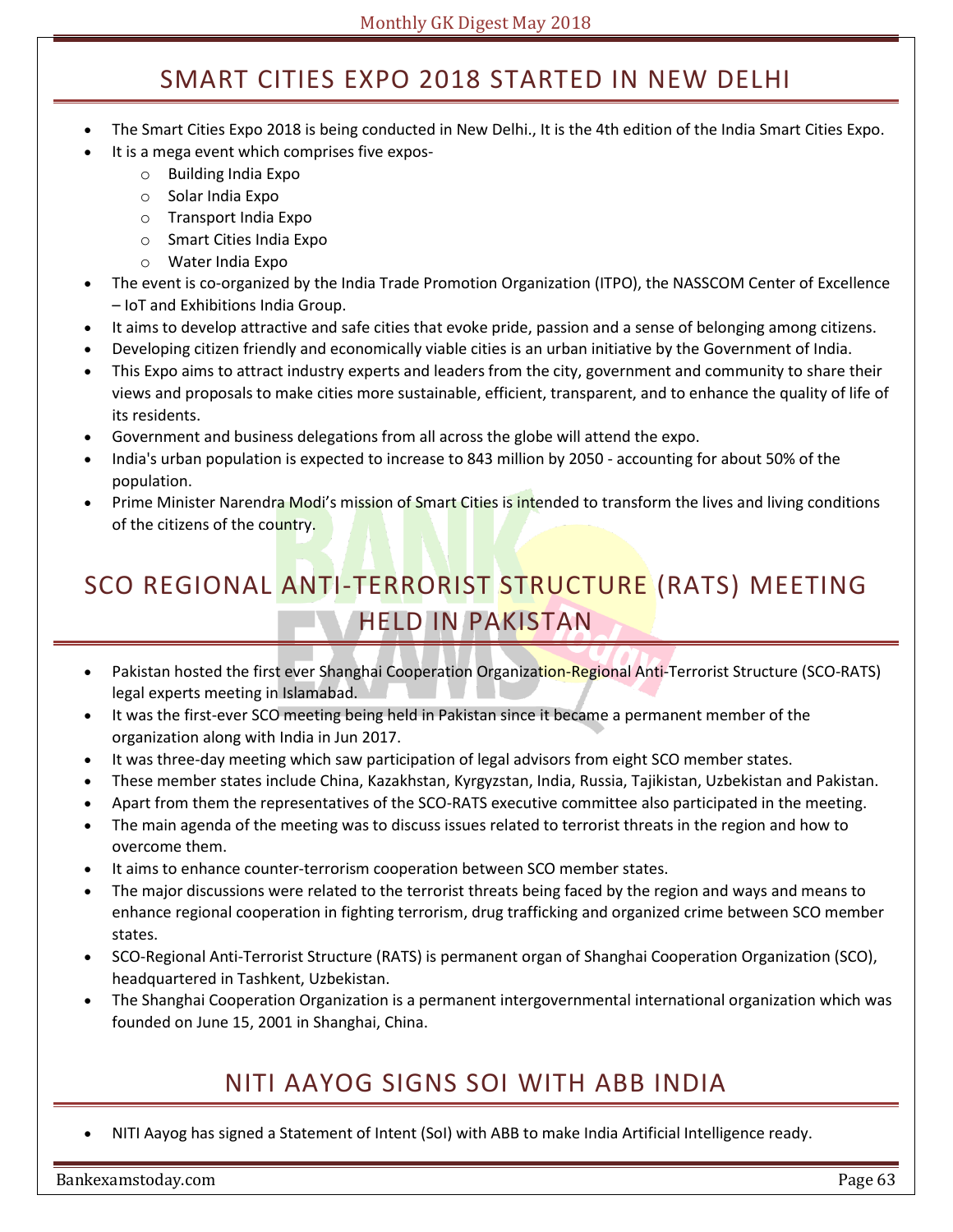- It would support the Indian government's vision of 'Make in India' through advanced manufacturing technologies that incorporate the latest developments in robotics and artificial intelligence.
- The agreement was signed by Anna Roy, Adviser (Industry), NITI Aayog and Sanjeev Sharma, MD, ABB India in the presence of NITI Aayog CEO Amitabh Kant and ABB CEO Dr. Ulrich Spiesshofer.
- This collaboration will help India become a center for advanced manufacturing.
- NITI Aayog will work with ABB across various sectors of the economy, such as the power and water utilities, industries like food as well as the heavy industries and the transport (rail and metro) and infrastructure to suggest solutions for digitalization, incorporating the Internet of Things (IoT) and Artificial Intelligence (AI) technologies.
- NITI Aayog will facilitate participation of policymakers and government functionaries in workshops and training programs organized by ABB India.
- The training programs are expected to feature subject matter experts and will aim to sensitize policymakers and officials about relevant AI capabilities
- The first workshop for senior government officials under this collaboration would be organized in June in Bengaluru.
- The workshop will focus on digital and automation technologies for the Indian food processing sector.
- Similar workshops will be organized for other sectors such as power, urban development and transport in the near future.

### KALINGA LITERARY FESTIVAL 2018 TO BE HELD IN BHUBANESHWAR

- The 5th edition of Kalinga literary festival 2018 will be held in Bhubaneswar, Odisha.
- It will explore concepts of equality, equity and humanity in literature.
- It will witness innovative sessions on radio, poetry recitation, short story, lyrics and cinema by eminent speakers, writer, poets etc.
- Kalinga Literary Festival is an annual literary festival held in Bhubaneswar each year in the month of June.
- It was first was launched in 2014 to celebrate the Classical Language Status of Odia language.
- Kalinga Literary Festival is conducted to celebrate this creative spirit of the Smart City of Bhubaneswar and commemorate the literary diversity it offers.
- The festival has been founded and directed by Rashmi Ranjan Parida, an award winning journalist.
- The KLF is organized by Odisha Diary Foundation in collaboration with Odisha Diary news-portal and Odisha Living Legend Initiative.
- The theme for the last year KLF (KLF 2017) was 'Literature for Peace and Harmony'.

### NEPAL -1ST COUNTRY IN SOUTH EAST ASIA TO ELIMINATE TRACHOMA

- The World Health Organization (WHO) has declared Nepal to be the first country in South-East Asia Region to defeat trachoma, world's leading infectious cause of blindness.
- The eye disease was second leading cause of preventable blindness in Nepal in 1980s.
- It puts more than 190 million people in 41 countries at the risk of blindness.
- In 1998, the Who had resolved to eliminate trachoma as a public health problem.
- In 2002, the Nepal Government launched the National Trachoma Programme in order to eliminate the disease.
- It helped in the reduction of the active trachoma by 40 percent from 2002 to 2005.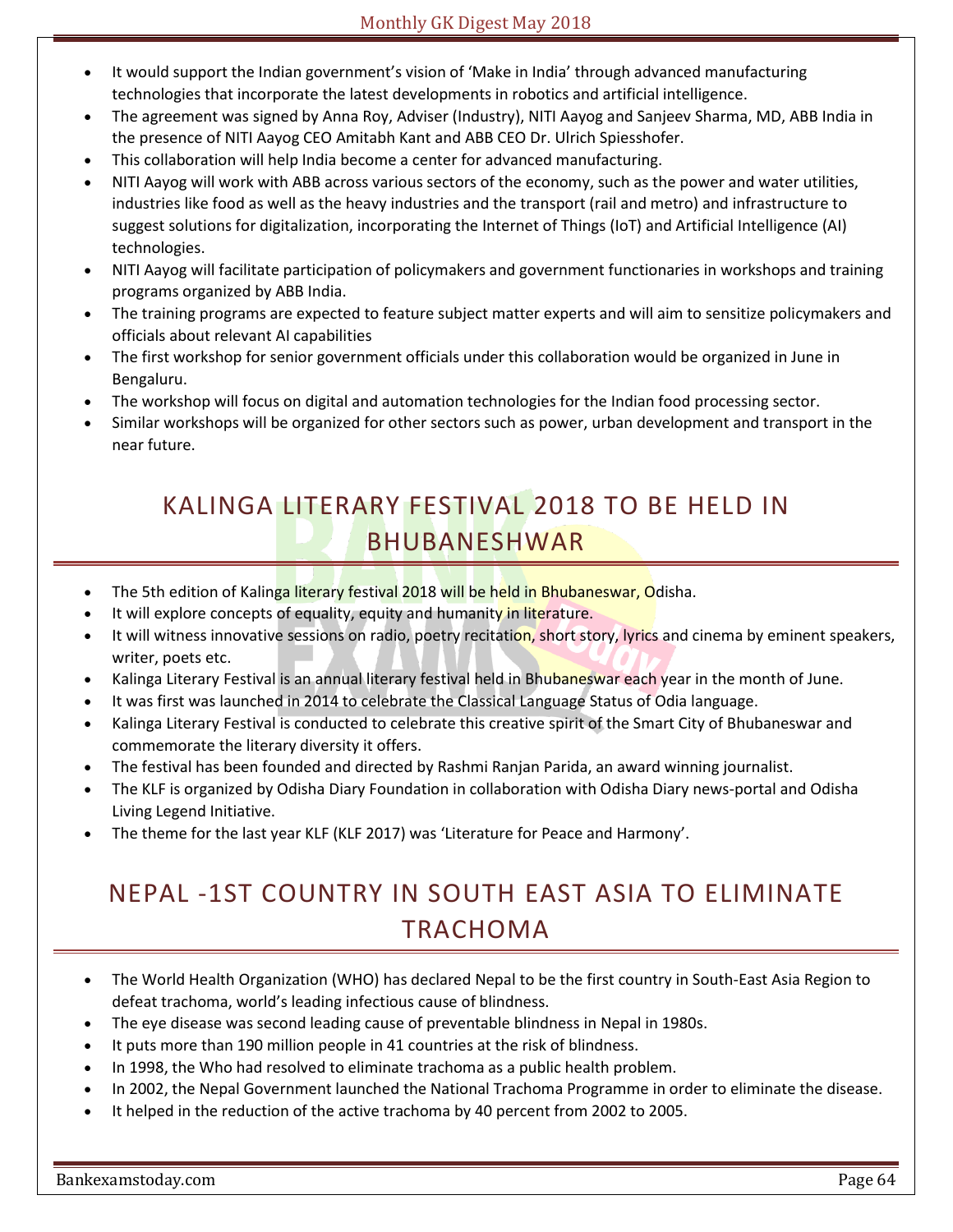- To increase awareness, the national trachoma programme collaborated with the Ministry of Education to include a module on trachoma in the school curriculum.
- The Nepal government, through the ministry of water supply and sanitation, provided incentives to local communities and districts to build and maintain toilets, measures that were crucial to improve sanitation and reduce the disease carrying flies.
- India had self-declared itself free from infective Trachoma in Dec 2017.
- It met the goal of trachoma elimination as specified by WHO under its GET2020 (Global Elimination of Trachoma by the year 2020) program.
- Trachoma is an eye disease caused by infection with bacterium Chlamydia trachomatis and is particularly common in young children.

### PRAKASH JAVADEKAR LAUNCHES SAMAGRA SHIKSHA SCHEME FOR SCHOOL EDUCATION

- Union Human Resource Development Minister Prakash Javadekar launched Samagra Shiksha scheme for school education.
	- He had announced the launch of 'Samagra Shiksha' programme subsuming three existing schemes
		- o Sarva Shiksha Abhiyan (SSA)
		- o Rashtriya Madhyamik Shikskha Abhiyan (RMSA)
		- o Teacher Education (TE).
- It is an integrated scheme for school education from pre-school to senior secondary levels.
- The scheme focuses on improving quality of education, enhancing the Learning outcomes, bridging social and gender gaps in the school education and using technology to empower children and teachers.
- It mainly focuses on digital education and introducing skill development at the school level.
- An annual grant of five thousand to 20 thousand rupees will be provided for strengthening libraries in schools.
- The scheme will provide holistic education for holistic development.

### INSV TARINI TEAM CONFERRED NARI SHAKTI PURASKAR 2017

- The Union Minister for Women and Child Development, Maneka Gandhi presented the prestigious Nari Shakti Puraskar 2017 to the members of the INSV Tarini team in New Delhi.
- INSV Tarini team is a six-member all-women team which recently circumnavigated the world.
- It was the first ever circumnavigation of the globe by an all-women Indian crew.
- The crew comprised the following members
	- o Lt Commander Vartika Joshi
	- o Lt Commander Pratibha Jamwal
	- o Lt Commander Swathi Patarpalli
	- o Lt Aishwarya Bodapatti
	- o Lt SH Vijaya Devi
	- o Lt Payal Gupta
- Nari Shakti Puraskar was presented to acknowledge the team for their exemplary courage and team spirit.
- The Nari Shakti Puraskars were conferred to the recipients by President Ram Nath Kovind on March 8, 2018, on the occasion of International Women's Day.
- The award could not be presented to the INSV Tarini team, as they were sailing then.
- The award basically aims to demonstrate the importance of Nari Shakti or women power on a global platform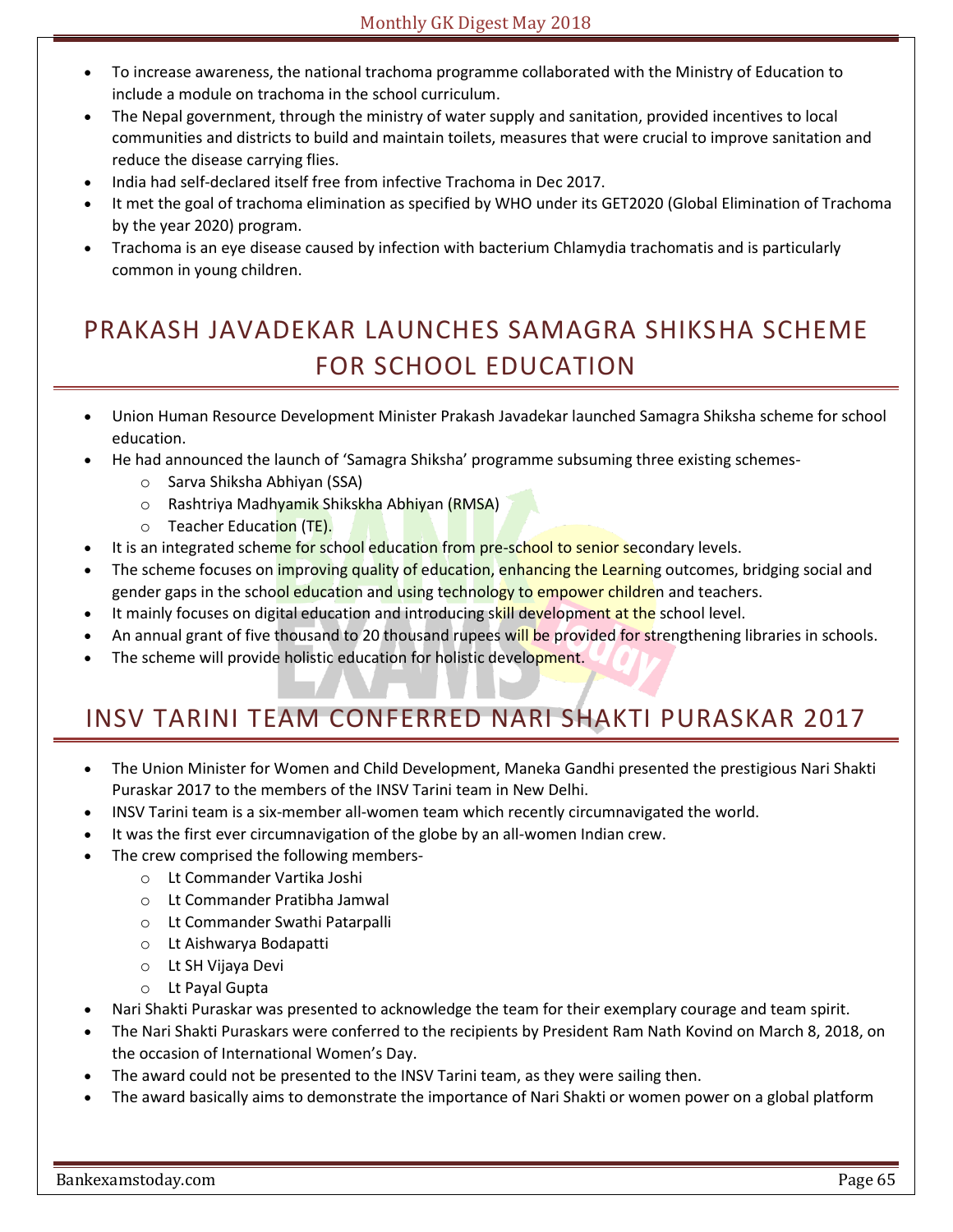#### CABINET APPROVES USOF SCHEME FOR MEGHALAYA

- The Union Cabinet chaired by chaired by Prime Minister Narendra Modi has approved Implementation of a Comprehensive Telecom Development Plan (CTDP) for the North Eastern Region(NER) in Meghalaya.
- The development plan would be funded by the Universal Service Obligation Fund (USOF).
- The total estimated cost of the project is Rs. 3911 crore out of which Rs. 8120.81 crore has already been approved by the Cabinet in 2014.
- It aims to improve the telecom network in the area so as to improve the mobile connectivity in Meghalaya.
- The project has provision of 2G and 4G mobile coverage in identified uncovered areas of Meghalaya and seamless mobile coverage along the National Highways there.
- It would help in providing the people of Meghalaya access to public mobile network.
- The innovative skill of uncovered areas will increase through broadband and internet access.
- The citizens can benefit from ICT to promote socio-economic development.

## SURYA KIRAN –XIII : JOINT MILITARY EXERCISE BETWEEN INDIA & NEPAL TO BE CONDUCTED AT PITHORAGARH

- The joint military exercise between India and Nepal will be conducted at Pithoragarh, Uttarakhand from 30th May to 12th June 2018.
- The joint military exercise is name SURYA KIRAN-XIII.
- It is the thirteenth edition of the exercise being conducted.
- This announcement was made by the Indian Army chief Bipin Rawat during his visit Nepal.
- The exercise aims to further enhance and strengthen level of defence cooperation between the two neighbouring nations.
- Exercise SURYA KIRAN is a biannual event which is conducted alternatively in Nepal and India.
- The exercise will comprise of nearly 300 soldiers from both Indian and Nepal Army.
- They would be sharing their experiences gained during conduct of various counter insurgency and counter terrorism operations in the past.
- The military exercise will include training on jungle warfare, anti-terrorism combat as well as disaster response activities.
- Last year, the 12th edition of Surya Kiran Military exercise was held in Kathmandu.

### UNION CABINET APPROVES ORDINANCE TO AMEND IBC (INSOLVENCY AND BANKRUPTCY CODE).

- The Union Cabinet has approved an ordinance to amend the Insolvency and Bankruptcy Code (IBC).
- Once the ordinance gets the President's approval and the proposed changes will be incorporated in the Insolvency and Bankruptcy Code, 2016.
- The amendment will pave way for home buyers to be treated at par with banks and institutional creditors.
- It would provide a right to the homebuyers to initiate a resolution process against the bankrupt real estate companies and get their money back.
- The changes were made to ensure that the wilful defaulters and those whose accounts had been classified as non-performing assets for more than a year, were barred from bidding for stressed assets.
- The amendment was made based on the suggestions of a 14-member committee appointed by the government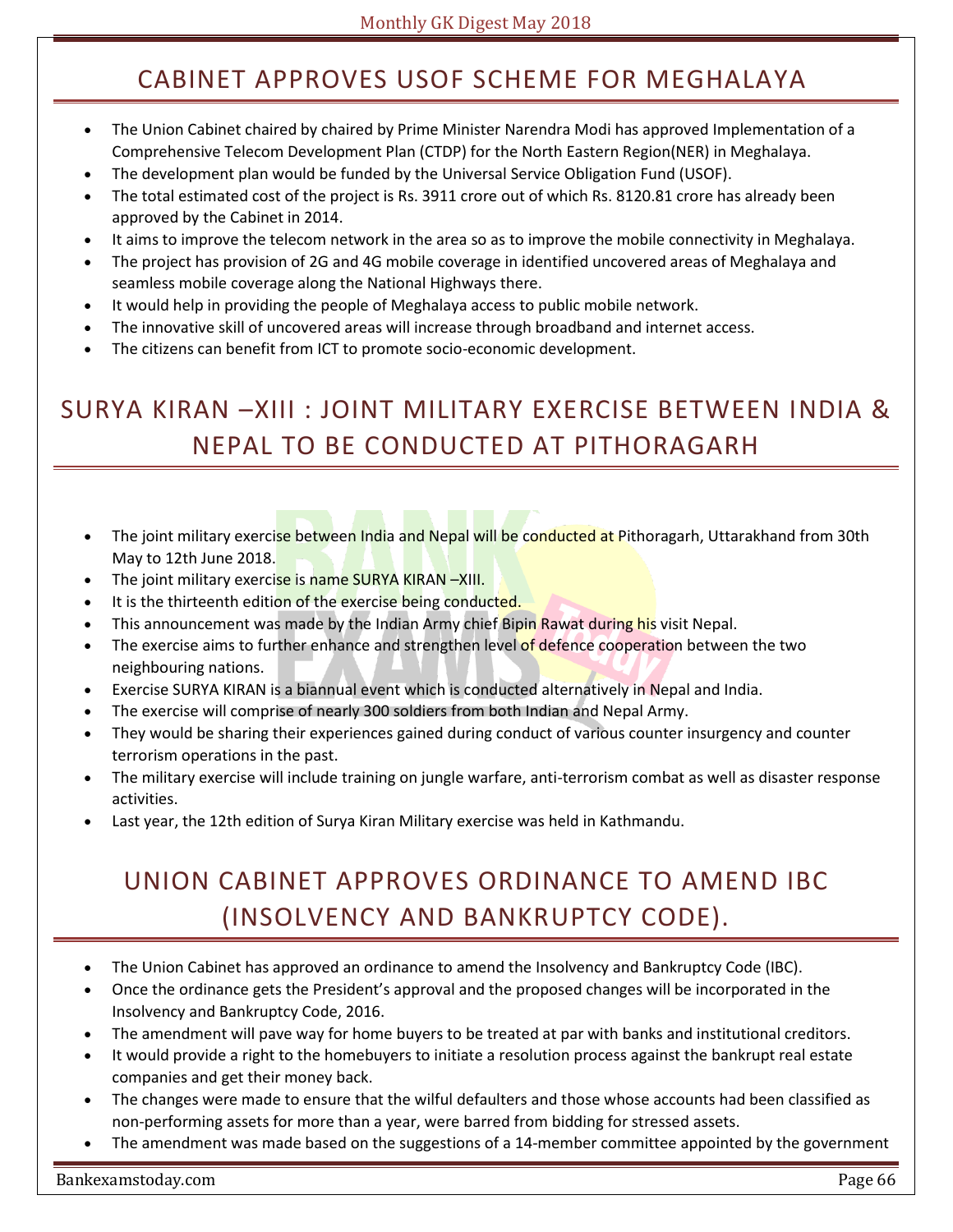- The Insolvency Law Committee had recommended to the Ministry of Corporate Affairs last month, that home buyers should be treated as financial creditors, which will allow them to equitably participate in an insolvency resolution process.
- The Cabinet panel has also suggested relaxations for micro, small and medium enterprises (MSMEs) under the IBC.

### MISSION INNOVATION (MI) MINISTERIAL HELD AT MALMO, SWEDEN

- The third edition of the Mission Innovation Ministerial Meet was held in Malmo, Sweden.
- Ministers and delegates from around 23 countries participated in the meeting.
- The Indian delegation was led by the Union Minister for Science, Technology and Earth Sciences, Dr Harsh Vardhan.
- The Minister and other delegates participated in several discussions with business leaders, clean energy innovators and policy makers to discuss plans, progress, country highlights etc.
- Mission innovation countries launched Mission Innovation Champions Programme to felicitate clean energy innovators.
- At the Solutions Summit, the MI 2020 Solutions booklet was launched.
- It showcased over fifty cutting-edge breakthroughs emerging from MI members investments ranging from blockchain technologies to the world's first commercial passenger electric boat.
- A World Economic Forum White paper on public-private cooperation was also released.
- A workshop on Smart Grid was inaugurated by Dr Harsh Vardhan at Copenhagen.
- He also chaired public-private round table on Strategies on Decarbonisation through innovations in Smart Grids.
- India announced its plan of hosting MI clean energy material workshop in November 2018.

## IMD COMPETITIVENESS RANKINGS – INDIA AT 44TH RANK

- As per the annual rankings compiled by International Institute for Management Development (IMD), India ranks 44th.
- The list was topped by the US which became the most competitive economy globally driven by its strength in economic performance and infrastructure.
- It was followed by Hong Kong and Singapore in the second and third place, respectively.
- India has moved up to 44th position worldwide, up one rank from last year.
- It is ranked the 12th most competitive economy out of the 14 Asian countries on the list.
- China was ranked 13th, It continued with its steady rise in rankings over the past five years.
- This year total 63 countries were ranked out of which Saudi Arabia and Cyprus were the new additions.
- The top 10 countries as per IMD competitiveness rankings are
	- o US
	- o HongKong
	- o Singapore
	- o Netherlands
	- o Switzerland
	- o Denmark
	- o UAE
	- o Norway
	- o Sweden
	- o Canada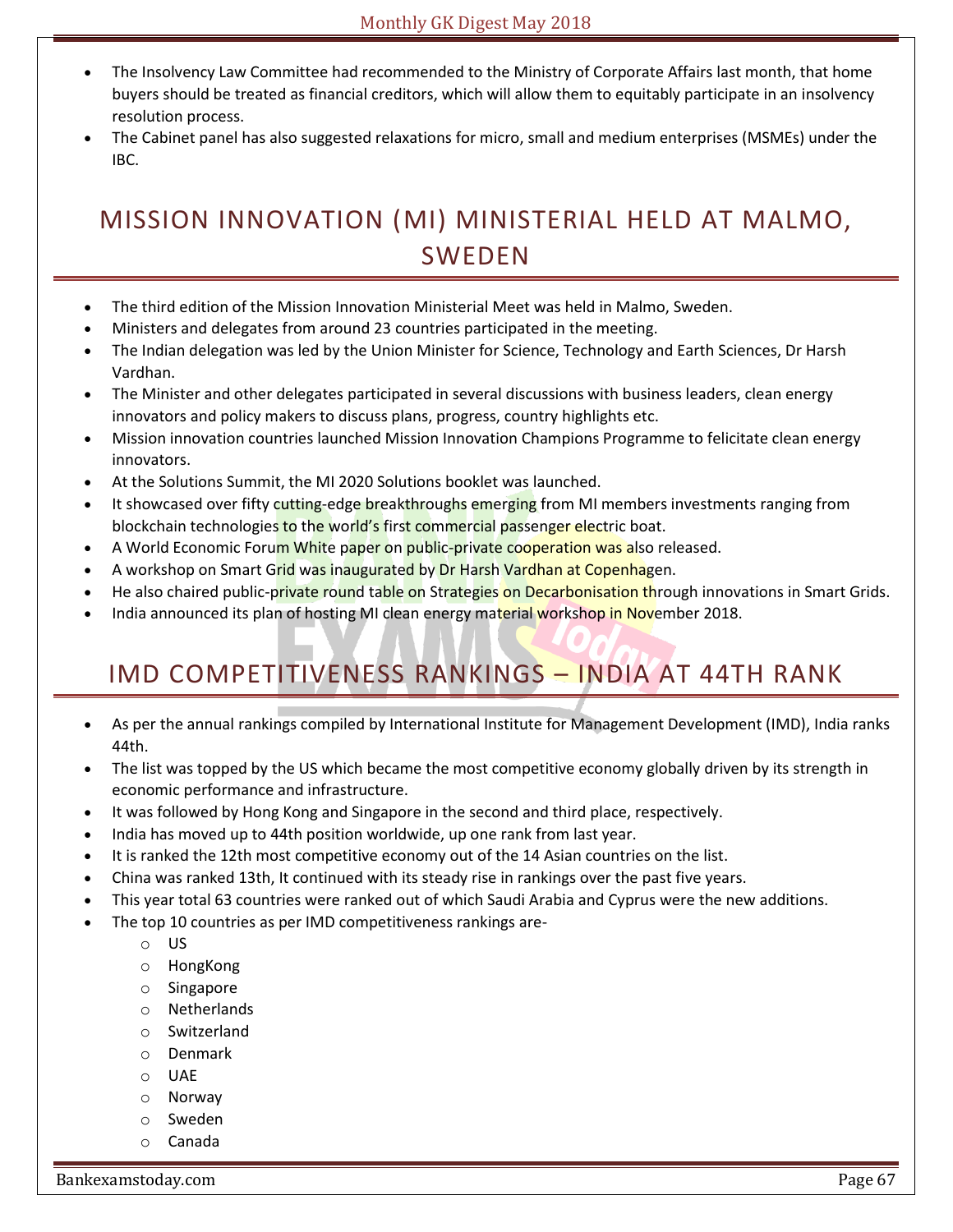- The IMD World Competitiveness Center is a research group at IMD business school in Switzerland.
- It has been publishing the competitiveness rankings every year since 1989.

### INDO-DUTCH GANGA FORUM INAUGURATED BY THE PM OF NETHERLANDS

- The Prime Minister of Netherlands Mark Rutte inaugurated the Indo-Dutch Ganga Forum in New Delhi.
- Last year in June, a Memorandum of Understanding (MoU) was signed between the Ministry of Water Resources, River Development and Ganga Rejuvenation, Government of India and the Ministry of Infrastructure & Environment of the Netherlands.
- This forum was inaugurated in lines of that MoU.
- Mark Rutte appreciated efforts being made under the Namami Gange programme launched by the Modi Government.
- He also advocated waste-to-wealth approach to encourage sustainability of projects.
- He further mentioned that the local governments, the financial sector and the private sector, as well as communities, will need to join hands with the Indian and the Netherlands governments.
- The inauguration of the Indo-Dutch Ganga Forum was followed by a session during which issues like "Innovative Financing Models for Indo-Dutch PPP Projects" were discussed.
- The session included a detailed discussion on Hybrid Annuity based PPP mode.

### UNICEF LAUNCHES DATA VISUALIZATION APP ON EDUCATION SCENARIO IN INDIA

- The UNICEF (United Nations Children's Emergency Fund) has launched a Data Visualization App.
- The app is launched in collaboration with the following-
- National Council for Educational Research and Training (NCERT)
- National Institute of Education Planning and Administration (NIEPA)
- The app provides a user-friendly visual representation of complex analytics of the education scenario in the country.
- It uses the UDISE (Unified District Information System for Education), NAS (National Assessment survey), and demographic data.
- It can be used as a visual tool by policymakers, academia, and researchers to monitor programs in the field of education.
- During the launch of the app, Anil Swarup, Secretary, HRD Ministry, emphasized on the need for digitization in education.
- UNICEF India organized a Shiksha Mela Education Open Day in partnership with HRD Ministry.
- It was organized with an aim to demonstrate case stories showcasing holistic and equitable quality education achieved through convergent programming across 17 states.

### 15TH FINANCE COMMISSION CONSTITUTES HIGH LEVEL GROUP

- The Fifteenth Finance Commission has constituted a High-Level Group.
- It consists of various eminent experts from across the country in Health Sector.
- This High-Level Group was constituted to examine the strengths and weaknesses for enabling balanced expansion of Health Sector.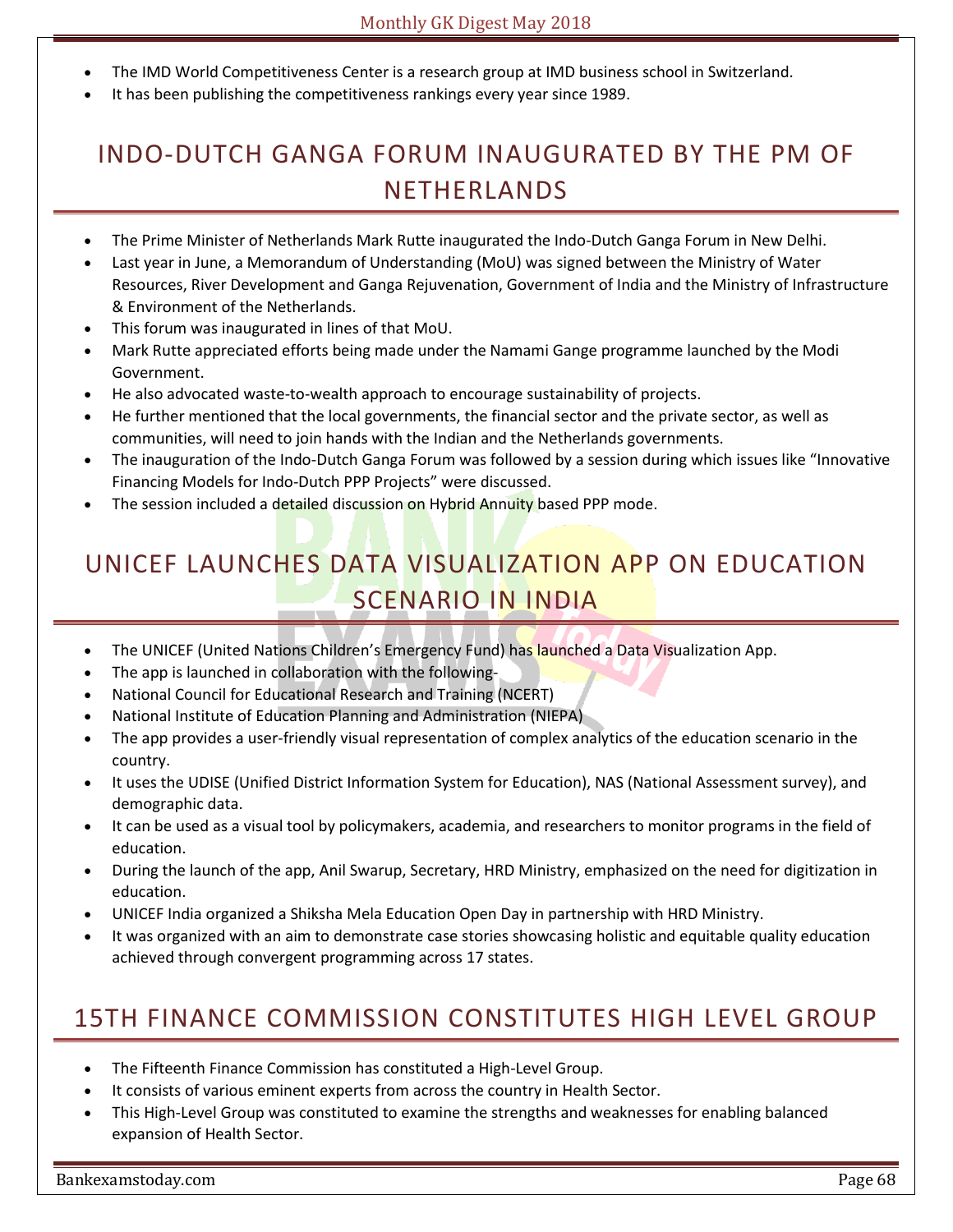- The Committee will be convened by the Director of All India Institutes of Medical Sciences (AIIMS) Dr. Randeep Guleria.
- It would provide valuable advice, guidance and support to the Finance commission to analyze the current health regulatory framework.
- It will suggest ways and means to optimize the use of existing financial resources.
- It would incentivize state governments' effort on the fulfilment of well-defined health parameters in India.
- It aims to examine the strength and weaknesses of the health sector so as to enable a balanced yet faster expansion of the health sector, keeping in view India's demographic profile.

## INDIA BIODIVERSITY AWARD 2018 – AWARDED TO SINGCHUN BUGUN VILLAGE COMMUNITY RESERVE

- The Singchung Bugun Village Community Reserve Management Committee (SBVCR) of Arunachal Pradesh was awarded the India Biodiversity Award, 2018.
- It was awarded on the occasion of the International Day for Biological Diversity, at Professor Jayashankar Telangana State Agricultural University in Hyderabad.
- The SBVCR is an NGO which was awarded the "Conservation of wildlife species" category.
- The SBVCR not only works towards protecting the environment but also provides jobs to the local youth, by employing them.
- **The award is joint initiative of the following**
	- o Union Ministry of Environment, Forest and Climate Change (MoEFCC),
	- o National Biodiversity Authority (NBA)
	- o United Nations Development programme (UNDP)
- The Government of India had initiated the India Biodiversity Awards in 2012, in partnership with UNDP India.
- The basic idea behind these awards was to recognize and honour outstanding models of biodiversity conservation, sustainable use and governance at the grassroots level.

#### INDIAN NAVY CONDUCTS 'PRASTHAN' EXERCISE

- The Eastern Naval Command conducted a 2-day offshore security exercise 'Prasthan'.
- The exercise was conducted in the KG Basin and Ravva area located in the Krishna Godavari Basin.
- The exercise was conducted on the MHN platform of ONGC.
- This exercise is conducted by the Headquarters Western Naval Command, in every six months.
- It aims to integrate maritime stakeholders, including the Navy, Air Force, Coast Guard, ONGC, Port Trust, Customs, State Fisheries department and Marine Police, towards refining standard operating procedures for response to various contingencies that could occur in the ODAs (Offshore Development Area).
- The basic objective is to evaluate surveillance capabilities of offshore rigs against unaltered intruders.
- It also prepares all agencies in handling a crisis developing in the offshore development area.

### ANUBRATA BISWAS APPOINTED AS THE NEW MD AND CEO OF AIRTEL PAYMENTS BANK

 The Airtel Payments Bank has appointed former ICICI Bank senior executive Anubrata Biswas as its Managing Director and CEO.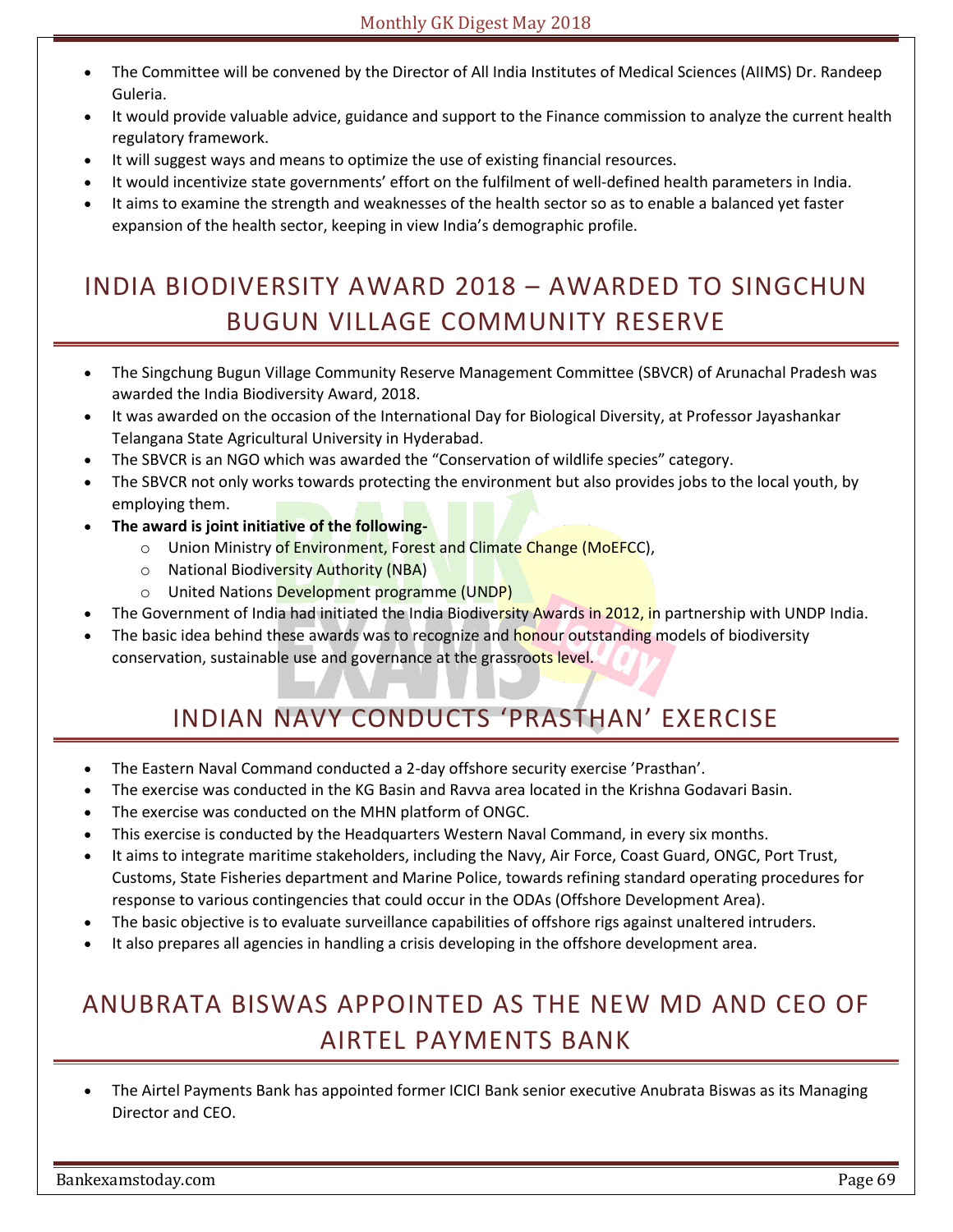- Prior to joining Airtel Payments Bank, Anubrata was Joint General Manager and Retail Business Head South India for ICICI Bank.
- He would succeed the former CEO Shashi Arora.
- Airtel Payments Bank's former CEO Shashi Arora had quit the company in December 2017 following the e-KYC controversy.
- Shashi Arora was the first MD and CEO of Airtel Payments Bank.
- Bharti Airtel and Airtel Payments Bank were barred by the Unique Identification Authority of India (UIDAI) from conducting Aadhaar-based verification of customers using the e-KYC process.
- Airtel Payments Bank was the first payments bank to start operations in India.

#### 5TH INDIA-CLMV BUSINESS CONCLAVE HELD IN CAMBODIA

- The 5th India-CLMV Business Conclave was held at Phnom Penh, Cambodia.
- CLMV is an acronym for Cambodia, Lao PDR, Myanmar and Vietnam.
- The conclave was jointly organized by Ministry of Commerce & Industry along with Ministry of Commerce of Cambodia.
- The Confederation of Indian Industry (CII) is institutional partner of the event.
- Around 400 delegates from India, Cambodia, Myanmar, Vietnam and Laos participated in the conclave.
- The inaugural session was followed by plenary and country sessions which focussed on sectors such as SME, manufacturing, agriculture, plantation, fisheries and related industries, healthcare, education, information technology and skill development.
- It provided an opportunity for developing better understanding of CLMV economies.
- During the conclave, the Union Commerce Minister Suresh Prabhu emphasized the need for strengthening the business and trade relations between India and CLMV.
- India proposed setting up of India-Cambodia Chamber of commerce with institutional partnership between CII and Cambodian Chamber of Commerce.

## PAYTM LAUNCHES INITIATIVE 'ASHAKIRAN' TO EDUCATE WOMEN

- Paytm Payments Bank has launched an initiative 'AshaKiran' to empower women in India's smaller towns and cities.
- They would be trained for financial services and creating new employment opportunities.
- This initiative will enable these women to act as a catalyst in the nationwide roll-out of Paytm's bank offerings.
- With this program, the Paytm Payments Bank aims to educate these women about the financial services and create new employment opportunities across small towns and cities in India's banking system.
- It will offer skill development opportunities to rural women by training and certifying them to act as banking correspondents.
- The bank will continue partnering with other government bodies and other such organizations to reach out to more women across India.
- The Paytm Payments Bank plans to empower over one million women within the first year of operations through entrepreneurial opportunities.

#### ISC STANDING COMMITTEE MEETING HELD IN NEW DELHI

- 13th meeting of the Standing Committee of the Inter-State Council (ISC) was held in New Delhi.
- The meeting was headed by the Union Home Minister Rajnath Singh.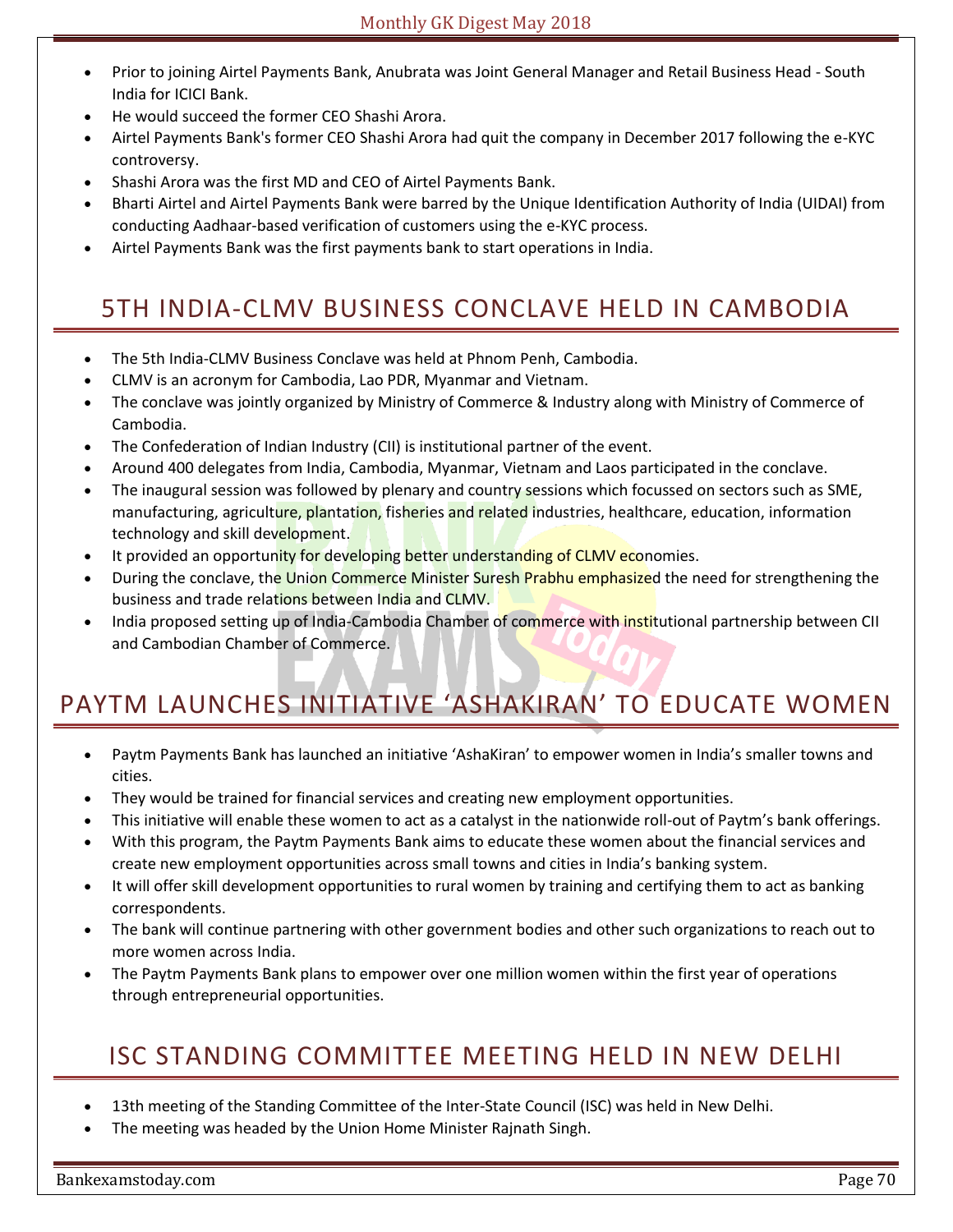- The meeting of the Standing Committee focuses on the volumes 6th and 7th of the Punchhi Commission's report.
- Discussions were held on all the 273 recommendations of the Punchhi Commission.
- All the recommendations that are finalized in the meeting will be placed before the Inter State Council for its decision.
- **The recommendations mentioned in the volume 6th of the Punchhi Commission report are related to**
	- o Environment
	- o Natural Resources
	- o Infrastructure.
- **The recommendations mentioned in the volume 7th of the Punchhi Commission report are related to**
	- o Socio-economic development
	- o Public Policy
	- o Good Governance
- The Inter State Council is a non permanent constitutional body setup by a presidential order on recommendation of Sarkaria Commission
- It aims to discuss or investigate policies, subjects of common interest, and disputes, among states.

### RASHTRIYA SANSKRITI MAHOTSAV 2018 ORGANIZED IN UTTARAKHAND

- The Ministry of Culture organized the 9th edition of the Rashtriya Sanskriti Mahotsav in Tehri, Uttarakhand from 25th May to 27th May, 2018.
- The Rashtriya Sanskriti Mahotsav 2018 was organized under the 'Ek Bharat Shrestha Bharat' initiative.
- The Mahotsav was inaugurated by the Minister of State for Culture (I/C) and Environment, Forest & Climate Chang, Dr. Mahesh Sharma in the presence of Chief Minister of Uttarakhand Trivendra Singh Rawat.
- It was a 3 days water sports and cultural event.
- The North Zone Cultural Centre (NZCC) is the nodal agency responsible to carry out the execution of the entire event.
- This year the partner state for the festival of Utarakhand is Karnataka.
- The Rashtriya Sanskriti Mahotsav was conceived by the Union Ministry of Culture in 2015.
- The Ministry decided to organize the Rashtriya Sanskriti Mahotsav in order to showcase the rich cultural heritage of India.
- As of now 8 Rashtriya Sanskriti Mahotsav has already been organized at various places in India which include-
	- $\circ$  Delhi 2
	- o Karnataka 2
	- o Varanasi 1
	- o Gujarat 1
	- o Madhya Pradesh 1
	- o NE states -1

#### DRDO TO DELIVER RUSTOM-2 DRONE SYSTEM BY 2020

- The Rustom-2 is an UAV (Unmanned Aerial Vehicle) system, indigenously developed by the DRDO.
- The initial test of the UAV recently got conducted at a test facility based in Chitradurga in Karnataka. Mr. S Christopher, the DRDO Chairman has declared in Pune that currently they are perfecting various systems to be mounted on the UAV and additionally, attempts will be made to enhance the altitude of the drone. With the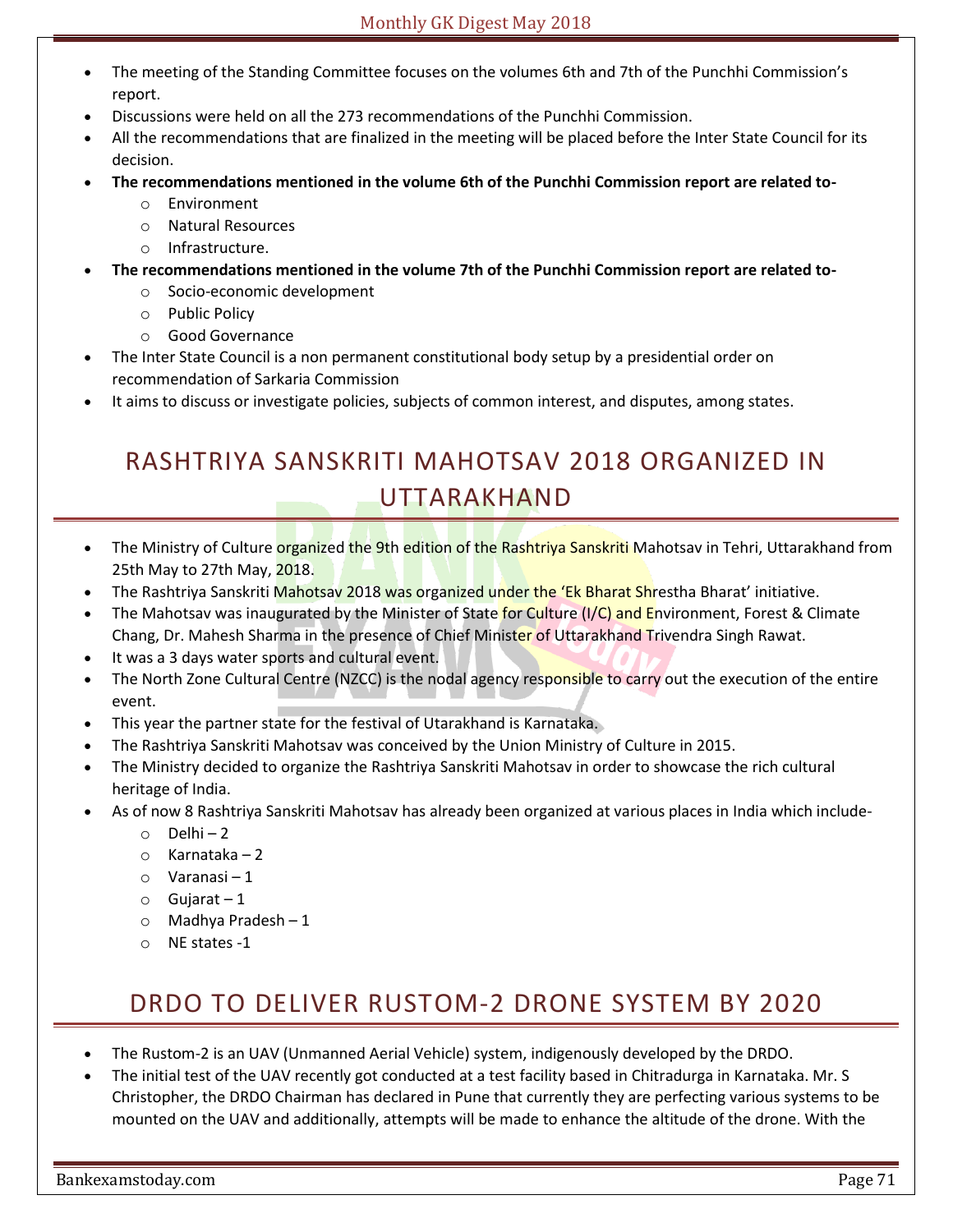current pace of development, it's expected that by 2020, the drone system should be ready to deliver for the service of the nation.

## KEY FACTS

 The UAV system will cater to all three wings of the Indian Armed Forces. The system is primarily developed to cater to ISR (Intelligence, surveillance & reconnaissance) needs of the armed forces. The drone will be able to operate at an altitude of 22,000 feet & it's its flight time is about 20 hours at a stretch, which makes it eligible to be called as long endurance UAV.

## 'REUSE OF TREATED WASTE WATER' POLICY LAUNCHED IN GUJARAT

 With an objective to reuse 70% of the treater waste water, the government of Gujarat has approved the "Reuse of Treated Water Policy". The policy is expected to treat 100% of the treated wastewater by 2030.

## LAUNCHED BY

Launched by Chief Minister of Gujarat Vijay Rupani and Deputy Chief Minister Nitin Patel, the action plan will reduce state's dependence on freshwater sources like the Narmada river.

## **OBJECTIVE**

As stated above, the policy is launched by an objective to diminish state's independence on freshwater sources. Also, it will help in resuing almost 100% of treated wastewater by 2030. Under this policy of treated wastewater will be reused and sewage treatment plants (STP) will be set up in all major towns and cities of Gujarat. The policy will try to fulfil 50 per cent requirement of water from retreated water in collaboration with the state's industrial units.

#### IMPLEMENTATION

- Using treated water in industrial units, thermal power plants, gardening and in the construction sector
- Doubling the existing water treatment capacity to around 5,000 MLD in the next two years
- Stressing the use of treated wastewater in order to conserve other ground and freshwater sources
- Making it mandatory for thermal power plants located within a radius of 50 kilometres of an STP to use treated water

## DEHRADUN TO ORGANISE 4TH YOGA DAY CELEBRATIONS

 Dehradun has got the privilege to organise the 4th edition of International Yoga Day celebration to be held on 21st June 2018. The event will highlight the Mass Yoga Demonstration with the presence of PM Modi.

### HISTORY OF INTERNATIONAL YOGA DAY

Bankexamstoday.com Page 72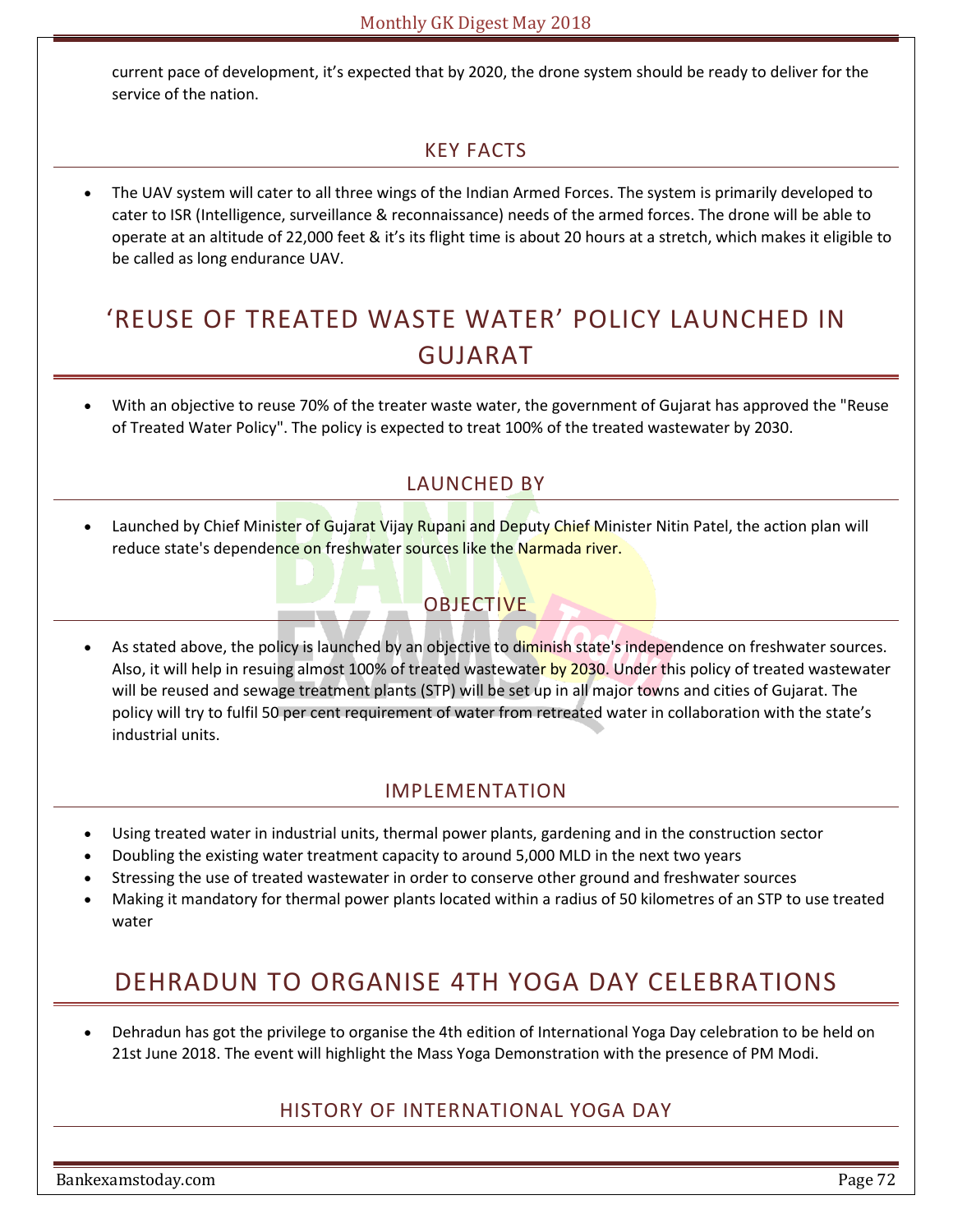In 2001, a proposal for "World Yoga Day" was observed by Portuguese Yoga Confederation and the Yoga Samkhya Institute. As a result of the proposal, the first World Yoga Day was celebrated on 21st June 2002. During a conference, titled 'Yoga: A Science for World Peace' which was held in Bengaluru on 4th and 5th December 2011 yoga guru from all parts of the world endorsing the idea for an International Day for Yoga

### FIRST INTERNATIONAL YOGA DAY

 International Day of Yoga is celebrated annually on 21 June since its inception in 2015. An international day for yoga was declared unanimously by the United Nations General Assembly (UNGA). The Ministry of AYUSH made the necessary arrangements in India. 35,985 people, including Narendra Modi and a large number of dignitaries from 84 nations, performed 21 yoga asanas (postures) for 35 minutes at Rajpath in New Delhi. The day devoted to yoga was observed by millions across the world.NCC cadets entered the Limca Book of Records for the "largest yoga performance simultaneously by a single uniformed youth organisation" by performing at multiple venues.

# PANKAJ SARAN APPOINTED AS DEPUTY NATIONAL SECURITY ADVISOR

Pankaj Saran's appointment has been appointed as the deputy of National Security Advisor for a period of two years. Appointments Committee of the Cabinet has approved his appointment replacing Rajinder Khanna.

## ABOUT SARAN

Pankaj is a 1982-Batch Indian Foreign Service officer who is presently serving as India's ambassador to Russia since 2015. He had once served as country's High Commissioner to Bangladesh and twice in the Prime Minister's Office (PMO) as Deputy Secretary/ Director. He will serve Ajit Doval.

## WHO IS A NATIONAL SECURITY ADVISOR?

 The National Security Adviser is the chief executive of the National Security Council (NSC), and the primary adviser to the Prime Minister of India on national and international security.

## RESPONSIBILITIES

- Advising the Prime Minister on all matters relating to internal and external threats to the country, and oversees strategic issues.
- Serving as the Prime Minister's Special Interlocutor on border issues
- Receiving all intelligence reports and co-ordinates them to present before the Prime Minister.

## SCO –AFGHANISTAN CONTACT GROUP MEETING HIGHLIGHTS

 The second edition of Shanghai Cooperation Organisation(SCO)-Afghanistan Group Meeting was organised in China's Beijing in which India's delegation was led by Gitesh Sharma, Additional Secretary (Multilateral Diplomacy).

Bankexamstoday.com Page 73